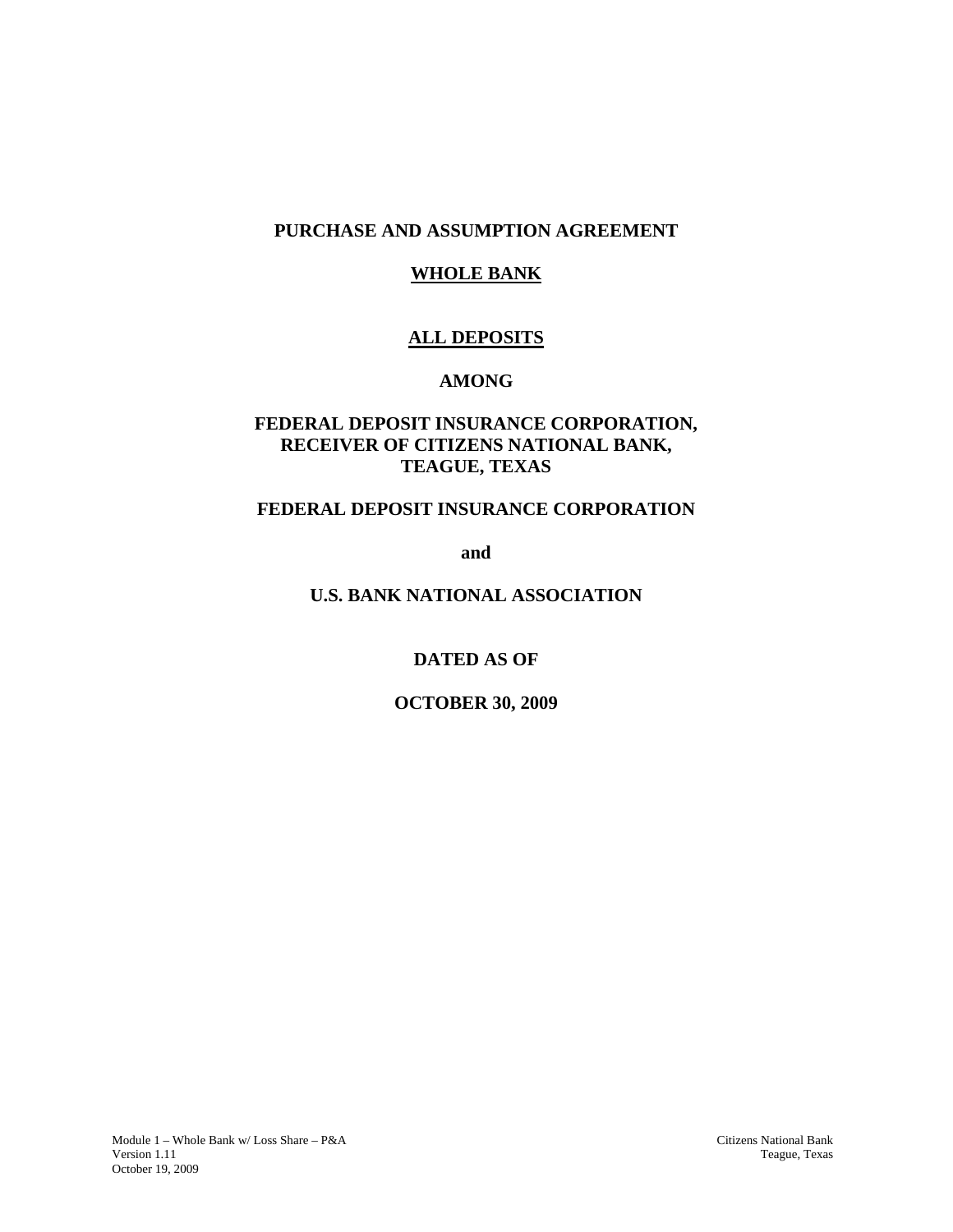# **TABLE OF CONTENTS**

| <b>ARTICLE I</b>   |                                                       |  |
|--------------------|-------------------------------------------------------|--|
| <b>ARTICLE II</b>  |                                                       |  |
| 2.1                |                                                       |  |
| 2.2                |                                                       |  |
| 2.3                |                                                       |  |
| 2.4                |                                                       |  |
| <b>ARTICLE III</b> |                                                       |  |
| 3.1                |                                                       |  |
| 3.2                |                                                       |  |
| 3.3                | Manner of Conveyance; Limited Warranty;               |  |
|                    |                                                       |  |
| 3.4                |                                                       |  |
| 3.5                |                                                       |  |
| 3.6                |                                                       |  |
| <b>ARTICLE IV</b>  | <b>ASSUMPTION OF CERTAIN DUTIES AND OBLIGATIONS16</b> |  |
| 4.1                |                                                       |  |
| 4.2                |                                                       |  |
| 4.3                |                                                       |  |
| 4.4                |                                                       |  |
| 4.5                |                                                       |  |
| 4.6                |                                                       |  |
| 4.7                | Agreement with Respect to Leased Data                 |  |
|                    |                                                       |  |
| 4.8                | Agreement with Respect to Certain                     |  |
|                    |                                                       |  |
| 4.9                |                                                       |  |
| 4.10               |                                                       |  |
| 4.11               |                                                       |  |
| 4.12               | Agreement with Respect to Continuation of Group       |  |
|                    |                                                       |  |
| 4.13               |                                                       |  |
| 4.14               |                                                       |  |
| 4.15               |                                                       |  |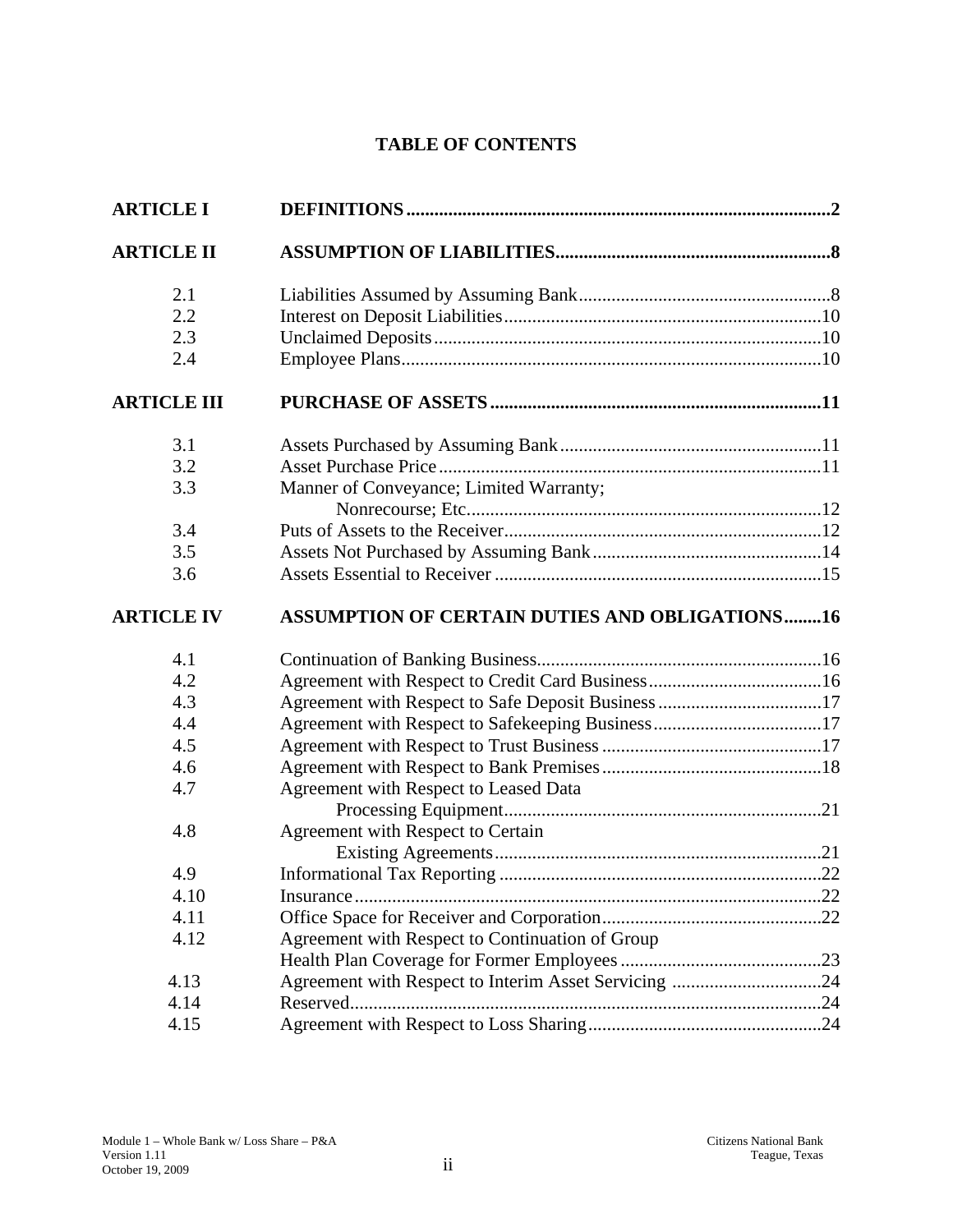| <b>ARTICLE V</b>    | <b>DUTIES WITH RESPECT TO DEPOSITORS</b>              |  |
|---------------------|-------------------------------------------------------|--|
|                     |                                                       |  |
| 5.1                 |                                                       |  |
| 5.2                 |                                                       |  |
| 5.3                 |                                                       |  |
| <b>ARTICLE VI</b>   |                                                       |  |
|                     |                                                       |  |
| 6.1                 |                                                       |  |
| 6.2                 |                                                       |  |
| 6.3                 |                                                       |  |
| 6.4                 |                                                       |  |
| <b>ARTICLE VII</b>  |                                                       |  |
| <b>ARTICLE VIII</b> |                                                       |  |
| 8.1                 |                                                       |  |
| 8.2                 | Correction of Errors and Omissions; Other Liabilities |  |
| 8.3                 |                                                       |  |
| 8.4                 |                                                       |  |
| 8.5                 |                                                       |  |
| <b>ARTICLE IX</b>   |                                                       |  |
|                     |                                                       |  |
| 9.1                 |                                                       |  |
| 9.2                 |                                                       |  |
| 9.3                 |                                                       |  |
| 9.4                 |                                                       |  |
| 9.5                 |                                                       |  |
| 9.6                 | Proceedings with Respect to Certain Assets            |  |
|                     |                                                       |  |
| 9.7                 |                                                       |  |
| <b>ARTICLE X</b>    |                                                       |  |
| <b>ARTICLE XI</b>   | <b>REPRESENTATIONS AND WARRANTIES OF THE</b>          |  |
|                     |                                                       |  |
| <b>ARTICLE XII</b>  |                                                       |  |
| 12.1                |                                                       |  |
| 12.2                |                                                       |  |
| 12.3                |                                                       |  |
| 12.4                |                                                       |  |
|                     |                                                       |  |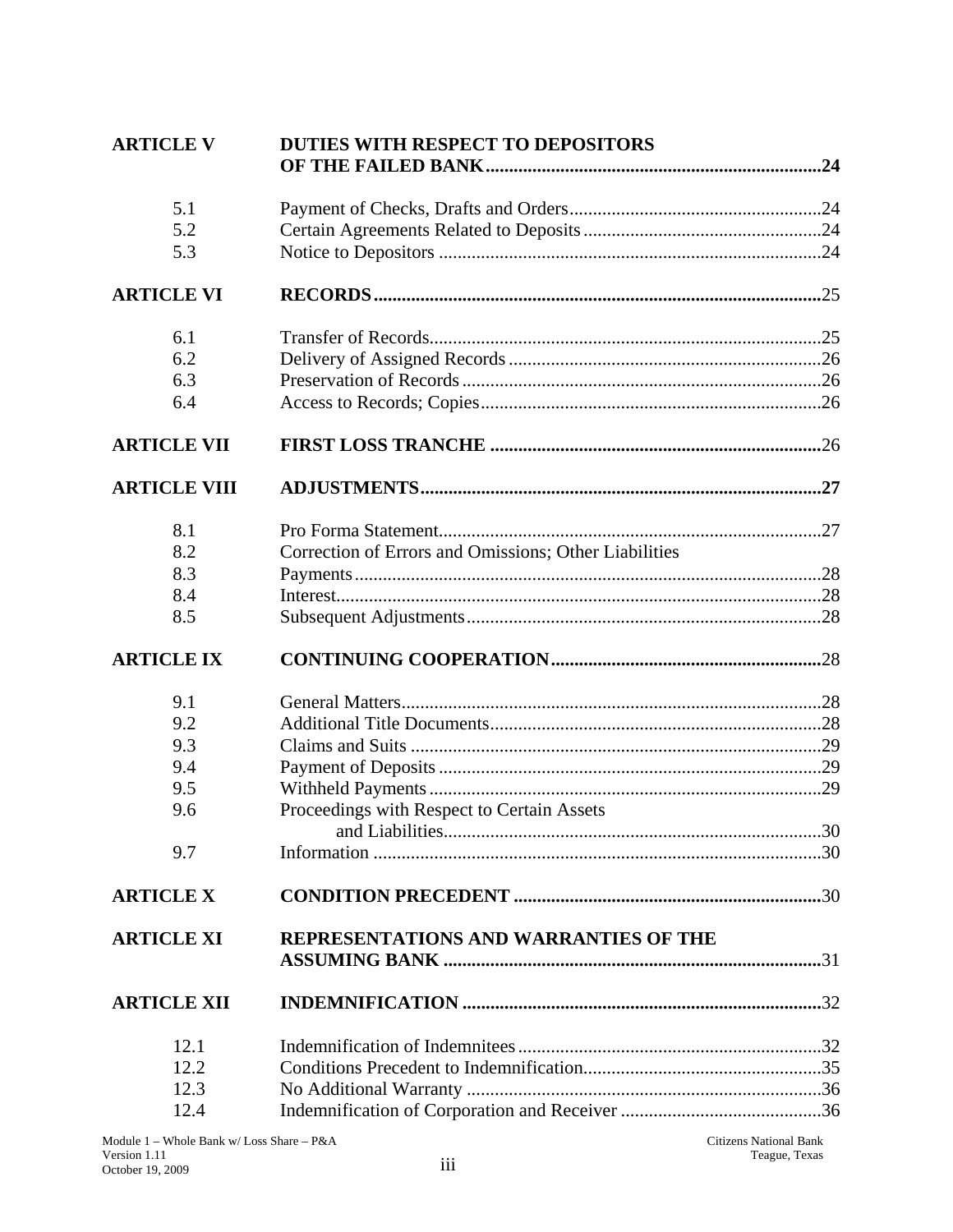| 12.5                |  |
|---------------------|--|
| 12.6                |  |
| 12.7                |  |
| 12.8                |  |
| <b>ARTICLE XIII</b> |  |
| 13.1                |  |
| 13.2                |  |
| 13.3                |  |
| 13.4                |  |
| 13.5                |  |
| 13.6                |  |
| 13.7                |  |
| 13.8                |  |
| 13.9                |  |
| 13.10               |  |
| 13.11               |  |
| 13.12               |  |
| 13.13               |  |

# **SCHEDULES**

| 2.1             |  |
|-----------------|--|
| 2.1(a)          |  |
| 3.1             |  |
| 3.2             |  |
| 3.5(l)          |  |
| 4.15A           |  |
| 4.15B           |  |
| $7\overline{ }$ |  |

# **EXHIBITS**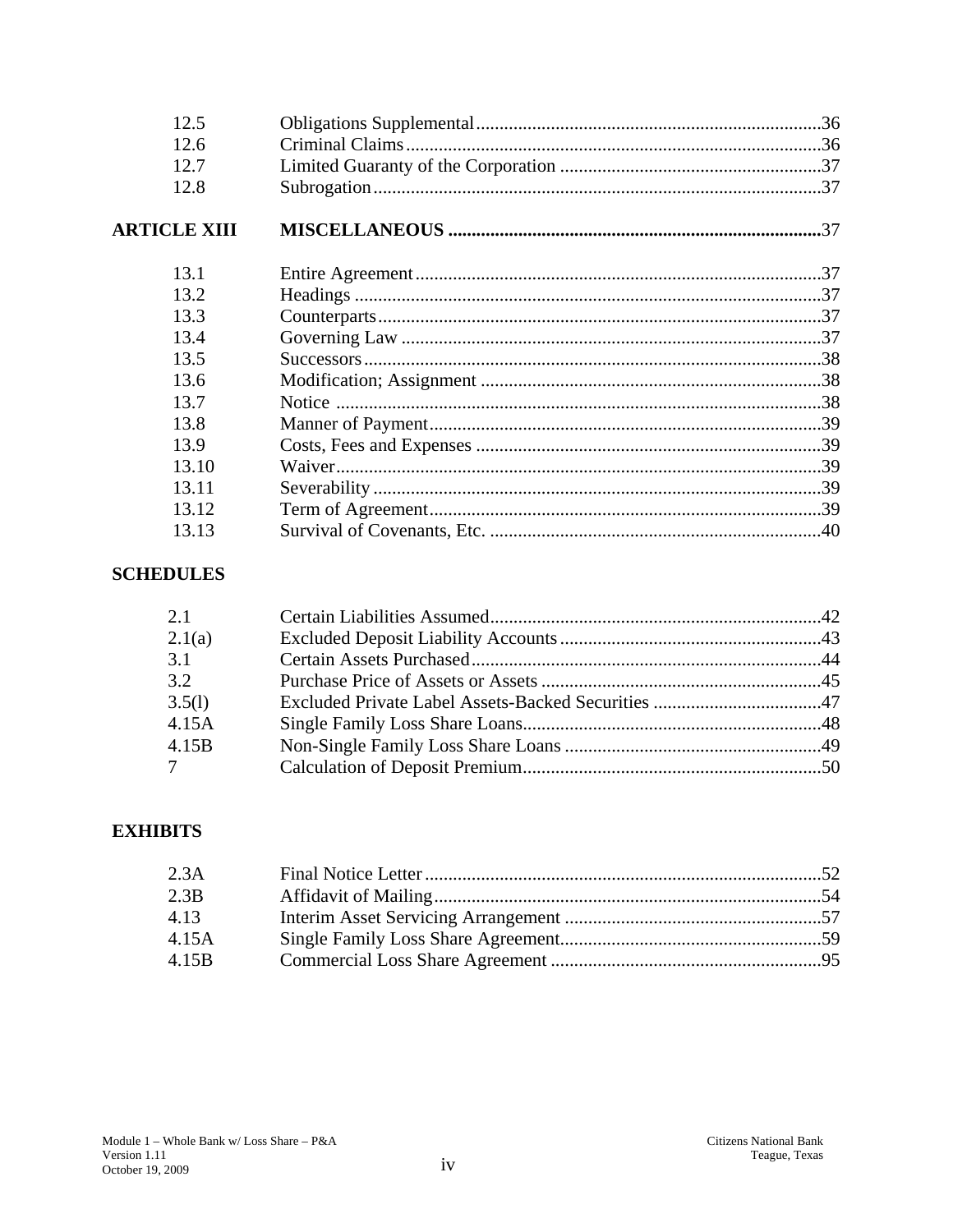### **PURCHASE AND ASSUMPTION AGREEMENT**

## **WHOLE BANK**

### **ALL DEPOSITS**

**THIS AGREEMENT**, made and entered into as of the 30<sup>th</sup> day of October, 2009, by and among the **FEDERAL DEPOSIT INSURANCE CORPORATION, RECEIVER of CITIZENS NATIONAL BANK, TEAGUE, TEXAS,** (the "Receiver"), **U.S. BANK NATIONAL ASSOCIATION**, organized under the laws of the United States of America, and having its principal place of business in Minneapolis, Minnesota (the "Assuming Bank"), and the **FEDERAL DEPOSIT INSURANCE CORPORATION**, organized under the laws of the United States of America and having its principal office in Washington, D.C., acting in its corporate capacity (the "Corporation").

#### **WITNESSETH**:

**WHEREAS**, on Bank Closing, the Chartering Authority closed CITIZENS NATIONAL BANK (the "Failed Bank") pursuant to applicable law and the Corporation was appointed Receiver thereof; and

**WHEREAS**, the Assuming Bank desires to purchase certain assets and assume certain deposit and other liabilities of the Failed Bank on the terms and conditions set forth in this Agreement; and

**WHEREAS**, pursuant to 12 U.S.C. Section 1823(c)(2)(A), the Corporation may provide assistance to the Assuming Bank to facilitate the transactions contemplated by this Agreement, which assistance may include indemnification pursuant to Article XII; and

**WHEREAS**, the Board of Directors of the Corporation (the "Board") has determined to provide assistance to the Assuming Bank on the terms and subject to the conditions set forth in this Agreement; and

**WHEREAS**, the Board has determined pursuant to 12 U.S.C. Section 1823(c)(4)(A) that such assistance is necessary to meet the obligation of the Corporation to provide insurance coverage for the insured deposits in the Failed Bank.

 **NOW THEREFORE**, in consideration of the mutual promises herein set forth and other valuable consideration, the parties hereto agree as follows: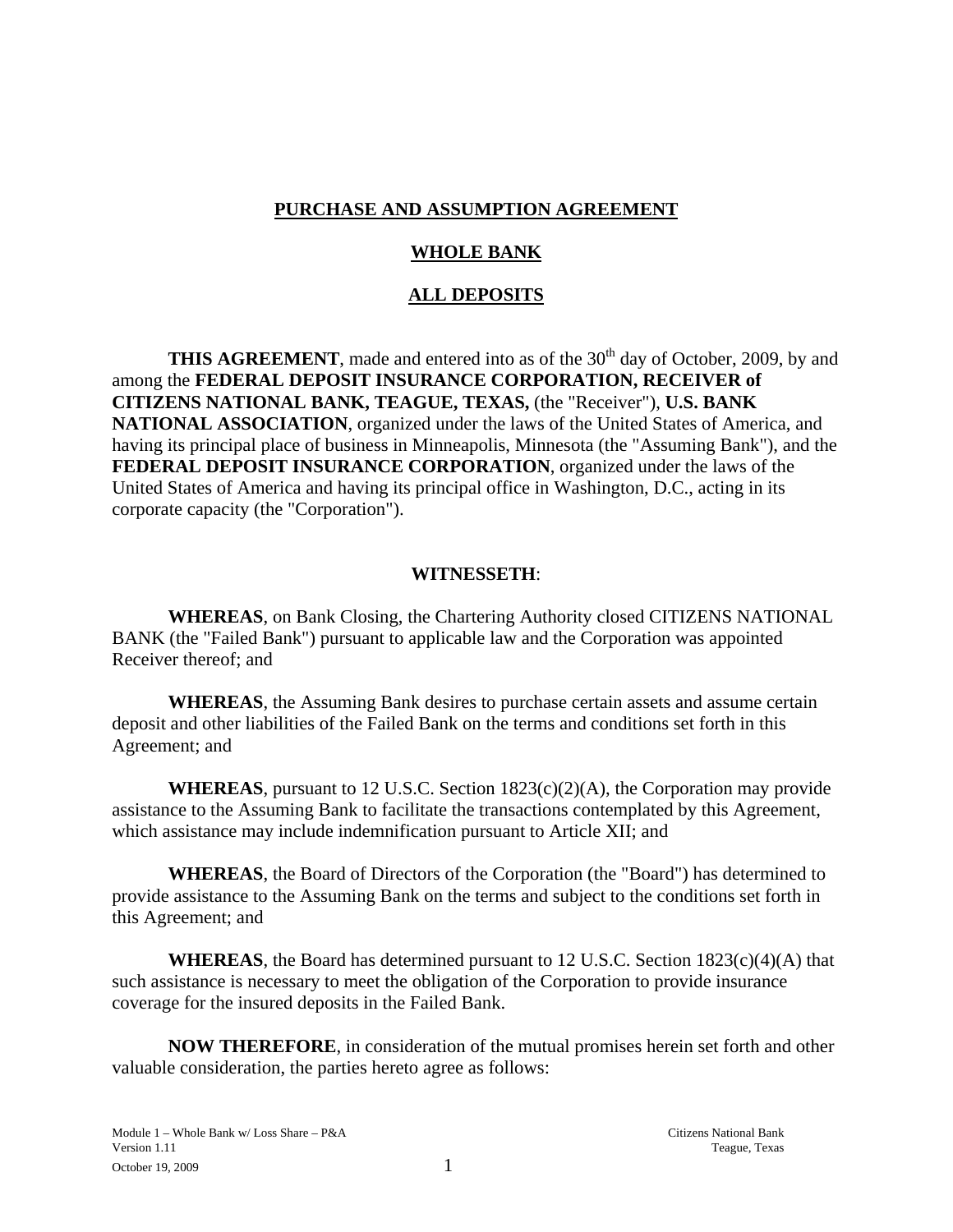# **ARTICLE I DEFINITIONS**

<span id="page-5-1"></span><span id="page-5-0"></span>Capitalized terms used in this Agreement shall have the meanings set forth in this Article I, or elsewhere in this Agreement. As used herein, words imparting the singular include the plural and vice versa.

**"Accounting Records"** means the general ledger and subsidiary ledgers and supporting schedules which support the general ledger balances.

**"Acquired Subsidiaries"** means Subsidiaries of the Failed Bank acquired pursuant to Section 3.1.

**"Affiliate"** of any Person means any director, officer, or employee of that Person and any other Person (i) who is directly or indirectly controlling, or controlled by, or under direct or indirect common control with, such Person, or (ii) who is an affiliate of such Person as the term "affiliate" is defined in Section 2 of the Bank Holding Company Act of 1956, as amended, 12 U.S.C. Section 1841.

**"Agreement"** means this Purchase and Assumption Agreement by and among the Assuming Bank, the Corporation and the Receiver, as amended or otherwise modified from time to time.

**"Assets"** means all assets of the Failed Bank purchased pursuant to Section 3.1. Assets owned by Subsidiaries of the Failed Bank are not "Assets" within the meaning of this definition.

**"Assumed Deposits"** means Deposits.

**"Bank Closing"** means the close of business of the Failed Bank on the date on which the Chartering Authority closed such institution.

**"Bank Premises"** means the banking houses, drive-in banking facilities, and teller facilities (staffed or automated) together with appurtenant parking, storage and service facilities and structures connecting remote facilities to banking houses, and land on which the foregoing are located, that are owned or leased by the Failed Bank and that have formerly been utilized, are currently utilized, or are intended to be utilized in the future by the Failed Bank as shown on the Accounting Record of the Failed Bank as of Bank Closing.

**"Book Value"** means, with respect to any Asset and any Liability Assumed, the dollar amount thereof stated on the Accounting Records of the Failed Bank. The Book Value of any item shall be determined as of Bank Closing after adjustments made by the Receiver for differences in accounts, suspense items, unposted debits and credits, and other similar adjustments or corrections and for setoffs, whether voluntary or involuntary. The Book Value of a Subsidiary of the Failed Bank acquired by the Assuming Bank shall be determined from the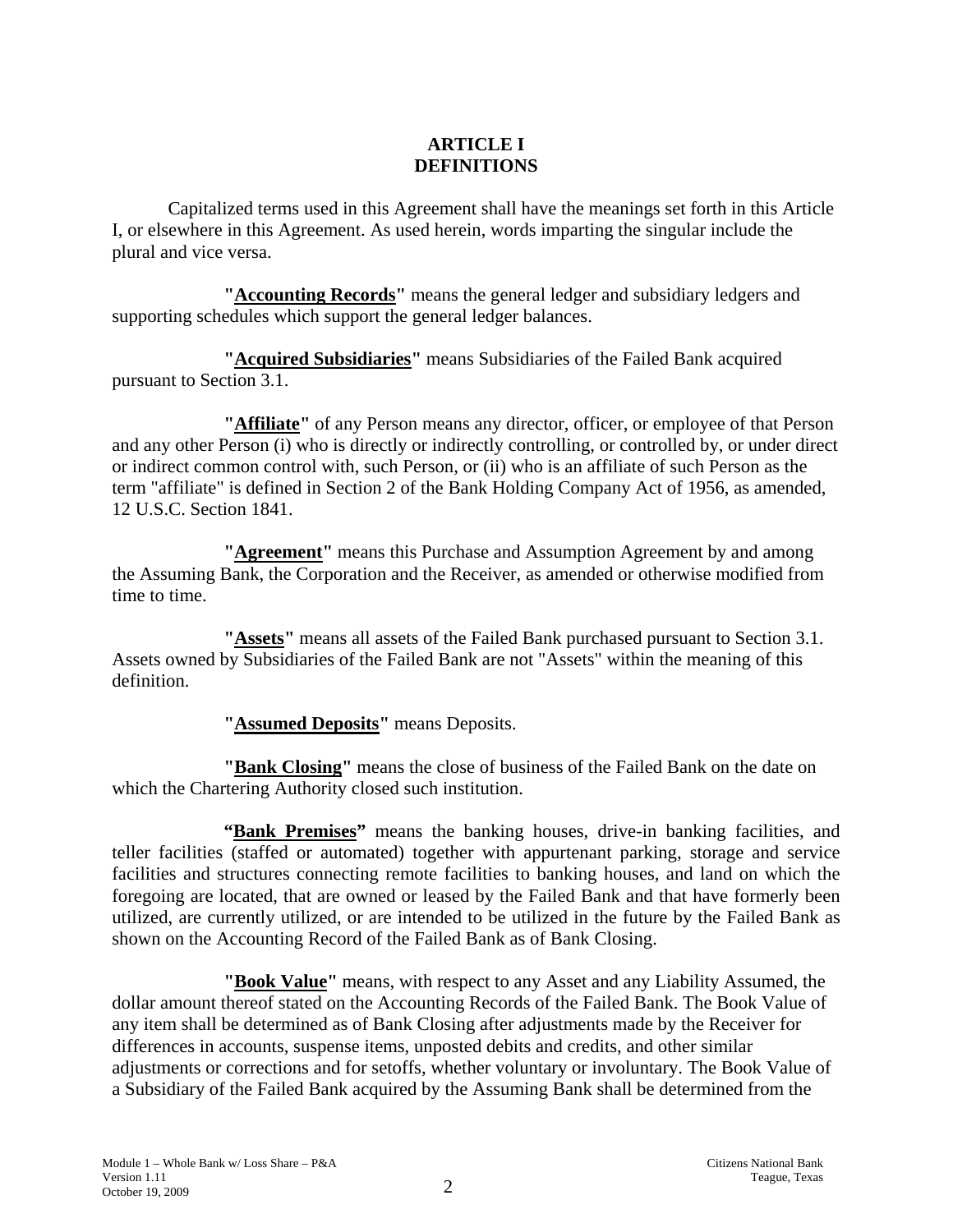<span id="page-6-0"></span>investment in subsidiary and related accounts on the "bank only" (unconsolidated) balance sheet of the Failed Bank based on the equity method of accounting. Without limiting the generality of the foregoing, (i) the Book Value of a Liability Assumed shall include all accrued and unpaid interest thereon as of Bank Closing, and (ii) the Book Value of a Loan shall reflect adjustments for earned interest, or unearned interest (as it relates to the "rule of 78s" or add-on-interest loans, as applicable), if any, as of Bank Closing, adjustments for the portion of earned or unearned loan-related credit life and/or disability insurance premiums, if any, attributable to the Failed Bank as of Bank Closing, and adjustments for Failed Bank Advances, if any, in each case as determined for financial reporting purposes. The Book Value of an Asset shall not include any adjustment for loan premiums, discounts or any related deferred income, fees or expenses, or general or specific reserves on the Accounting Records of the Failed Bank.

**"Business Day"** means a day other than a Saturday, Sunday, Federal legal holiday or legal holiday under the laws of the State where the Failed Bank is located, or a day on which the principal office of the Corporation is closed.

**"Chartering Authority"** means (i) with respect to a national bank, the Office of the Comptroller of the Currency, (ii) with respect to a Federal savings association or savings bank, the Office of Thrift Supervision, (iii) with respect to a bank or savings institution chartered by a State, the agency of such State charged with primary responsibility for regulating and/or closing banks or savings institutions, as the case may be, (iv) the Corporation in accordance with 12 U.S.C. Section 1821(c), with regard to self appointment, or (v) the appropriate Federal banking agency in accordance with 12 U.S.C. 1821(c)(9).

**"Commitment"** means the unfunded portion of a line of credit or other commitment reflected on the books and records of the Failed Bank to make an extension of credit (or additional advances with respect to a Loan) that was legally binding on the Failed Bank as of Bank Closing, other than extensions of credit pursuant to the credit card business and overdraft protection plans of the Failed Bank, if any.

**"Credit Documents"** mean the agreements, instruments, certificates or other documents at any time evidencing or otherwise relating to, governing or executed in connection with or as security for, a Loan, including without limitation notes, bonds, loan agreements, letter of credit applications, lease financing contracts, banker's acceptances, drafts, interest protection agreements, currency exchange agreements, repurchase agreements, reverse repurchase agreements, guarantees, deeds of trust, mortgages, assignments, security agreements, pledges, subordination or priority agreements, lien priority agreements, undertakings, security instruments, certificates, documents, legal opinions, participation agreements and intercreditor agreements, and all amendments, modifications, renewals, extensions, rearrangements, and substitutions with respect to any of the foregoing.

**"Credit File"** means all Credit Documents and all other credit, collateral, or insurance documents in the possession or custody of the Assuming Bank, or any of its Subsidiaries or Affiliates, relating to an Asset or a Loan included in a Put Notice, or copies of any thereof.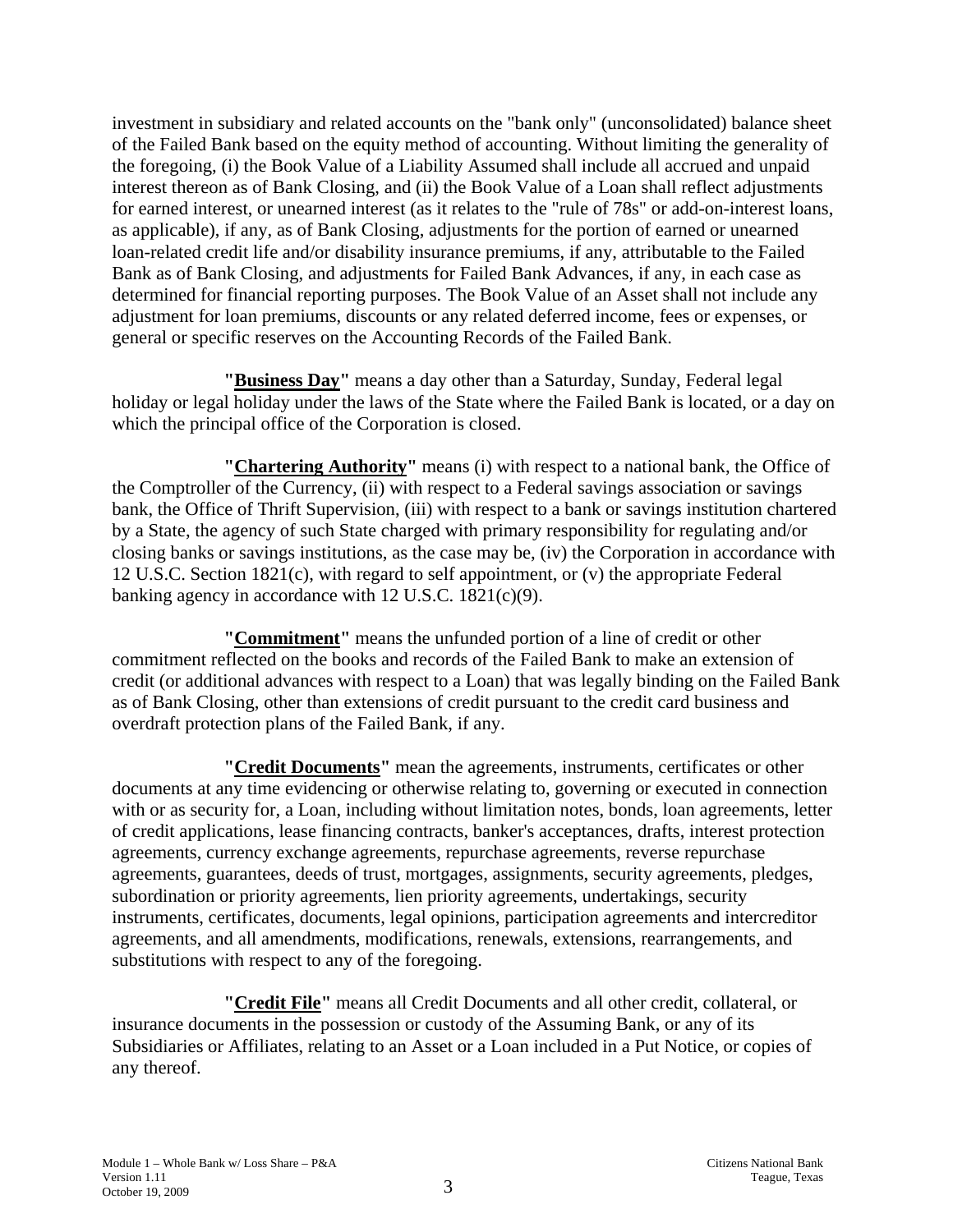**"Data Processing Lease"** means any lease or licensing agreement, binding on the Failed Bank as of Bank Closing, the subject of which is data processing equipment or computer hardware or software used in connection with data processing activities. A lease or licensing agreement for computer software used in connection with data processing activities shall constitute a Data Processing Lease regardless of whether such lease or licensing agreement also covers data processing equipment.

**"Deposit"** means a deposit as defined in 12 U.S.C. Section 1813(l), including without limitation, outstanding cashier's checks and other official checks and all uncollected items included in the depositors' balances and credited on the books and records of the Failed Bank; provided, that the term "Deposit" shall not include all or any portion of those deposit balances which, in the discretion of the Receiver or the Corporation, (i) may be required to satisfy it for any liquidated or contingent liability of any depositor arising from an unauthorized or unlawful transaction, or (ii) may be needed to provide payment of any liability of any depositor to the Failed Bank or the Receiver, including the liability of any depositor as a director or officer of the Failed Bank, whether or not the amount of the liability is or can be determined as of Bank Closing.

**"Equity Adjustment"** means the dollar amount resulting by subtracting the Book Value, as of Bank Closing, of all Liabilities Assumed under this Agreement by the Assuming Bank from the purchase price, as determined in accordance with this Agreement, as of Bank Closing, of all Assets acquired under this Agreement by the Assuming Bank, which may be a positive or a negative number.

**"Failed Bank Advances"** means the total sums paid by the Failed Bank to (i) protect its lien position, (ii) pay ad valorem taxes and hazard insurance, and (iii) pay credit life insurance, accident and health insurance, and vendor's single interest insurance.

**"Fair Market Value"** means (i)(a) "Market Value" as defined in the regulation prescribing the standards for real estate appraisals used in federally related transactions, 12 C.F.R. § 323.2(g), and accordingly shall mean the most probable price which a property should bring in a competitive and open market under all conditions requisite to a fair sale, the buyer and seller each acting prudently and knowledgeably, and assuming the price is not affected by undue stimulus. Implicit in this definition is the consummation of a sale as of a specified date and the passing of title from seller to buyer under conditions whereby:

(1) Buyer and seller are typically motivated;

(2) Both parties are well informed or well advised, and acting in what they consider their own best interests;

(3) A reasonable time is allowed for exposure in the open market;

(4) Payment is made in terms of cash in U.S. dollars or in terms of financial arrangements comparable thereto; and

(5) The price represents the normal consideration for the property sold unaffected by special or creative financing or sales concessions granted by anyone associated with the sale;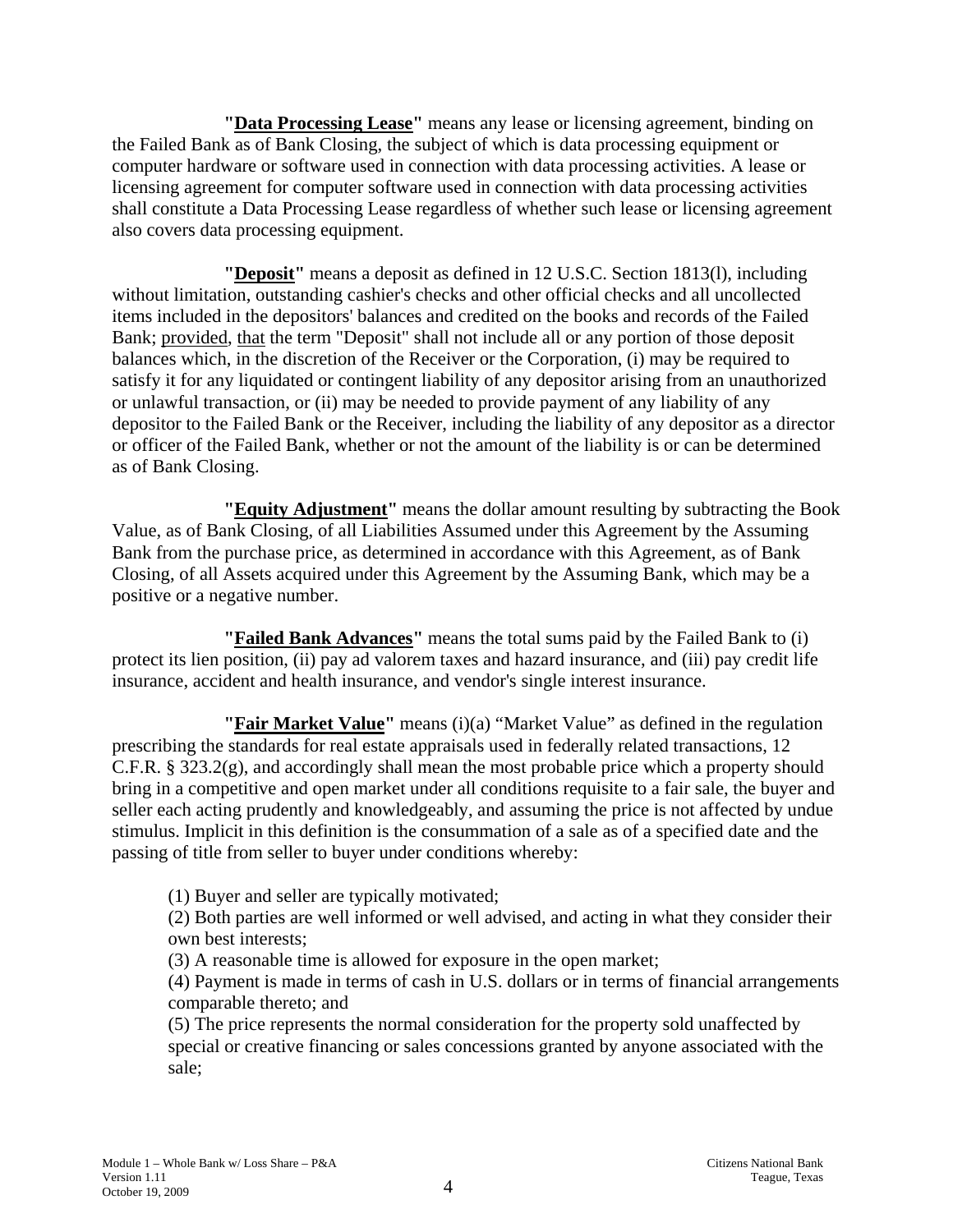as determined as of Bank Closing by an appraiser chosen by the Assuming Bank from a list of acceptable appraisers provided by the Receiver; any costs and fees associated with such determination shall be shared equally by the Receiver and the Assuming Bank, and (b) which, with respect to Bank Premises (to the extent, if any, that Bank Premises are purchased utilizing this valuation method), shall be determined not later than sixty (60) days after Bank Closing by an appraiser selected by the Receiver and the Assuming Bank within seven (7) days after Bank Closing; or (ii) with respect to property other than Bank Premises purchased utilizing this valuation method, the price therefore as established by the Receiver and agreed to by the Assuming Bank, or in the absence of such agreement, as determined in accordance with clause  $(i)(a)$  above.

"**First Loss Tranche**" means the dollar amount of liability that the Assuming Bank will incur prior to the commencement of loss sharing, which is the sum of (i) the Assuming Bank's asset premium (discount) bid, as reflected on the Assuming Bank's bid form, plus (ii) the Assuming Bank's Deposit premium bid, as reflected on the Assuming Bank's bid form, plus (iii) the Equity Adjustment. The First Loss Tranche may be a positive or negative number.

"**Fixtures**" means those leasehold improvements, additions, alterations and installations constituting all or a part of Bank Premises and which were acquired, added, built, installed or purchased at the expense of the Failed Bank, regardless of the holder of legal title thereto as of Bank Closing.

**"Furniture and Equipment"** means the furniture and equipment, other than motor vehicles, leased or owned by the Failed Bank and reflected on the books of the Failed Bank as of Bank Closing, including without limitation automated teller machines, carpeting, furniture, office machinery (including personal computers), shelving, office supplies, telephone, surveillance, security systems and artwork. Motor vehicles shall be considered other assets and pass at Book Value.

**"Indemnitees"** means, except as provided in paragraph (b)(11) of Section 12.1, (i) the Assuming Bank, (ii) the Subsidiaries and Affiliates of the Assuming Bank other than any Subsidiaries or Affiliates of the Failed Bank that are or become Subsidiaries or Affiliates of the Assuming Bank, and (iii) the directors, officers, employees and agents of the Assuming Bank and its Subsidiaries and Affiliates who are not also present or former directors, officers, employees or agents of the Failed Bank or of any Subsidiary or Affiliate of the Failed Bank.

**"Information Package"** means the most recent compilation of financial and other data with respect to the Failed Bank, including any amendments or supplements thereto, provided to the Assuming Bank by the Corporation on the web site used by the Corporation to market the Failed Bank to potential acquirers.

**"Legal Balance"** means the amount of indebtedness legally owed by an Obligor with respect to a Loan, including principal and accrued and unpaid interest, late fees, attorneys' fees and expenses, taxes, insurance premiums, and similar charges, if any.

 **"Liabilities Assumed"** has the meaning provided in Section 2.1.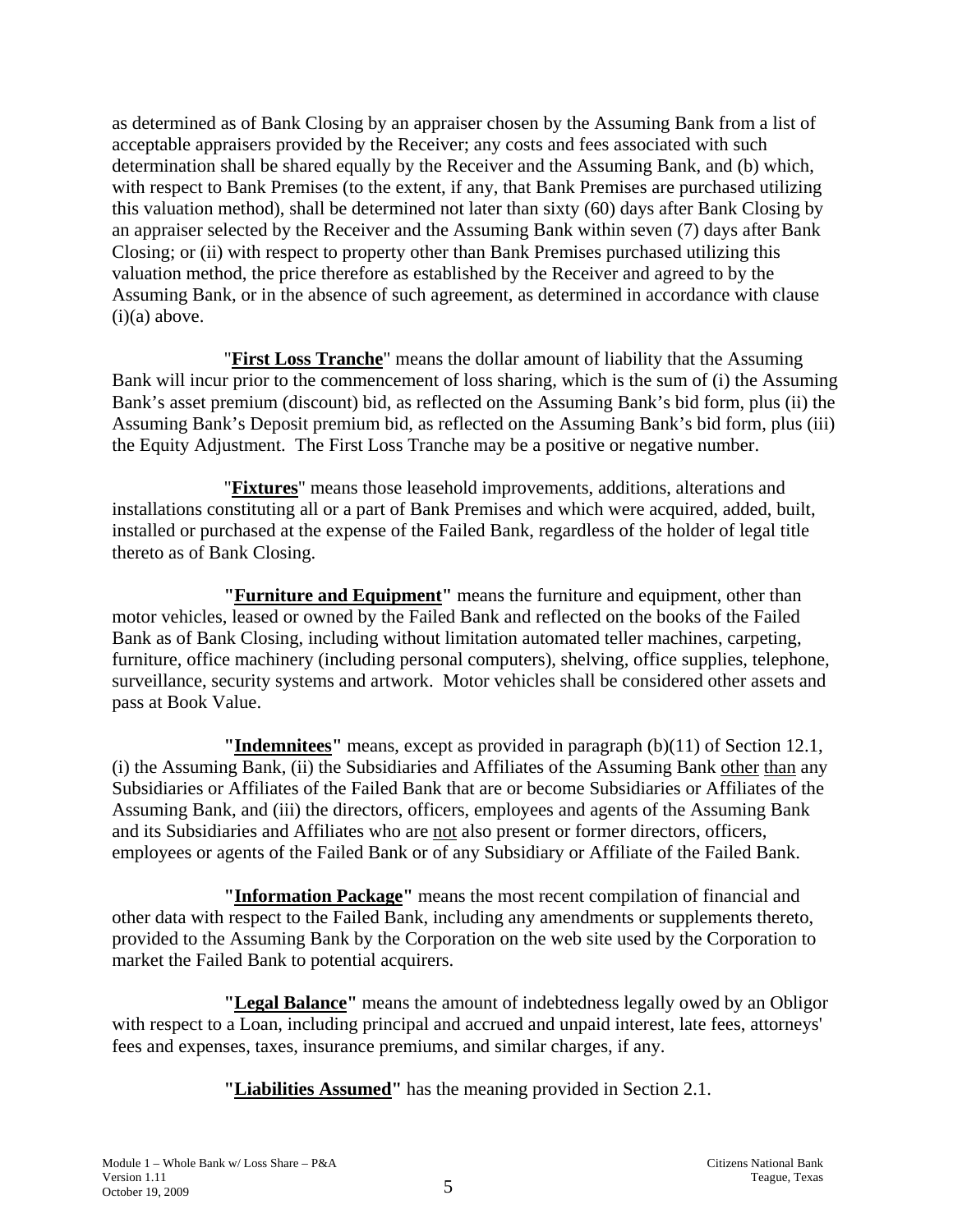**"Lien"** means any mortgage, lien, pledge, charge, assignment for security purposes, security interest, or encumbrance of any kind with respect to an Asset, including any conditional sale agreement or capital lease or other title retention agreement relating to such Asset.

**"Loans"** means all of the following owed to or held by the Failed Bank as of Bank Closing:

(i) loans (including loans which have been charged off the Accounting Records of the Failed Bank in whole or in part prior to September 25, 2009, participation agreements, interests in participations, overdrafts of customers (including but not limited to overdrafts made pursuant to an overdraft protection plan or similar extensions of credit in connection with a deposit account), revolving commercial lines of credit, home equity lines of credit, Commitments, United States and/or State-guaranteed student loans, and lease financing contracts;

(ii) all Liens, rights (including rights of set-off), remedies, powers, privileges, demands, claims, priorities, equities and benefits owned or held by, or accruing or to accrue to or for the benefit of, the holder of the obligations or instruments referred to in clause (i) above, including but not limited to those arising under or based upon Credit Documents, casualty insurance policies and binders, standby letters of credit, mortgagee title insurance policies and binders, payment bonds and performance bonds at any time and from time to time existing with respect to any of the obligations or instruments referred to in clause (i) above; and

(iii) all amendments, modifications, renewals, extensions, refinancings, and refundings of or for any of the foregoing.

**"Obligor"** means each Person liable for the full or partial payment or performance of any Loan, whether such Person is obligated directly, indirectly, primarily, secondarily, jointly, or severally.

**"Other Real Estate"** means all interests in real estate (other than Bank Premises and Fixtures), including but not limited to mineral rights, leasehold rights, condominium and cooperative interests, air rights and development rights that are owned by the Failed Bank.

**"Person"** means any individual, corporation, partnership, joint venture, association, joint-stock company, trust, unincorporated organization, or government or any agency or political subdivision thereof, excluding the Corporation.

**"Primary Indemnitor"** means any Person (other than the Assuming Bank or any of its Affiliates) who is obligated to indemnify or insure, or otherwise make payments (including payments on account of claims made against) to or on behalf of any Person in connection with the claims covered under Article XII, including without limitation any insurer issuing any directors and officers liability policy or any Person issuing a financial institution bond or banker's blanket bond.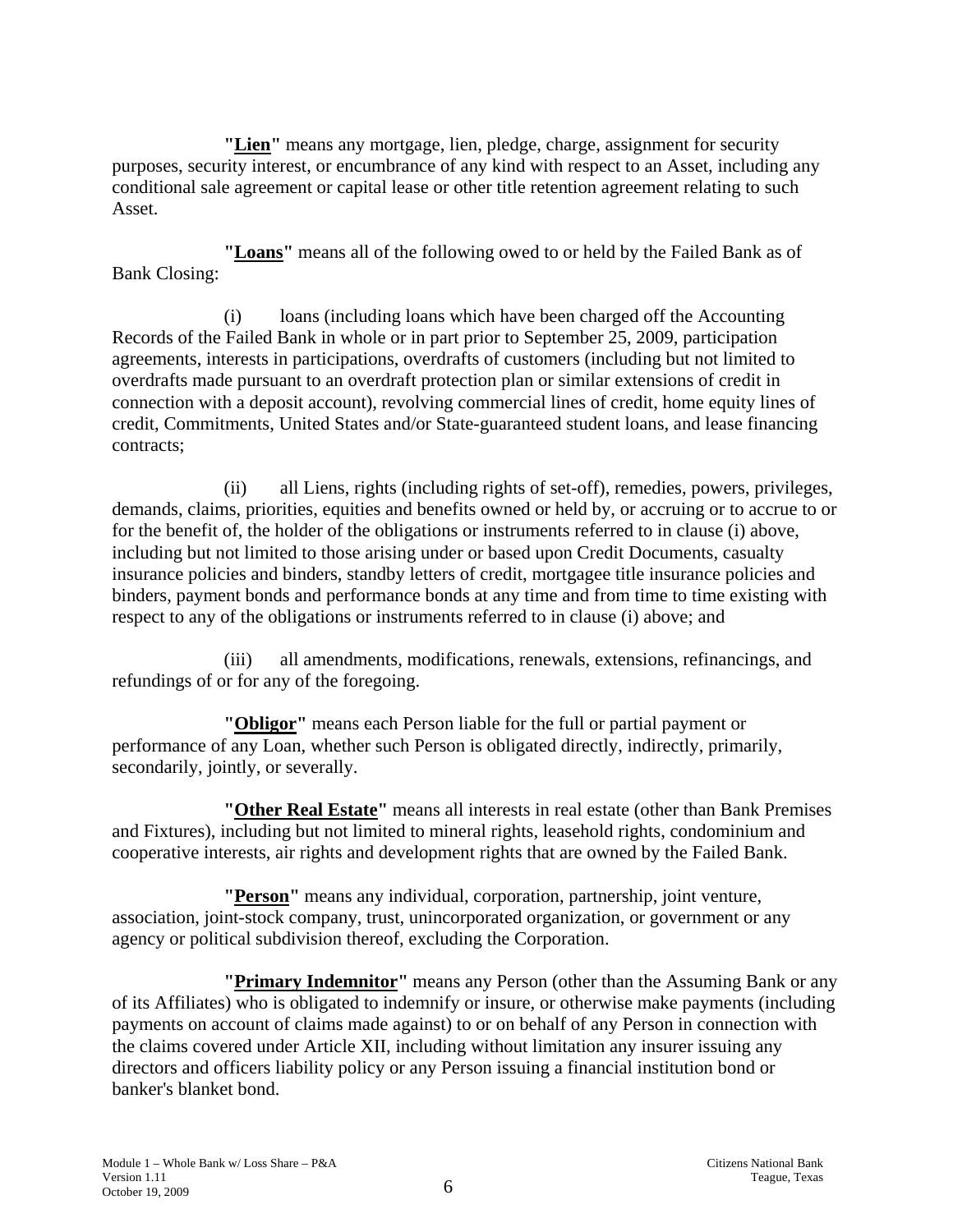**"Proforma"** means producing a balance sheet that reflects a reasonably accurate financial statement of the Failed bank through the date of closing. The Proforma financial statements serve as a basis for the opening entries of both the Assuming Bank and the Receiver.

**"Put Date"** has the meaning provided in Section 3.4.

**"Put Notice"** has the meaning provided in Section 3.4.

**"Qualified Financial Contract"** means a qualified financial contract as defined in 12 U.S.C. Section 1821(e)(8)(D).

**"Record"** means any document, microfiche, microfilm and computer records (including but not limited to magnetic tape, disc storage, card forms and printed copy) of the Failed Bank generated or maintained by the Failed Bank that is owned by or in the possession of the Receiver at Bank Closing.

**"Related Liability"** with respect to any Asset means any liability existing and reflected on the Accounting Records of the Failed Bank as of Bank Closing for (i) indebtedness secured by mortgages, deeds of trust, chattel mortgages, security interests or other liens on or affecting such Asset, (ii) ad valorem taxes applicable to such Asset, and (iii) any other obligation determined by the Receiver to be directly related to such Asset.

**"Related Liability Amount"** with respect to any Related Liability on the books of the Assuming Bank, means the amount of such Related Liability as stated on the Accounting Records of the Assuming Bank (as maintained in accordance with generally accepted accounting principles) as of the date as of which the Related Liability Amount is being determined. With respect to a liability that relates to more than one asset, the amount of such Related Liability shall be allocated among such assets for the purpose of determining the Related Liability Amount with respect to any one of such assets. Such allocation shall be made by specific allocation, where determinable, and otherwise shall be pro rata based upon the dollar amount of such assets stated on the Accounting Records of the entity that owns such asset.

 **"Repurchase Price"** means, with respect to any Loan the Book Value, adjusted to reflect changes to Book Value after Bank Closing, plus (i) any advances and interest on such Loan after Bank Closing, minus (ii) the total of amounts received by the Assuming Bank for such Loan, regardless of how applied, after Bank Closing, plus (iii) advances made by Assuming Bank, plus (iv) total disbursements of principal made by Receiver that are not included in the Book Value.

**"Safe Deposit Boxes"** means the safe deposit boxes of the Failed Bank, if any, including the removable safe deposit boxes and safe deposit stacks in the Failed Bank's vault(s), all rights and benefits under rental agreements with respect to such safe deposit boxes, and all keys and combinations thereto.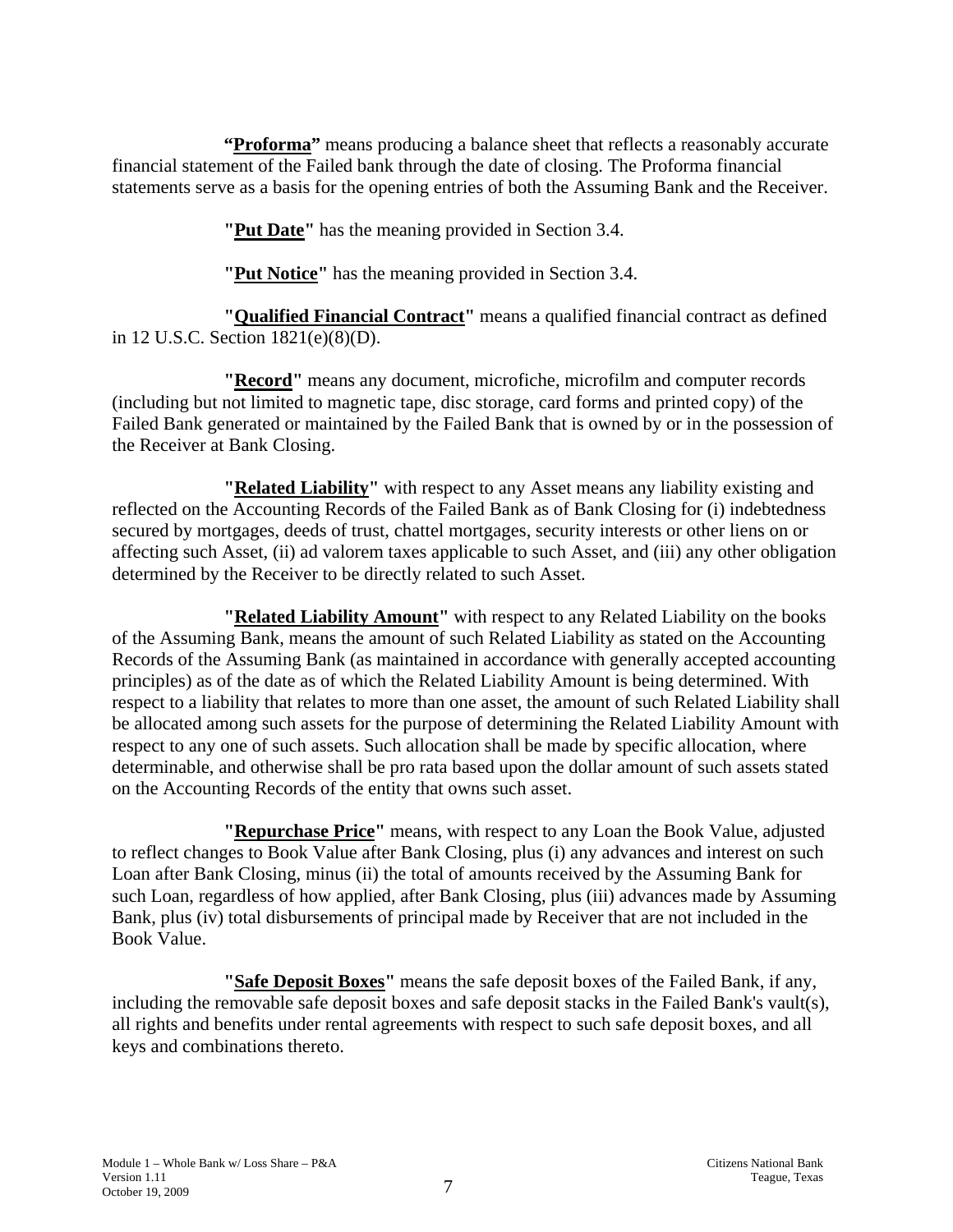**"Settlement Date"** means the first Business Day immediately prior to the day which is one hundred eighty (180) days after Bank Closing, or such other date prior thereto as may be agreed upon by the Receiver and the Assuming Bank. The Receiver, in its discretion, may extend the Settlement Date.

**"Settlement Interest Rate"** means, for the first calendar quarter or portion thereof during which interest accrues, the rate determined by the Receiver to be equal to the equivalent coupon issue yield on twenty-six (26)-week United States Treasury Bills in effect as of Bank Closing as published in The Wall Street Journal; provided, that if no such equivalent coupon issue yield is available as of Bank Closing, the equivalent coupon issue yield for such Treasury Bills most recently published in The Wall Street Journal prior to Bank Closing shall be used. Thereafter, the rate shall be adjusted to the rate determined by the Receiver to be equal to the equivalent coupon issue yield on such Treasury Bills in effect as of the first day of each succeeding calendar quarter during which interest accrues as published in The Wall Street Journal.

**"Subsidiary"** has the meaning set forth in Section 3(w)(4) of the Federal Deposit Insurance Act, 12 U.S.C. Section 1813(w)(4), as amended.

## **ARTICLE II ASSUMPTION OF LIABILITIES**

<span id="page-11-1"></span><span id="page-11-0"></span> **2.1 Liabilities Assumed by Assuming Bank.** The Assuming Bank expressly assumes at Book Value (subject to adjustment pursuant to Article VIII) and agrees to pay, perform, and discharge all of the following liabilities of the Failed Bank as of Bank Closing, except as otherwise provided in this Agreement (such liabilities referred to as "Liabilities Assumed"):

> (a) Assumed Deposits, except those Deposits specifically listed on Schedule 2.1(a); provided, that as to any Deposits of public money which are Assumed Deposits, the Assuming Bank agrees to properly secure such Deposits with such Assets as appropriate which, prior to Bank Closing, were pledged as security by the Failed Bank, or with assets of the Assuming Bank, if such securing Assets, if any, are insufficient to properly secure such Deposits;

> (b) liabilities for indebtedness secured by mortgages, deeds of trust, chattel mortgages, security interests or other liens on or affecting any Assets, if any; provided, that the assumption of any liability pursuant to this paragraph shall be limited to the market value of the Assets securing such liability as determined by the Receiver;

> (c) borrowings from Federal Reserve Banks and Federal Home Loan Banks, if any, provided, that the assumption of any liability pursuant to this paragraph shall be limited to the market value of the assets securing such liability as determined by the Receiver; and overdrafts, debit balances, service charges, reclamations, and adjustments to accounts with the Federal Reserve Banks as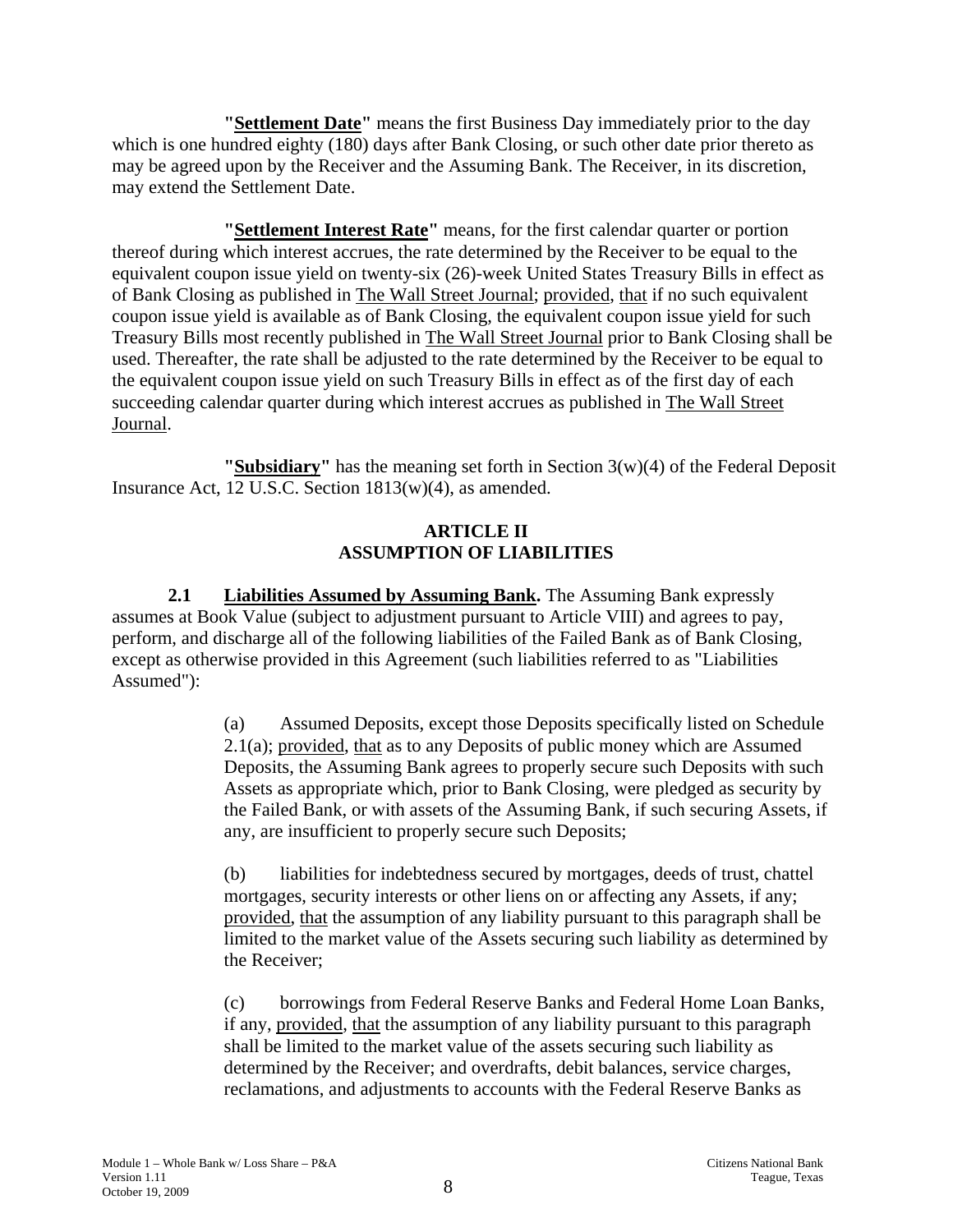reflected on the books and records of any such Federal Reserve Bank within ninety (90) days after Bank Closing, if any;

(d) ad valorem taxes applicable to any Asset, if any; provided, that the assumption of any ad valorem taxes pursuant to this paragraph shall be limited to an amount equal to the market value of the Asset to which such taxes apply as determined by the Receiver;

(e) liabilities, if any, for federal funds purchased, repurchase agreements and overdrafts in accounts maintained with other depository institutions (including any accrued and unpaid interest thereon computed to and including Bank Closing); provided, that the assumption of any liability pursuant to this paragraph shall be limited to the market value of the Assets securing such liability as determined by the Receiver;

(f) United States Treasury tax and loan note option accounts, if any;

(g) liabilities for any acceptance or commercial letter of credit (other than "standby letters of credit" as defined in 12 C.F.R. Section 337.2(a)); provided, that the assumption of any liability pursuant to this paragraph shall be limited to the market value of the Assets securing such liability as determined by the Receiver;

(h) duties and obligations assumed pursuant to this Agreement including without limitation those relating to the Failed Bank's credit card business, overdraft protection plans, safe deposit business, safekeeping business or trust business, if any;

(i) liabilities, if any, for Commitments;

(j) liabilities, if any, for amounts owed to any Subsidiary of the Failed Bank acquired under Section 3.1;

(k) liabilities, if any, with respect to Qualified Financial Contracts;

(l) duties and obligations under any contract pursuant to which the Failed Bank provides mortgage servicing for others, or mortgage servicing is provided to the Failed Bank by others; and

(m) all asset-related offensive litigation liabilities and all asset-related defensive litigation liabilities, but only to the extent such liabilities relate to assets subject to a loss share agreement, and provided that all other defensive litigation and any class actions with respect to credit card business are retained by the Receiver.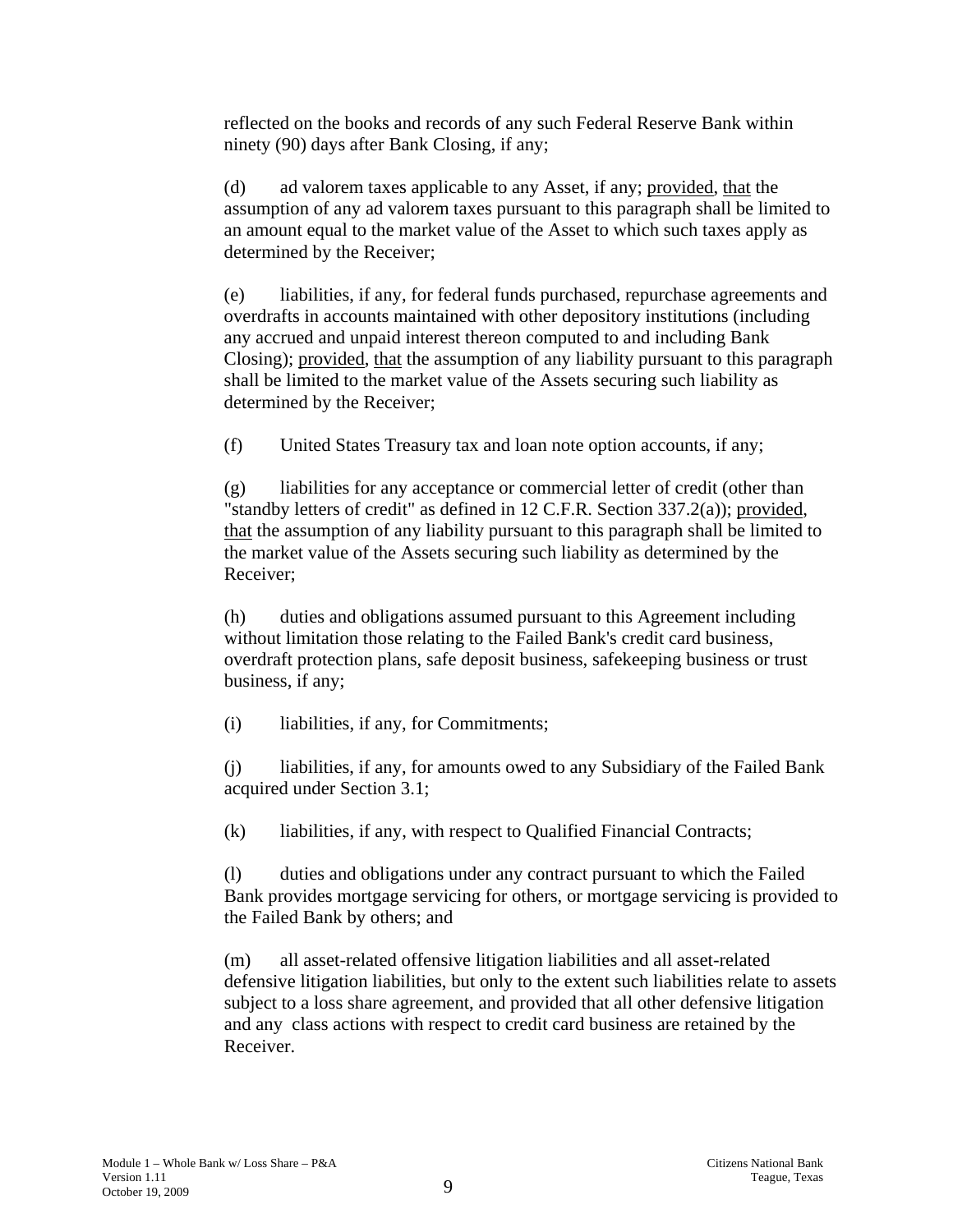Schedule 2.1 attached hereto and incorporated herein sets forth certain categories of Liabilities Assumed and the aggregate Book Value of the Liabilities Assumed in such categories. Such schedule is based upon the best information available to the Receiver and may be adjusted as provided in Article VIII.

<span id="page-13-0"></span>**2.2 Interest on Deposit Liabilities.** The Assuming Bank agrees that, from and after Bank Closing, it will accrue and pay interest on Deposit liabilities assumed pursuant to Section 2.1 at a rate(s) it shall determine; provided, that for non-transaction Deposit liabilities such rate(s) shall not be less than the lowest rate offered by the Assuming Bank to its depositors for non-transaction deposit accounts. The Assuming Bank shall permit each depositor to withdraw, without penalty for early withdrawal, all or any portion of such depositor's Deposit, whether or not the Assuming Bank elects to pay interest in accordance with any deposit agreement formerly existing between the Failed Bank and such depositor; and further provided, that if such Deposit has been pledged to secure an obligation of the depositor or other party, any withdrawal thereof shall be subject to the terms of the agreement governing such pledge. The Assuming Bank shall give notice to such depositors as provided in Section 5.3 of the rate(s) of interest which it has determined to pay and of such withdrawal rights.

<span id="page-13-1"></span>**2.3 Unclaimed Deposits.** Fifteen (15) months following the Bank Closing Date, the Assuming Bank will provide the Receiver a listing of all deposit accounts, including the type of account, not claimed by the depositor. The Receiver will review the list and authorize the Assuming Bank to act on behalf of the Receiver to send a "Final Legal Notice" in a form substantially similar to Exhibit 2.3A to the owner(s) of the unclaimed deposits reminding them of the need to claim or arrange to continue their account(s) with the Assuming Bank. The Assuming Bank will send the "Final Legal Notice" to the depositors within thirty (30) days following notification of the Receiver's authorization. The Assuming Bank will prepare an Affidavit of Mailing and will forward the Affidavit of Mailing to the Receiver after mailing out the "Final Legal Notice" in a form substantially similar to Exhibit 2.3B to the owner(s) of unclaimed deposit accounts.

If, within eighteen (18) months after Bank Closing, any depositor of the Failed Bank does not claim or arrange to continue such depositor's Deposit assumed pursuant to Section 2.1 at the Assuming Bank, the Assuming Bank shall, within fifteen (15) Business Days after the end of such eighteen (18) month period, (i) refund to the Receiver the full amount of each such deposit (without reduction for service charges), (ii) provide to the Receiver a schedule of all such refunded Deposits in such form as may be prescribed by the Receiver, and (iii) assign, transfer, convey, and deliver to the Receiver, all right, title, and interest of the Assuming Bank in and to the Records previously transferred to the Assuming Bank and other records generated or maintained by the Assuming Bank pertaining to such Deposits. During such eighteen (18) month period, at the request of the Receiver, the Assuming Bank promptly shall provide to the Receiver schedules of unclaimed deposits in such form as may be prescribed by the Receiver.

**2.4 Employee Plans.** Except as provided in Section 4.12, the Assuming Bank shall have no liabilities, obligations or responsibilities under the Failed Bank's health care, bonus, vacation, pension, profit sharing, deferred compensation, 401K or stock purchase plans or similar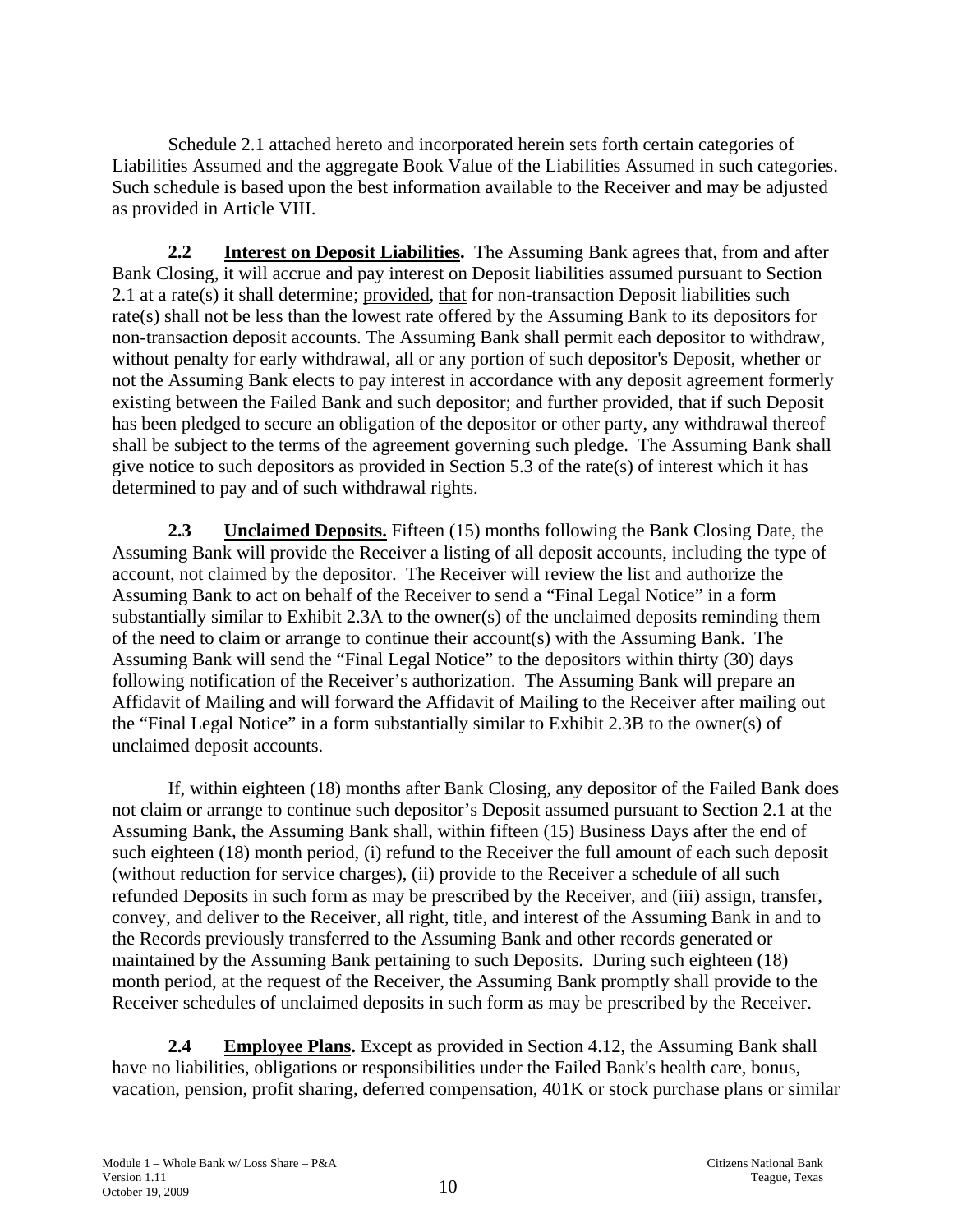plans, if any, unless the Receiver and the Assuming Bank agree otherwise subsequent to the date of this Agreement.

## **ARTICLE III PURCHASE OF ASSETS**

<span id="page-14-1"></span><span id="page-14-0"></span>Assuming Bank includes, but is not limited to, the entities listed on Schedule 3.1a.  **3.1 Assets Purchased by Assuming Bank**. With the exception of certain assets expressly excluded in Sections 3.5 and 3.6, the Assuming Bank hereby purchases from the Receiver, and the Receiver hereby sells, assigns, transfers, conveys, and delivers to the Assuming Bank, all right, title, and interest of the Receiver in and to all of the assets (real, personal and mixed, wherever located and however acquired) including all subsidiaries, joint ventures, partnerships, and any and all other business combinations or arrangements, whether active, inactive, dissolved or terminated, of the Failed Bank whether or not reflected on the books of the Failed Bank as of Bank Closing. Schedules 3.1 and 3.1a attached hereto and incorporated herein sets forth certain categories of Assets purchased hereunder. Such schedule is based upon the best information available to the Receiver and may be adjusted as provided in Article VIII. Assets are purchased hereunder by the Assuming Bank subject to all liabilities for indebtedness collateralized by Liens affecting such Assets to the extent provided in Section 2.1. The subsidiaries, joint ventures, partnerships, and any and all other business combinations or arrangements, whether active, inactive, dissolved or terminated being purchased by the Notwithstanding Section 4.8, the Assuming Bank specifically purchases all mortgage servicing rights and obligations of the Failed Bank.

#### **3.2 Asset Purchase Price**.

<span id="page-14-2"></span>(a) All Assets and assets of the Failed Bank subject to an option to purchase by the Assuming Bank shall be purchased for the amount, or the amount resulting from the method specified for determining the amount, as specified on Schedule 3.2, except as otherwise may be provided herein. Any Asset, asset of the Failed Bank subject to an option to purchase or other asset purchased for which no purchase price is specified on Schedule 3.2 or otherwise herein shall be purchased at its Book Value. Loans or other assets charged off the Accounting Records of the Failed Bank prior to September 25, 2009 shall be purchased at a price of zero.

(b) The purchase price for securities (other than the capital stock of any Acquired Subsidiary) purchased under Section 3.1 by the Assuming Bank shall be the market value thereof as of Bank Closing, which market value shall be (i) the market price for each such security quoted at the close of the trading day effective on Bank Closing as published electronically by Bloomberg, L.P., or alternatively, at the discretion of the Receiver, IDC/Financial Times (FT) Interactive Data; (ii) provided, that if such market price is not available for any such security, the Assuming Bank will submit a bid for each such security within three days of notification/bid request by the Receiver (unless a different time period is agreed to by the Assuming Bank and the Receiver) and the Receiver, in its sole discretion will accept or reject each such bid; and (iii) further provided in the absence of an acceptable bid from the Assuming Bank, each such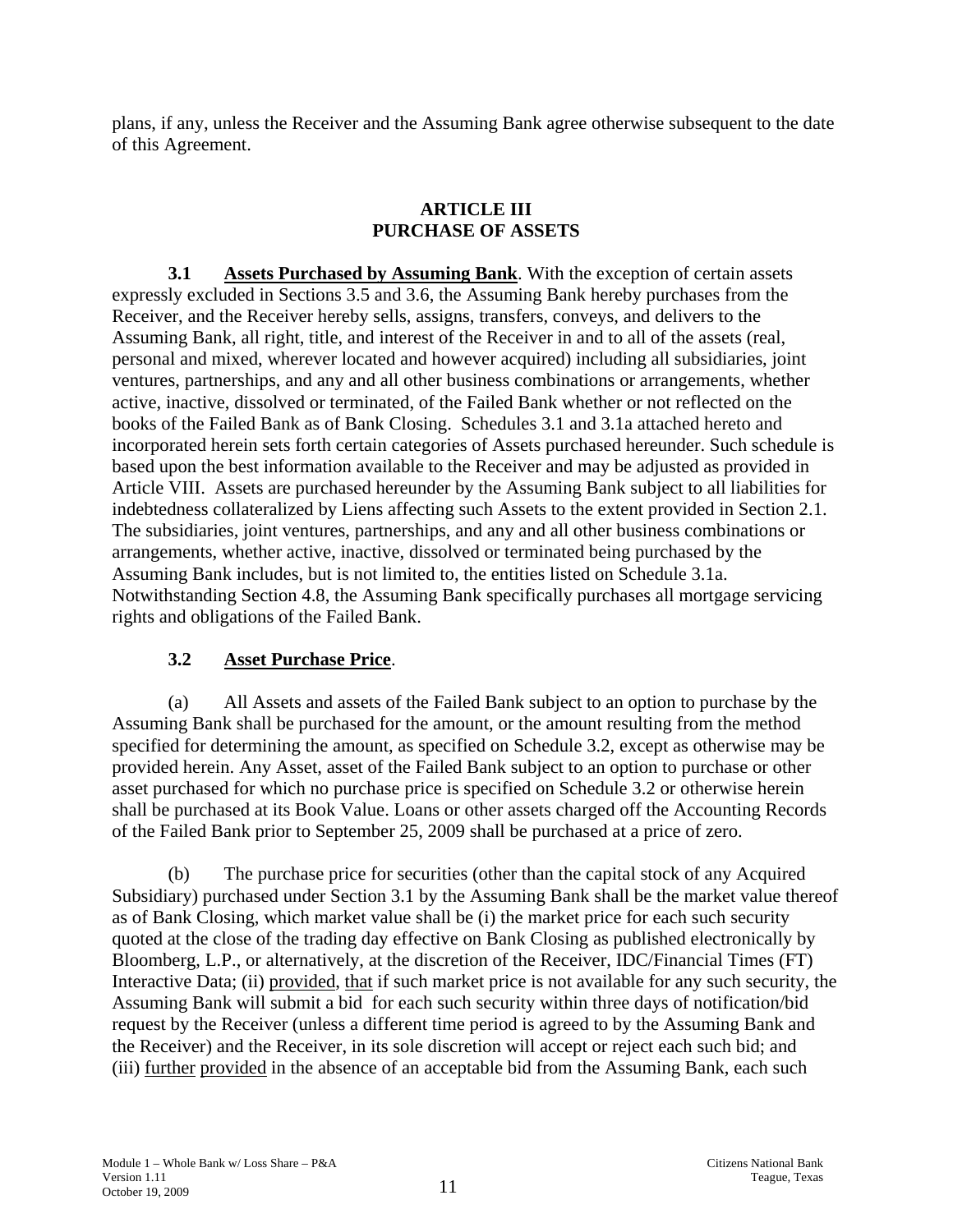security shall not pass to the Assuming Bank and shall be deemed to be an excluded asset hereunder.

(c) Qualified Financial Contracts shall be purchased at market value determined in accordance with the terms of Exhibit 3.2(c). Any costs associated with such valuation shall be shared equally by the Receiver and the Assuming Bank.

<span id="page-15-0"></span>**3.3 Manner of Conveyance; Limited Warranty; Nonrecourse; Etc. THE CONVEYANCE OF ALL ASSETS, INCLUDING REAL AND PERSONAL PROPERTY INTERESTS, PURCHASED BY THE ASSUMING BANK UNDER THIS AGREEMENT SHALL BE MADE, AS NECESSARY, BY RECEIVER'S DEED OR RECEIVER'S BILL OF SALE, "AS IS", "WHERE IS", WITHOUT RECOURSE AND, EXCEPT AS OTHERWISE SPECIFICALLY PROVIDED IN THIS AGREEMENT, WITHOUT ANY WARRANTIES WHATSOEVER WITH RESPECT TO SUCH ASSETS, EXPRESS OR IMPLIED, WITH RESPECT TO TITLE, ENFORCEABILITY, COLLECTIBILITY, DOCUMENTATION OR FREEDOM FROM LIENS OR ENCUMBRANCES (IN WHOLE OR IN PART), OR ANY OTHER MATTERS.** 

# **3.4 Puts of Assets to the Receiver**.

<span id="page-15-1"></span>(a) **Puts Within 30 Days After Bank Closing**. During the thirty (30)-day period following Bank Closing and only during such period (which thirty (30)-day period may be extended in writing in the sole absolute discretion of the Receiver for any Loan), in accordance with this Section 3.4, the Assuming Bank shall be entitled to require the Receiver to purchase any Loan secured by an Assumed Deposit and transferred to the Assuming Bank pursuant to Section 3.1 which is not a Shared-Loss Loan and which is not fully secured by Assumed Deposits or deposits at other insured depository institutions due to either insufficient Assumed Deposit or deposit collateral or deficient documentation regarding such collateral; provided with regard to any Loan secured by an Assumed Deposit, no such purchase may be required until any Deposit setoff determination, whether voluntary or involuntary, has been made; and,

at the end of the thirty (30)-day period following Bank Closing and at that time only, in accordance with this Section 3.4, the Assuming Bank shall be entitled to require the Receiver to purchase any remaining overdraft transferred to the Assuming Bank pursuant to 3.1 which both was made after September 25, 2009 and was not made pursuant to an overdraft protection plan or similar extension of credit.

Notwithstanding the foregoing, the Assuming Bank shall not have the right to require the Receiver to purchase any Loan if (i) the Obligor with respect to such Loan is an Acquired Subsidiary, or (ii) the Assuming Bank has:

> (A) made any advance in accordance with the terms of a Commitment or otherwise with respect to such Loan;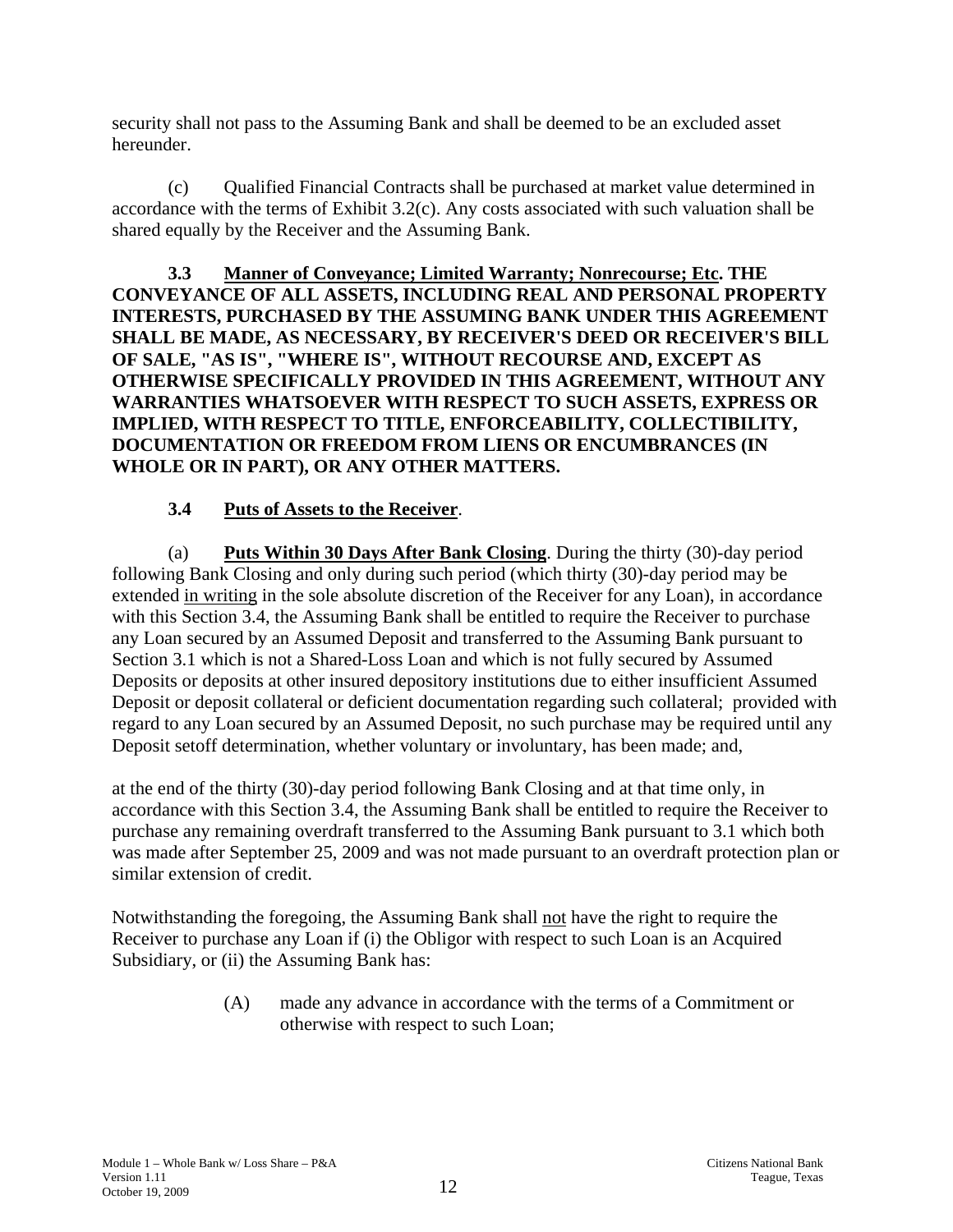- (B) taken any action that increased the amount of a Related Liability with respect to such Loan over the amount of such liability immediately prior to the time of such action;
- (C) created or permitted to be created any Lien on such Loan which secures indebtedness for money borrowed or which constitutes a conditional sales agreement, capital lease or other title retention agreement;
- (D) entered into, agreed to make, grant or permit, or made, granted or permitted any modification or amendment to, any waiver or extension with respect to, or any renewal, refinancing or refunding of, such Loan or related Credit Documents or collateral, including, without limitation, any act or omission which diminished such collateral; or
- (E) sold, assigned or transferred all or a portion of such Loan to a third party (whether with or without recourse).

The Assuming Bank shall transfer all such Assets to the Receiver without recourse, and shall indemnify the Receiver against any and all claims of any Person claiming by, through or under the Assuming Bank with respect to any such Asset, as provided in Section 12.4.

(b) **Notices to the Receiver**. In the event that the Assuming Bank elects to require the Receiver to purchase one or more Assets, the Assuming Bank shall deliver to the Receiver a notice (a "Put Notice") which shall include:

- (i) a list of all Assets that the Assuming Bank requires the Receiver to purchase;
- (ii) a list of all Related Liabilities with respect to the Assets identified pursuant to (i) above; and
- (iii) a statement of the estimated Repurchase Price of each Asset identified pursuant to (i) above as of the applicable Put Date.

Such notice shall be in the form prescribed by the Receiver or such other form to which the Receiver shall consent. As provided in Section 9.6, the Assuming Bank shall deliver to the Receiver such documents, Credit Files and such additional information relating to the subject matter of the Put Notice as the Receiver may request and shall provide to the Receiver full access to all other relevant books and records.

(c) **Purchase by Receiver**. The Receiver shall purchase Assets that are specified in the Put Notice and shall assume Related Liabilities with respect to such Assets, and the transfer of such Assets and Related Liabilities shall be effective as of a date determined by the Receiver which date shall not be later than thirty (30) days after receipt by the Receiver of the Put Notice (the "Put Date").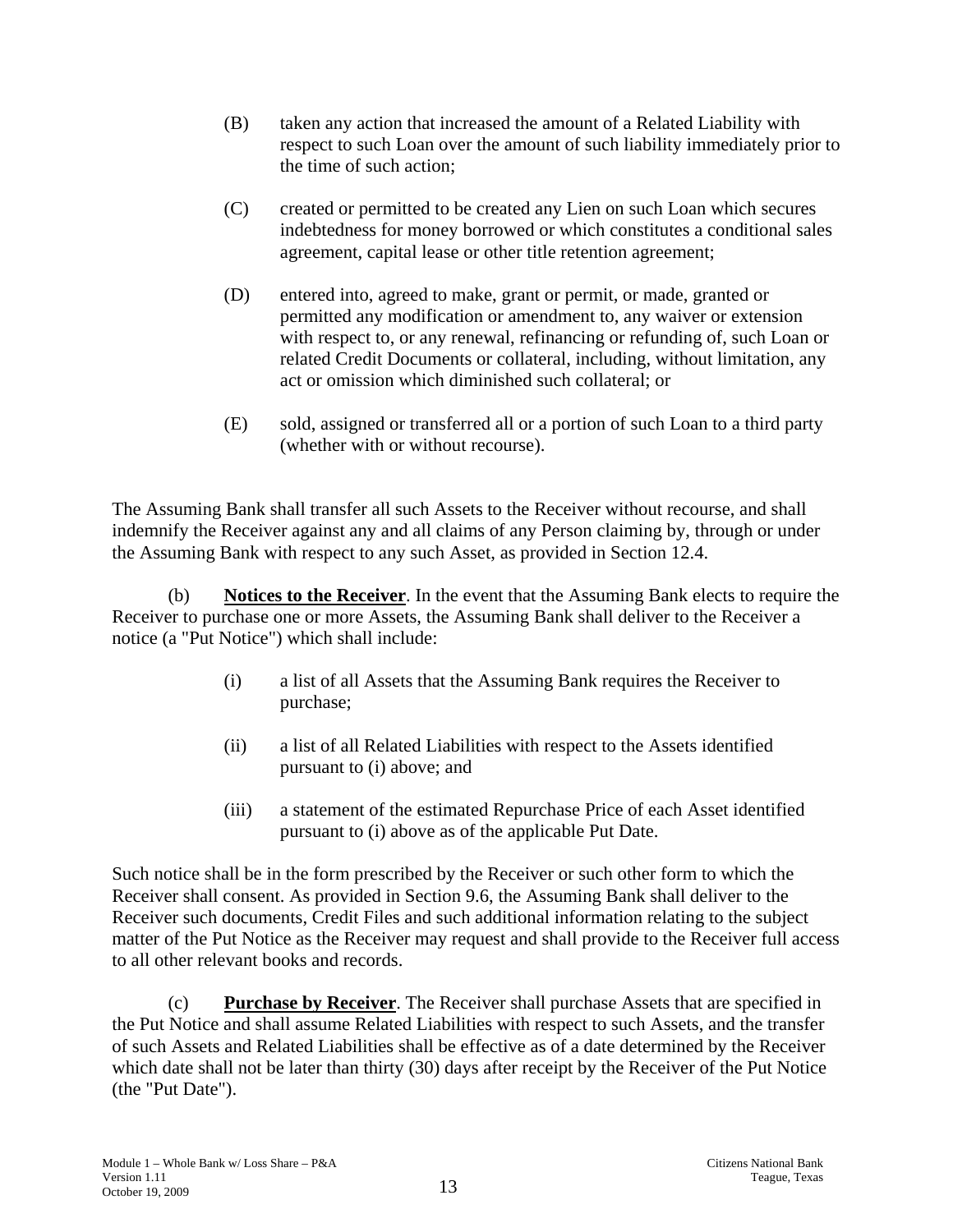(d) **Purchase Price and Payment Date**. Each Asset purchased by the Receiver pursuant to this Section 3.4 shall be purchased at a price equal to the Repurchase Price of such Asset less the Related Liability Amount applicable to such Asset, in each case determined as of the applicable Put Date. If the difference between such Repurchase Price and such Related Liability Amount is positive, then the Receiver shall pay to the Assuming Bank the amount of such difference; if the difference between such amounts is negative, then the Assuming Bank shall pay to the Receiver the amount of such difference. The Assuming Bank or the Receiver, as the case may be, shall pay the purchase price determined pursuant to this Section 3.4(d) not later than the twentieth (20th) Business Day following the applicable Put Date, together with interest on such amount at the Settlement Interest Rate for the period from and including such Put Date to and including the day preceding the date upon which payment is made.

(e) **Servicing.** The Assuming Bank shall administer and manage any Asset subject to purchase by the Receiver in accordance with usual and prudent banking standards and business practices until such time as such Asset is purchased by the Receiver.

(f) **Reversals**. In the event that the Receiver purchases an Asset (and assumes the Related Liability) that it is not required to purchase pursuant to this Section 3.4, the Assuming Bank shall repurchase such Asset (and assume such Related Liability) from the Receiver at a price computed so as to achieve the same economic result as would apply if the Receiver had never purchased such Asset pursuant to this Section 3.4.

<span id="page-17-0"></span>**3.5 Assets Not Purchased by Assuming Bank**. The Assuming Bank does not purchase, acquire or assume, or (except as otherwise expressly provided in this Agreement) obtain an option to purchase, acquire or assume under this Agreement:

(a) any financial institution bonds, banker's blanket bonds, or public liability, fire, or extended coverage insurance policy or any other insurance policy of the Failed Bank, or premium refund, unearned premium derived from cancellation, or any proceeds payable with respect to any of the foregoing;

(b) any interest, right, action, claim, or judgment against (i) any officer, director, employee, accountant, attorney, or any other Person employed or retained by the Failed Bank or any Subsidiary of the Failed Bank on or prior to Bank Closing arising out of any act or omission of such Person in such capacity, (ii) any underwriter of financial institution bonds, banker's blanket bonds or any other insurance policy of the Failed Bank, (iii) any shareholder or holding company of the Failed Bank, or (iv) any other Person whose action or inaction may be related to any loss (exclusive of any loss resulting from such Person's failure to pay on a Loan made by the Failed Bank) incurred by the Failed Bank; provided, that for the purposes hereof, the acts, omissions or other events giving rise to any such claim shall have occurred on or before Bank Closing, regardless of when any such claim is discovered and regardless of whether any such claim is made with respect to a financial institution bond, banker's blanket bond, or any other insurance policy of the Failed Bank in force as of Bank Closing;

(c) prepaid regulatory assessments of the Failed Bank, if any;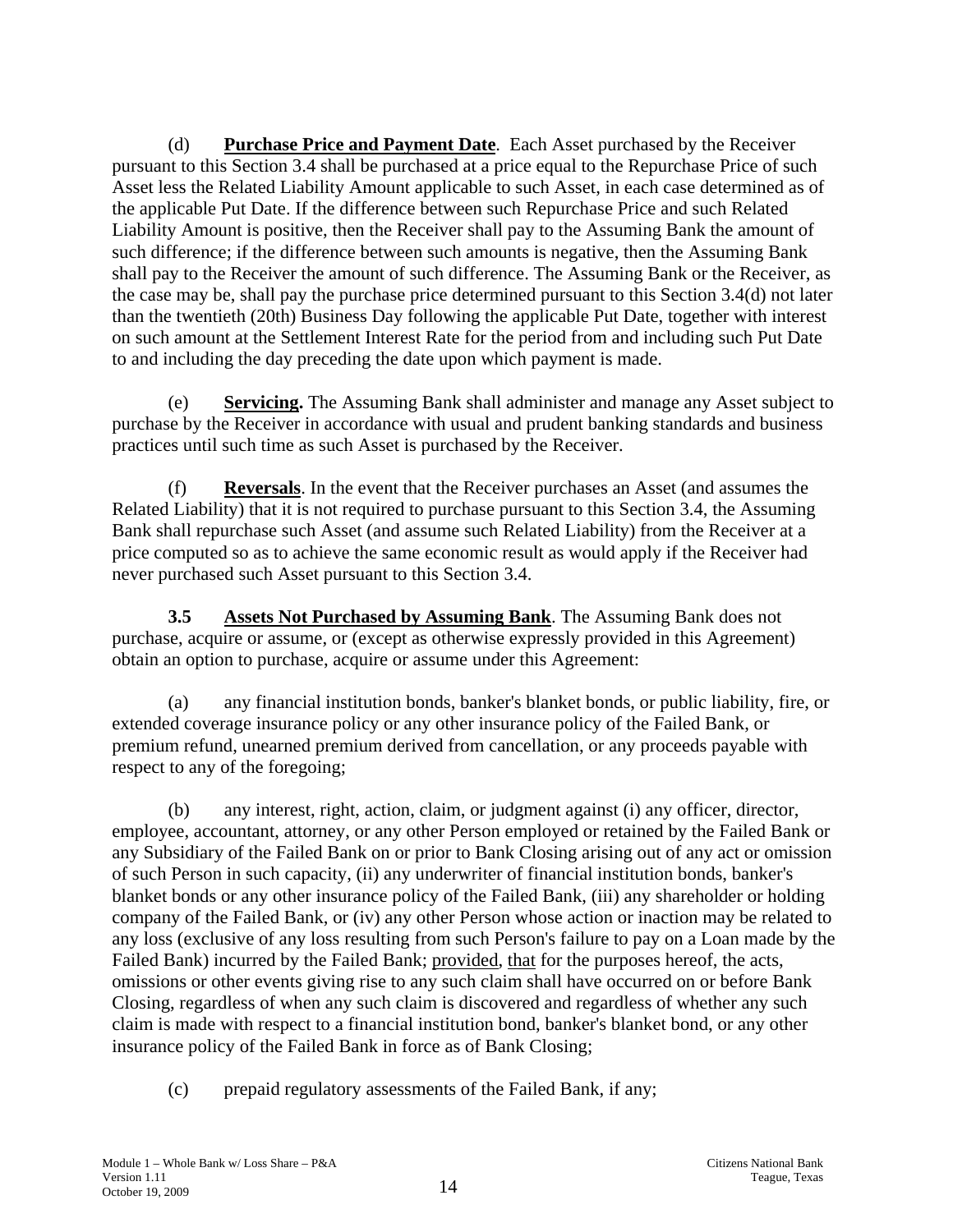(d) legal or equitable interests in tax receivables of the Failed Bank, if any, including any claims arising as a result of the Failed Bank having entered into any agreement or otherwise being joined with another Person with respect to the filing of tax returns or the payment of taxes;

(e) amounts reflected on the Accounting Records of the Failed Bank as of Bank Closing as a general or specific loss reserve or contingency account, if any;

(f) leased or owned Bank Premises and leased or owned Furniture and Equipment and Fixtures and data processing equipment (including hardware and software) located on leased or owned Bank Premises, if any; provided, that the Assuming Bank does obtain an option under Section 4.6, Section 4.7 or Section 4.8, as the case may be, with respect thereto;

(g) owned Bank Premises which the Receiver, in its discretion, determines may contain environmentally hazardous substances;

(h) any "goodwill," as such term is defined in the instructions to the report of condition prepared by banks examined by the Corporation in accordance with 12 C.F.R. Section 304.4, and other intangibles;

- (i) any criminal restitution or forfeiture orders issued in favor of the Failed Bank;
- (j) reserved;
- (k) assets essential to the Receiver in accordance with Section 3.6; and
- (l) the private label asset-backed securities listed on the attached Schedule 3.5(l).

#### **3.6 Retention or Repurchase of Assets Essential to Receiver**.

<span id="page-18-0"></span>(a) The Receiver may refuse to sell to the Assuming Bank, or the Assuming Bank agrees, at the request of the Receiver set forth in a written notice to the Assuming Bank, to assign, transfer, convey, and deliver to the Receiver all of the Assuming Bank's right, title and interest in and to, any Asset or asset essential to the Receiver as determined by the Receiver in its discretion (together with all Credit Documents evidencing or pertaining thereto), which may include any Asset or asset that the Receiver determines to be:

- (i) made to an officer, director, or other Person engaging in the affairs of the Failed Bank, its Subsidiaries or Affiliates or any related entities of any of the foregoing;
- (ii) the subject of any investigation relating to any claim with respect to any item described in Section 3.5(a) or (b), or the subject of, or potentially the subject of, any legal proceedings;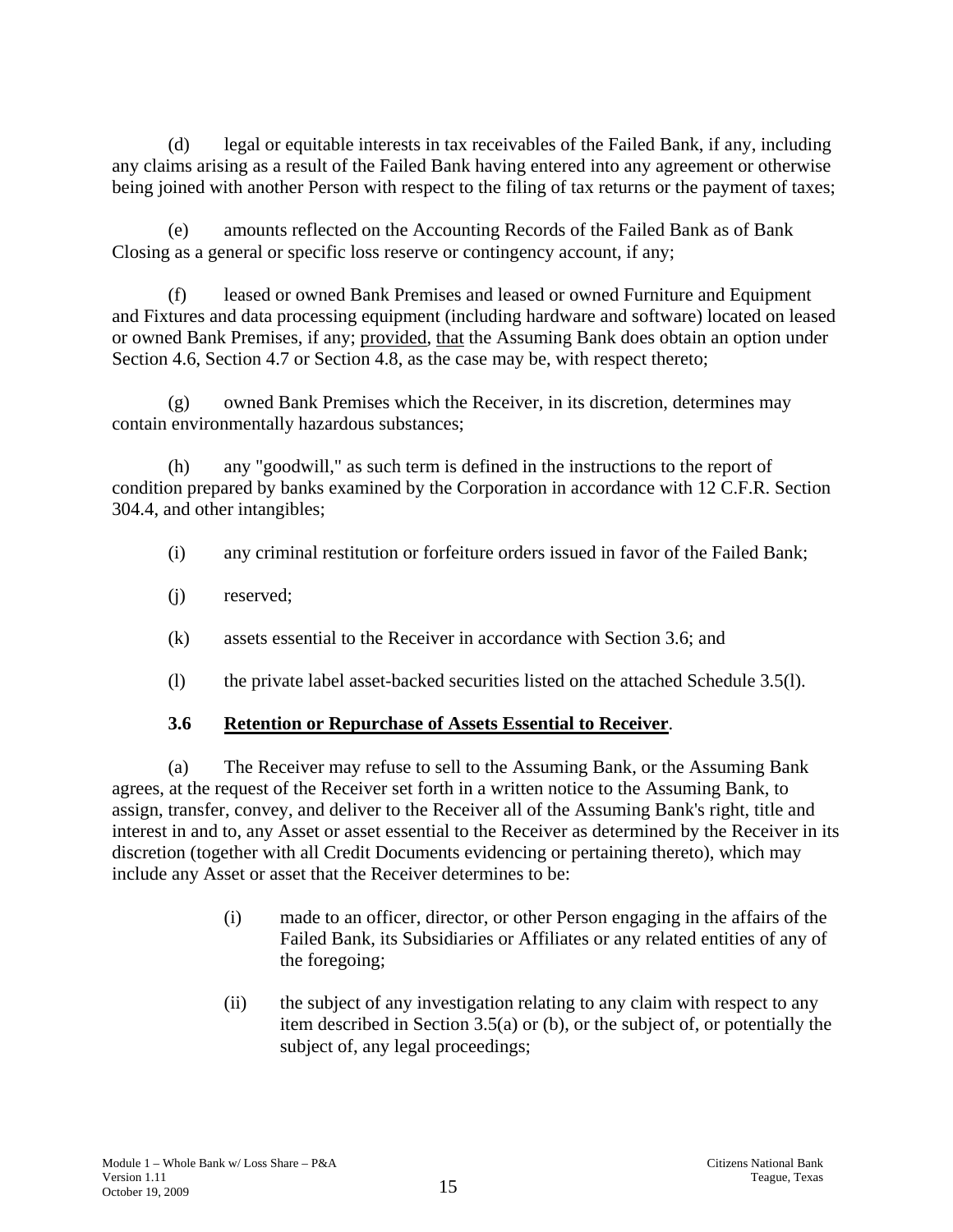- (iii) made to a Person who is an Obligor on a loan owned by the Receiver or the Corporation in its corporate capacity or its capacity as receiver of any institution;
- (iv) secured by collateral which also secures any asset owned by the Receiver; or
- (v) related to any asset of the Failed Bank not purchased by the Assuming Bank under this Article III or any liability of the Failed Bank not assumed by the Assuming Bank under Article II.

(b) Each such Asset or asset purchased by the Receiver shall be purchased at a price equal to the Repurchase Price thereof less the Related Liability Amount with respect to any Related Liabilities related to such Asset or asset, in each case determined as of the date of the notice provided by the Receiver pursuant to Section 3.6(a). The Receiver shall pay the Assuming Bank not later than the twentieth (20th) Business Day following receipt of related Credit Documents and Credit Files together with interest on such amount at the Settlement Interest Rate for the period from and including the date of receipt of such documents to and including the day preceding the day on which payment is made. The Assuming Bank agrees to administer and manage each such Asset or asset in accordance with usual and prudent banking standards and business practices until each such Asset or asset is purchased by the Receiver. All transfers with respect to Asset or assets under this Section 3.6 shall be made as provided in Section 9.6. The Assuming Bank shall transfer all such Asset or assets and Related Liabilities to the Receiver without recourse, and shall indemnify the Receiver against any and all claims of any Person claiming by, through or under the Assuming Bank with respect to any such Asset or asset, as provided in Section 12.4.

## **ARTICLE IV ASSUMPTION OF CERTAIN DUTIES AND OBLIGATIONS**

The Assuming Bank agrees with the Receiver and the Corporation as follows:

<span id="page-19-1"></span><span id="page-19-0"></span>**4.1 Continuation of Banking Business**. For the period commencing the first banking Business Day after Bank Closing and ending no earlier than the first anniversary of Bank Closing, the Assuming Bank will provide full service banking in the trade area of the Failed Bank. Thereafter, the Assuming Bank may cease providing such banking services in the trade area of the Failed Bank, provided the Assuming Bank has received all necessary regulatory approvals. At the option of the Assuming Bank, such banking services may be provided at any or all of the Bank Premises, or at other premises within such trade area. The trade area shall be determined by the Receiver.

**4.2 Agreement with Respect to Credit Card Business**. The Assuming Bank agrees to honor and perform, from and after Bank Closing, all duties and obligations with respect to the Failed Bank's credit card business, and/or processing related to credit cards, if any, and assumes all outstanding extensions of credit with respect thereto.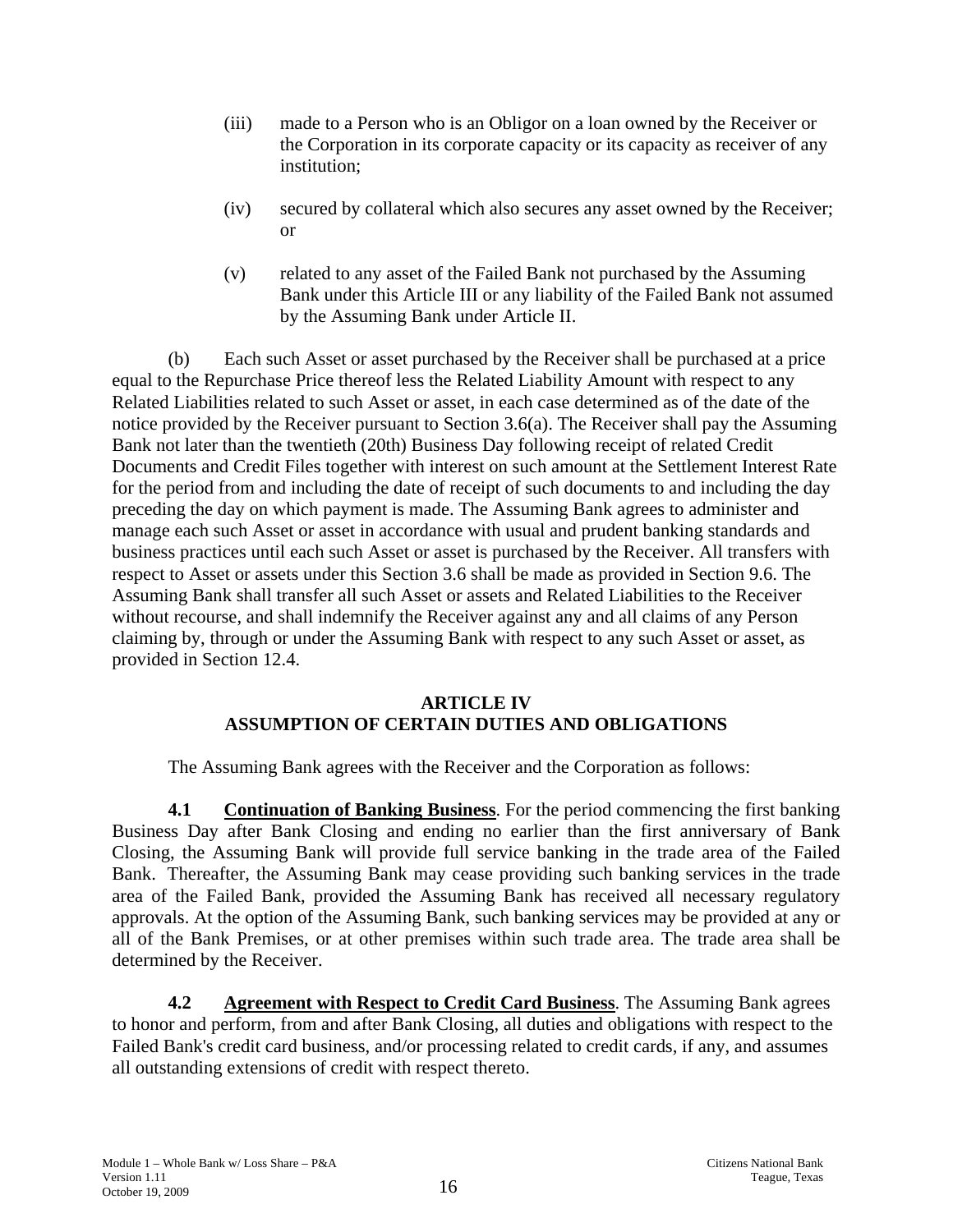**4.3 Agreement with Respect to Safe Deposit Business**. The Assuming Bank assumes and agrees to discharge, from and after Bank Closing, in the usual course of conducting a banking business, the duties and obligations of the Failed Bank with respect to all Safe Deposit Boxes, if any, of the Failed Bank and to maintain all of the necessary facilities for the use of such boxes by the renters thereof during the period for which such boxes have been rented and the rent therefore paid to the Failed Bank, subject to the provisions of the rental agreements between the Failed Bank and the respective renters of such boxes; provided, that the Assuming Bank may relocate the Safe Deposit Boxes of the Failed Bank to any office of the Assuming Bank located in the trade area of the Failed Bank. The Safe Deposit Boxes shall be located and maintained in the trade area of the Failed Bank for a minimum of one year from Bank Closing. The trade area shall be determined by the Receiver. Fees related to the safe deposit business earned prior to the Bank Closing Date shall be for the benefit of the Receiver and fees earned after the Bank Closing Date shall be for the benefit of the Assuming Bank.

**4.4 Agreement with Respect to Safekeeping Business**. The Receiver transfers, conveys and delivers to the Assuming Bank and the Assuming Bank accepts all securities and other items, if any, held by the Failed Bank in safekeeping for its customers as of Bank Closing. The Assuming Bank assumes and agrees to honor and discharge, from and after Bank Closing, the duties and obligations of the Failed Bank with respect to such securities and items held in safekeeping. The Assuming Bank shall be entitled to all rights and benefits heretofore accrued or hereafter accruing with respect thereto. The Assuming Bank shall provide to the Receiver written verification of all assets held by the Failed Bank for safekeeping within sixty (60) days after Bank Closing. The assets held for safekeeping by the Failed Bank shall be held and maintained by the Assuming Bank in the trade area of the Failed Bank for a minimum of one year from Bank Closing. At the option of the Assuming Bank, the safekeeping business may be provided at any or all of the Bank Premises, or at other premises within such trade area. The trade area shall be determined by the Receiver. Fees related to the safekeeping business earned prior to the Bank Closing Date shall be for the benefit of the Receiver and fees earned after the Bank Closing Date shall be for the benefit of the Assuming Bank.

# **4.5 Agreement with Respect to Trust Business**.

<span id="page-20-0"></span>(a) The Assuming Bank shall, without further transfer, substitution, act or deed, to the full extent permitted by law, succeed to the rights, obligations, properties, assets, investments, deposits, agreements, and trusts of the Failed Bank under trusts, executorships, administrations, guardianships, and agencies, and other fiduciary or representative capacities, all to the same extent as though the Assuming Bank had assumed the same from the Failed Bank prior to Bank Closing; provided, that any liability based on the misfeasance, malfeasance or nonfeasance of the Failed Bank, its directors, officers, employees or agents with respect to the trust business is not assumed hereunder.

(b) The Assuming Bank shall, to the full extent permitted by law, succeed to, and be entitled to take and execute, the appointment to all executorships, trusteeships, guardianships and other fiduciary or representative capacities to which the Failed Bank is or may be named in wills, whenever probated, or to which the Failed Bank is or may be named or appointed by any other instrument.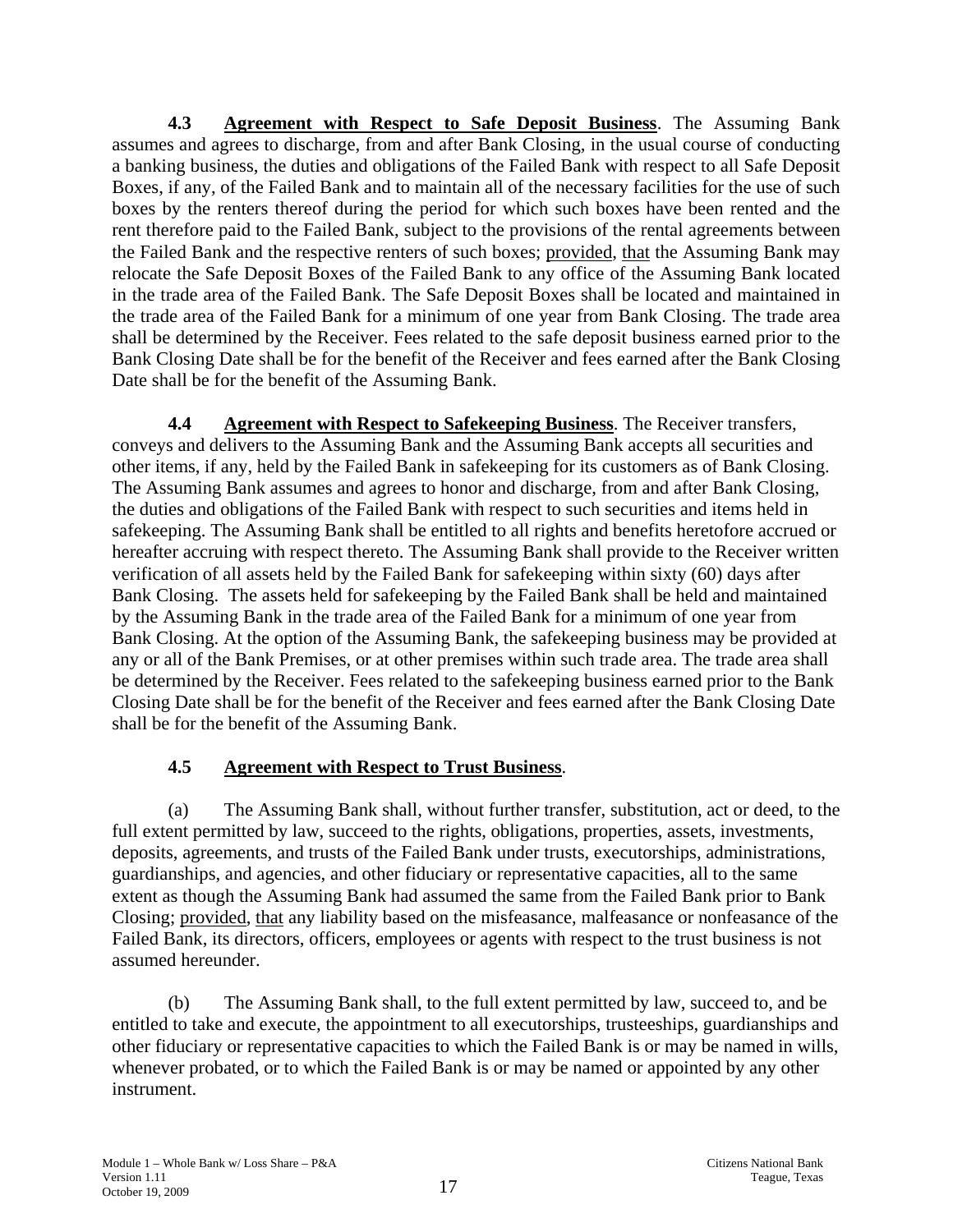(c) In the event additional proceedings of any kind are necessary to accomplish the transfer of such trust business, the Assuming Bank agrees that, at its own expense, it will take whatever action is necessary to accomplish such transfer. The Receiver agrees to use reasonable efforts to assist the Assuming Bank in accomplishing such transfer.

(d) The Assuming Bank shall provide to the Receiver written verification of the assets held in connection with the Failed Bank's trust business within sixty (60) days after Bank Closing.

# **4.6 Agreement with Respect to Bank Premises**.

<span id="page-21-0"></span>(a) **Option to Purchase.** Subject to Section 3.5, the Receiver hereby grants to the Assuming Bank an exclusive option for the period of ninety (90) days commencing the day after Bank Closing to purchase any or all owned Bank Premises, including all Furniture, Fixtures and Equipment located on the Bank Premises. The Assuming Bank shall give written notice to the Receiver within the option period of its election to purchase or not to purchase any of the owned Bank Premises. Any purchase of such premises shall be effective as of the date of Bank Closing and such purchase shall be consummated as soon as practicable thereafter, and in no event later than the Settlement Date. If the Assuming Bank gives notice of its election not to purchase one or more of the owned Bank Premises within seven (7) days of Bank Closing, then, not withstanding any other provision of this Agreement to the contrary, the Assuming Bank shall not be liable for any of the costs or fees associated with appraisals for such Bank Premises.

(b) **Option to Lease.** The Receiver hereby grants to the Assuming Bank an exclusive option for the period of ninety (90) days commencing the day after Bank Closing to cause the Receiver to assign to the Assuming Bank any or all leases for leased Bank Premises, if any, which have been continuously occupied by the Assuming Bank from Bank Closing to the date it elects to accept an assignment of the leases with respect thereto to the extent such leases can be assigned; provided, that the exercise of this option with respect to any lease must be as to all premises or other property subject to the lease. If an assignment cannot be made of any such leases, the Receiver may, in its discretion, enter into subleases with the Assuming Bank containing the same terms and conditions provided under such existing leases for such leased Bank Premises or other property. The Assuming Bank shall give notice to the Receiver within the option period of its election to accept or not to accept an assignment of any or all leases (or enter into subleases or new leases in lieu thereof). The Assuming Bank agrees to assume all leases assigned (or enter into subleases or new leases in lieu thereof) pursuant to this Section 4.6.

(c) **Facilitation.** The Receiver agrees to facilitate the assumption, assignment or sublease of leases or the negotiation of new leases by the Assuming Bank; provided, that neither the Receiver nor the Corporation shall be obligated to engage in litigation, make payments to the Assuming Bank or to any third party in connection with facilitating any such assumption, assignment, sublease or negotiation or commit to any other obligations to third parties.

(d) **Occupancy.** The Assuming Bank shall give the Receiver fifteen (15) days' prior written notice of its intention to vacate prior to vacating any leased Bank Premises with respect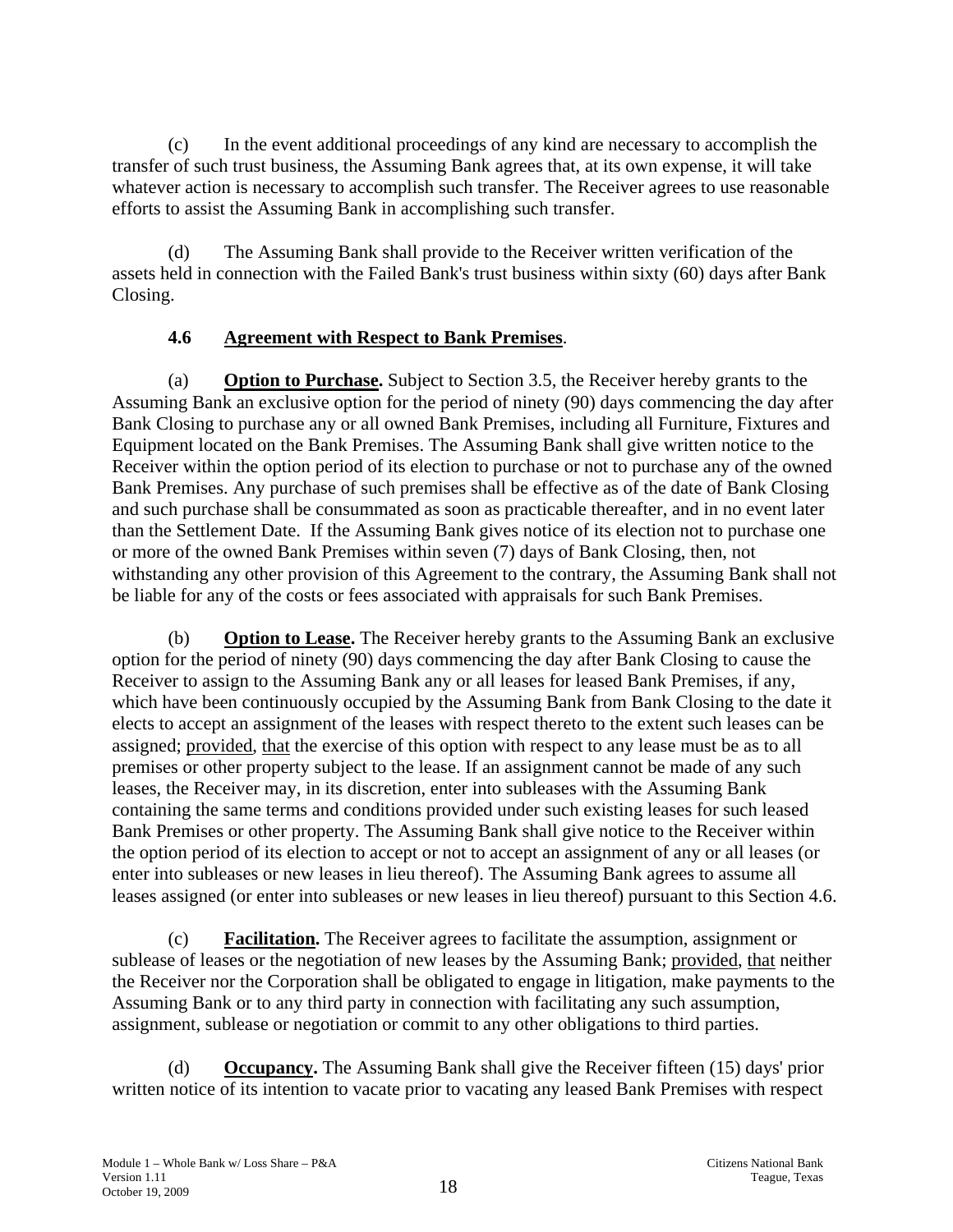to which the Assuming Bank has not exercised the option provided in Section 4.6(b). Any such notice shall be deemed to terminate the Assuming Bank's option with respect to such leased Bank Premises.

# (e) **Occupancy Costs.**

(i) The Assuming Bank agrees to pay to the Receiver, or to appropriate third parties at the direction of the Receiver, during and for the period of any occupancy by it of (x) owned Bank Premises the market rental value, as determined by the appraiser selected in accordance with the definition of Fair Market Value, and all operating costs, and (y) leased Bank Premises, all operating costs with respect thereto and to comply with all relevant terms of applicable leases entered into by the Failed Bank, including without limitation the timely payment of all rent. Operating costs include, without limitation all taxes, fees, charges, utilities, insurance and assessments, to the extent not included in the rental value or rent. If the Assuming Bank elects to purchase any owned Bank Premises in accordance with Section 4.6(a), the amount of any rent paid (and taxes paid to the Receiver which have not been paid to the taxing authority and for which the Assuming Bank assumes liability) by the Assuming Bank with respect thereto shall be applied as an offset against the purchase price thereof.

(ii) The Assuming Bank agrees during the period of occupancy by it of owned or leased Bank Premises, to pay to the Receiver rent for the use of all owned or leased Furniture and Equipment and all owned or leased Fixtures located on such Bank Premises for the period of such occupancy. Rent for such property owned by the Failed Bank shall be the market rental value thereof, as determined by the Receiver within sixty (60) days after Bank Closing. Rent for such leased property shall be an amount equal to any and all rent and other amounts which the Receiver incurs or accrues as an obligation or is obligated to pay for such period of occupancy pursuant to all leases and contracts with respect to such property. If the Assuming Bank purchases any owned Furniture and Equipment or owned Fixtures in accordance with Section 4.6(f) or 4.6(h), the amount of any rents paid by the Assuming Bank with respect thereto shall be applied as an offset against the purchase price thereof.

(f) **Certain Requirements as to Furniture, Equipment and Fixtures.** If the Assuming Bank purchases owned Bank Premises or accepts an assignment of the lease (or enters into a sublease or a new lease in lieu thereof) for leased Bank Premises as provided in Section 4.6(a) or 4.6(b), or if the Assuming Bank does not exercise such option but within twelve (12) months following Bank Closing obtains the right to occupy such premises (whether by assignment, lease, sublease, purchase or otherwise), other than in accordance with Section 4.6(a) or (b), the Assuming Bank shall (i) effective as of the date of Bank Closing, purchase from the Receiver all Furniture and Equipment and Fixtures owned by the Failed Bank at Fair Market Value and located thereon as of Bank Closing, (ii) accept an assignment or a sublease of the leases or negotiate new leases for all Furniture and Equipment and Fixtures leased by the Failed Bank and located thereon, and (iii) if applicable, accept an assignment or a sublease of any ground lease or negotiate a new ground lease with respect to any land on which such Bank Premises are located; provided, that the Receiver shall not have disposed of such Furniture and Equipment and Fixtures or repudiated the leases specified in clause (ii) or (iii).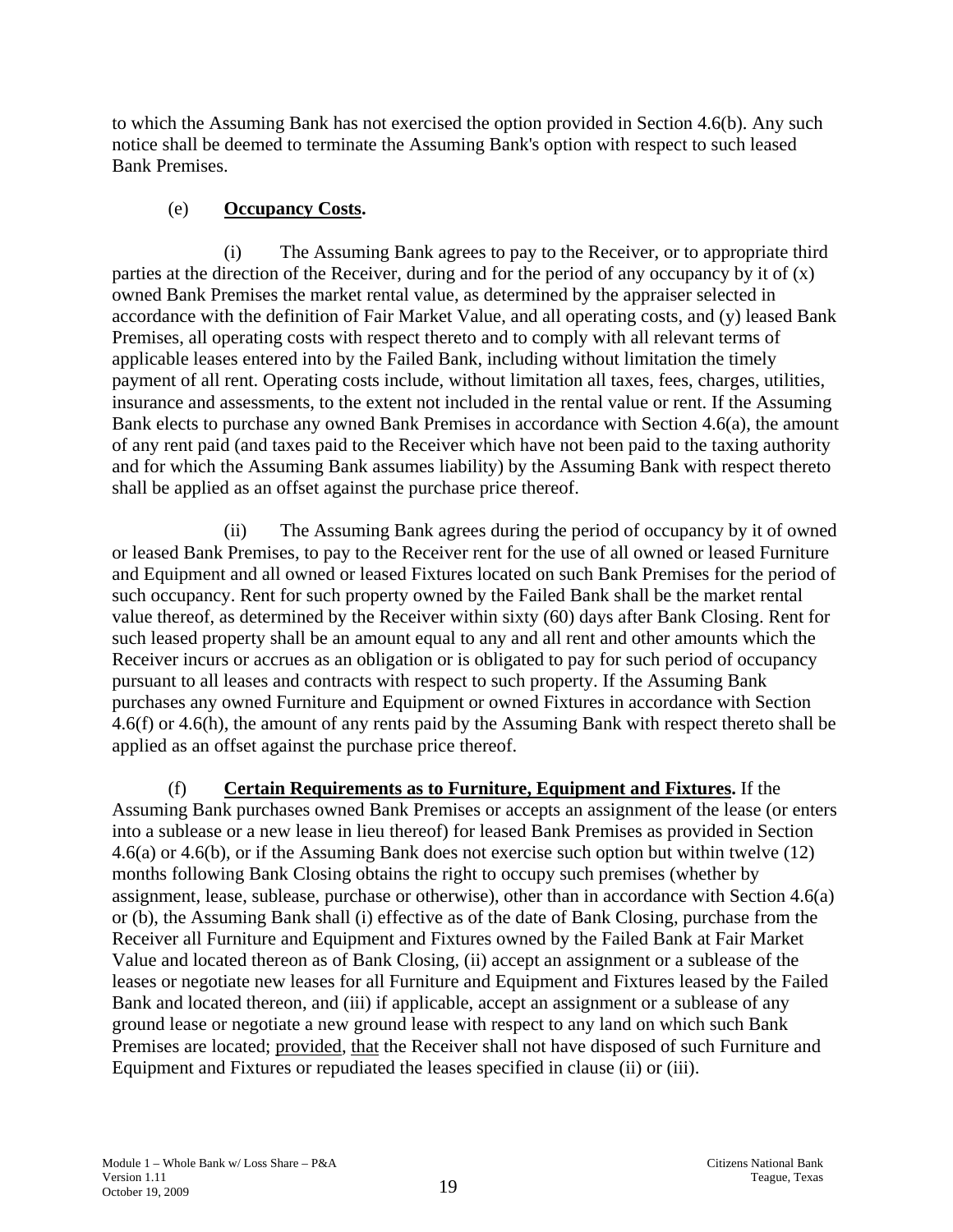## (g) **Vacating Premises.**

(i) If the Assuming Bank elects not to purchase any owned Bank Premises, the notice of such election in accordance with Section 4.6(a) shall specify the date upon which the Assuming Bank's occupancy of such premises shall terminate, which date shall not be later than ninety (90) days after the date of the Assuming Bank's notice not to exercise such option. The Assuming Bank promptly shall relinquish and release to the Receiver such premises and the Furniture and Equipment and Fixtures located thereon in the same condition as at Bank Closing, normal wear and tear excepted. By occupying any such premises after the expiration of such ninety (90)-day period, the Assuming Bank shall, at the Receiver's option, (x) be deemed to have agreed to purchase such Bank Premises, and to assume all leases, obligations and liabilities with respect to leased Furniture and Equipment and leased Fixtures located thereon and any ground lease with respect to the land on which such premises are located, and (y) be required to purchase all Furniture and Equipment and Fixtures owned by the Failed Bank and located on such premises as of Bank Closing.

(ii) If the Assuming Bank elects not to accept an assignment of the lease or sublease any leased Bank Premises, the notice of such election in accordance with Section 4.6(b) shall specify the date upon which the Assuming Bank's occupancy of such leased Bank Premises shall terminate, which date shall not be later than the date which is one hundred eighty (180) days after Bank Closing. Upon vacating such premises, the Assuming Bank shall relinquish and release to the Receiver such premises and the Fixtures and the Furniture and Equipment located thereon in the same condition as at Bank Closing, normal wear and tear excepted. By failing to provide notice of its intention to vacate such premises prior to the expiration of the option period specified in Section 4.6(b), or by occupying such premises after the one hundred eighty (180) day period specified above in this paragraph (ii), the Assuming Bank shall, at the Receiver's option, (x) be deemed to have assumed all leases, obligations and liabilities with respect to such premises (including any ground lease with respect to the land on which premises are located), and leased Furniture and Equipment and leased Fixtures located thereon in accordance with this Section 4.6 (unless the Receiver previously repudiated any such lease), and (y) be required to purchase all Furniture and Equipment and Fixtures owned by the Failed Bank at Fair Market Value and located on such premises as of Bank Closing.

(h) **Furniture and Equipment and Certain Other Equipment.** The Receiver hereby grants to the Assuming Bank an option to purchase all Furniture and Equipment or any telecommunications, data processing equipment (including hardware and software) and check processing and similar operating equipment owned by the Failed Bank at Fair Market Value and located at any leased Bank Premises that the Assuming Bank elects to vacate or which it could have, but did not occupy, pursuant to this Section 4.6; provided, that, the Assuming Bank shall give the Receiver notice of its election to purchase such property at the time it gives notice of its intention to vacate such Bank Premises or within ten (10) days after Bank Closing for Bank Premises it could have, but did not, occupy.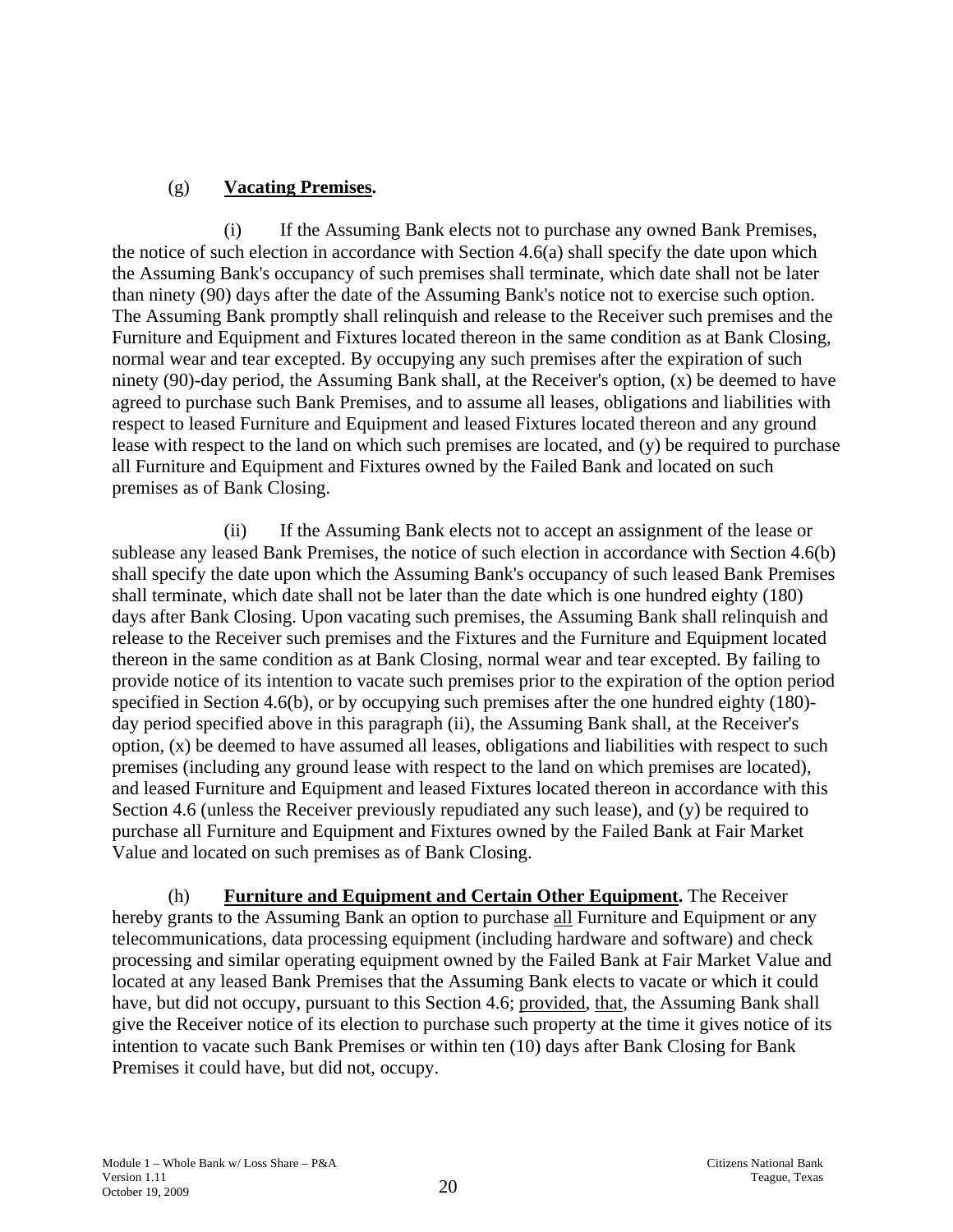# **4.7 Agreement with Respect to Leased Data Processing Equipment**

<span id="page-24-0"></span>(a) The Receiver hereby grants to the Assuming Bank an exclusive option for the period of ninety (90) days commencing the day after Bank Closing to accept an assignment from the Receiver of any or all Data Processing Leases to the extent that such Data Processing Leases can be assigned.

(b) The Assuming Bank shall (i) give written notice to the Receiver within the option period specified in Section 4.7(a) of its intent to accept or decline an assignment or sublease of any or all Data Processing Leases and promptly accept an assignment or sublease of such Data Processing Leases, and (ii) give written notice to the appropriate lessor(s) that it has accepted an assignment or sublease of any such Data Processing Leases.

(c) The Receiver agrees to facilitate the assignment or sublease of Data Processing Leases or the negotiation of new leases or license agreements by the Assuming Bank; provided, that neither the Receiver nor the Corporation shall be obligated to engage in litigation or make payments to the Assuming Bank or to any third party in connection with facilitating any such assumption, assignment, sublease or negotiation.

(d) The Assuming Bank agrees, during its period of use of any property subject to a Data Processing Lease, to pay to the Receiver or to appropriate third parties at the direction of the Receiver all operating costs with respect thereto and to comply with all relevant terms of the applicable Data Processing Leases entered into by the Failed Bank, including without limitation the timely payment of all rent, taxes, fees, charges, utilities, insurance and assessments.

(e) The Assuming Bank shall, not later than fifty (50) days after giving the notice provided in Section 4.7(b), (i) relinquish and release to the Receiver all property subject to the relevant Data Processing Lease, in the same condition as at Bank Closing, normal wear and tear excepted, or (ii) accept an assignment or a sublease thereof or negotiate a new lease or license agreement under this Section 4.7.

# **4.8 Agreement with Respect to Certain Existing Agreements**.

<span id="page-24-1"></span>(a) Subject to the provisions of Section 4.8(b), with respect to agreements existing as of Bank Closing which provide for the rendering of services by or to the Failed Bank, within thirty (30) days after Bank Closing, the Assuming Bank shall give the Receiver written notice specifying whether it elects to assume or not to assume each such agreement. Except as may be otherwise provided in this Article IV, the Assuming Bank agrees to comply with the terms of each such agreement for a period commencing on the day after Bank Closing and ending on: (i) in the case of an agreement that provides for the rendering of services by the Failed Bank, the date which is ninety (90) days after Bank Closing, and (ii) in the case of an agreement that provides for the rendering of services to the Failed Bank, the date which is thirty (30) days after the Assuming Bank has given notice to the Receiver of its election not to assume such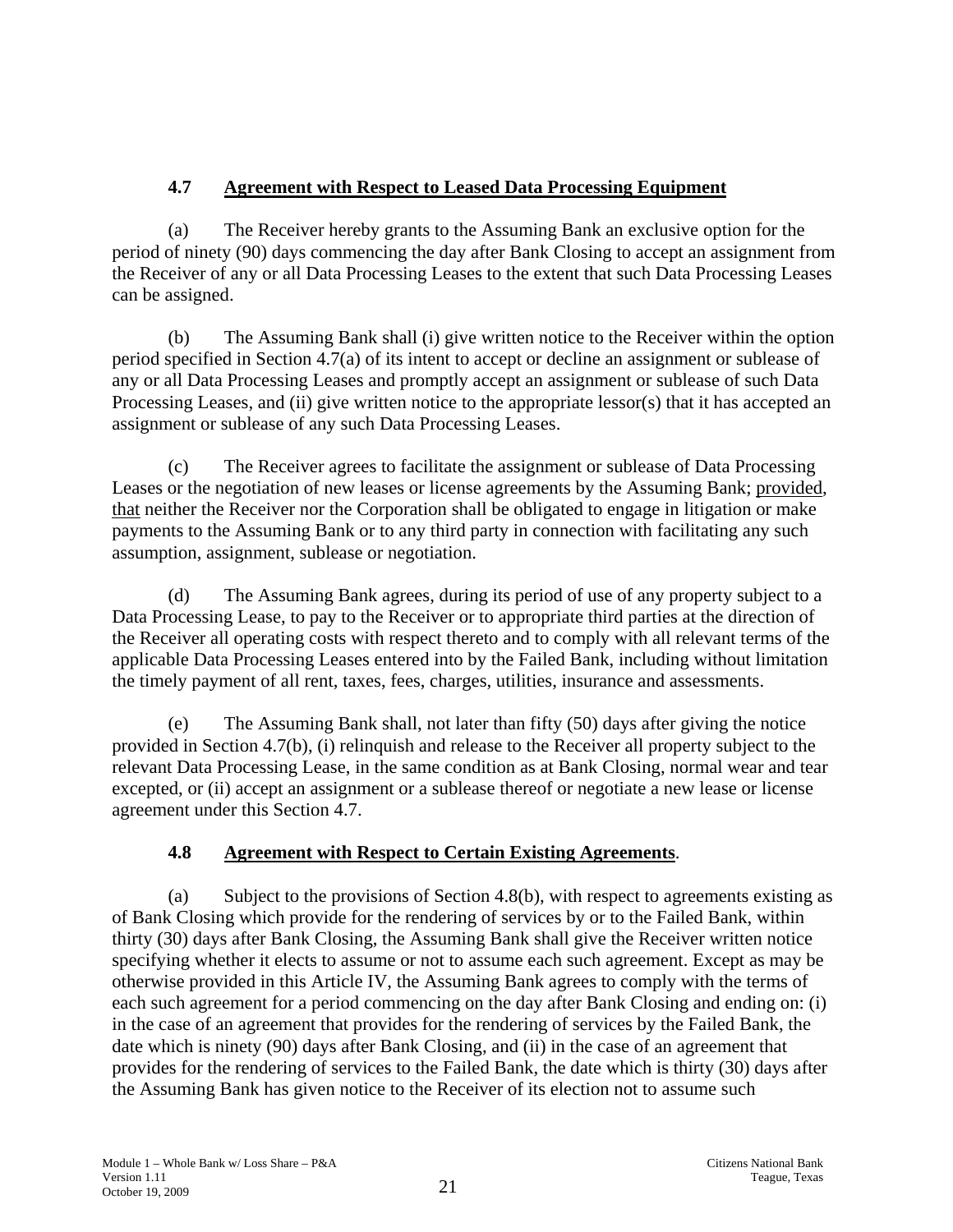agreement; provided, that the Receiver can reasonably make such service agreements available to the Assuming Bank. The Assuming Bank shall be deemed by the Receiver to have assumed agreements for which no notification is timely given. The Receiver agrees to assign, transfer, convey, and deliver to the Assuming Bank all right, title and interest of the Receiver, if any, in and to agreements the Assuming Bank assumes hereunder. In the event the Assuming Bank elects not to accept an assignment of any lease (or sublease) or negotiate a new lease for leased Bank Premises under Section 4.6 and does not otherwise occupy such premises, the provisions of this Section 4.8(a) shall not apply to service agreements related to such premises. The Assuming Bank agrees, during the period it has the use or benefit of any such agreement, promptly to pay to the Receiver or to appropriate third parties at the direction of the Receiver all operating costs with respect thereto and to comply with all relevant terms of such agreement.

(b) The provisions of Section 4.8(a) regarding the Assuming Bank's election to assume or not assume certain agreements shall not apply to (i) agreements pursuant to which the Failed Bank provides mortgage servicing for others or mortgage servicing is provided to the Failed Bank by others, (ii) agreements that are subject to Sections 4.1 through 4.7 and any insurance policy or bond referred to in Section 3.5(a) or other agreement specified in Section 3.5, and (iii) consulting, management or employment agreements, if any, between the Failed Bank and its employees or other Persons. Except as otherwise expressly set forth elsewhere in this Agreement, the Assuming Bank does not assume any liabilities or acquire any rights under any of the agreements described in this Section 4.8(b).

<span id="page-25-0"></span>**4.9** Informational Tax Reporting. The Assuming Bank agrees to perform all obligations of the Failed Bank with respect to Federal and State income tax informational reporting related to (i) the Assets and the Liabilities Assumed, (ii) deposit accounts that were closed and loans that were paid off or collateral obtained with respect thereto prior to Bank Closing, (iii) miscellaneous payments made to vendors of the Failed Bank, and (iv) any other asset or liability of the Failed Bank, including, without limitation, loans not purchased and Deposits not assumed by the Assuming Bank, as may be required by the Receiver.

<span id="page-25-1"></span>**4.10 Insurance**. The Assuming Bank agrees to obtain insurance coverage effective from and after Bank Closing, including public liability, fire and extended coverage insurance acceptable to the Receiver with respect to owned or leased Bank Premises that it occupies, and all owned or leased Furniture and Equipment and Fixtures and leased data processing equipment (including hardware and software) located thereon, in the event such insurance coverage is not already in force and effect with respect to the Assuming Bank as the insured as of Bank Closing. All such insurance shall, where appropriate (as determined by the Receiver), name the Receiver as an additional insured.

<span id="page-25-2"></span>**4.11 Office Space for Receiver and Corporation**. For the period commencing on the day following Bank Closing and ending on the one hundred eightieth (180th) day thereafter, the Assuming Bank agrees to provide to the Receiver and the Corporation, without charge, adequate and suitable office space (including parking facilities and vault space), furniture, equipment (including photocopying and telecopying machines), email accounts, network access and technology resources (such as shared drive) and utilities (including local telephone service and fax machines) at the Bank Premises occupied by the Assuming Bank for their use in the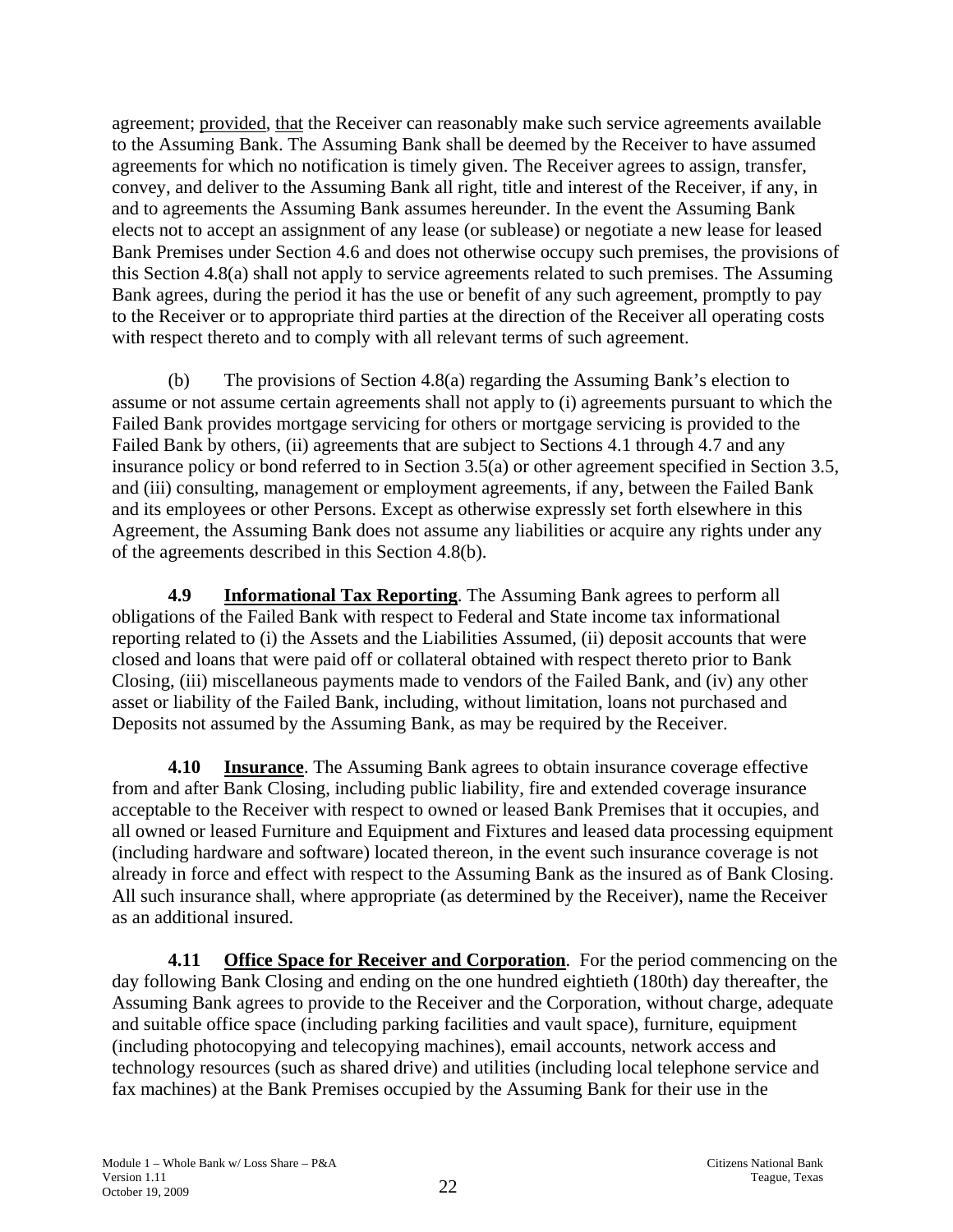discharge of their respective functions with respect to the Failed Bank. In the event the Receiver and the Corporation determine that the space provided is inadequate or unsuitable, the Receiver and the Corporation may relocate to other quarters having adequate and suitable space and the costs of relocation and any rental and utility costs for the balance of the period of occupancy by the Receiver and the Corporation shall be borne by the Assuming Bank. Additionally, the Assuming Bank agrees to pay such bills and invoices on behalf of the Receiver and Corporation as the Receiver or Corporation may direct for the period beginning on the date of Bank Closing and ending on Settlement Date. Assuming Bank shall submit it requests for reimbursement of such expenditures pursuant to Article VIII of this Agreement.

### <span id="page-26-0"></span>**4.12 Agreement with Respect to Continuation of Group Health Plan Coverage for Former Employees of the Failed Bank.**

(a) The Assuming Bank agrees to assist the Receiver, as provided in this Section 4.12, in offering individuals who were employees or former employees of the Failed Bank, or any of its Subsidiaries, and who, immediately prior to Bank Closing, were receiving, or were eligible to receive, health insurance coverage or health insurance continuation coverage from the Failed Bank ("Eligible Individuals"), the opportunity to obtain health insurance coverage in the Corporation's FIA Continuation Coverage Plan which provides for health insurance continuation coverage to such Eligible Individuals who are qualified beneficiaries of the Failed Bank as defined in Section 607 of the Employee Retirement Income Security Act of 1974, as amended (respectively, "qualified beneficiaries" and "ERISA"). The Assuming Bank shall consult with the Receiver and not later than five (5) Business Days after Bank Closing shall provide written notice to the Receiver of the number (if available), identity (if available) and addresses (if available) of the Eligible Individuals who are qualified beneficiaries of the Failed Bank and for whom a "qualifying event" (as defined in Section 603 of ERISA) has occurred and with respect to whom the Failed Bank's obligations under Part 6 of Subtitle B of Title I of ERISA have not been satisfied in full, and such other information as the Receiver may reasonably require. The Receiver shall cooperate with the Assuming Bank in order to permit it to prepare such notice and shall provide to the Assuming Bank such data in its possession as may be reasonably required for purposes of preparing such notice.

(b) The Assuming Bank shall take such further action to assist the Receiver in offering the Eligible Individuals who are qualified beneficiaries of the Failed Bank the opportunity to obtain health insurance coverage in the Corporation's FIA Continuation Coverage Plan as the Receiver may direct. All expenses incurred and paid by the Assuming Bank (i) in connection with the obligations of the Assuming Bank under this Section 4.12, and (ii) in providing health insurance continuation coverage to any Eligible Individuals who are hired by the Assuming Bank and such employees' qualified beneficiaries shall be borne by the Assuming Bank.

(c) This Section 4.12 is for the sole and exclusive benefit of the parties to this Agreement, and for the benefit of no other Person (including any former employee of the Failed Bank or any Subsidiary thereof or qualified beneficiary of such former employee). Nothing in this Section 4.12 is intended by the parties, or shall be construed, to give any Person (including any former employee of the Failed Bank or any Subsidiary thereof or qualified beneficiary of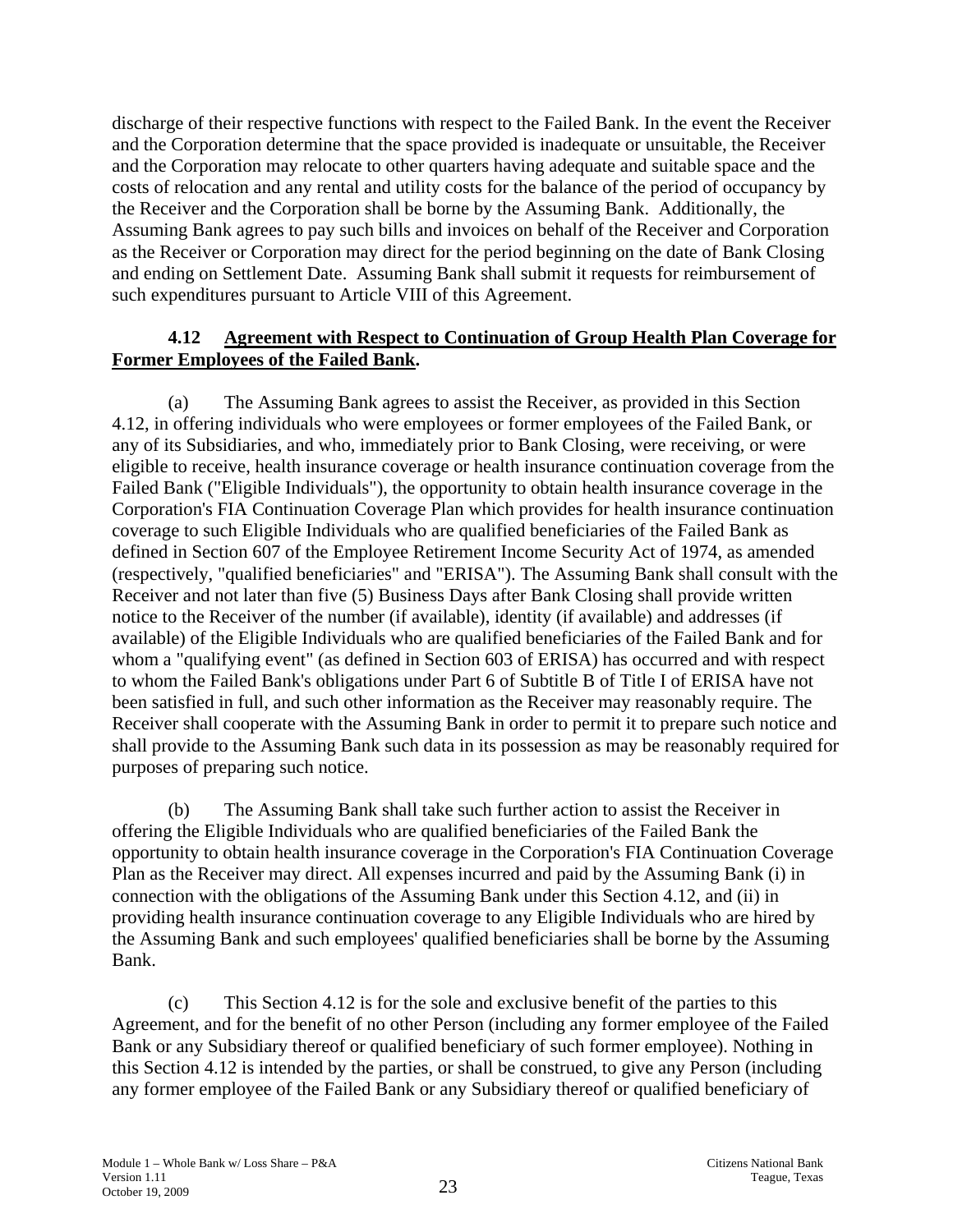such former employee) other than the Corporation, the Receiver and the Assuming Bank any legal or equitable right, remedy or claim under or with respect to the provisions of this Section.

<span id="page-27-0"></span>**4.13** Agreement with Respect to Interim Asset Servicing. At any time after Bank Closing, the Receiver may establish on its books an asset pool(s) and may transfer to such asset pool(s) (by means of accounting entries on the books of the Receiver) all or any assets and liabilities of the Failed Bank which are not acquired by the Assuming Bank, including, without limitation, wholly unfunded Commitments and assets and liabilities which may be acquired, funded or originated by the Receiver subsequent to Bank Closing. The Receiver may remove assets (and liabilities) from or add assets (and liabilities) to such pool(s) at any time in its discretion. At the option of the Receiver, the Assuming Bank agrees to service, administer, and collect such pool assets in accordance with and for the term set forth in Exhibit 4.13 "Interim Asset Servicing Arrangement".

# **4.14** Reserved.

**4.15 Agreement with Respect to Loss Sharing.** The Assuming Bank shall be entitled to require reimbursement from the Receiver for loss sharing on certain loans in accordance with the Single Family Shared-Loss Agreement attached hereto as Exhibit 4.15A and the Non-SF Shared-Loss Agreement attached hereto as Exhibit 4.15B, collectively, the "Shared-Loss Agreements." The Loans that shall be subject to the Shared-Loss Agreements are identified on the Schedule of Loans 4.15A and 4.15B attached hereto.

## **ARTICLE V DUTIES WITH RESPECT TO DEPOSITORS OF THE FAILED BANK**

<span id="page-27-2"></span><span id="page-27-1"></span>**5.1 Payment of Checks, Drafts and Orders.** Subject to Section 9.5, the Assuming Bank agrees to pay all properly drawn checks, drafts and withdrawal orders of depositors of the Failed Bank presented for payment, whether drawn on the check or draft forms provided by the Failed Bank or by the Assuming Bank, to the extent that the Deposit balances to the credit of the respective makers or drawers assumed by the Assuming Bank under this Agreement are sufficient to permit the payment thereof, and in all other respects to discharge, in the usual course of conducting a banking business, the duties and obligations of the Failed Bank with respect to the Deposit balances due and owing to the depositors of the Failed Bank assumed by the Assuming Bank under this Agreement.

<span id="page-27-4"></span><span id="page-27-3"></span>**5.2 Certain Agreements Related to Deposits.** Subject to Section 2.2, the Assuming Bank agrees to honor the terms and conditions of any written escrow or mortgage servicing agreement or other similar agreement relating to a Deposit liability assumed by the Assuming Bank pursuant to this Agreement.

# **5.3 Notice to Depositors.**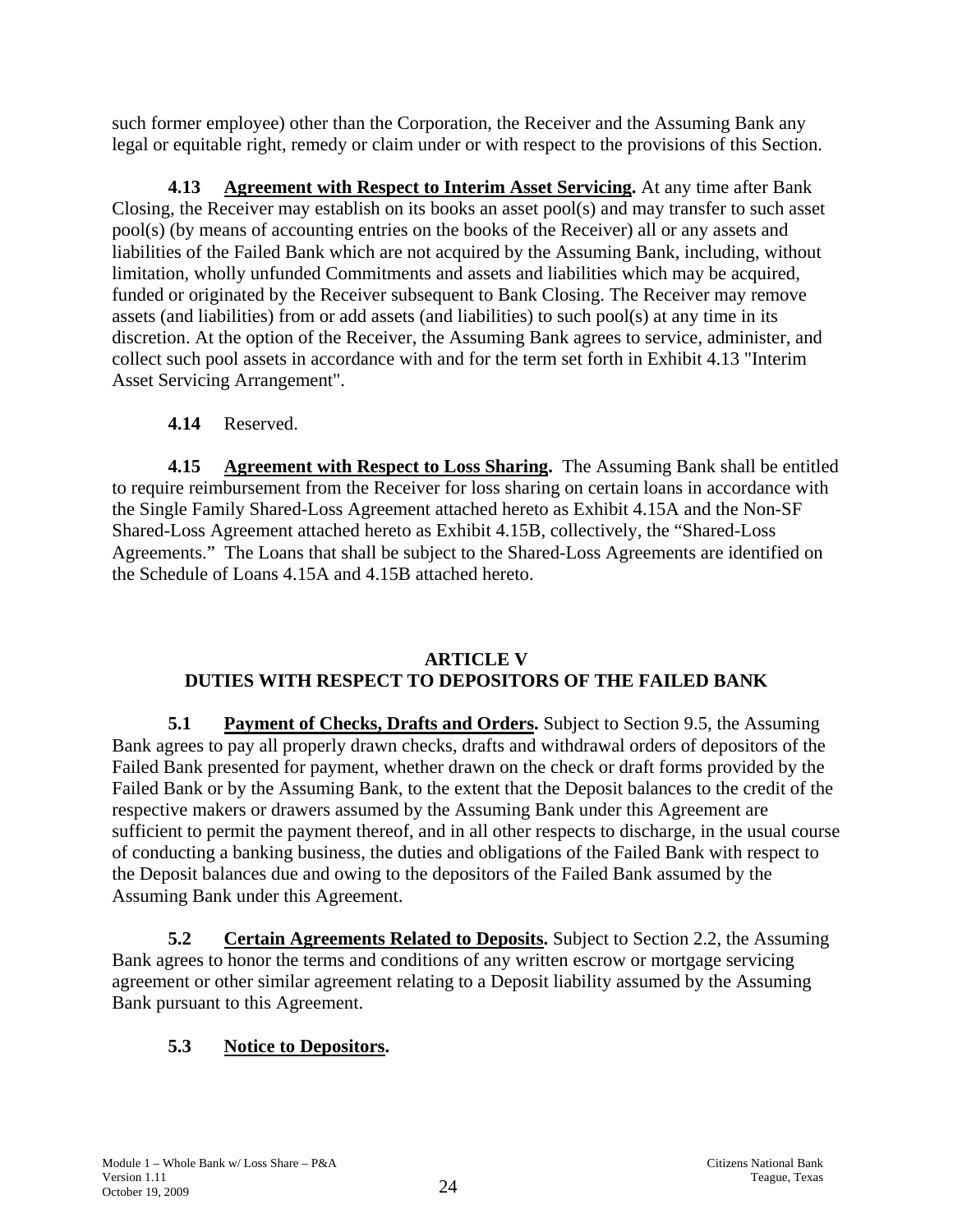(a) Within seven (7) days after Bank Closing, the Assuming Bank shall give (i) notice to depositors of the Failed Bank of its assumption of the Deposit liabilities of the Failed Bank, and (ii) any notice required under Section 2.2, by mailing to each such depositor a notice with respect to such assumption and by advertising in a newspaper of general circulation in the county or counties in which the Failed Bank was located. The Assuming Bank agrees that it will obtain prior approval of all such notices and advertisements from counsel for the Receiver and that such notices and advertisements shall not be mailed or published until such approval is received.

(b) The Assuming Bank shall give notice by mail to depositors of the Failed Bank concerning the procedures to claim their deposits, which notice shall be provided to the Assuming Bank by the Receiver or the Corporation. Such notice shall be included with the notice to depositors to be mailed by the Assuming Bank pursuant to Section 5.3(a).

(c) If the Assuming Bank proposes to charge fees different from those charged by the Failed Bank before it establishes new deposit account relationships with the depositors of the Failed Bank, the Assuming Bank shall give notice by mail of such changed fees to such depositors.

### **ARTICLE VI RECORDS**

## **6.1 Transfer of Records**.

<span id="page-28-1"></span><span id="page-28-0"></span>(a) In accordance with Sections 2.1 and 3.1, the Receiver assigns, transfers, conveys and delivers to the Assuming Bank the following:

(i) all Records pertaining to the Deposit liabilities of the Failed Bank assumed by the Assuming Bank under this Agreement, including, but not limited to, the following:

(A) signature cards, orders, contracts between the Failed Bank and its depositors and Records of similar character;

(B) passbooks of depositors held by the Failed Bank, deposit slips, cancelled checks and withdrawal orders representing charges to accounts of depositors; and

following: (ii) all Records pertaining to the Assets, including, but not limited to, the

companies; (A) records of deposit balances carried with other banks, bankers or trust

(B) Loan and collateral records and Credit Files and other documents;

(C) deeds, mortgages, abstracts, surveys, and other instruments or records of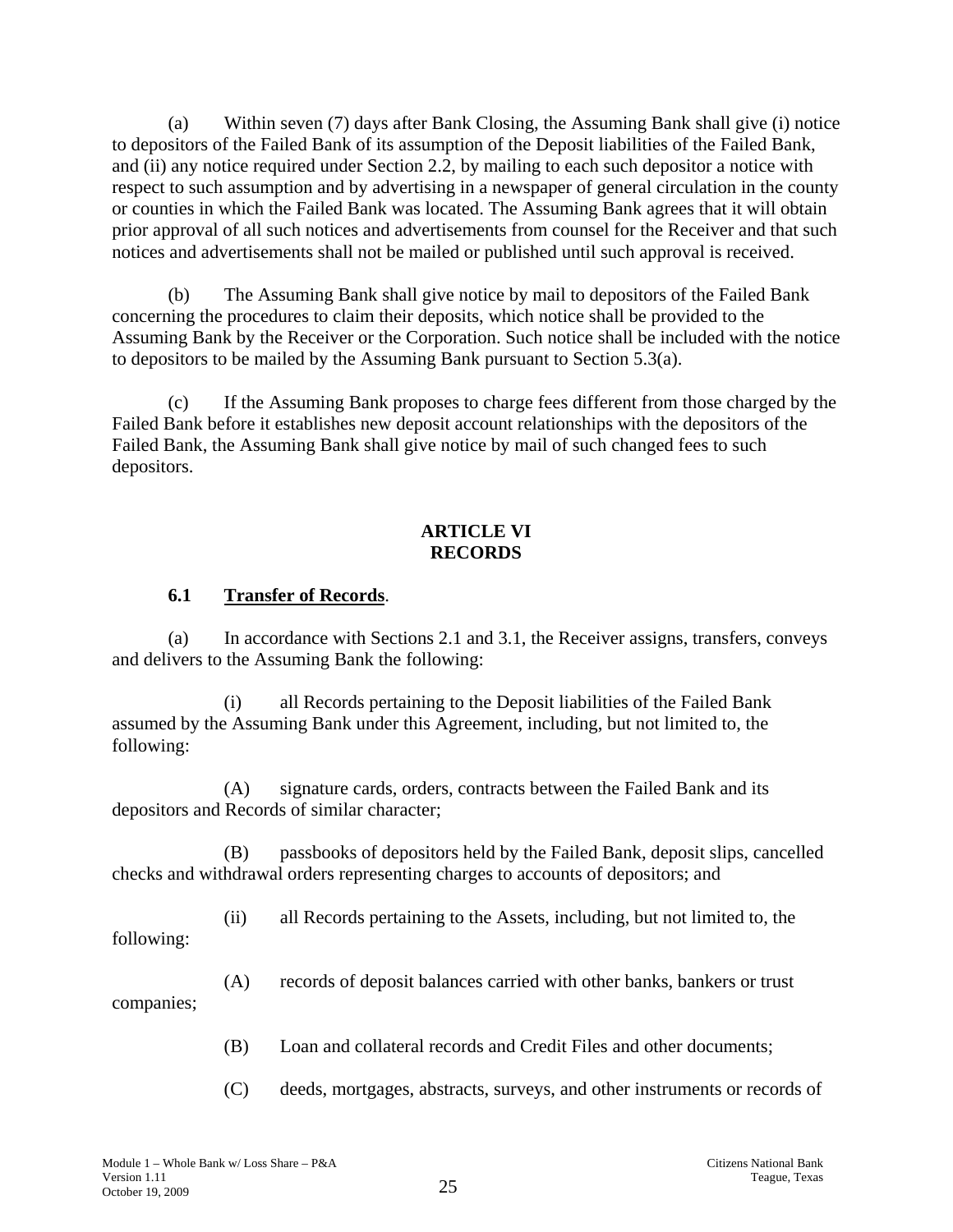title pertaining to real estate or real estate mortgages;

(D) signature cards, agreements and records pertaining to Safe Deposit Boxes, if any; and

(E) records pertaining to the credit card business, trust business or safekeeping business of the Failed Bank, if any.

(b) The Receiver, at its option, may assign and transfer to the Assuming Bank by a single blanket assignment or otherwise, as soon as practicable after Bank Closing, any other Records not assigned and transferred to the Assuming Bank as provided in this Agreement, including but not limited to loan disbursement checks, general ledger tickets, official bank checks, proof transactions (including proof tapes) and paid out loan files.

<span id="page-29-0"></span>**6.2 Delivery of Assigned Records**. The Receiver shall deliver to the Assuming Bank all Records described in (i) Section 6.1(a) as soon as practicable on or after the date of this Agreement, and (ii) Section 6.1(b) as soon as practicable after making any assignment described therein.

<span id="page-29-1"></span>**6.3 Preservation of Records**. The Assuming Bank agrees that it will preserve and maintain for the joint benefit of the Receiver, the Corporation and the Assuming Bank, all Records of which it has custody for such period as either the Receiver or the Corporation in its discretion may require, until directed otherwise, in writing, by the Receiver or Corporation. The Assuming Bank shall have the primary responsibility to respond to subpoenas, discovery requests, and other similar official inquiries with respect to the Records of which it has custody.

**6.4** Access to Records; Copies. The Assuming Bank agrees to permit the Receiver and the Corporation access to all Records of which the Assuming Bank has custody, and to use, inspect, make extracts from or request copies of any such Records in the manner and to the extent requested, and to duplicate, in the discretion of the Receiver or the Corporation, any Record in the form of microfilm or microfiche pertaining to Deposit account relationships; provided, that in the event that the Failed Bank maintained one or more duplicate copies of such microfilm or microfiche Records, the Assuming Bank hereby assigns, transfers, and conveys to the Corporation one such duplicate copy of each such Record without cost to the Corporation, and agrees to deliver to the Corporation all Records assigned and transferred to the Corporation under this Article VI as soon as practicable on or after the date of this Agreement. The party requesting a copy of any Record shall bear the cost (based on standard accepted industry charges to the extent applicable, as determined by the Receiver) for providing such duplicate Records. A copy of each Record requested shall be provided as soon as practicable by the party having custody thereof.

#### **ARTICLE VII FIRST LOSS TRANCHE**

The Assuming Bank has submitted to the Receiver an asset discount bid of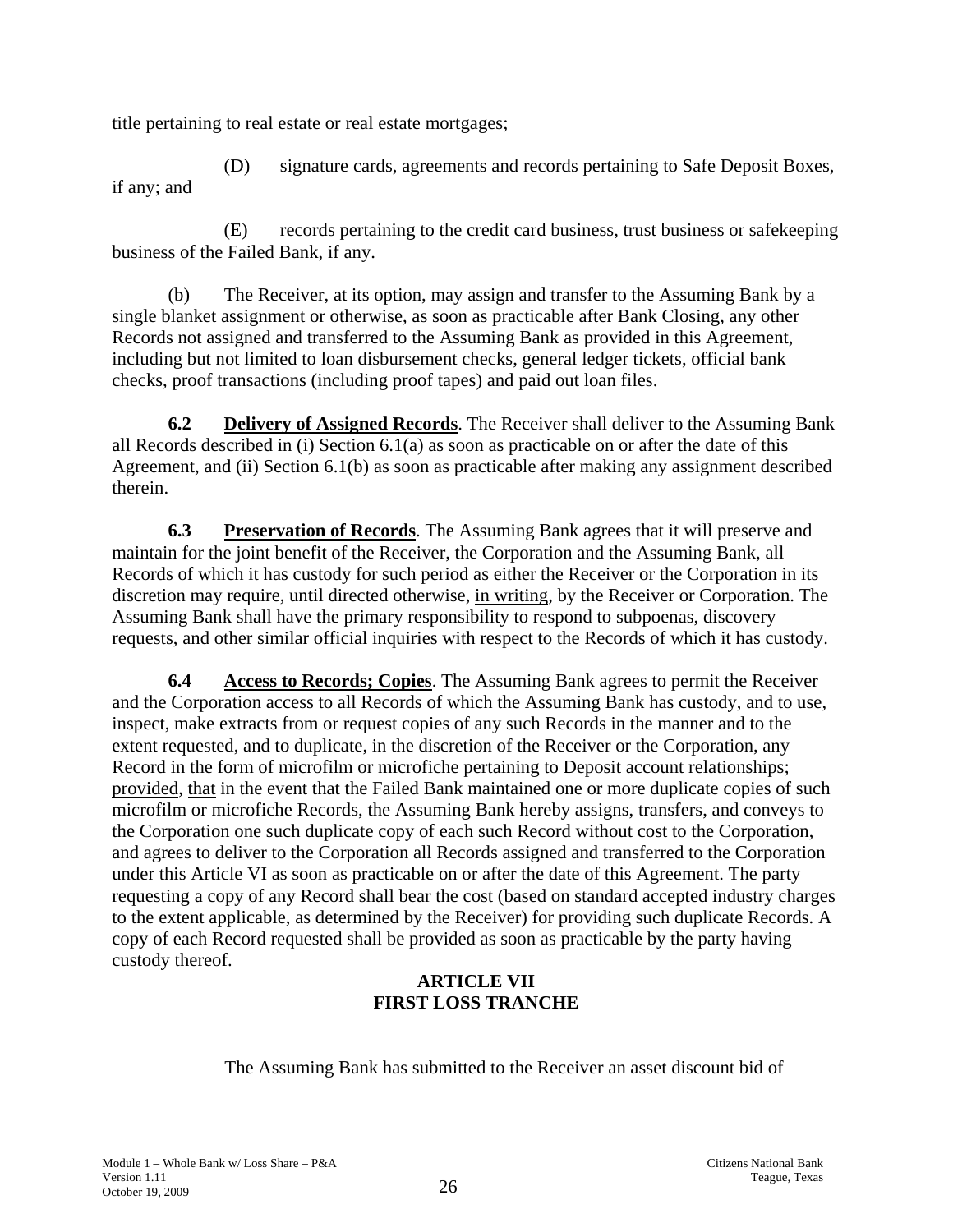(\$15,000,000.00) and a Deposit premium bid of 0.00%. The Deposit premium bid will be applied to the total of all Assumed Deposits except for brokered, CDARS, and any market place or similar subscription services Deposits. The First Loss Tranche shall be determined by adding (i) the asset premium (discount) bid, (ii) the Deposit premium bid, and (iii) the Equity Adjustment. If the First Loss Tranche is a positive number, then this is the Losses on Single Family Shared-Loss Loans and Net Charge-offs on Shared Loss Assets that the Assuming Bank will incur before loss-sharing commences under Exhibits 4.15A and 4.15B. If the First Loss Tranche is a negative number, the Corporation shall pay such amount by wire transfer to the Assuming Bank by the end of the first business day following Bank Closing, plus interest in accordance with Section 8.4, and loss sharing shall commence immediately.

#### **ARTICLE VIII ADJUSTMENTS**

<span id="page-30-1"></span><span id="page-30-0"></span>**8.1 Pro Forma Statement**. The Receiver, as soon as practicable after Bank Closing, in accordance with the best information then available, shall provide to the Assuming Bank a pro forma statement reflecting any adjustments of such liabilities and assets as may be necessary. Such pro forma statement shall take into account, to the extent possible, (i) liabilities and assets of a nature similar to those contemplated by Section 2.1 or Section 3.1, respectively, which at Bank Closing were carried in the Failed Bank's suspense accounts, (ii) accruals as of Bank Closing for all income related to the assets and business of the Failed Bank acquired by the Assuming Bank hereunder, whether or not such accruals were reflected on the Accounting Records of the Failed Bank in the normal course of its operations, and (iii) adjustments to determine the Book Value of any investment in an Acquired Subsidiary and related accounts on the "bank only" (unconsolidated) balance sheet of the Failed Bank based on the equity method of accounting, whether or not the Failed Bank used the equity method of accounting for investments in subsidiaries, except that the resulting amount cannot be less than the Acquired Subsidiary's recorded equity as of Bank Closing as reflected on the Accounting Records of the Acquired Subsidiary. Any Loan purchased by the Assuming Bank pursuant to Section 3.1 which the Failed Bank charged off during the period from September 25, 2009 to Bank Closing shall be deemed not to be charged off for the purposes of the pro forma statement, and the purchase price shall be determined pursuant to Section 3.2.

#### **8.2 Correction of Errors and Omissions; Other Liabilities**.

(a) In the event any bookkeeping omissions or errors are discovered in preparing any pro forma statement or in completing the transfers and assumptions contemplated hereby, the parties hereto agree to correct such errors and omissions, it being understood that, as far as practicable, all adjustments will be made consistent with the judgments, methods, policies or accounting principles utilized by the Failed Bank in preparing and maintaining Accounting Records, except that adjustments made pursuant to this Section 8.2(a) are not intended to bring the Accounting Records of the Failed Bank into accordance with generally accepted accounting principles.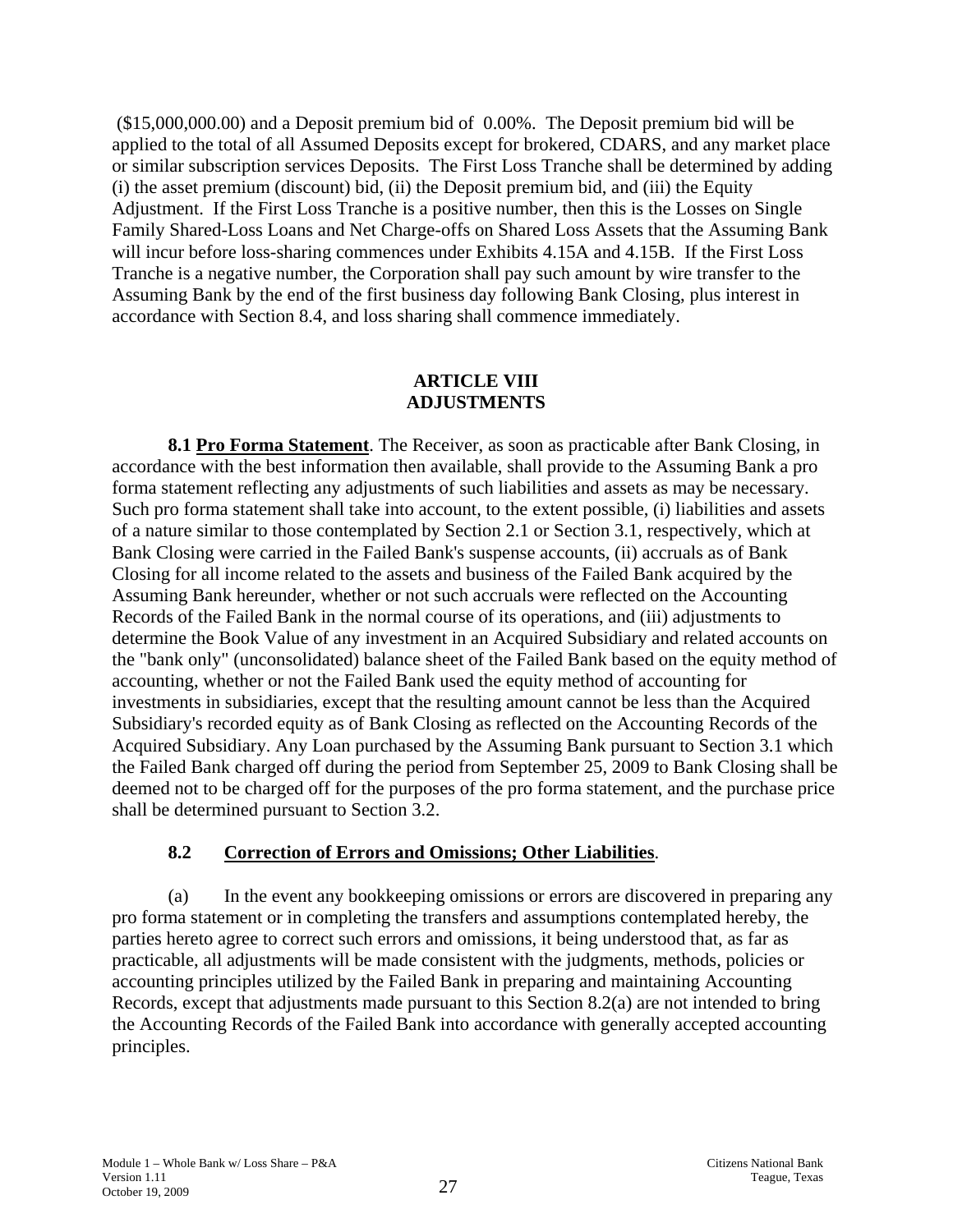(b) If the Receiver discovers at any time subsequent to the date of this Agreement that any claim exists against the Failed Bank which is of such a nature that it would have been included in the liabilities assumed under Article II had the existence of such claim or the facts giving rise thereto been known as of Bank Closing, the Receiver may, in its discretion, at any time, require that such claim be assumed by the Assuming Bank in a manner consistent with the intent of this Agreement. The Receiver will make appropriate adjustments to the pro forma statement provided by the Receiver to the Assuming Bank pursuant to Section 8.1 as may be necessary.

<span id="page-31-0"></span>**8.3 Payments**. The Receiver agrees to cause to be paid to the Assuming Bank, or the Assuming Bank agrees to pay to the Receiver, as the case may be, on the Settlement Date, a payment in an amount which reflects net adjustments (including any costs, expenses and fees associated with determinations of value as provided in this Agreement) made pursuant to Section 8.1 or Section 8.2, plus interest as provided in Section 8.4. The Receiver and the Assuming Bank agree to effect on the Settlement Date any further transfer of assets to or assumption of liabilities or claims by the Assuming Bank as may be necessary in accordance with Section 8.1 or Section 8.2.

<span id="page-31-1"></span>**8.4 Interest**. Any amounts paid under Section 8.3 or Section 8.5, shall bear interest for the period from and including the day following Bank Closing to and including the day preceding the payment at the Settlement Interest Rate.

<span id="page-31-2"></span>**8.5 Subsequent Adjustments.** In the event that the Assuming Bank or the Receiver discovers any errors or omissions as contemplated by Section 8.2 or any error with respect to the payment made under Section 8.3 after the Settlement Date, the Assuming Bank and the Receiver agree to promptly correct any such errors or omissions, make any payments and effect any transfers or assumptions as may be necessary to reflect any such correction plus interest as provided in Section 8.4.

## **ARTICLE IX CONTINUING COOPERATION**

<span id="page-31-4"></span><span id="page-31-3"></span>**9.1** General Matters. The parties hereto agree that they will, in good faith and with their best efforts, cooperate with each other to carry out the transactions contemplated by this Agreement and to effect the purposes hereof.

<span id="page-31-5"></span>**9.2 Additional Title Documents**. The Receiver, the Corporation and the Assuming Bank each agree, at any time, and from time to time, upon the request of any party hereto, to execute and deliver such additional instruments and documents of conveyance as shall be reasonably necessary to vest in the appropriate party its full legal or equitable title in and to the property transferred pursuant to this Agreement or to be transferred in accordance herewith. The Assuming Bank shall prepare such instruments and documents of conveyance (in form and substance satisfactory to the Receiver) as shall be necessary to vest title to the Assets in the Assuming Bank. The Assuming Bank shall be responsible for recording such instruments and documents of conveyance at its own expense.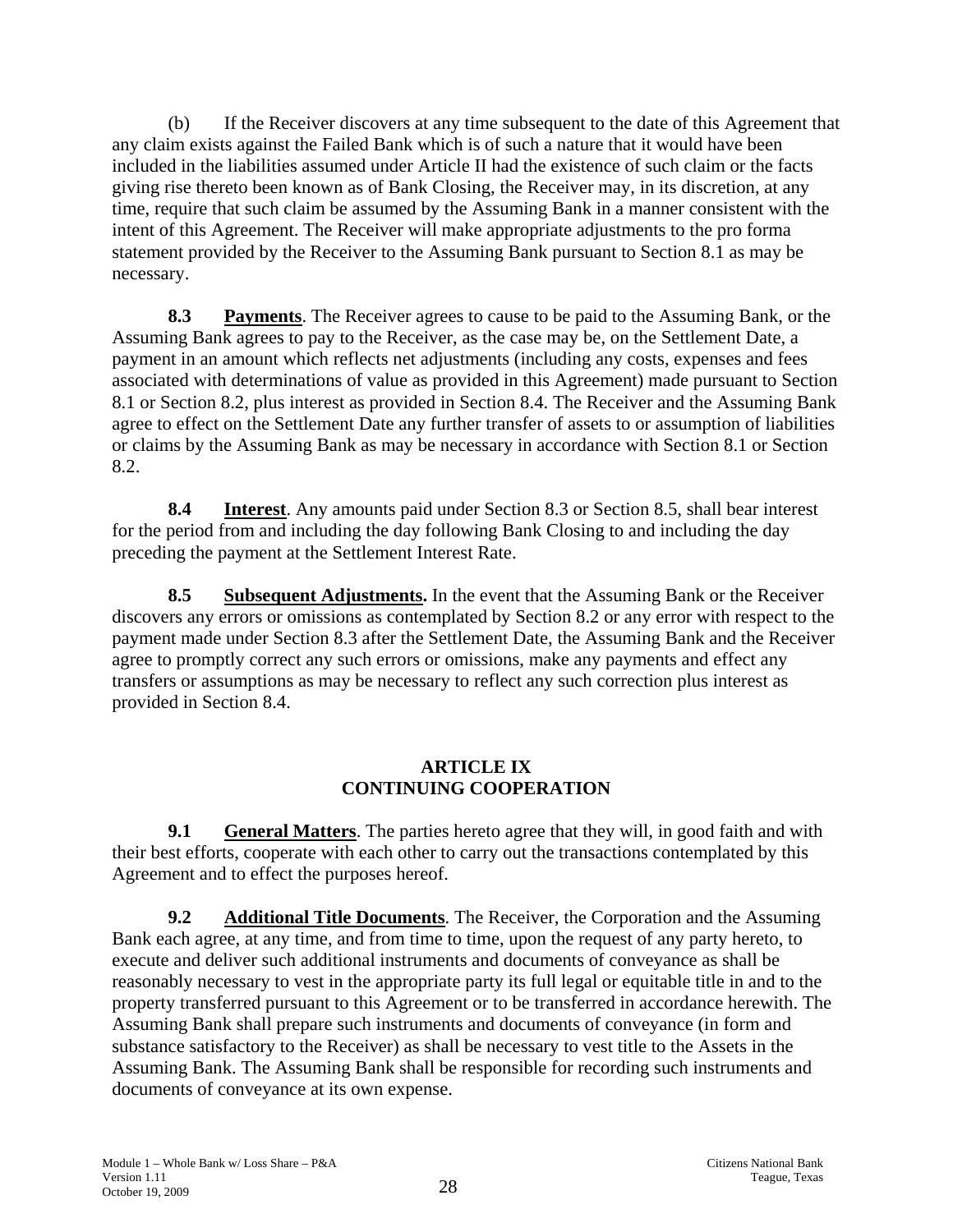# **9.3 Claims and Suits**.

<span id="page-32-0"></span>(a) The Receiver shall have the right, in its discretion, to (i) defend or settle any claim or suit against the Assuming Bank with respect to which the Receiver has indemnified the Assuming Bank in the same manner and to the same extent as provided in Article XII, and (ii) defend or settle any claim or suit against the Assuming Bank with respect to any Liability Assumed, which claim or suit may result in a loss to the Receiver arising out of or related to this Agreement, or which existed against the Failed Bank on or before Bank Closing. The exercise by the Receiver of any rights under this Section 9.3(a) shall not release the Assuming Bank with respect to any of its obligations under this Agreement.

(b) In the event any action at law or in equity shall be instituted by any Person against the Receiver and the Corporation as codefendants with respect to any asset of the Failed Bank retained or acquired pursuant to this Agreement by the Receiver, the Receiver agrees, at the request of the Corporation, to join with the Corporation in a petition to remove the action to the United States District Court for the proper district. The Receiver agrees to institute, with or without joinder of the Corporation as coplaintiff, any action with respect to any such retained or acquired asset or any matter connected therewith whenever notice requiring such action shall be given by the Corporation to the Receiver.

<span id="page-32-1"></span>**9.4 Payment of Deposits**. In the event any depositor does not accept the obligation of the Assuming Bank to pay any Deposit liability of the Failed Bank assumed by the Assuming Bank pursuant to this Agreement and asserts a claim against the Receiver for all or any portion of any such Deposit liability, the Assuming Bank agrees on demand to provide to the Receiver funds sufficient to pay such claim in an amount not in excess of the Deposit liability reflected on the books of the Assuming Bank at the time such claim is made. Upon payment by the Assuming Bank to the Receiver of such amount, the Assuming Bank shall be discharged from any further obligation under this Agreement to pay to any such depositor the amount of such Deposit liability paid to the Receiver.

<span id="page-32-2"></span>**9.5 Withheld Payments**. At any time, the Receiver or the Corporation may, in its discretion, determine that all or any portion of any deposit balance assumed by the Assuming Bank pursuant to this Agreement does not constitute a "Deposit" (or otherwise, in its discretion, determine that it is the best interest of the Receiver or Corporation to withhold all or any portion of any deposit), and may direct the Assuming Bank to withhold payment of all or any portion of any such deposit balance. Upon such direction, the Assuming Bank agrees to hold such deposit and not to make any payment of such deposit balance to or on behalf of the depositor, or to itself, whether by way of transfer, set-off, or otherwise. The Assuming Bank agrees to maintain the "withheld payment" status of any such deposit balance until directed in writing by the Receiver or the Corporation as to its disposition. At the direction of the Receiver or the Corporation, the Assuming Bank shall return all or any portion of such deposit balance to the Receiver or the Corporation, as appropriate, and thereupon the Assuming Bank shall be discharged from any further liability to such depositor with respect to such returned deposit balance. If such deposit balance has been paid to the depositor prior to a demand for return by the Corporation or the Receiver, and payment of such deposit balance had not been previously withheld pursuant to this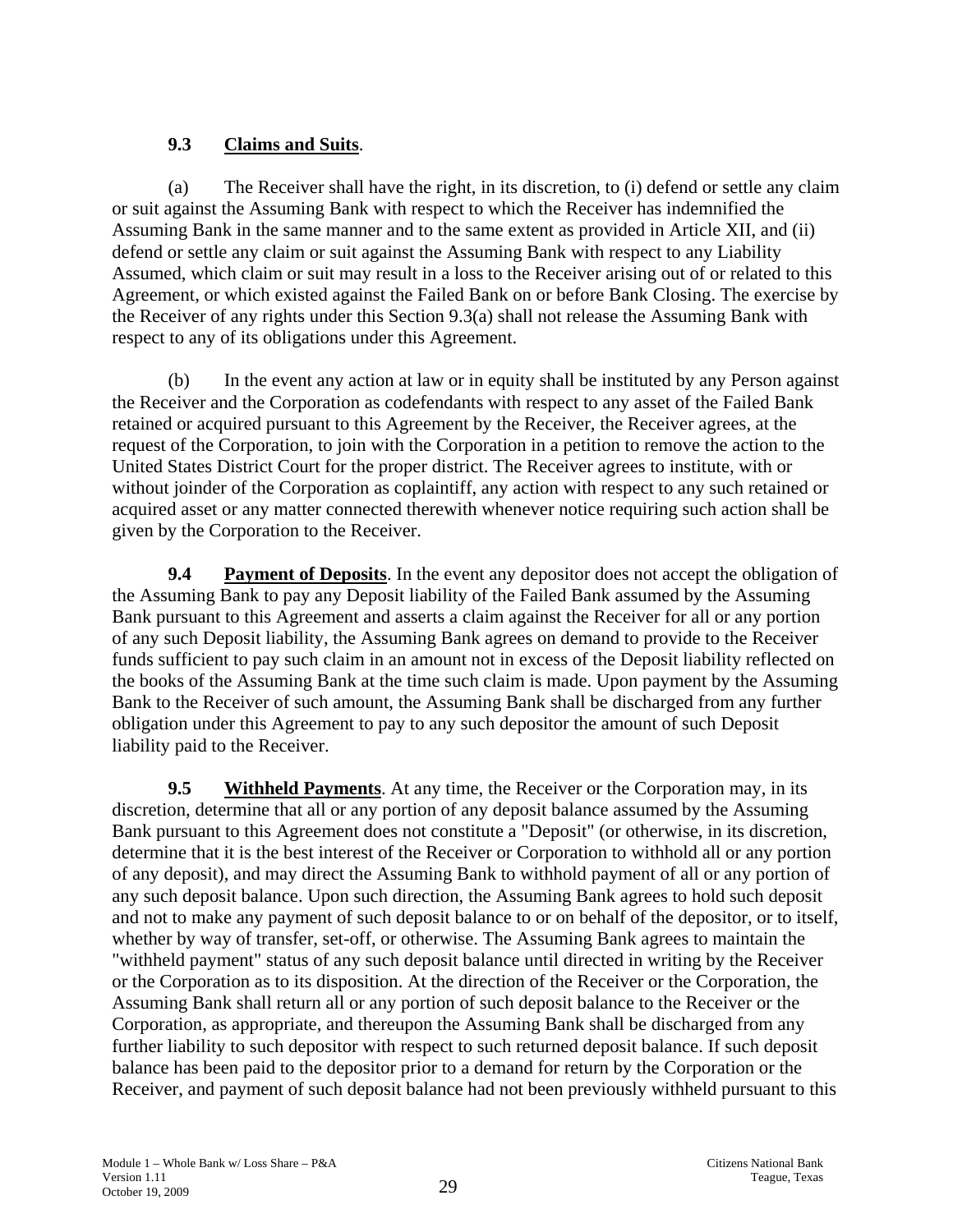Section, the Assuming Bank shall not be obligated to return such deposit balance to the Receiver or the Corporation. The Assuming Bank shall be obligated to reimburse the Corporation or the Receiver, as the case may be, for the amount of any deposit balance or portion thereof paid by the Assuming Bank in contravention of any previous direction to withhold payment of such deposit balance or return such deposit balance the payment of which was withheld pursuant to this Section.

## **9.6 Proceedings with Respect to Certain Assets and Liabilities**.

<span id="page-33-0"></span>(a) In connection with any investigation, proceeding or other matter with respect to any asset or liability of the Failed Bank retained by the Receiver, or any asset of the Failed Bank acquired by the Receiver pursuant to this Agreement, the Assuming Bank shall cooperate to the extent reasonably required by the Receiver.

(b) In addition to its obligations under Section 6.4, the Assuming Bank shall provide representatives of the Receiver access at reasonable times and locations without other limitation or qualification to (i) its directors, officers, employees and agents and those of the Subsidiaries acquired by the Assuming Bank, and (ii) its books and records, the books and records of such Subsidiaries and all Credit Files, and copies thereof. Copies of books, records and Credit Files shall be provided by the Assuming Bank as requested by the Receiver and the costs of duplication thereof shall be borne by the Receiver.

(c) Not later than ten (10) days after the Put Notice pursuant to Section 3.4 or the date of the notice of transfer of any Loan by the Assuming Bank to the Receiver pursuant to Section 3.6, the Assuming Bank shall deliver to the Receiver such documents with respect to such Loan as the Receiver may request, including without limitation the following: (i) all related Credit Documents (other than certificates, notices and other ancillary documents), (ii) a certificate setting forth the principal amount on the date of the transfer and the amount of interest, fees and other charges then accrued and unpaid thereon, and any restrictions on transfer to which any such Loan is subject, and (iii) all Credit Files, and all documents, microfiche, microfilm and computer records (including but not limited to magnetic tape, disc storage, card forms and printed copy) maintained by, owned by, or in the possession of the Assuming Bank or any Affiliate of the Assuming Bank relating to the transferred Loan.

<span id="page-33-1"></span>**9.7** Information. The Assuming Bank promptly shall provide to the Corporation such other information, including financial statements and computations, relating to the performance of the provisions of this Agreement as the Corporation or the Receiver may request from time to time, and, at the request of the Receiver, make available employees of the Failed Bank employed or retained by the Assuming Bank to assist in preparation of the pro forma statement pursuant to Section 8.1.

## **ARTICLE X CONDITION PRECEDENT**

<span id="page-33-2"></span>The obligations of the parties to this Agreement are subject to the Receiver and the Corporation having received at or before Bank Closing evidence reasonably satisfactory to each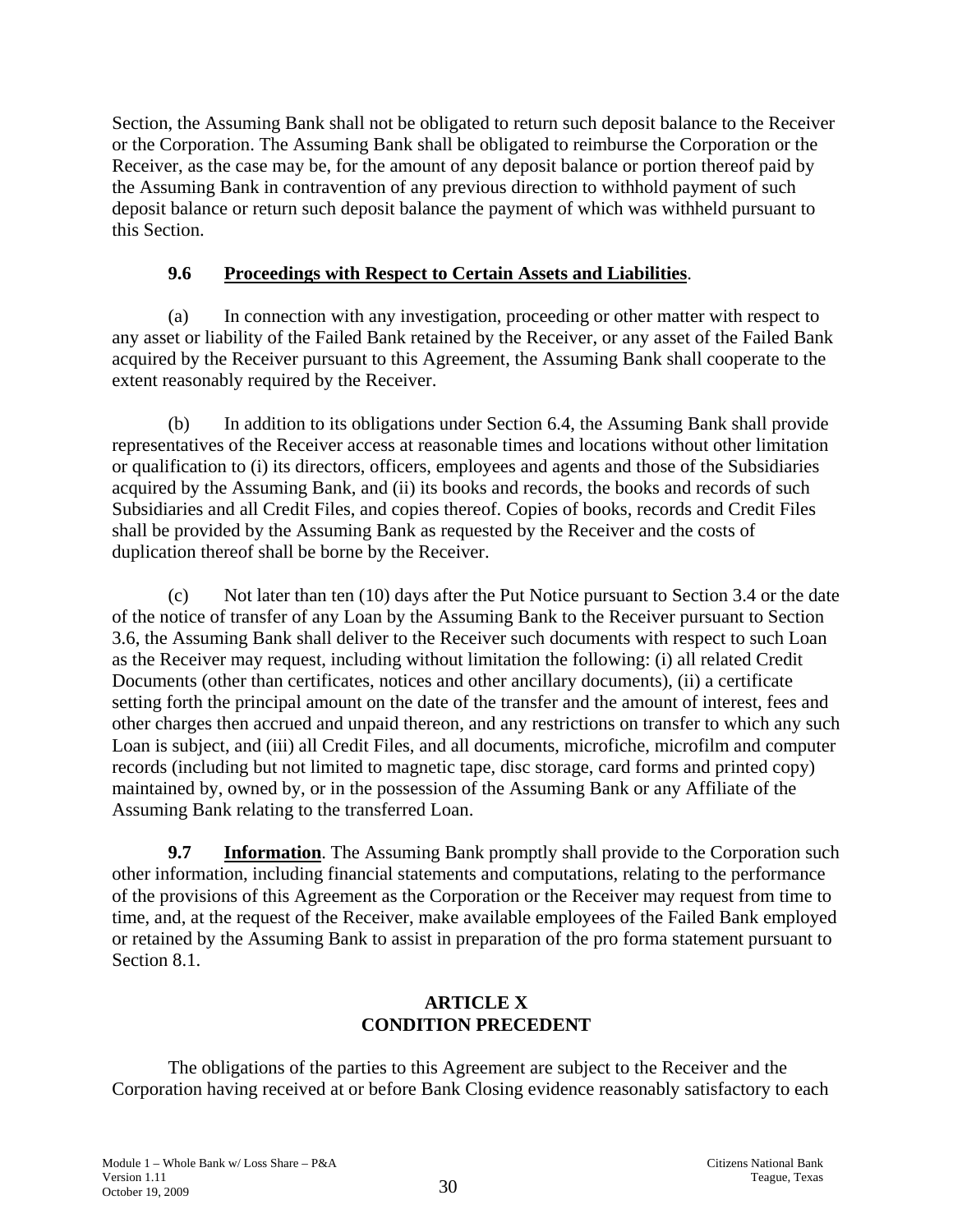of any necessary approval, waiver, or other action by any governmental authority, the board of directors of the Assuming Bank, or other third party, with respect to this Agreement and the transactions contemplated hereby, the closing of the Failed Bank and the appointment of the Receiver, the chartering of the Assuming Bank, and any agreements, documents, matters or proceedings contemplated hereby or thereby.

#### **ARTICLE XI REPRESENTATIONS AND WARRANTIES OF THE ASSUMING BANK**

<span id="page-34-0"></span>The Assuming Bank represents and warrants to the Corporation and the Receiver as follows:

(a) **Corporate Existence and Authority**. The Assuming Bank (i) is duly organized, validly existing and in good standing under the laws of its Chartering Authority and has full power and authority to own and operate its properties and to conduct its business as now conducted by it, and (ii) has full power and authority to execute and deliver this Agreement and to perform its obligations hereunder. The Assuming Bank has taken all necessary corporate action to authorize the execution, delivery and performance of this Agreement and the performance of the transactions contemplated hereby.

(b) **Third Party Consents**. No governmental authority or other third party consents (including but not limited to approvals, licenses, registrations or declarations) are required in connection with the execution, delivery or performance by the Assuming Bank of this Agreement, other than such consents as have been duly obtained and are in full force and effect.

(c) **Execution and Enforceability**. This Agreement has been duly executed and delivered by the Assuming Bank and when this Agreement has been duly authorized, executed and delivered by the Corporation and the Receiver, this Agreement will constitute the legal, valid and binding obligation of the Assuming Bank, enforceable in accordance with its terms.

# (d) **Compliance with Law**.

(i) Neither the Assuming Bank nor any of its Subsidiaries is in violation of any statute, regulation, order, decision, judgment or decree of, or any restriction imposed by, the United States of America, any State, municipality or other political subdivision or any agency of any of the foregoing, or any court or other tribunal having jurisdiction over the Assuming Bank or any of its Subsidiaries or any assets of any such Person, or any foreign government or agency thereof having such jurisdiction, with respect to the conduct of the business of the Assuming Bank or of any of its Subsidiaries, or the ownership of the properties of the Assuming Bank or any of its Subsidiaries, which, either individually or in the aggregate with all other such violations, would materially and adversely affect the business, operations or condition (financial or otherwise) of the Assuming Bank or the ability of the Assuming Bank to perform, satisfy or observe any obligation or condition under this Agreement.

(ii) Neither the execution and delivery nor the performance by the Assuming Bank of this Agreement will result in any violation by the Assuming Bank of, or be in conflict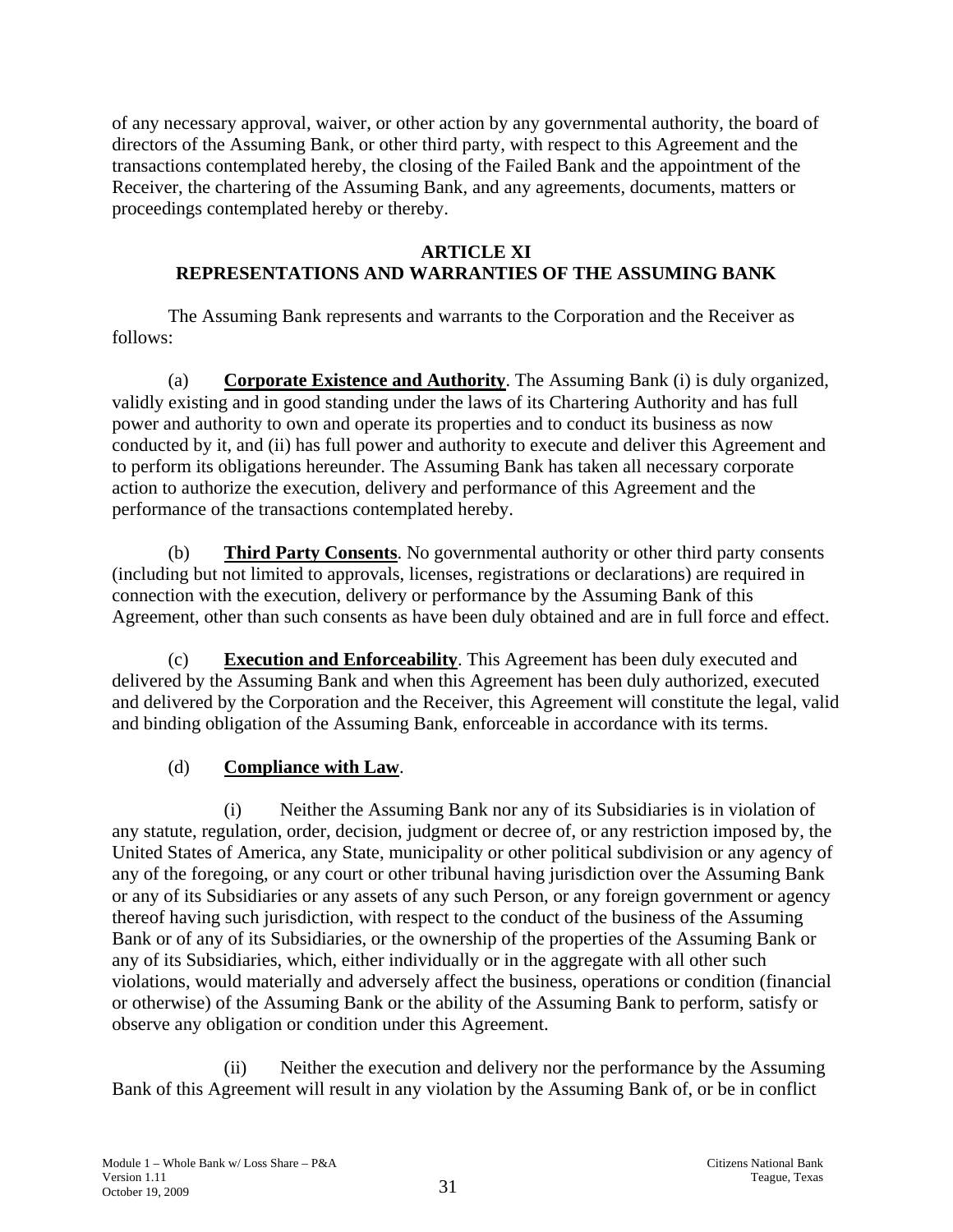with, any provision of any applicable law or regulation, or any order, writ or decree of any court or governmental authority.

e) **Representations Remain True**. The Assuming Bank represents and warrants that it has executed and delivered to the Corporation a Purchaser Eligibility Certification and Confidentiality Agreement and that all information provided and representations made by or on behalf of the Assuming Bank in connection with this Agreement and the transactions contemplated hereby, including, but not limited to, the Purchaser Eligibility Certification and Confidentiality Agreement (which are affirmed and ratified hereby) are and remain true and correct in all material respects and do not fail to state any fact required to make the information contained therein not misleading.

## **ARTICLE XII INDEMNIFICATION**

<span id="page-35-0"></span>**12.1** Indemnification of Indemnitees. From and after Bank Closing and subject to the limitations set forth in this Section and Section 12.6 and compliance by the Indemnitees with Section 12.2, the Receiver agrees to indemnify and hold harmless the Indemnitees against any and all costs, losses, liabilities, expenses (including attorneys' fees) incurred prior to the assumption of defense by the Receiver pursuant to paragraph (d) of Section 12.2, judgments, fines and amounts paid in settlement actually and reasonably incurred in connection with claims against any Indemnitee based on liabilities of the Failed Bank that are not assumed by the Assuming Bank pursuant to this Agreement or subsequent to the execution hereof by the Assuming Bank or any Subsidiary or Affiliate of the Assuming Bank for which indemnification is provided hereunder in (a) of this Section 12.1, subject to certain exclusions as provided in (b) of this Section 12.1:

# (a)

(1) claims based on the rights of any shareholder or former shareholder as such of (x) the Failed Bank, or (y) any Subsidiary or Affiliate of the Failed Bank;

(2) claims based on the rights of any creditor as such of the Failed Bank, or any creditor as such of any director, officer, employee or agent of the Failed Bank, with respect to any indebtedness or other obligation of the Failed Bank arising prior to Bank Closing;

(3) claims based on the rights of any present or former director, officer, employee or agent as such of the Failed Bank or of any Subsidiary or Affiliate of the Failed Bank;

(4) claims based on any action or inaction prior to Bank Closing of the Failed Bank, its directors, officers, employees or agents as such, or any Subsidiary or Affiliate of the Failed Bank, or the directors, officers, employees or agents as such of such Subsidiary or Affiliate;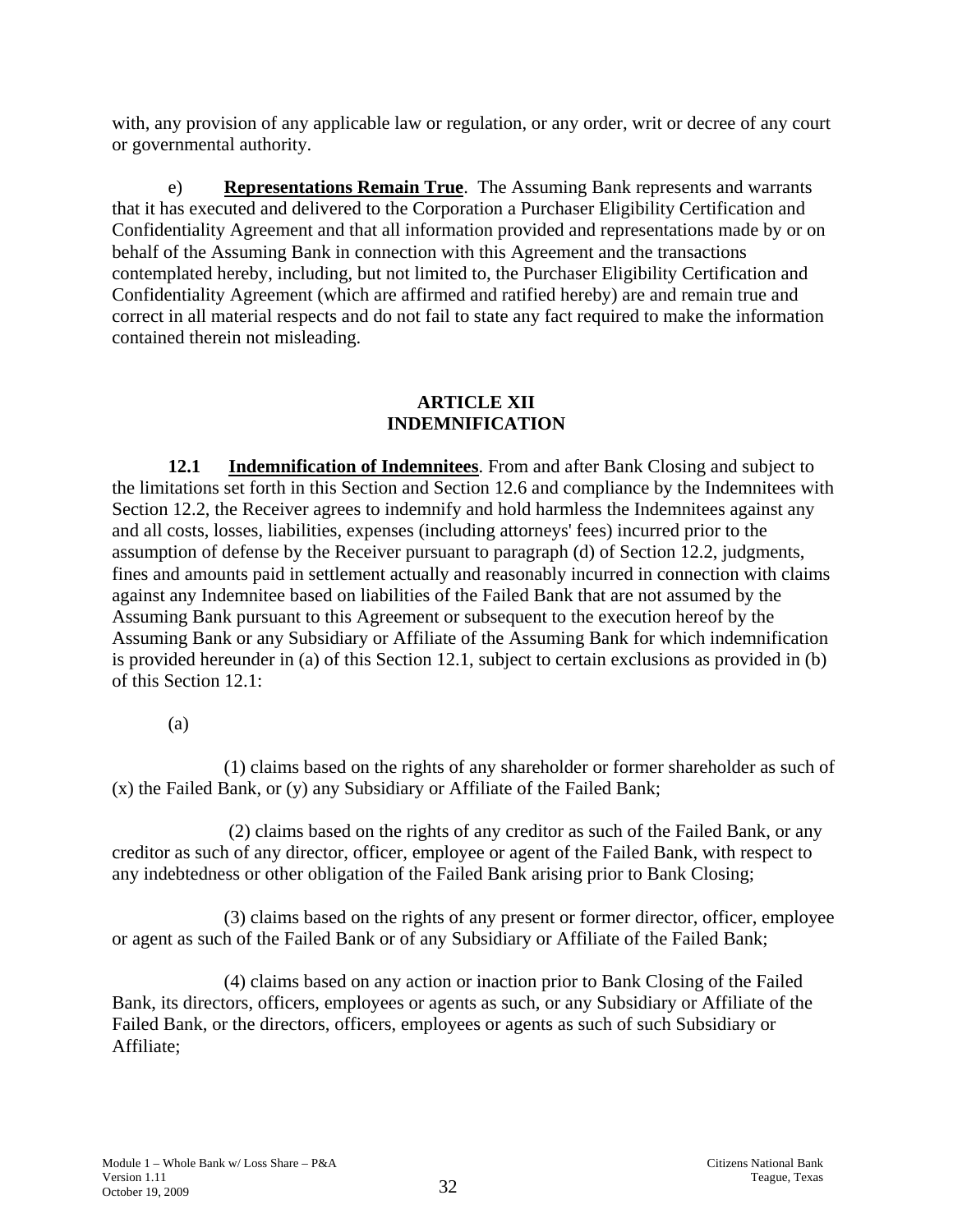(5) claims based on any malfeasance, misfeasance or nonfeasance of the Failed Bank, its directors, officers, employees or agents with respect to the trust business of the Failed Bank, if any;

(6) claims based on any failure or alleged failure (not in violation of law) by the Assuming Bank to continue to perform any service or activity previously performed by the Failed Bank which the Assuming Bank is not required to perform pursuant to this Agreement or which arise under any contract to which the Failed Bank was a party which the Assuming Bank elected not to assume in accordance with this Agreement and which neither the Assuming Bank nor any Subsidiary or Affiliate of the Assuming Bank has assumed subsequent to the execution hereof;

(7) claims arising from any action or inaction of any Indemnitee, including for purposes of this Section 12.1(a)(7) the former officers or employees of the Failed Bank or of any Subsidiary or Affiliate of the Failed Bank that is taken upon the specific written direction of the Corporation or the Receiver, other than any action or inaction taken in a manner constituting bad faith, gross negligence or willful misconduct; and

(8) claims based on the rights of any depositor of the Failed Bank whose deposit has been accorded "withheld payment" status and/or returned to the Receiver or Corporation in accordance with Section 9.5 and/or has become an "unclaimed deposit" or has been returned to the Corporation or the Receiver in accordance with Section 2.3;

(b) provided, that, with respect to this Agreement, except for paragraphs (7) and (8) of Section 12.1(a), no indemnification will be provided under this Agreement for any:

(1) judgment or fine against, or any amount paid in settlement (without the written approval of the Receiver) by, any Indemnitee in connection with any action that seeks damages against any Indemnitee (a "counterclaim") arising with respect to any Asset and based on any action or inaction of either the Failed Bank, its directors, officers, employees or agents as such prior to Bank Closing, unless any such judgment, fine or amount paid in settlement exceeds the greater of (i) the Repurchase Price of such Asset, or (ii) the monetary recovery sought on such Asset by the Assuming Bank in the cause of action from which the counterclaim arises; and in such event the Receiver will provide indemnification only in the amount of such excess; and no indemnification will be provided for any costs or expenses other than any costs or expenses (including attorneys' fees) which, in the determination of the Receiver, have been actually and reasonably incurred by such Indemnitee in connection with the defense of any such counterclaim; and it is expressly agreed that the Receiver reserves the right to intervene, in its discretion, on its behalf and/or on behalf of the Receiver, in the defense of any such counterclaim;

(2) claims with respect to any liability or obligation of the Failed Bank that is expressly assumed by the Assuming Bank pursuant to this Agreement or subsequent to the execution hereof by the Assuming Bank or any Subsidiary or Affiliate of the Assuming Bank;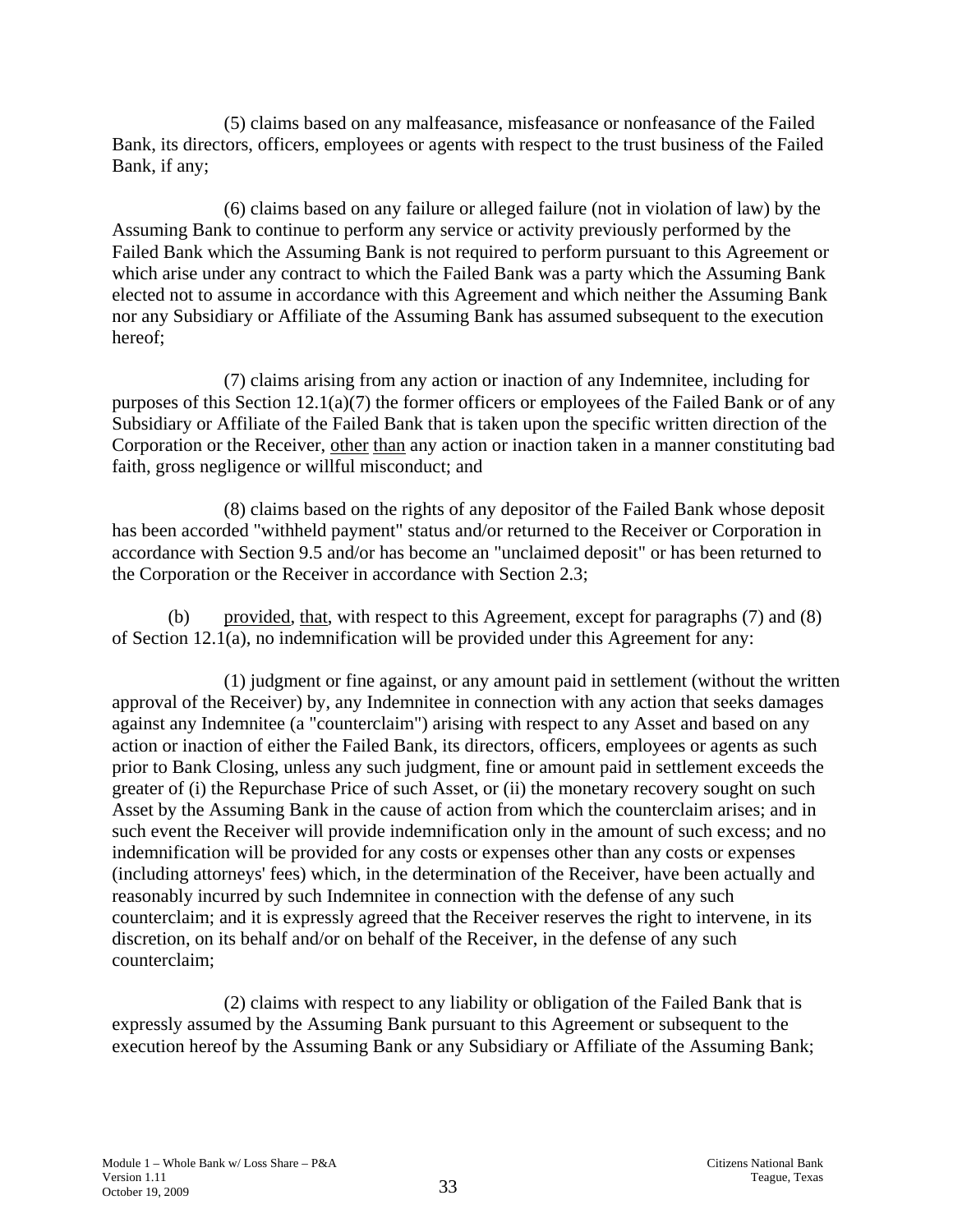(3) claims with respect to any liability of the Failed Bank to any present or former employee as such of the Failed Bank or of any Subsidiary or Affiliate of the Failed Bank, which liability is expressly assumed by the Assuming Bank pursuant to this Agreement or subsequent to the execution hereof by the Assuming Bank or any Subsidiary or Affiliate of the Assuming Bank;

(4) claims based on the failure of any Indemnitee to seek recovery of damages from the Receiver for any claims based upon any action or inaction of the Failed Bank, its directors, officers, employees or agents as fiduciary, agent or custodian prior to Bank Closing;

(5) claims based on any violation or alleged violation by any Indemnitee of the antitrust, branching, banking or bank holding company or securities laws of the United States of America or any State thereof;

(6) claims based on the rights of any present or former creditor, customer, or supplier as such of the Assuming Bank or any Subsidiary or Affiliate of the Assuming Bank;

(7) claims based on the rights of any present or former shareholder as such of the Assuming Bank or any Subsidiary or Affiliate of the Assuming Bank regardless of whether any such present or former shareholder is also a present or former shareholder of the Failed Bank;

(8) claims, if the Receiver determines that the effect of providing such indemnification would be to (i) expand or alter the provisions of any warranty or disclaimer thereof provided in Section 3.3 or any other provision of this Agreement, or (ii) create any warranty not expressly provided under this Agreement;

(9) claims which could have been enforced against any Indemnitee had the Assuming Bank not entered into this Agreement;

(10) claims based on any liability for taxes or fees assessed with respect to the consummation of the transactions contemplated by this Agreement, including without limitation any subsequent transfer of any Assets or Liabilities Assumed to any Subsidiary or Affiliate of the Assuming Bank;

(11) except as expressly provided in this Article XII, claims based on any action or inaction of any Indemnitee, and nothing in this Agreement shall be construed to provide indemnification for (i) the Failed Bank, (ii) any Subsidiary or Affiliate of the Failed Bank, or (iii) any present or former director, officer, employee or agent of the Failed Bank or its Subsidiaries or Affiliates; provided, that the Receiver, in its discretion, may provide indemnification hereunder for any present or former director, officer, employee or agent of the Failed Bank or its Subsidiaries or Affiliates who is also or becomes a director, officer, employee or agent of the Assuming Bank or its Subsidiaries or Affiliates;

(12) claims or actions which constitute a breach by the Assuming Bank of the representations and warranties contained in Article XI;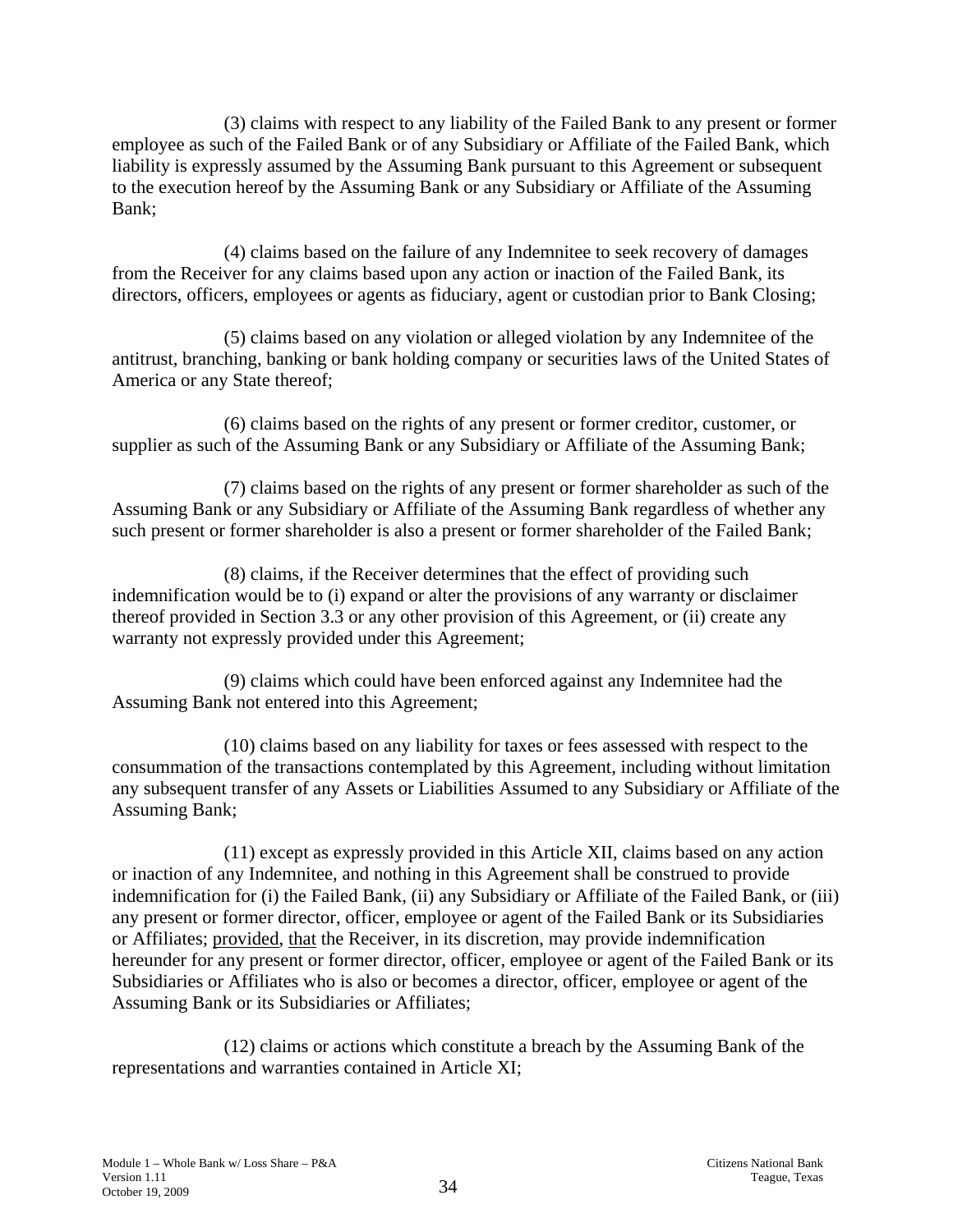(13) claims arising out of or relating to the condition of or generated by an Asset arising from or relating to the presence, storage or release of any hazardous or toxic substance, or any pollutant or contaminant, or condition of such Asset which violate any applicable Federal, State or local law or regulation concerning environmental protection; and

(14) claims based on, related to or arising from any asset, including a loan, acquired or liability assumed by the Assuming Bank, other than pursuant to this Agreement.

**12.2 Conditions Precedent to Indemnification**. It shall be a condition precedent to the obligation of the Receiver to indemnify any Person pursuant to this Article XII that such Person shall, with respect to any claim made or threatened against such Person for which such Person is or may be entitled to indemnification hereunder:

(a) give written notice to the Regional Counsel (Litigation Branch) of the Corporation in the manner and at the address provided in Section 13.7 of such claim as soon as practicable after such claim is made or threatened; provided, that notice must be given on or before the date which is six (6) years from the date of this Agreement;

(b) provide to the Receiver such information and cooperation with respect to such claim as the Receiver may reasonably require;

(c) cooperate and take all steps, as the Receiver may reasonably require, to preserve and protect any defense to such claim;

(d) in the event suit is brought with respect to such claim, upon reasonable prior notice, afford to the Receiver the right, which the Receiver may exercise in its sole discretion, to conduct the investigation, control the defense and effect settlement of such claim, including without limitation the right to designate counsel and to control all negotiations, litigation, arbitration, settlements, compromises and appeals of any such claim, all of which shall be at the expense of the Receiver; provided, that the Receiver shall have notified the Person claiming indemnification in writing that such claim is a claim with respect to which the Person claiming indemnification is entitled to indemnification under this Article XII;

(e) not incur any costs or expenses in connection with any response or suit with respect to such claim, unless such costs or expenses were incurred upon the written direction of the Receiver; provided, that the Receiver shall not be obligated to reimburse the amount of any such costs or expenses unless such costs or expenses were incurred upon the written direction of the Receiver;

(f) not release or settle such claim or make any payment or admission with respect thereto, unless the Receiver consents in writing thereto, which consent shall not be unreasonably withheld; provided, that the Receiver shall not be obligated to reimburse the amount of any such settlement or payment unless such settlement or payment was effected upon the written direction of the Receiver; and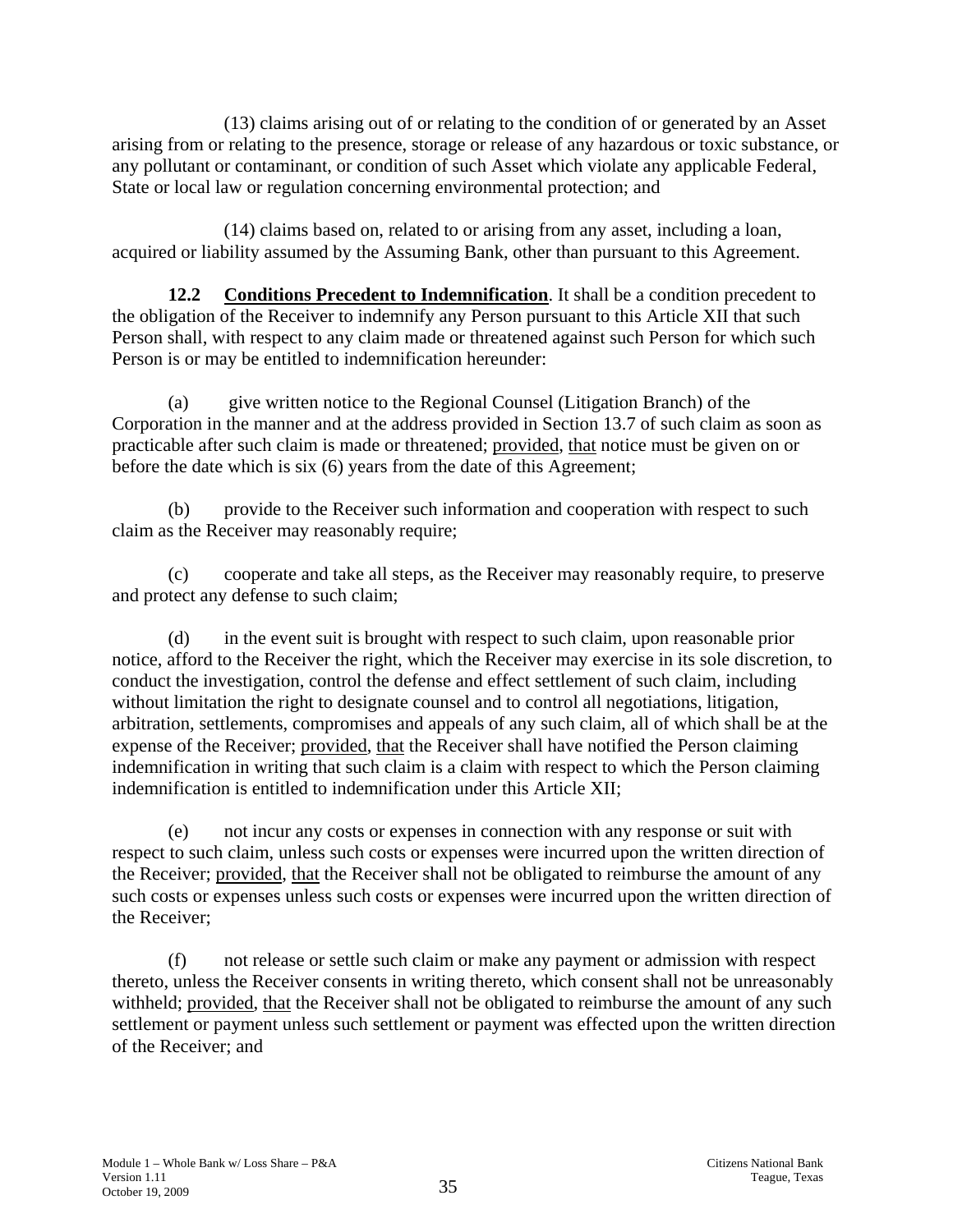(g) take reasonable action as the Receiver may request in writing as necessary to preserve, protect or enforce the rights of the indemnified Person against any Primary Indemnitor.

**12.3 No Additional Warranty**. Nothing in this Article XII shall be construed or deemed to (i) expand or otherwise alter any warranty or disclaimer thereof provided under Section 3.3 or any other provision of this Agreement with respect to, among other matters, the title, value, collectibility, genuineness, enforceability or condition of any (x) Asset, or (y) asset of the Failed Bank purchased by the Assuming Bank subsequent to the execution of this Agreement by the Assuming Bank or any Subsidiary or Affiliate of the Assuming Bank, or (ii) create any warranty not expressly provided under this Agreement with respect thereto.

**12.4 Indemnification of Receiver and Corporation**. From and after Bank Closing, the Assuming Bank agrees to indemnify and hold harmless the Corporation and the Receiver and their respective directors, officers, employees and agents from and against any and all costs, losses, liabilities, expenses (including attorneys' fees), judgments, fines and amounts paid in settlement actually and reasonably incurred in connection with any of the following:

(a) claims based on any and all liabilities or obligations of the Failed Bank assumed by the Assuming Bank pursuant to this Agreement or subsequent to the execution hereof by the Assuming Bank or any Subsidiary or Affiliate of the Assuming Bank, whether or not any such liabilities subsequently are sold and/or transferred, other than any claim based upon any action or inaction of any Indemnitee as provided in paragraph (7) or (8) of Section 12.1(a); and

(b) claims based on any act or omission of any Indemnitee (including but not limited to claims of any Person claiming any right or title by or through the Assuming Bank with respect to Assets transferred to the Receiver pursuant to Section 3.4 or 3.6), other than any action or inaction of any Indemnitee as provided in paragraph (7) or (8) of Section 12.1(a).

**12.5 Obligations Supplemental**. The obligations of the Receiver, and the Corporation as guarantor in accordance with Section 12.7, to provide indemnification under this Article XII are to supplement any amount payable by any Primary Indemnitor to the Person indemnified under this Article XII. Consistent with that intent, the Receiver agrees only to make payments pursuant to such indemnification to the extent not payable by a Primary Indemnitor. If the aggregate amount of payments by the Receiver, or the Corporation as guarantor in accordance with Section 12.7, and all Primary Indemnitors with respect to any item of indemnification under this Article XII exceeds the amount payable with respect to such item, such Person being indemnified shall notify the Receiver thereof and, upon the request of the Receiver, shall promptly pay to the Receiver, or the Corporation as appropriate, the amount of the Receiver's (or Corporation's) payments to the extent of such excess.

**12.6 Criminal Claims**. Notwithstanding any provision of this Article XII to the contrary, in the event that any Person being indemnified under this Article XII shall become involved in any criminal action, suit or proceeding, whether judicial, administrative or investigative, the Receiver shall have no obligation hereunder to indemnify such Person for liability with respect to any criminal act or to the extent any costs or expenses are attributable to the defense against the allegation of any criminal act, unless (i) the Person is successful on the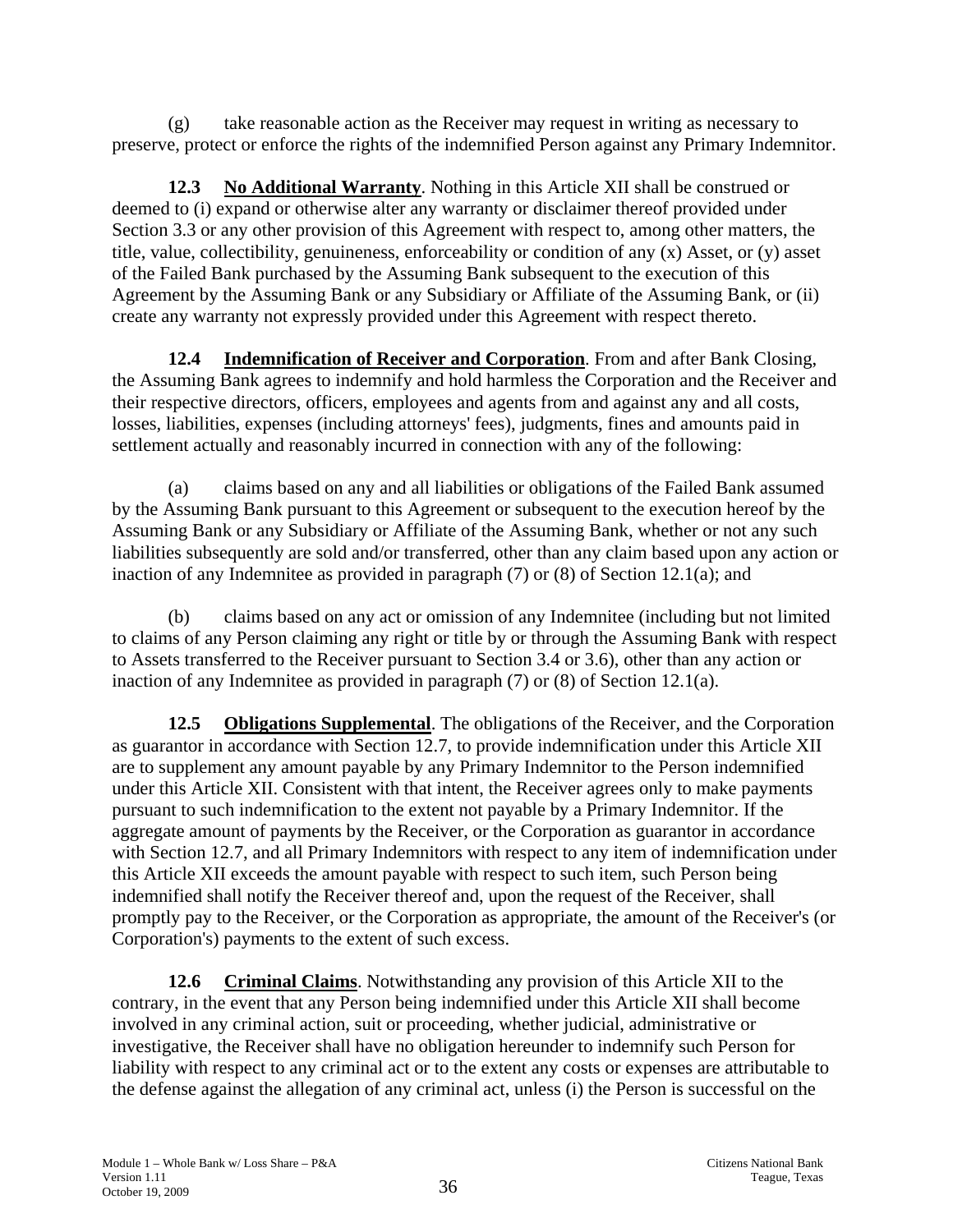merits or otherwise in the defense against any such action, suit or proceeding, or (ii) such action, suit or proceeding is terminated without the imposition of liability on such Person.

**12.7 Limited Guaranty of the Corporation.** The Corporation hereby guarantees performance of the Receiver's obligation to indemnify the Assuming Bank as set forth in this Article XII. It is a condition to the Corporation's obligation hereunder that the Assuming Bank shall comply in all respects with the applicable provisions of this Article XII. The Corporation shall be liable hereunder only for such amounts, if any, as the Receiver is obligated to pay under the terms of this Article XII but shall fail to pay. Except as otherwise provided above in this Section 12.7, nothing in this Article XII is intended or shall be construed to create any liability or obligation on the part of the Corporation, the United States of America or any department or agency thereof under or with respect to this Article XII, or any provision hereof, it being the intention of the parties hereto that the obligations undertaken by the Receiver under this Article XII are the sole and exclusive responsibility of the Receiver and no other Person or entity.

**12.8 Subrogation.** Upon payment by the Receiver, or the Corporation as guarantor in accordance with Section 12.7, to any Indemnitee for any claims indemnified by the Receiver under this Article XII, the Receiver, or the Corporation as appropriate, shall become subrogated to all rights of the Indemnitee against any other Person to the extent of such payment.

# **ARTICLE XIII MISCELLANEOUS**

**13.1 Entire Agreement**. This Agreement embodies the entire agreement of the parties hereto in relation to the subject matter herein and supersedes all prior understandings or agreements, oral or written, between the parties.

**13.2 Headings**. The headings and subheadings of the Table of Contents, Articles and Sections contained in this Agreement, except the terms identified for definition in Article I and elsewhere in this Agreement, are inserted for convenience only and shall not affect the meaning or interpretation of this Agreement or any provision hereof.

**13.3 Counterparts**. This Agreement may be executed in any number of counterparts and by the duly authorized representative of a different party hereto on separate counterparts, each of which when so executed shall be deemed to be an original and all of which when taken together shall constitute one and the same Agreement.

**13.4 GOVERNING LAW**. THIS AGREEMENT AND THE RIGHTS AND OBLIGATIONS HEREUNDER SHALL BE GOVERNED BY AND CONSTRUED IN ACCORDANCE WITH THE FEDERAL LAW OF THE UNITED STATES OF AMERICA, AND IN THE ABSENCE OF CONTROLLING FEDERAL LAW, IN ACCORDANCE WITH THE LAWS OF THE STATE IN WHICH THE MAIN OFFICE OF THE FAILED BANK IS LOCATED.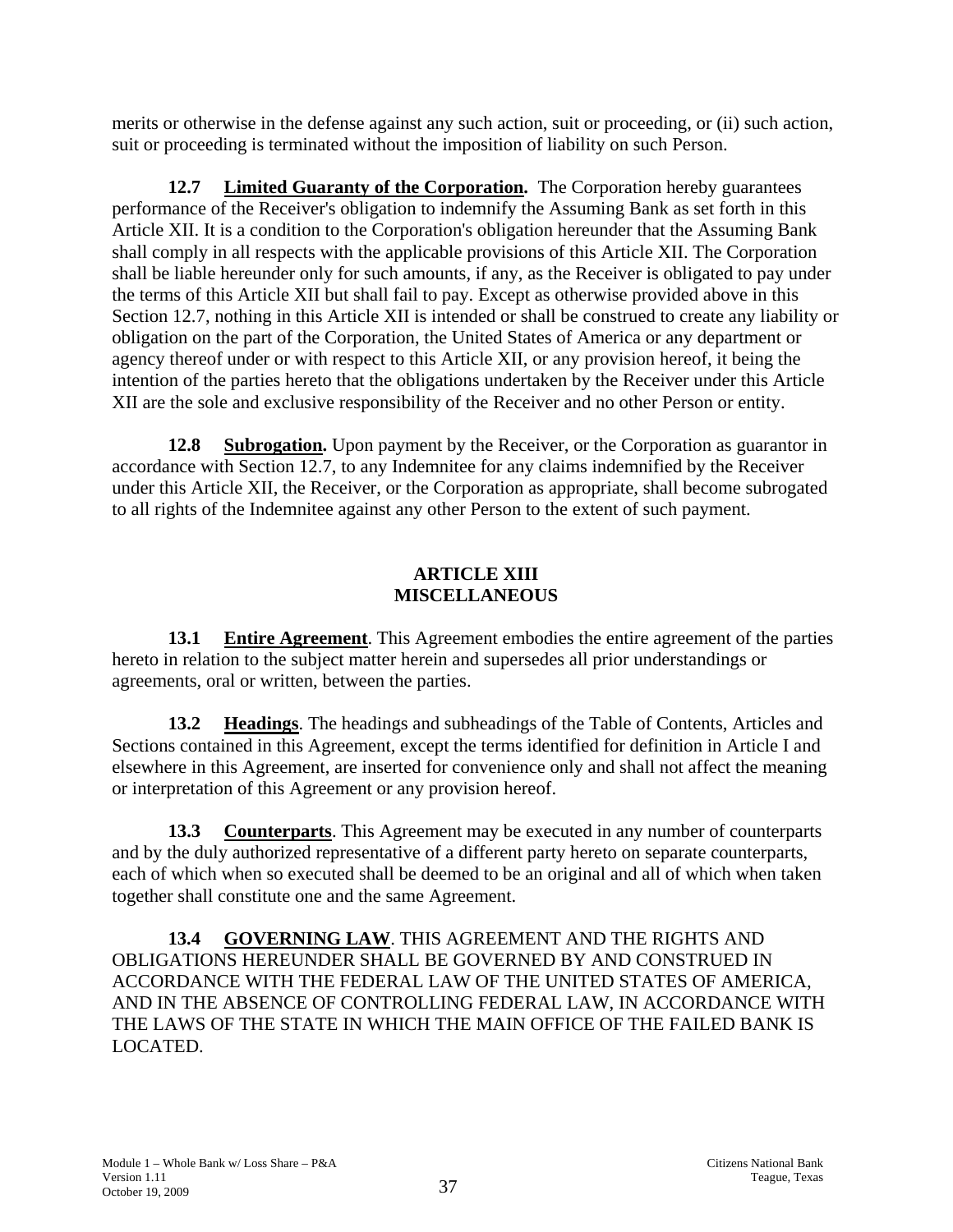**13.5 Successors**. All terms and conditions of this Agreement shall be binding on the successors and assigns of the Receiver, the Corporation and the Assuming Bank. Except as otherwise specifically provided in this Agreement, nothing expressed or referred to in this Agreement is intended or shall be construed to give any Person other than the Receiver, the Corporation and the Assuming Bank any legal or equitable right, remedy or claim under or with respect to this Agreement or any provisions contained herein, it being the intention of the parties hereto that this Agreement, the obligations and statements of responsibilities hereunder, and all other conditions and provisions hereof are for the sole and exclusive benefit of the Receiver, the Corporation and the Assuming Bank and for the benefit of no other Person.

**13.6 Modification; Assignment**. No amendment or other modification, rescission, release, or assignment of any part of this Agreement shall be effective except pursuant to a written agreement subscribed by the duly authorized representatives of the parties hereto.

**13.7** Notice. Any notice, request, demand, consent, approval or other communication to any party hereto shall be effective when received and shall be given in writing, and delivered in person against receipt therefore, or sent by certified mail, postage prepaid, courier service, telex, facsimile transmission or email to such party (with copies as indicated below) at its address set forth below or at such other address as it shall hereafter furnish in writing to the other parties. All such notices and other communications shall be deemed given on the date received by the addressee.

## **Assuming Bank**

U.S. Bank National Association U.S. Bancorp Center BC-MN-H21N 800 Nicolett Mall Minneapolis, Minnesota 55402-4302

Attention: Daniel Good, Vice President

with a copy to: Terrance Dolan, Executive Vice President and Controller

# **Receiver and Corporation**

Federal Deposit Insurance Corporation, Receiver of Citizens National Bank, Teague, Texas 1601 Bryan Street, Suite 1700 Dallas, Texas 75201

Attention: Settlement Manager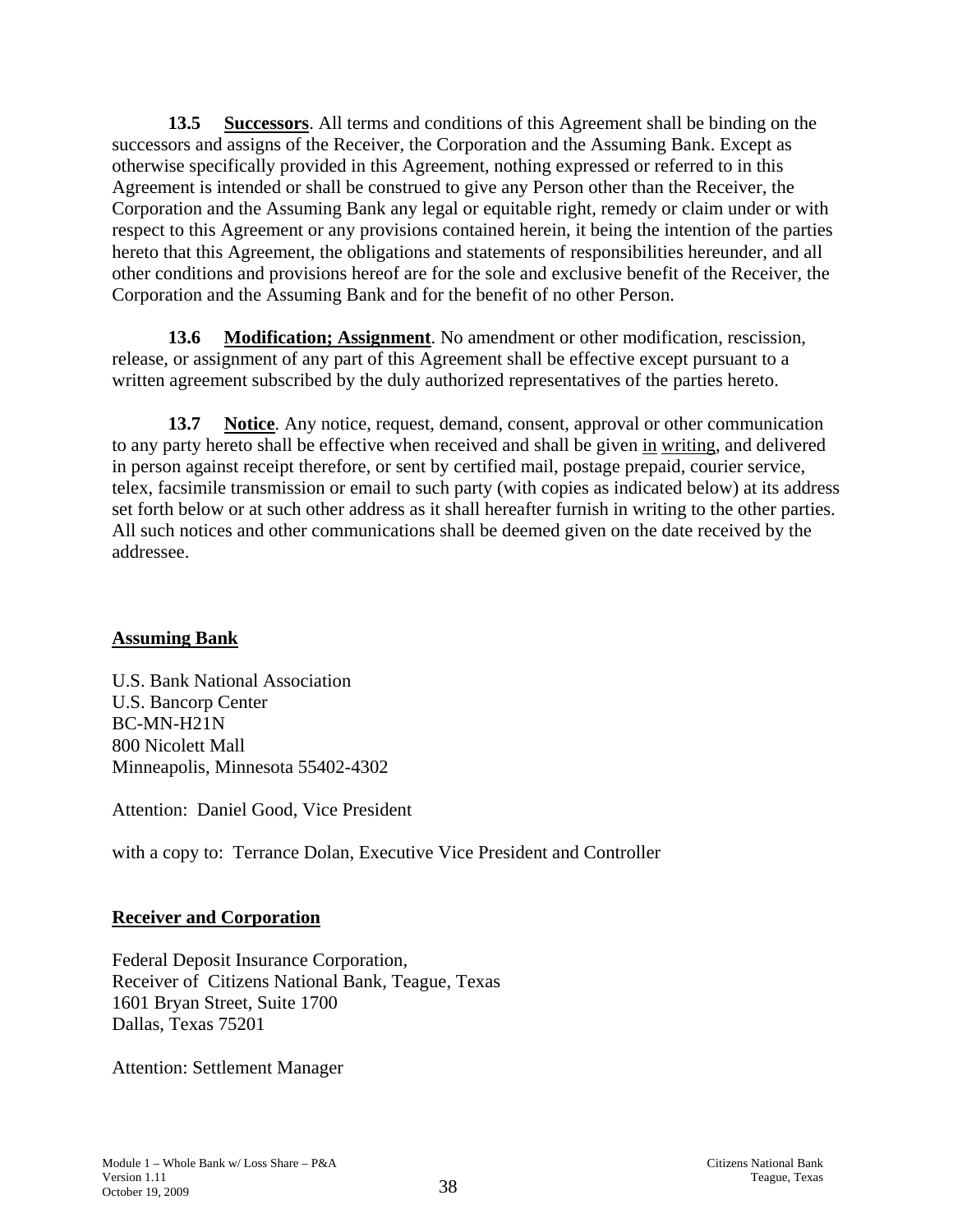with copy to: Regional Counsel (Litigation Branch)

# **and with respect to notice under Article XII:**

Federal Deposit Insurance Corporation Receiver of Citizens National Bank, Teague, Texas 1601 Bryan Street, Suite 1700 Dallas, Texas 75201 Attention: Regional Counsel (Litigation Branch)

**13.8** Manner of Payment. All payments due under this Agreement shall be in lawful money of the United States of America in immediately available funds as each party hereto may specify to the other parties; provided, that in the event the Receiver or the Corporation is obligated to make any payment hereunder in the amount of \$25,000.00 or less, such payment may be made by check.

**13.9 Costs, Fees and Expenses**. Except as otherwise specifically provided herein, each party hereto agrees to pay all costs, fees and expenses which it has incurred in connection with or incidental to the matters contained in this Agreement, including without limitation any fees and disbursements to its accountants and counsel; provided, that the Assuming Bank shall pay all fees, costs and expenses (other than attorneys' fees incurred by the Receiver) incurred in connection with the transfer to it of any Assets or Liabilities Assumed hereunder or in accordance herewith.

**13.10 Waiver**. Each of the Receiver, the Corporation and the Assuming Bank may waive its respective rights, powers or privileges under this Agreement; provided, that such waiver shall be in writing; and further provided, that no failure or delay on the part of the Receiver, the Corporation or the Assuming Bank to exercise any right, power or privilege under this Agreement shall operate as a waiver thereof, nor will any single or partial exercise of any right, power or privilege under this Agreement preclude any other or further exercise thereof or the exercise of any other right, power or privilege by the Receiver, the Corporation, or the Assuming Bank under this Agreement, nor will any such waiver operate or be construed as a future waiver of such right, power or privilege under this Agreement.

**13.11 Severability**. If any provision of this Agreement is declared invalid or unenforceable, then, to the extent possible, all of the remaining provisions of this Agreement shall remain in full force and effect and shall be binding upon the parties hereto.

**13.12 Term of Agreement**. This Agreement shall continue in full force and effect until the tenth (10th) anniversary of Bank Closing; provided, that the provisions of Section 6.3 and 6.4 shall survive the expiration of the term of this Agreement. Provided, however, the receivership of the Failed Bank may be terminated prior to the expiration of the term of this Agreement; in such event, the guaranty of the Corporation, as provided in and in accordance with the provisions of Section 12.7 shall be in effect for the remainder of the term. Expiration of the term of this Agreement shall not affect any claim or liability of any party with respect to any (i) amount which is owing at the time of such expiration, regardless of when such amount becomes payable,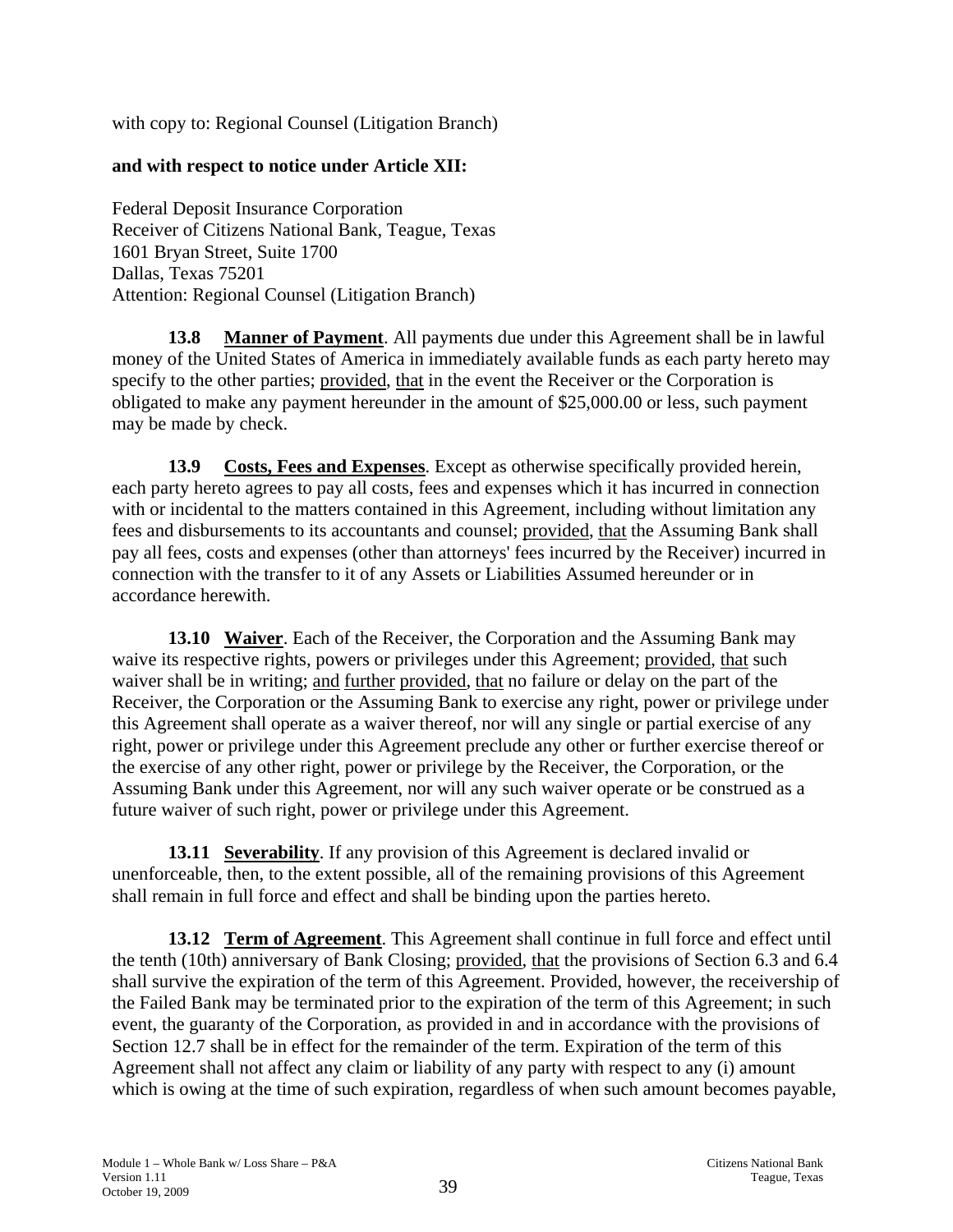and (ii) breach of this Agreement occurring prior to such expiration, regardless of when such breach is discovered.

**13.13 Survival of Covenants, Etc.** The covenants, representations, and warranties in this Agreement shall survive the execution of this Agreement and the consummation of the transactions contemplated hereunder.

# **Signature Page Follows**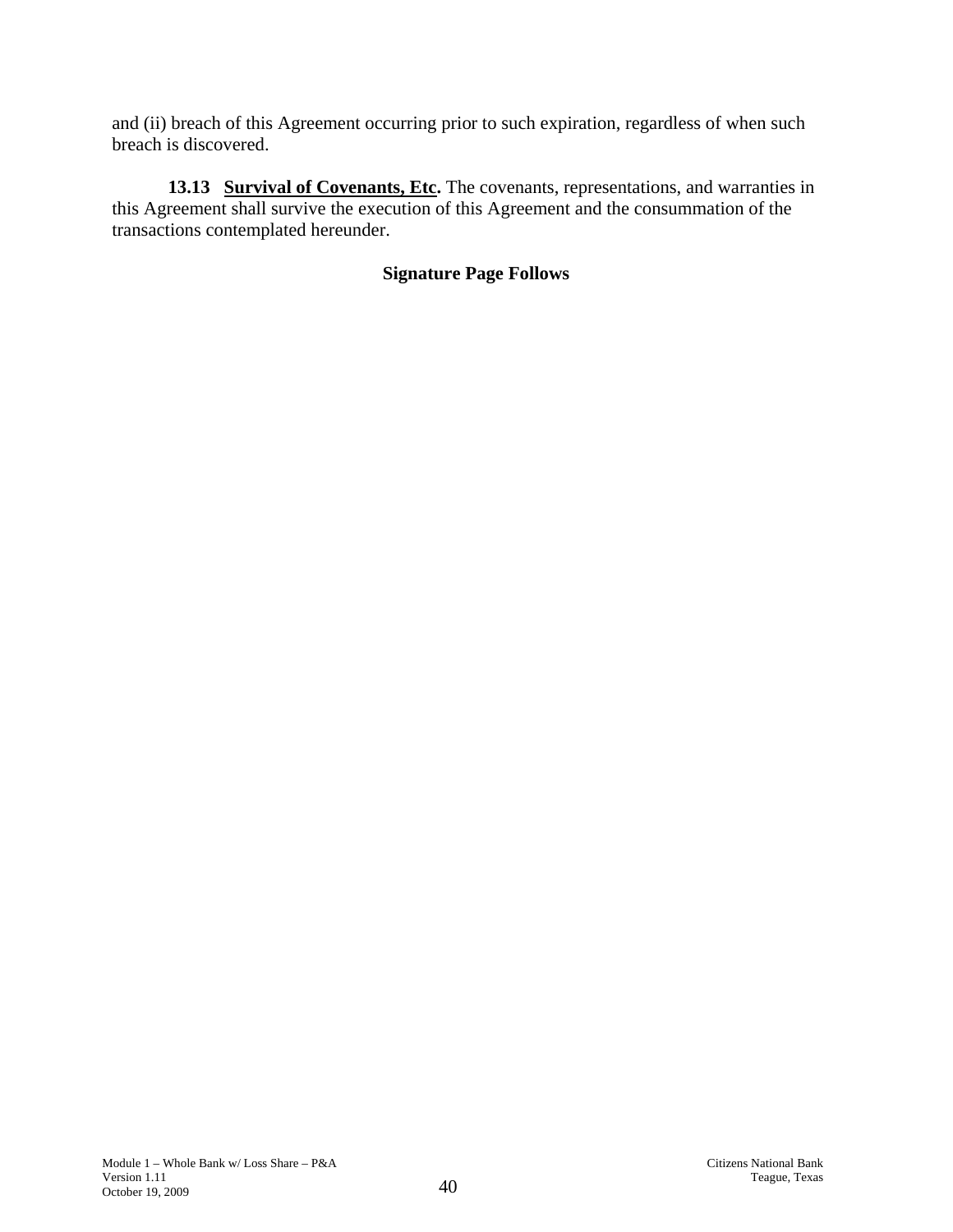IN WITNESS WHEREOF, the parties hereto have caused this Agreement to be executed by their duly authorized representatives as of the date first above written.

#### FEDERAL DEPOSIT INSURANCE CORPORATION, RECEIVER OF CITIZENS NATIONAL BANK TEAGUE, TEXAS

TEAGUE, TEXAS<br>BY: Redac<br>BY: NAME: Robert Schoppe TITLE: Receiver-in-Charge *Redacted*

*Redacted*

#### FEDERAL DEPOSIT INSURANCE CORPORATION

*Redacted*

FEDERAL DEFOSITIN<br>BY:<br>NAME: Robert Schoppe TITLE: Attorney-in-Fact

*Redacted*

#### U.S. BANK NATIONAL ASSOCIATION

*Redacted*

B NAME TITLE: Vice Chairman

*Redacted*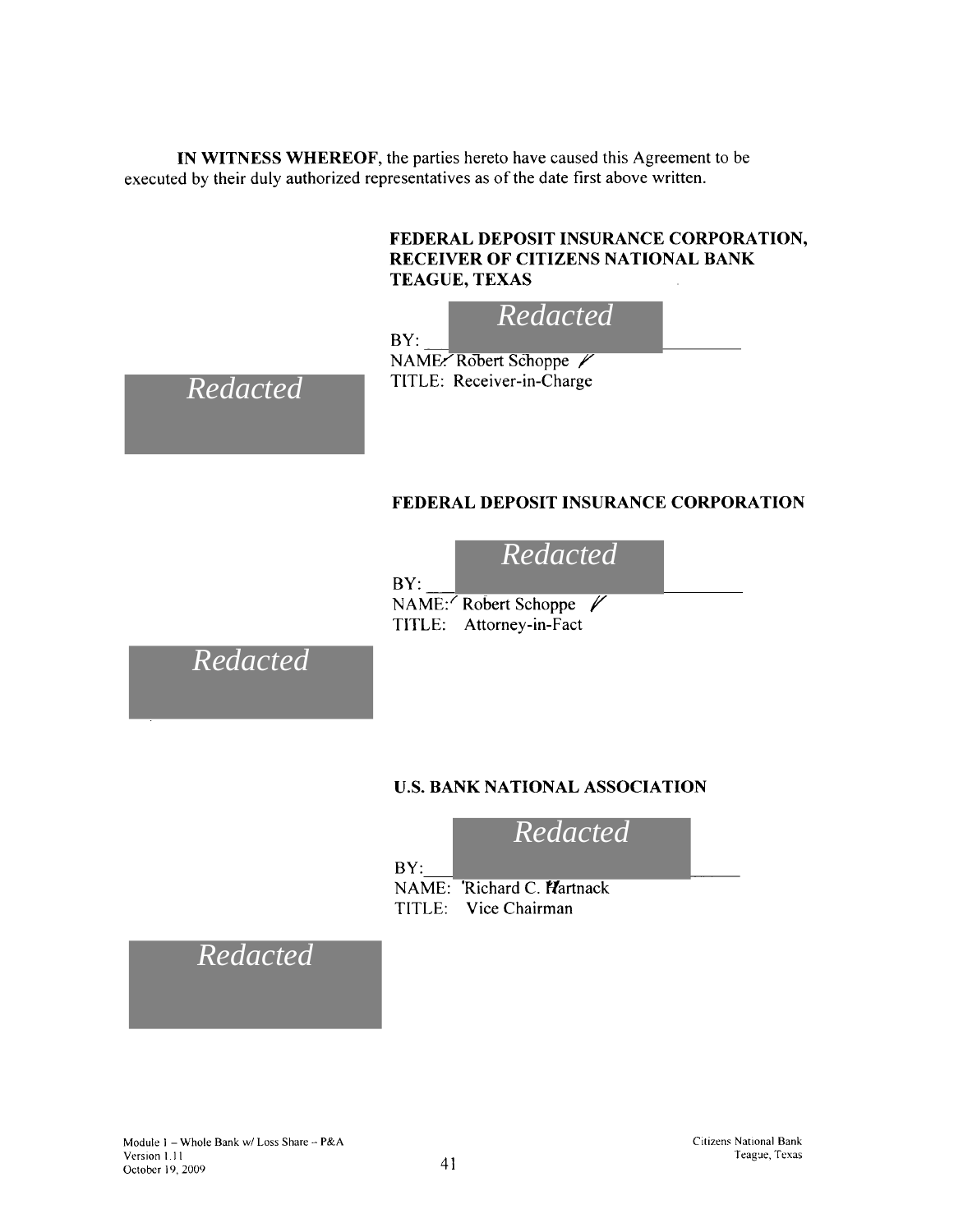# **SCHEDULE 2.1 - Certain Liabilities Assumed by the Assuming Bank**

**To be provided post-closing.**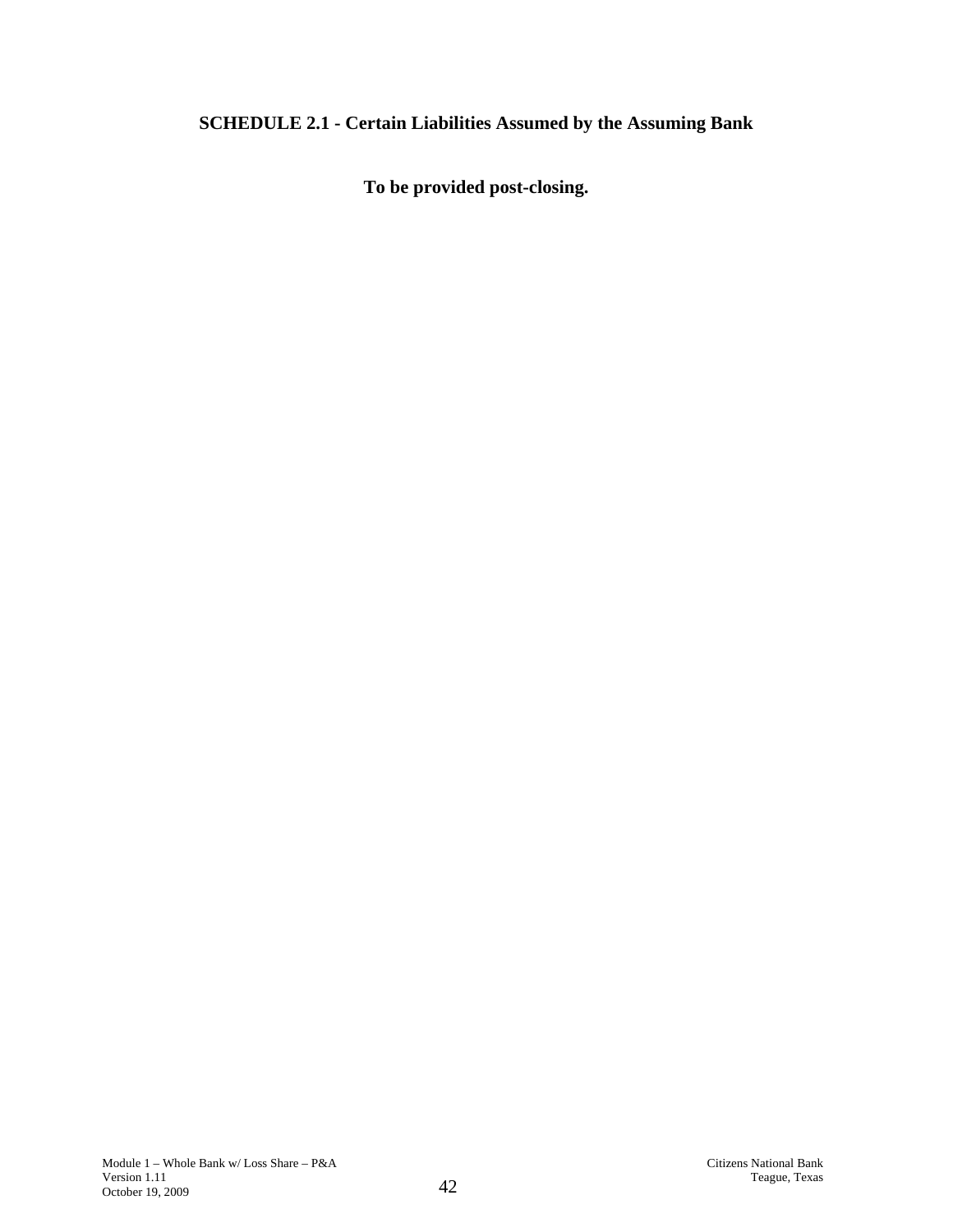## **SCHEDULE 2.1(a) – Excluded Deposit Liability Accounts**

# **Citizens National Bank Teague, TX**

Citizens National Bank has no deposits associated with the Depository Organization (DO) Cede & Co as Nominee for DTC. The DO accounts do not pass to the Assuming Bank and are excluded from the transaction as described in Section 2.1 of the P&A Agreement. This schedule may be updated post closing with data as of Bank Closing date.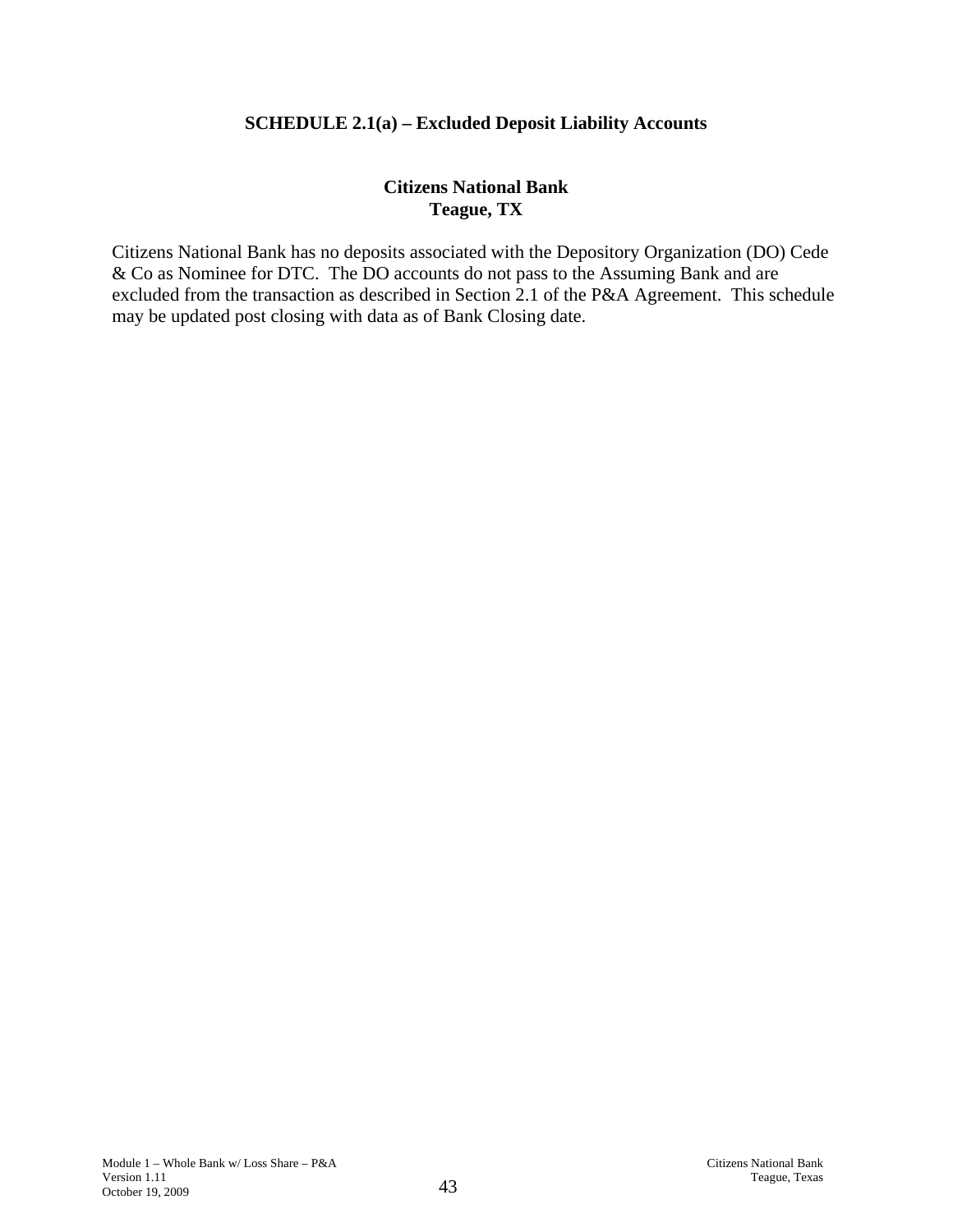#### **SCHEDULE 3.1 - Certain Assets Purchased**

#### **SEE ATTACHED LIST**

THE LIST(S) ATTACHED TO THIS SCHEDULE (OR SUBSCHEDULE(S)) AND THE **INFORMATION THEREIN, IS AS OF THE DATE OF THE MOST RECENT PERTINENT DATA MADE AVAILABLE TO THE ASSUMING BANK AS PART OF THE INFORMATION PACKAGE. IT WILL BE ADJUSTED TO REFLECT THE COMPOSITION AND BOOK VALUE OF THE LOANS AND ASSETS AS OF THE DATE OF BANK CLOSING. THE LIST(S) MAY NOT INCLUDE ALL LOANS AND ASSETS (E.G., CHARGED OFF LOANS). THE LIST(S) MAY BE REPLACED WITH A MORE ACCURATE LIST POST CLOSING.**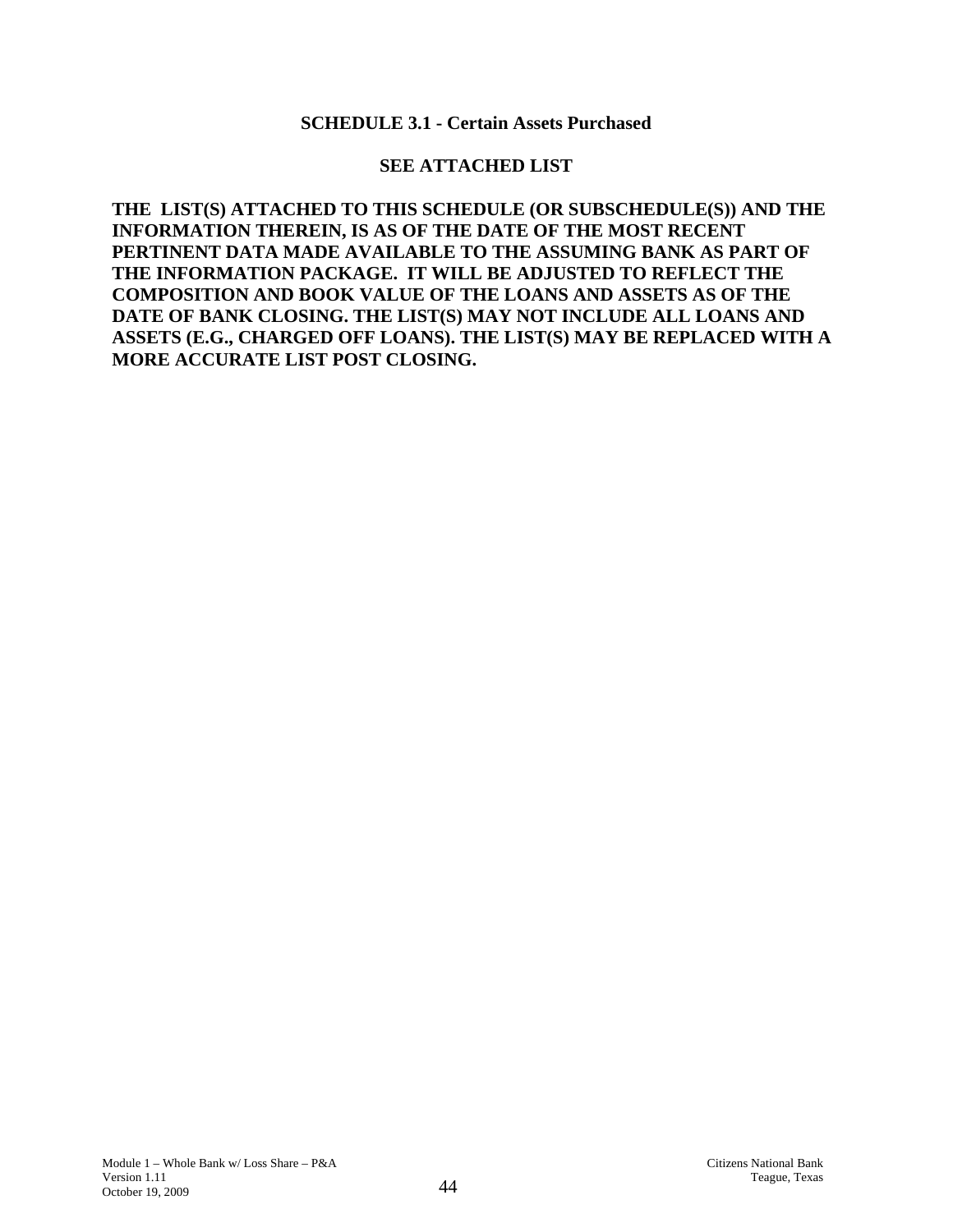# **SCHEDULE 3.2 - Purchase Price of Assets or assets**

| (a) | cash and receivables from depository<br>institutions, including cash items in the<br>process of collection, plus<br>interest thereon:                                                           | <b>Book Value</b>                                                       |
|-----|-------------------------------------------------------------------------------------------------------------------------------------------------------------------------------------------------|-------------------------------------------------------------------------|
| (b) | securities (exclusive of the capital stock of<br>Acquired Subsidiaries), plus interest<br>thereon:                                                                                              | As provided in Section 3.2(b)                                           |
|     | <b>Shared-Loss MTM Assets</b>                                                                                                                                                                   | Fair Value as defined in the<br><b>Commercial Shared-Loss Agreement</b> |
| (c) | federal funds sold and repurchase<br>agreements, if any, including interest<br>thereon:                                                                                                         | <b>Book Value</b>                                                       |
| (d) | Loans:                                                                                                                                                                                          | <b>Book Value</b>                                                       |
| (e) | credit card business, if any, including all<br>outstanding extensions of credit and<br>offensive litigation, but excluding any class<br>action lawsuits related to the credit card<br>business: | <b>Book Value</b>                                                       |
| (f) | Safe Deposit Boxes and related business,<br>safekeeping business and trust business, if<br>any:                                                                                                 | <b>Book Value</b>                                                       |
| (g) | Records and other documents:                                                                                                                                                                    | <b>Book Value</b>                                                       |
| (h) | capital stock of any Acquired Subsidiaries:                                                                                                                                                     | <b>Book Value</b>                                                       |
| (i) | amounts owed to the Failed Bank by any                                                                                                                                                          | <b>Book Value</b>                                                       |
| (j) | <b>Acquired Subsidiary:</b><br>assets securing Deposits of public money,<br>to the extent not otherwise purchased<br>hereunder:                                                                 | <b>Book Value</b>                                                       |
| (k) | Overdrafts of customers:                                                                                                                                                                        | <b>Book Value</b>                                                       |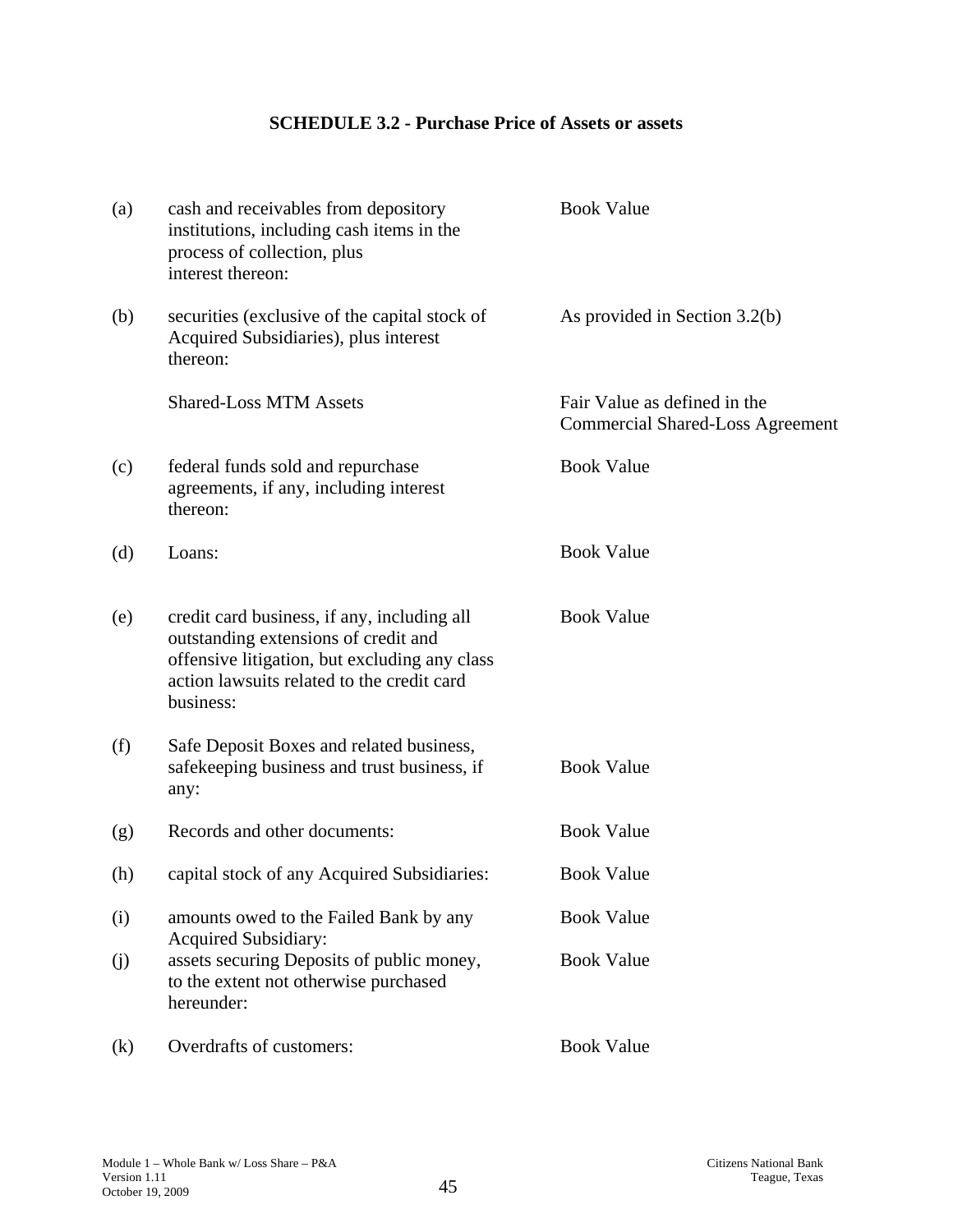(1) rights, if any, with respect to Qualified As provided in Section 3.2(c) Financial Contracts.

(m) rights of the Failed Bank to provide Book Value mortgage servicing for others and to have mortgage servicing provided to the Failed Bank by others and related contracts.

## **assets subject to an option to purchase:**

| (a) | <b>Bank Premises:</b>    | Fair Market Value |
|-----|--------------------------|-------------------|
| (b) | Furniture and Equipment: | Fair Market Value |
| (c) | Fixtures:                | Fair Market Value |
| (d) | Other Equipment:         | Fair Market Value |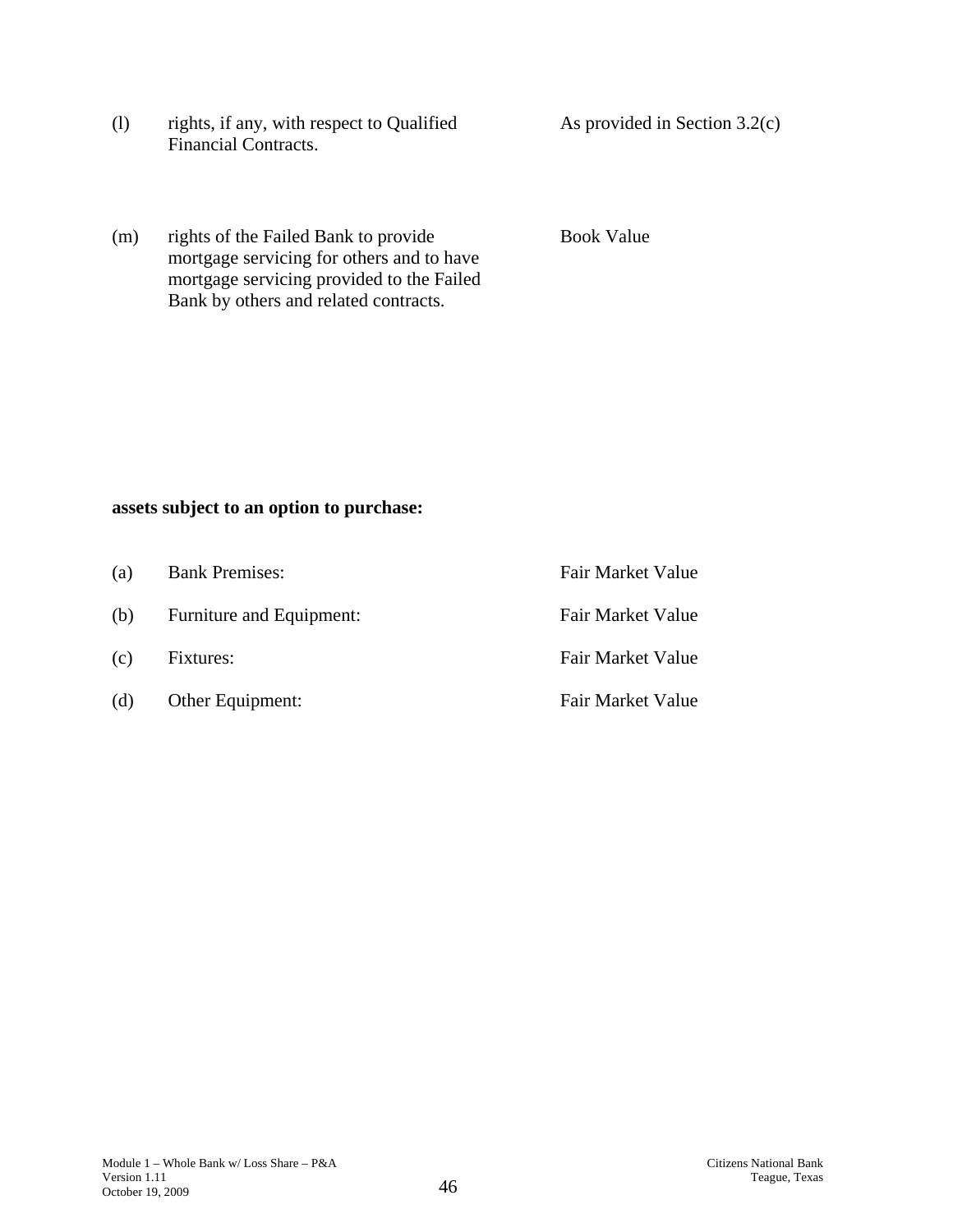# SCHEDULE 3.5(1) - Excluded Private Label Asset-Backed Securities

Omitted from this disclosure

 $\hat{\mathcal{L}}$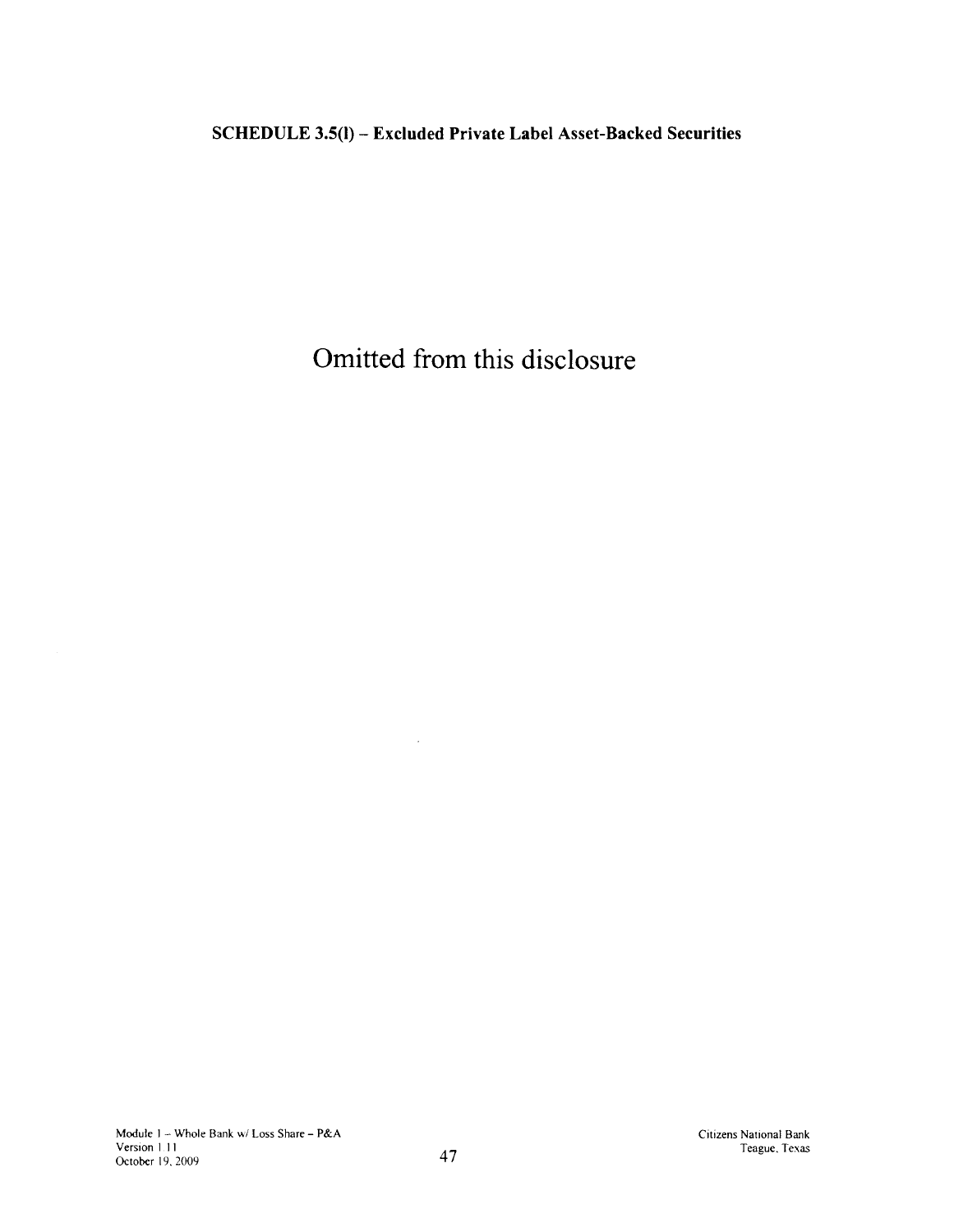# **SCHEDULE 4.15A**

# **LOANS SUBJECT TO LOSS SHARING UNDER THE SINGLE FAMILY SHARED-LOSS AGREEMENT**

**To be provided post-closing**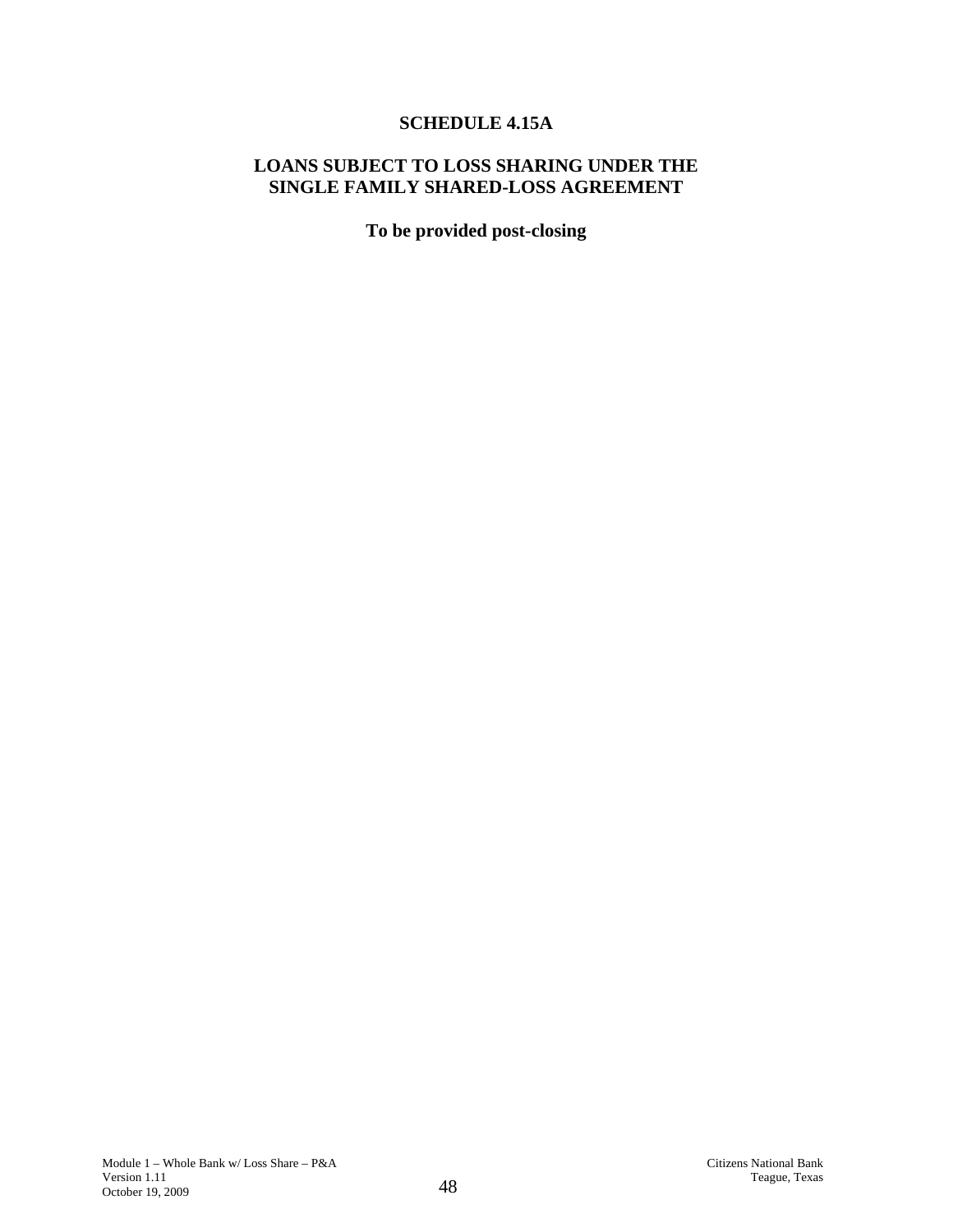## **SCHEDULE 4.15B**

# **LOANS SUBJECT TO LOSS SHARING UNDER THE NON-SINGLE FAMILY SHARED-LOSS AGREEMENT**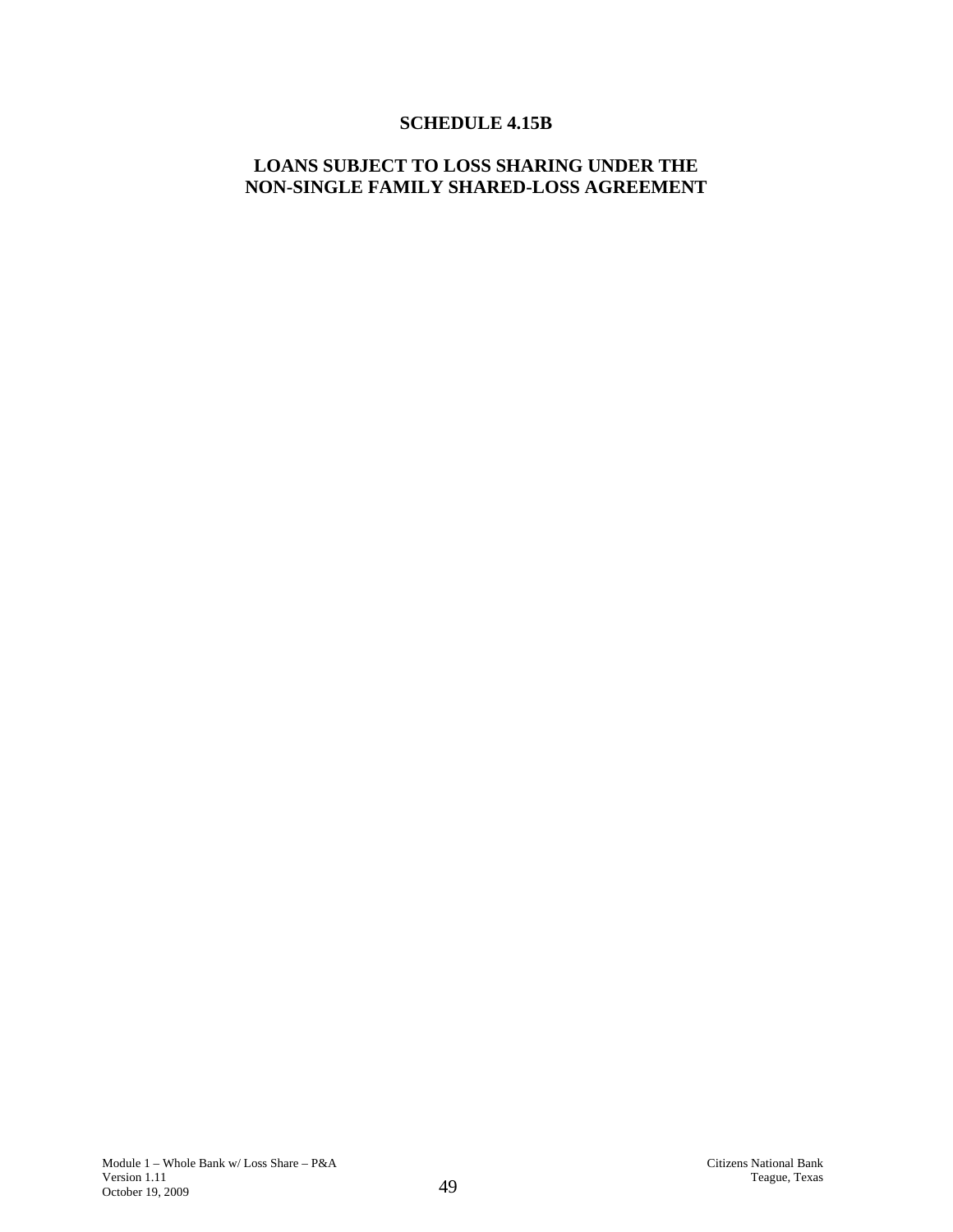# **SCHEDULE 7 -Accounts Excluded from Calculation of Deposit Franchise Bid Premium**

# **Citizens National Bank, Teague, TX**

The accounts identified below will pass to the Assuming Bank (unless otherwise noted). When calculating the premium to be paid on Assumed Deposits in a P&A transaction, the FDIC will exclude the following categories of deposit accounts:

| <b>Category</b> | <b>Description</b>                                  | <b>Amount</b>   |
|-----------------|-----------------------------------------------------|-----------------|
|                 | <b>Non-DO Brokered Deposits</b>                     | \$42,613,890,61 |
|                 | <b>CDARS</b>                                        | \$0             |
| Ш               | <b>Market Place Deposits</b>                        | \$3,709,045.26  |
|                 | Total deposits excluded from Calculation of premium | \$46.322.935.87 |
|                 |                                                     |                 |

## **Category Description**

## **I. Brokered Deposits**

Brokered deposit accounts are accounts for which the "depositor of record" is an agent, nominee, or custodian who deposits funds for a principal or principals to whom "pass-through" deposit insurance coverage may be extended. The FDIC separates brokered deposit accounts into 2 categories: 1) Depository Organization (DO) Brokered Deposits and 2) Non-Depository Organization (Non-DO) Brokered Deposits. This distinction is made by the FDIC to facilitate our role as Receiver and Insurer. These terms will not appear on other "brokered deposit" reports generated by the institution.

Non-DO Brokered Deposits pass to the Assuming Bank, but are excluded from Assumed Deposits when the deposit premium is calculated. Please see the attached "Schedule 7 Non-DO Broker Deposit Detail Report" for a listing of these accounts. This list will be updated post closing with balances as of Bank Closing date.

DO Brokered Deposits (Cede & Co as Nominee for DTC), are typically excluded from Assumed Deposits in the P&A transaction. A list of these accounts is provided on "Schedule 2.1 DO Brokered Deposit Detail Report". If, however, the terms of a particular transaction are altered and the DO Brokered Deposits pass to the Assuming Bank, they will not be included in Assumed Deposits for purposes of calculating the deposit premium.

## **II. CDARS**

CDARS deposits pass to the Assuming Bank, but are excluded from Assumed Deposits when the deposit premium is calculated.

Citizens National Bank did not participate in the CDARS program as of the date of the deposit download. If CDARS deposits are taken between the date of the deposit download and the Bank Closing Date, they will be identified post closing and made part of Schedule 7 to the P&A Agreement.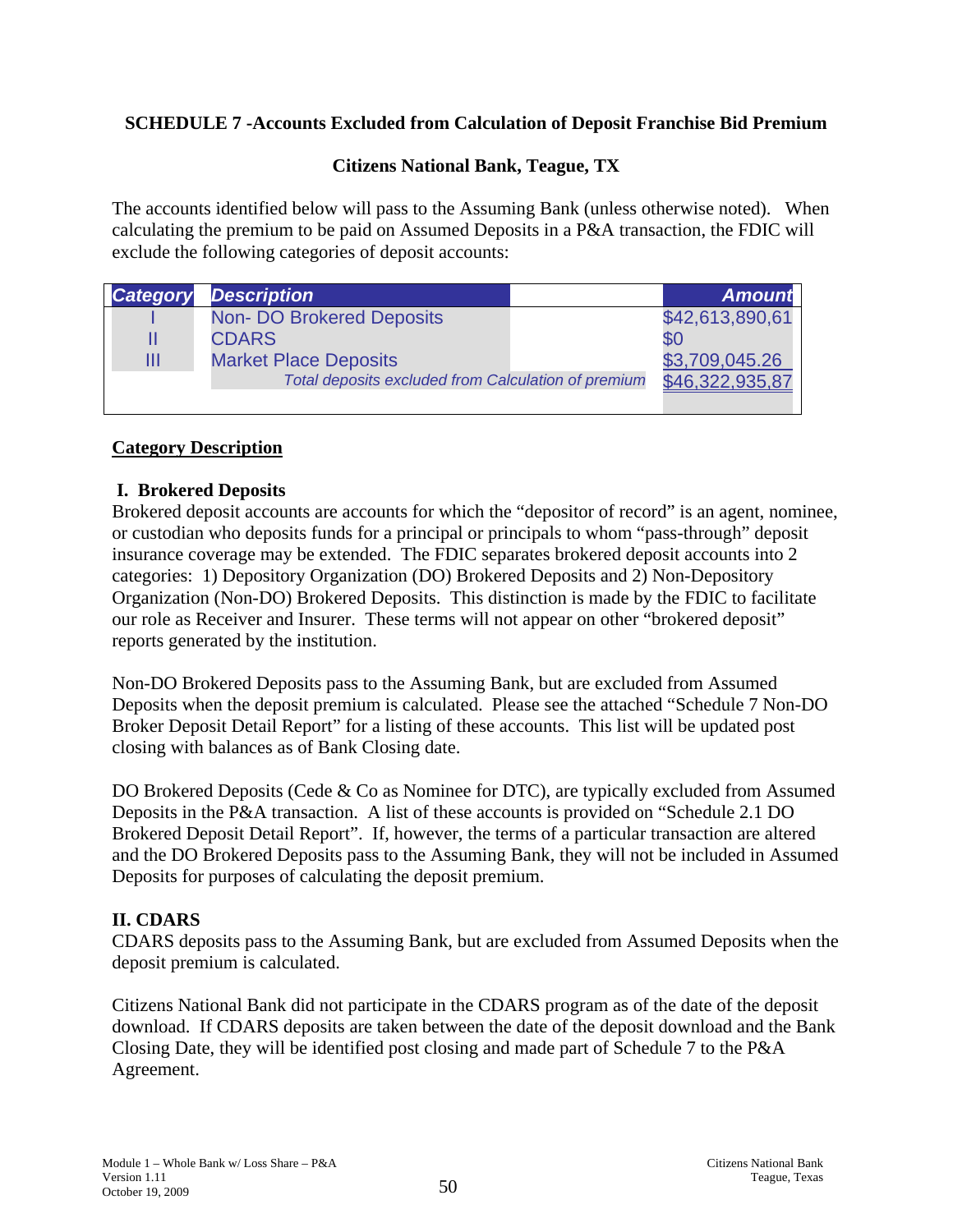## **III. Market Place Deposits**

"Market Place Deposits" is a description given to deposits that may have been solicited via a money desk, internet subscription service (for example, Qwickrate), or similar programs.

Citizens National Bank does have Qwickrate deposits as identified above. The Qwickrate deposits are reported as time deposits in the Call Report to identify both brokered and Qwickrate deposits.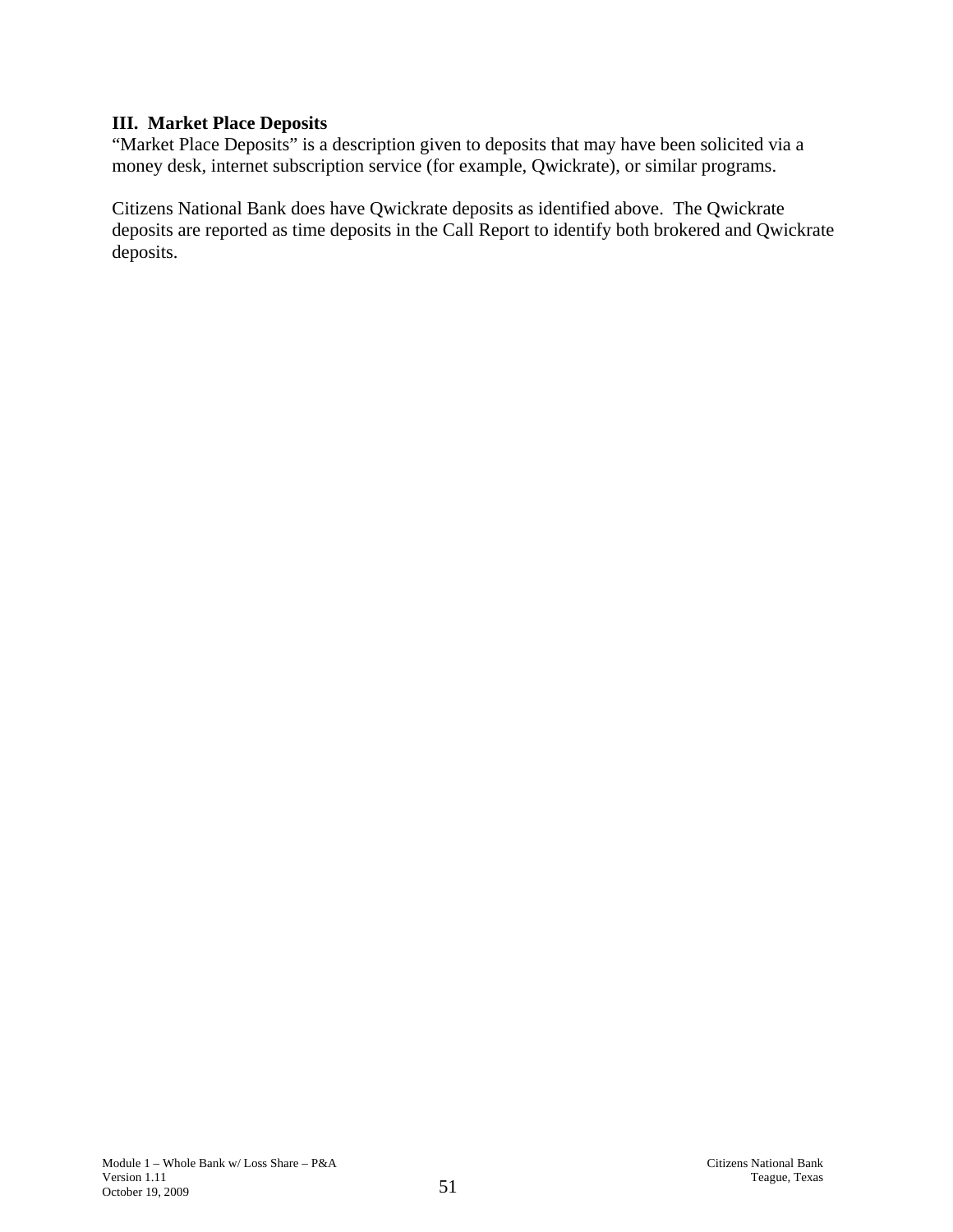#### **EXHIBIT 2.3A**

#### **FINAL NOTICE LETTER**

**FINAL LEGAL NOTICE**  Claiming Requirements for Deposits

Under 12 U.S.C. 1822(e)

**[Date]** 

**[Name of Unclaimed Depositor] [Address of Unclaimed Depositor] [Anytown, USA]** 

Subject: **[XXXXX – Name of Bank City, State]** – In Receivership

Dear **[Sir/Madam]:** 

As you may know, on **[Date: Closing Date]**, the **[Name of Bank ("The Bank")]** was closed and the Federal Deposit Insurance Corporation ("FDIC") transferred **[The Bank's]** accounts to **[Name of Acquiring Institution].** 

According to federal law under 12 U.S.C., 1822(e), on **[Date: eighteen months from the Closing Date]**, **[Name of Acquiring Institution]** must transfer the funds in your account(s) back to the FDIC if you have not claimed your account(s) with **[Name of Acquiring Institution].** Based on the records recently supplied to us by **[Name of Acquiring Institution]**, your account(s) currently fall into this category.

This letter is your formal Legal Notice that you have until **[Date: eighteen months from the Closing Date]**, to claim or arrange to continue your account(s) with **[Name of Acquiring Institution].** There are several ways that you can claim your account(s) at **[Name of Acquiring Institution]**. It is only necessary for you to take any one of the following actions in order for your account(s) at **[Name of Acquiring Institution]** to be deemed claimed. In addition, if you have more than one account, your claim to one account will automatically claim all accounts:

1. Write to **[Name of Acquiring Institution]** and notify them that you wish to keep your account(s) active with them. Please be sure to include the name of the account(s), the account number(s), the signature of an authorized signer on the account(s), name, and address. **[Name of Acquiring Institution]** address is:

#### **[123 Main Street**

#### **Anytown, USA]**

- 2. Execute a new signature card on your account(s), enter into a new deposit agreement with **[Name of Acquiring Institution],** change the ownership on your account(s), or renegotiate the terms of your certificate of deposit account(s) (if any).
- 3. Provide **[Name of Acquiring Institution]** with a change of address form.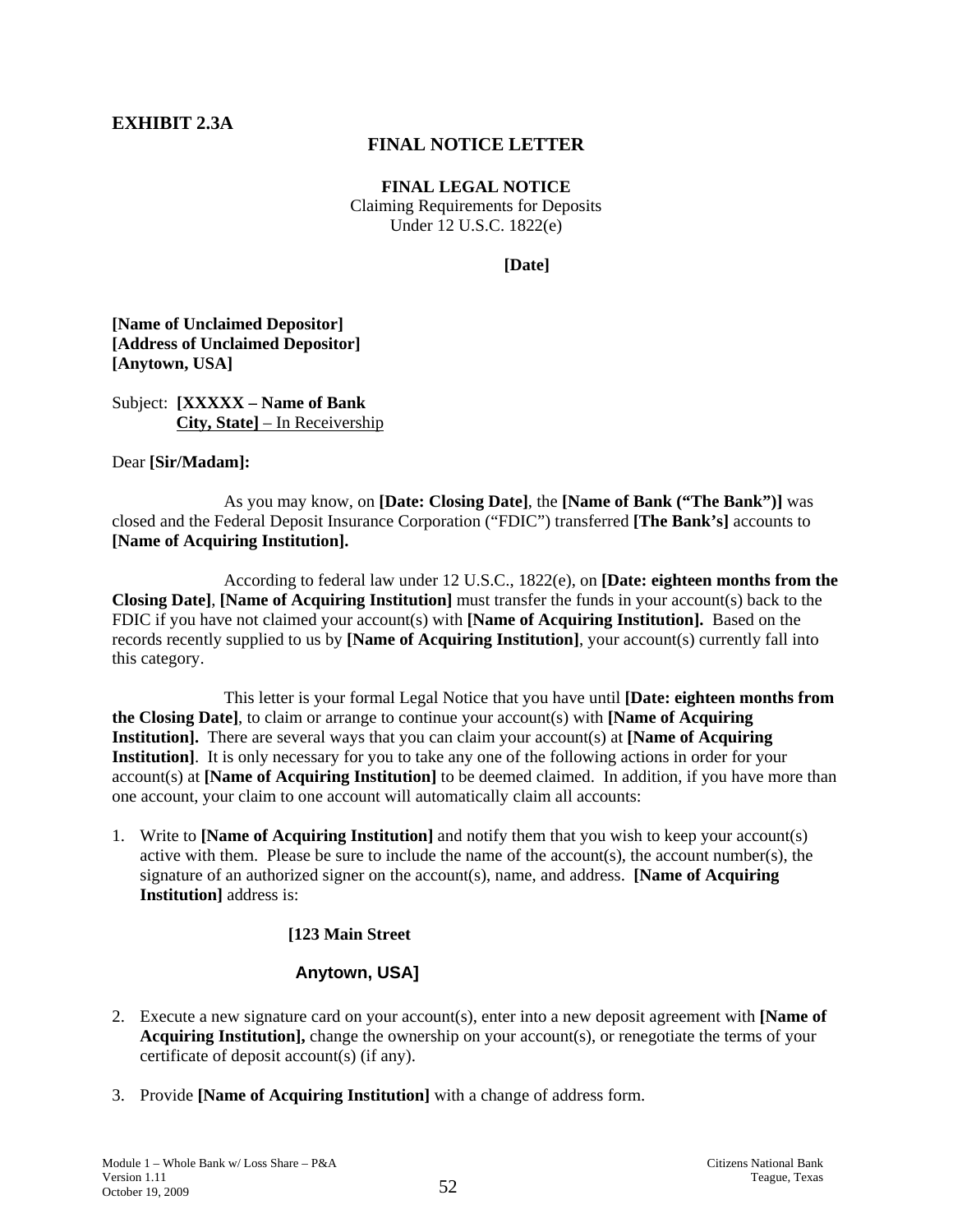4. Make a deposit to or withdrawal from your account(s). This includes writing a check on any account or having an automatic direct deposit credited to or an automatic withdrawal debited from an account.

If you do not want to continue your account(s) with **[Name of Acquiring Institution]** for any reason, you can withdraw your funds and close your account(s). Withdrawing funds from one or more of your account(s) satisfies the federal law claiming requirement. If you have time deposits, such as certificates of deposit, **[Name of Acquiring Institution]** can advise you how to withdraw them without being charged an interest penalty for early withdrawal.

If you do not claim ownership of your account(s) at **[Name of Acquiring Institution by Date: eighteen months from the Closing Date]** federal law requires **[Name of Acquiring Institution]**  to return your deposits to the FDIC, which will deliver them as unclaimed property to the State indicated in your address in the Failed Institution's records. If your address is outside of the United States, the FDIC will deliver the deposits to the State in which the Failed Institution had its main office. 12 U.S.C. § 1822(e). If the State accepts custody of your deposits, you will have 10 years from the date of delivery to claim your deposits from the State. After 10 years you will be permanently barred from claiming your deposits. However, if the State refuses to take custody of your deposits, you will be able to claim them from the FDIC until the receivership is terminated. If you have not claimed your insured deposits before the receivership is terminated, and a receivership may be terminated at any time, all of your rights in those deposits will be barred.

If you have any questions or concerns about these items, please contact **[Bank Employee]** at **[Name of Acquiring Institution]** by phone at **[(XXX) XXX-XXXX].** 

Sincerely,

**[Name of Claims Specialist] [Title]**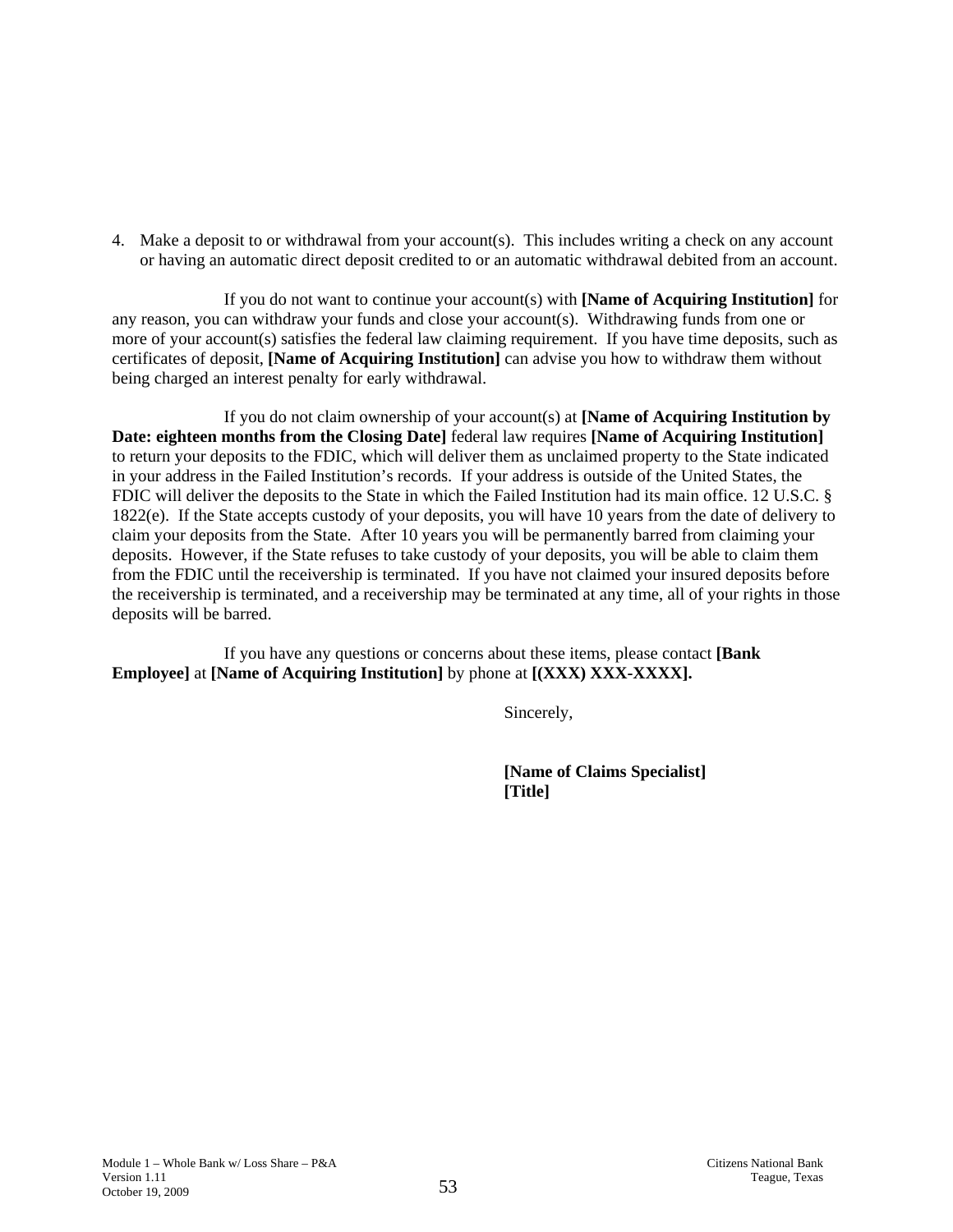# **EXHIBIT 2.3B AFFIDAVIT OF MAILING**

# **AFFIDAVIT OF MAILING**

*State of* 

*COUNTY OF* 

I am employed as a **[Title of Office]** by the **[Name of Acquiring Institution]**.

This will attest that on **[Date of mailing]**, I caused a true and correct copy of the Final Legal Notice, attached hereto, to owners of unclaimed deposits of **[Name of Failed Bank]**, City, State, to be prepared for deposit in the mail of the United States of America on behalf of the Federal Deposit Insurance Corporation. A list of depositors to whom the notice was mailed is attached. This notice was mailed to the depositor's last address as reflected on the books and records of the **[Name of Failed Bank]** as of the date of failure.

 $\overline{\phantom{a}}$  ,  $\overline{\phantom{a}}$  ,  $\overline{\phantom{a}}$  ,  $\overline{\phantom{a}}$  ,  $\overline{\phantom{a}}$  ,  $\overline{\phantom{a}}$  ,  $\overline{\phantom{a}}$  ,  $\overline{\phantom{a}}$  ,  $\overline{\phantom{a}}$  ,  $\overline{\phantom{a}}$  ,  $\overline{\phantom{a}}$  ,  $\overline{\phantom{a}}$  ,  $\overline{\phantom{a}}$  ,  $\overline{\phantom{a}}$  ,  $\overline{\phantom{a}}$  ,  $\overline{\phantom{a}}$ **[Name] [Title of Office] [Name of Acquiring Institution]** 

**Subscribed and sworn to before me this \_\_\_\_\_\_\_day of [Month, Year].** 

**My commission expires:** 

**\_\_\_\_\_\_\_\_\_\_\_\_\_\_\_\_\_\_\_\_\_\_ \_\_\_\_\_\_\_\_\_\_\_\_\_\_\_\_\_\_\_\_\_\_\_\_\_\_\_\_\_\_\_\_ [Name], Notary Public**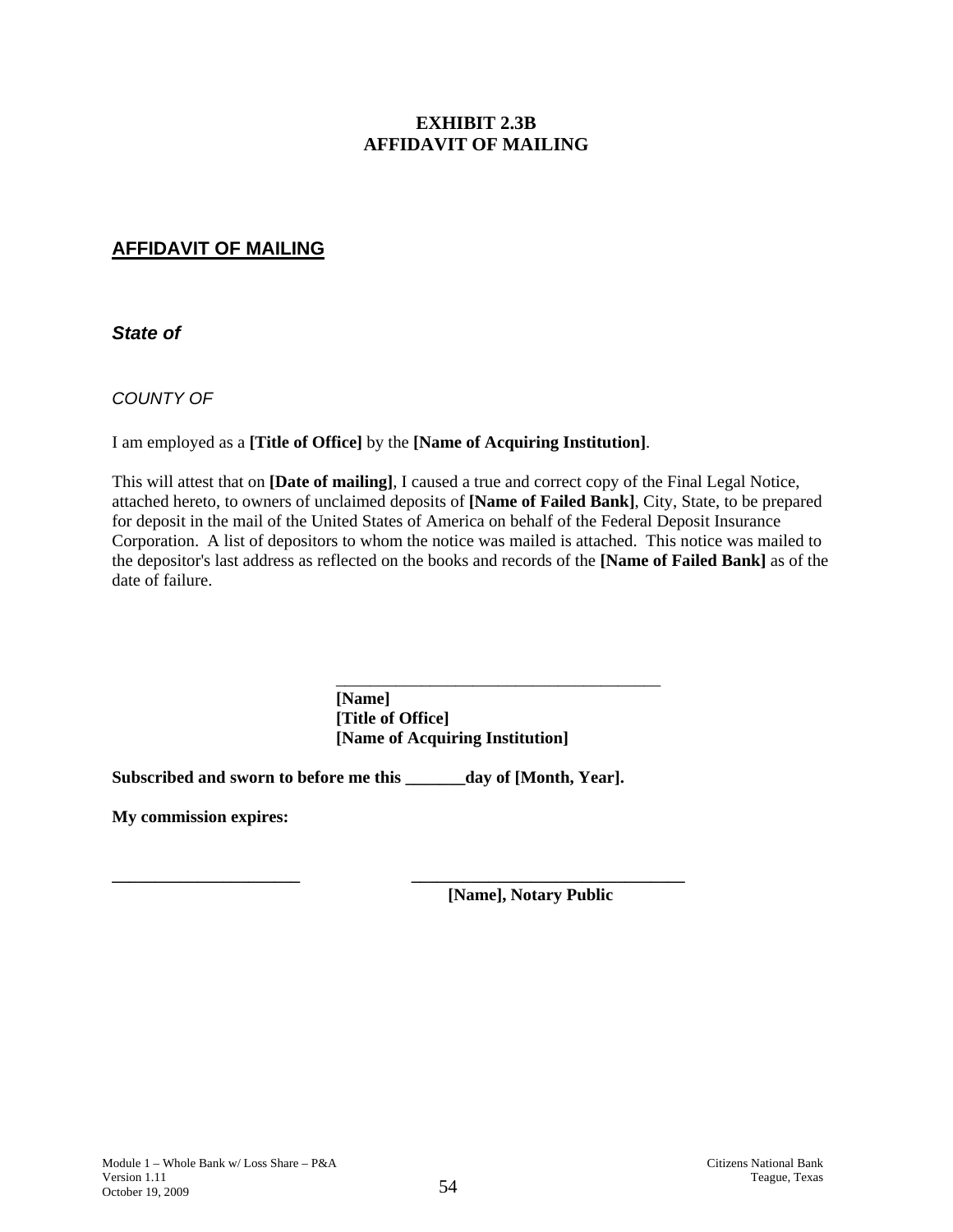## EXHIBIT 3.2(c) -- VALUATION OF CERTAIN QUALIFIED FINANCIAL CONTRACTS

#### A. Scope

Interest Rate Contracts - All interest rate swaps, forward rate agreements, interest rate futures, caps, collars and floors, whether purchased or written.

Option Contracts - All put and call option contracts, whether purchased or written, on marketable securities, financial futures, foreign currencies, foreign exchange or foreign exchange futures contracts.

Foreign Exchange Contracts - All contracts for future purchase or sale of foreign currencies, foreign currency or cross currency swap contracts, or foreign exchange futures contracts.

#### B. Exclusions

All financial contracts used to hedge assets and liabilities that are acquired by the Assuming Bank but are not subject to adjustment from Book Value.

#### C. Adjustment

The difference between the Book Value and market value as of Bank Closing.

## D. Methodology

- 1. The price at which the Assuming Bank sells or disposes of Qualified Financial Contracts will be deemed to be the fair market value of such contracts, if such sale or disposition occurs at prevailing market rates within a predefined timetable as agreed upon by the Assuming Bank and the Receiver.
- 2. In valuing all other Qualified Financial Contracts, the following principles will apply:
	- (i) All known cash flows under swaps or forward exchange contracts shall be present valued to the swap zero coupon interest rate curve.
	- (ii) All valuations shall employ prices and interest rates based on the actual frequency of rate reset or payment.
	- (iii) Each tranche of amortizing contracts shall be separately valued. The total value of such amortizing contract shall be the sum of the values of its component tranches.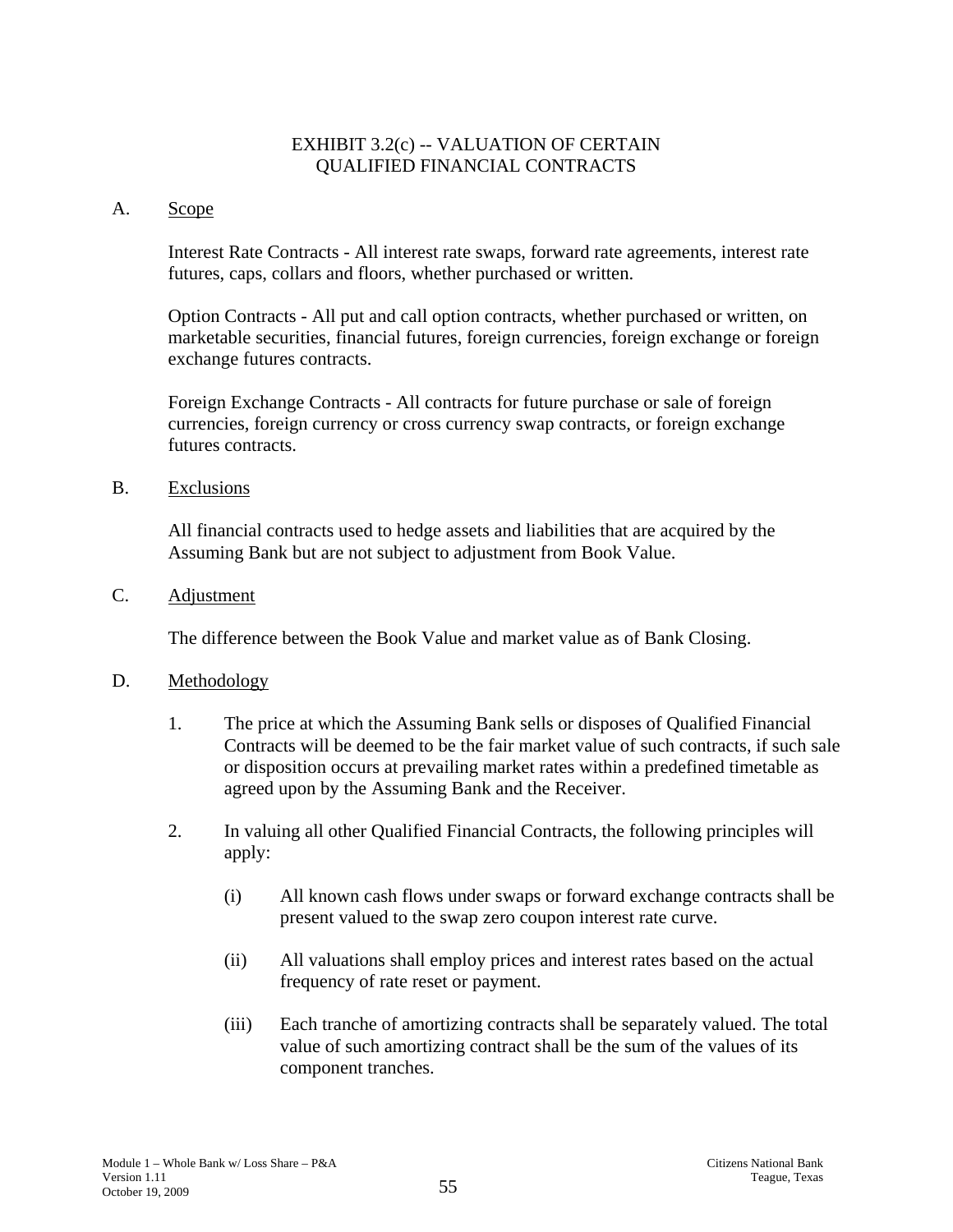- (iv) For regularly traded contracts, valuations shall be at the midpoint of the bid and ask prices quoted by customary sources (e.g., The Wall Street Journal, Telerate, Reuters or other similar source) or regularly traded exchanges.
- (v) For all other Qualified Financial Contracts where published market quotes are unavailable, the adjusted price shall be the average of the bid and ask price quotes from three (3) securities dealers acceptable to the Receiver and Assuming Bank as of Bank Closing. If quotes from securities dealers cannot be obtained, an appraiser acceptable to the Receiver and the Assuming Bank will perform a valuation based on modeling, correlation analysis, interpolation or other techniques, as appropriate.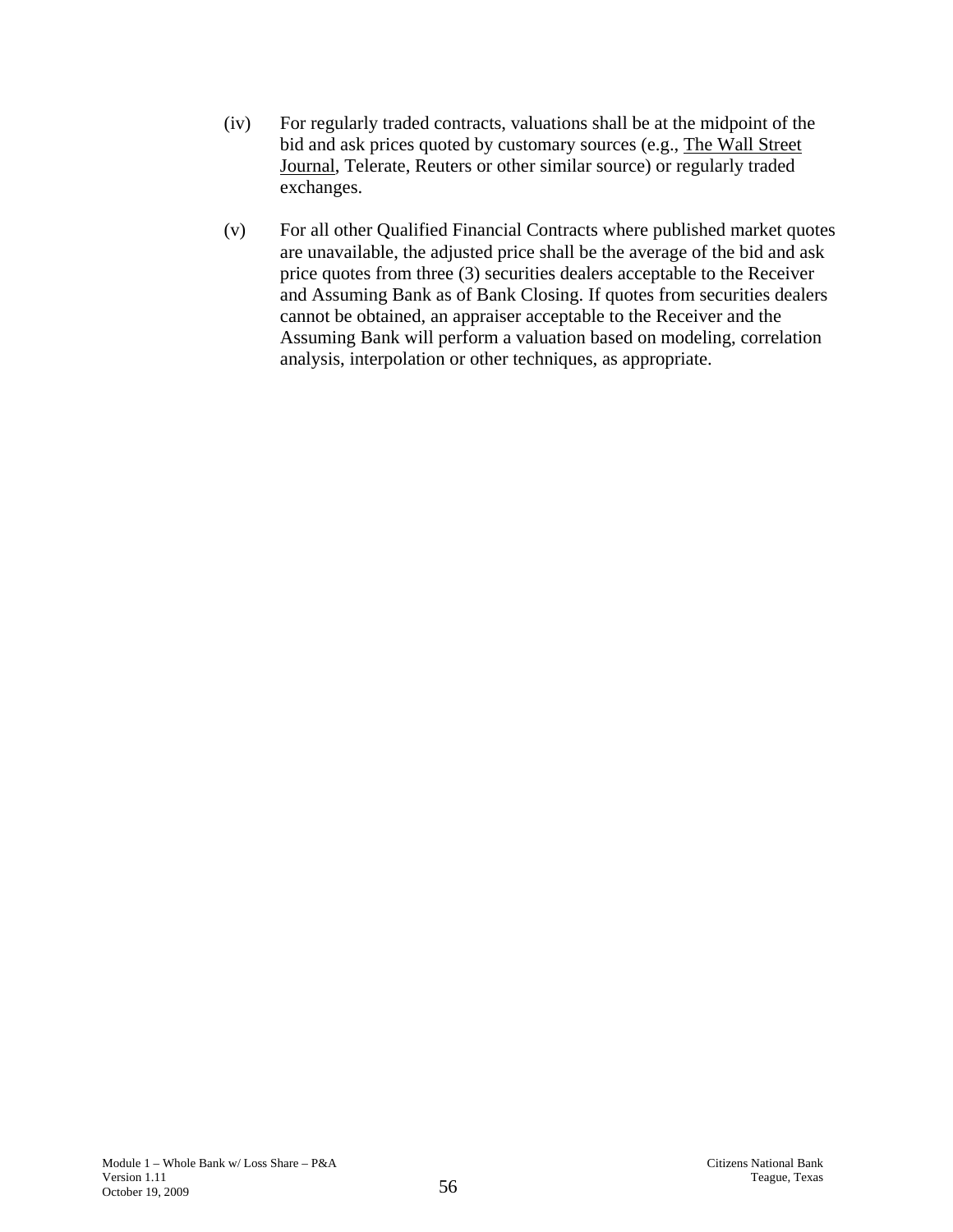#### **EXHIBIT 4.13 INTERIM ASSET SERVICING ARRANGEMENT**

(a) With respect to each asset (or liability) designated from time to time by the Receiver to be serviced by the Assuming Bank pursuant to this Arrangement (such being designated as "Pool Assets"), during the term of this Arrangement, the Assuming Bank shall:

(i) Promptly apply payments received with respect to any Pool Assets;

(ii) Reverse and return insufficient funds checks;

(iii) Pay (A) participation payments to participants in Loans, as and when received; and (B) tax and insurance bills on Pool Assets as they come due, out of escrow funds maintained for purposes;

(iv) Maintain accurate records reflecting (A) the payment history of Pool Assets, with updated information received concerning changes in the address or identity of the obligors and (B) usage of data processing equipment and employee services with respect to servicing duties;

 (v) Send billing statements to obligors on Pool Assets to the extent that such statements were sent by the Failed Bank;

(vi) Send notices to obligors who are in default on Loans (in the same manner as the Failed Bank);

(vii) Send to the Receiver, Attn: Managing Liquidator, at the address provided in Section 13.7 of the Agreement, via overnight delivery: (A) on a weekly basis, weekly reports for the Pool Assets, including, without limitation, reports reflecting collections and the trial balances, transaction journals and loan histories for Pool Assets having activity, together with copies of (1) checks received, (2) insufficient funds checks returned, (3) checks for payment to participants or for taxes and insurance, (4) pay-off requests, (5) notices to defaulted obligors, and (6) data processing and employee logs and (B) any other reports, copies or information as may be periodically or from time to time requested;

(viii) Remit on a weekly basis to the Receiver, Attn: Division of Finance, Cashier Unit, Operations, at the address in (vii), via wire transfer to the account designated by the Receiver, all payments received on Pool Assets managed by the Assuming Bank or at such time and place and in such manner as may be directed by the Receiver;

(ix) prepare and timely file all information reports with appropriate tax authorities, and, if required by the Receiver, prepare and file tax returns and pay taxes due on or before the due date, relating to the Pool Assets; and

(x) provide and furnish such other services, operations or functions as may be required with regard to Pool Assets, including, without limitation, as may be required with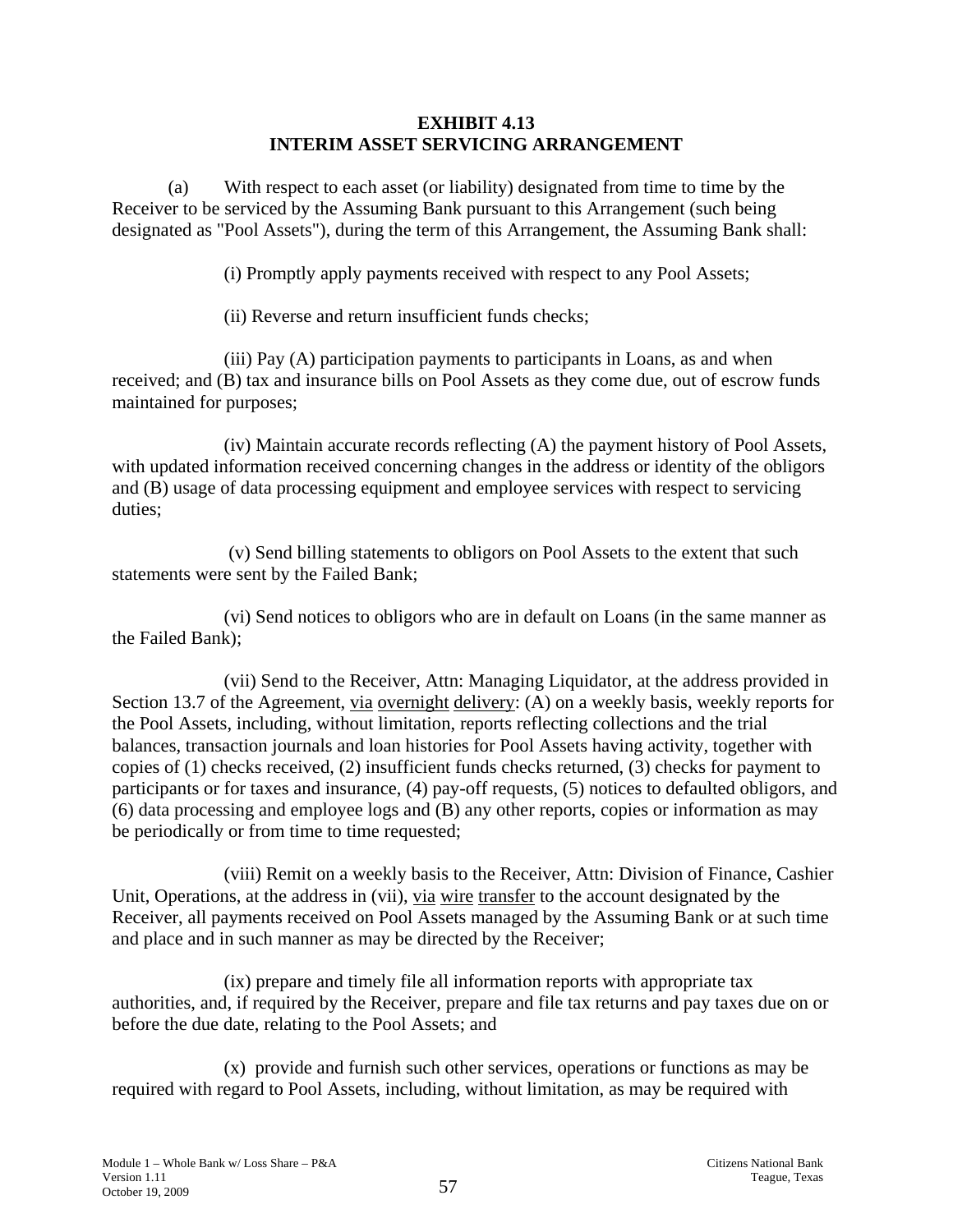regard to any business, enterprise or agreement which is a Pool Asset, all as may be required by the Receiver.

Notwithstanding anything to the contrary in this Section, the Assuming Bank shall not be required to initiate litigation or other collection proceedings against any obligor or any collateral with respect to any defaulted Loan. The Assuming Bank shall promptly notify the Receiver, at the address provided above in subparagraph (a)(vii), of any claims or legal actions regarding any Pool Asset.

(b) The Receiver agrees to reimburse the Assuming Bank for actual, reasonable and necessary expenses incurred in connection with the performance of duties pursuant to this Arrangement, including expenses of photocopying, postage and express mail, and data processing and employee services (based upon the number of hours spent performing servicing duties).

(c) The Assuming Bank shall provide the services described herein for an initial period of ninety (90) days after Bank Closing. At the option of the Receiver, exercisable by notice given not later than ten (10) days prior to the end of such initial period or a renewal period, the Assuming Bank shall continue to provide such services for such renewal period(s) as designated by the Receiver, up to the Settlement Date.

(d) At any time during the term of this Arrangement, the Receiver may, upon written notice to the Assuming Bank, remove one or more Pool Assets from the Pool, at which time the Assuming Bank's responsibility with respect thereto shall terminate.

(e) At the expiration of this Agreement or upon the termination of the Assuming Bank's responsibility with respect to any Pool Asset pursuant to paragraph (d) hereof, the Assuming Bank shall:

(i) deliver to the Receiver (or its designee) all of the Credit Documents and Pool Records relating to the Pool Assets; and

(ii) cooperate with the Receiver to facilitate the orderly transition of managing the Pool Assets to the Receiver (or its designee).

(f) At the request of the Receiver, the Assuming Bank shall perform such transitional services with regard to the Pool Assets as the Receiver may request. Transitional services may include, without limitation, assisting in any due diligence process deemed necessary by the Receiver and providing to the Receiver or its designee(s) (x) information and data regarding the Pool Assets, including, without limitation, system reports and data downloads sufficient to transfer the Pool Assets to another system or systems, and (y) access to employees of the Assuming Bank involved in the management of, or otherwise familiar with, the Pool Assets.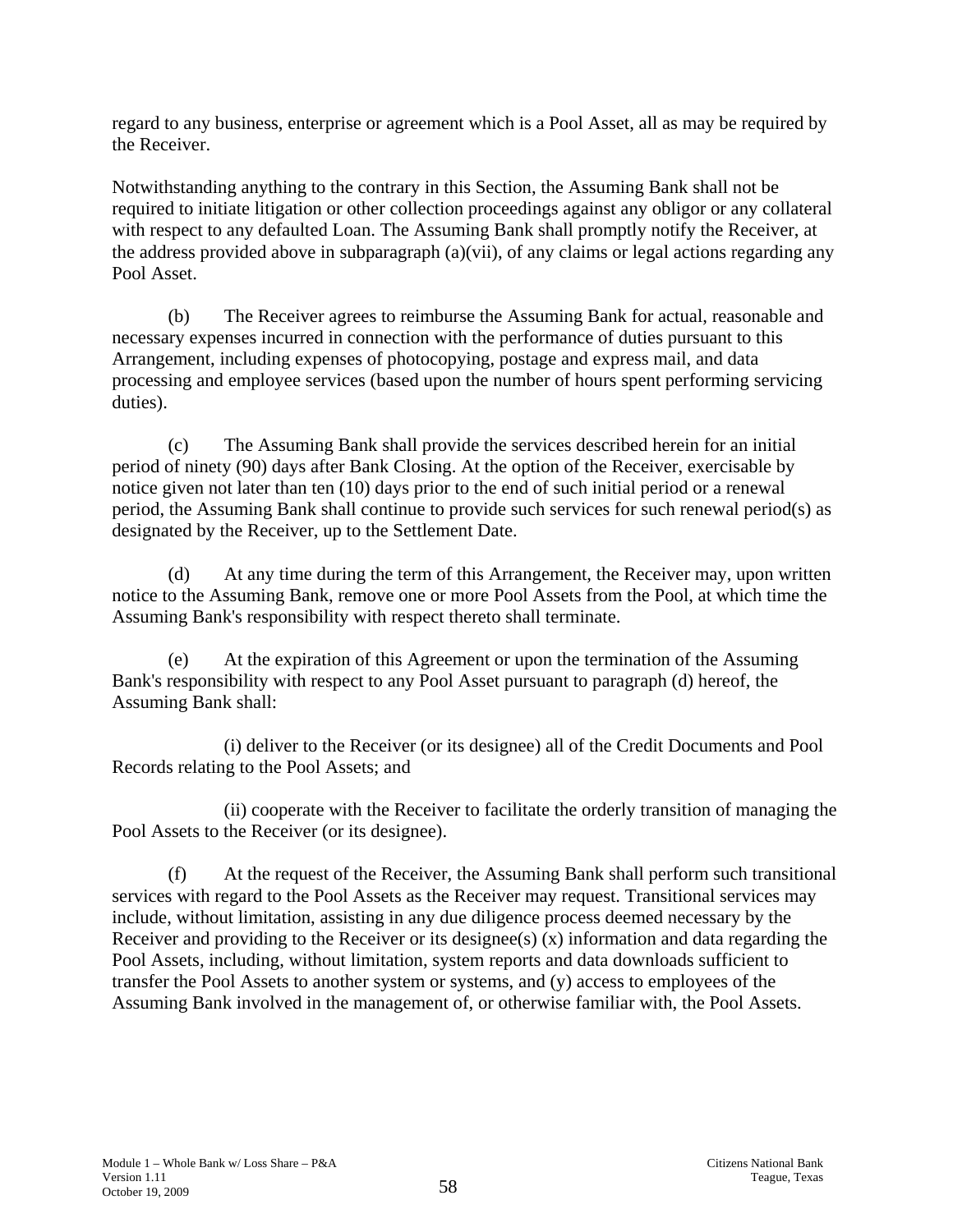#### **EXHIBIT 4.15A**

#### **SINGLE FAMILY SHARED-LOSS AGREEMENT**

This agreement for the reimbursement of loss sharing on certain single family residential mortgage loans (the "Single Family Shared-Loss Agreement") shall apply when the Assuming Bank purchases Single Family Shared-Loss Loans as that term is defined herein. The terms hereof shall modify and supplement, as necessary, the terms of the Purchase and Assumption Agreement to which this Single Family Shared-Loss Agreement is attached as Exhibit 4.15A and incorporated therein. To the extent any inconsistencies may arise between the terms of the Purchase and Assumption Agreement and this Single Family Shared-Loss Agreement with respect to the subject matter of this Single Family Shared-Loss Agreement, the terms of this Single Family Shared-Loss Agreement shall control. References in this Single Family Shared-Loss Agreement to a particular Section shall be deemed to refer to a Section in this Single Family Shared-Loss Agreement, unless the context indicates that it is intended to be a reference to a Section of the Purchase and Assumption Agreement.

#### **ARTICLE I -- DEFINITIONS**

The capitalized terms used in this Single Family Shared-Loss Agreement that are not defined in this Single Family Shared-Loss Agreement are defined in the Purchase and Assumption Agreement. In addition to the terms defined above, defined below are certain additional terms relating to loss-sharing, as used in this Single Family Shared-Loss Agreement.

"**Accounting Records**" means the subsidiary system of record on which the loan history and balance of each Single Family Shared-Loss Loan is maintained; individual loan files containing either an original or copies of documents that are customary and reasonable with respect to loan servicing, including management and disposition of Other Real Estate; the records documenting alternatives considered with respect to loans in default or for which a default is reasonably foreseeable; records of loss calculations and supporting documentation with respect to line items on the loss calculations; and, monthly delinquency reports and other performance reports customarily utilized by the Assuming Bank in management of loan portfolios.

"**Accrued Interest**" means, with respect to Single Family Shared-Loss Loans, the amount of earned and unpaid interest at the note rate specified in the applicable loan documents, limited to 90 days.

**"Affiliate"** shall have the meaning set forth in the Purchase and Assumption Agreement; provided, that, for purposes of this Single Family Shared-Loss Agreement, no Third Party Servicer shall be deemed to be an Affiliate of the Assuming Bank.

"**Commencement Date**" means the first calendar day following the Bank

Closing.

**"Commercial Shared-Loss Agreement**" means the Commercial and Other Assets Shared-Loss Agreement attached to the Purchase and Assumption Agreement as Exhibit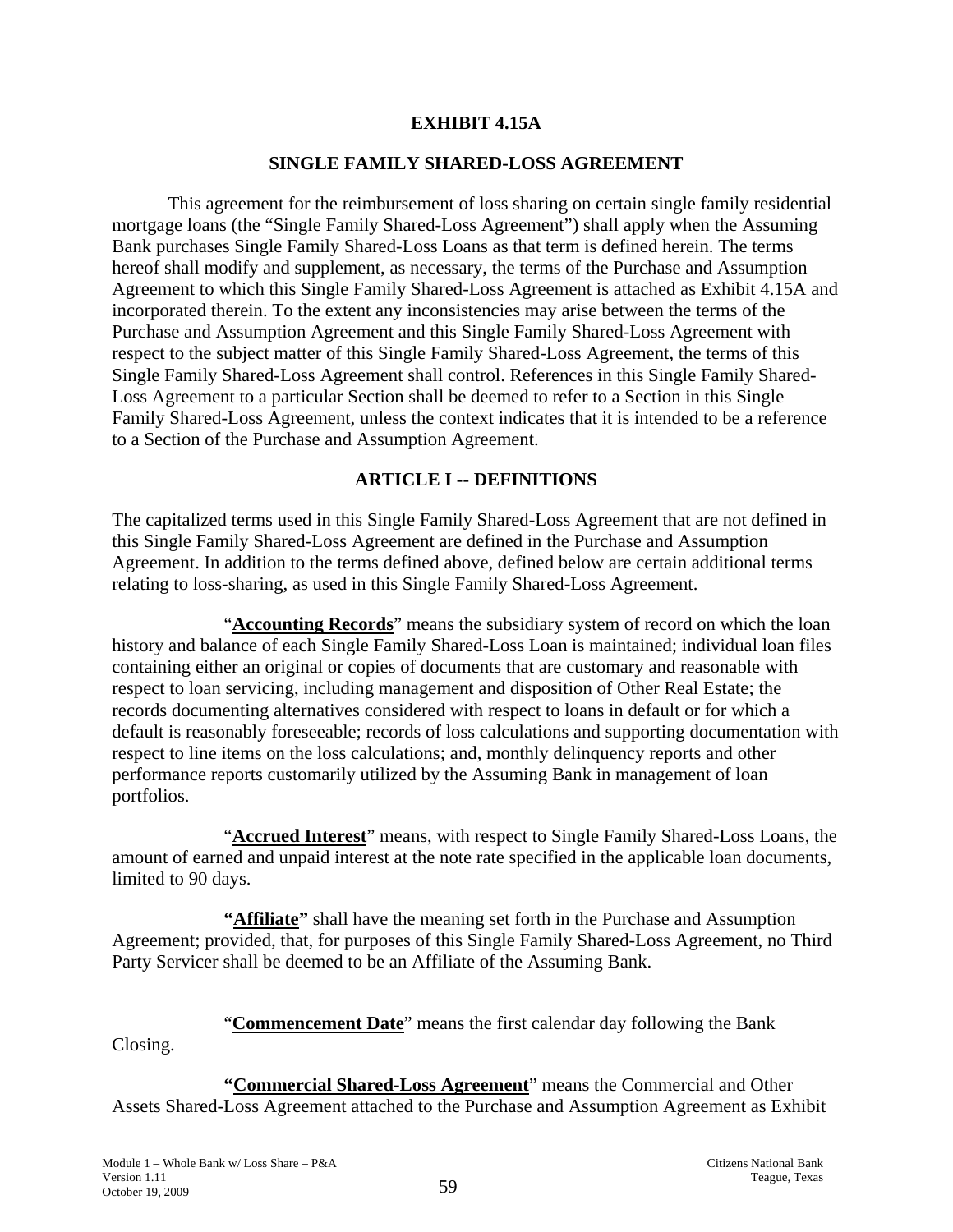4.15B.

"**Cumulative Loss Amount**" means the sum of the Monthly Loss Amounts less the sum of all Recovery Amounts.

"**Cumulative Servicing Amount**" means the sum of the Period Servicing Amounts for every consecutive twelve-month period prior to and ending on the True-Up Measurement Date in respect of each of the Shared-Loss Agreements during which the losssharing provisions of the applicable Shared-Loss Agreement is in effect.

"**Cumulative Shared-Loss Amount**" means the excess, if any, of the Cumulative Loss Amount over the First Loss Tranche.

"**Cumulative Shared-Loss Payments**" means (i) the aggregate of all of the payments made or payable to the Assuming Bank under the Shared-Loss Agreements minus (ii) the aggregate of all of the payments made or payable to the Receiver under the Shared-Loss Agreements.

"**Customary Servicing Procedures**" means procedures (including collection procedures) that the Assuming Bank (or, to the extent a Third Party Servicer is engaged, the Third Party Servicer) customarily employs and exercises in servicing and administering mortgage loans for its own accounts and the servicing procedures established by FNMA or FHLMC (as in effect from time to time), which are in accordance with accepted mortgage servicing practices of prudent lending institutions.

"**Deficient Valuation"** means the determination by a court in a bankruptcy proceeding that the value of the collateral is less than the amount of the loan in which case the loss will be the difference between the then unpaid principal balance (or the NPV of a modified loan that defaults) and the value of the collateral so established.

**"Examination Criteria"** means the loan classification criteria employed by, or any applicable regulations of, the Assuming Bank's Chartering Authority at the time such action is taken, as such criteria may be amended from time to time.

"**Home Equity Loans**" means loans or funded portions of lines of credit secured by mortgages on one-to four-family residences or stock of cooperative housing associations, where the Failed Bank did not have a first lien on the same property as collateral.

"**Final Shared-Loss Month**" means the calendar month in which the tenth anniversary of the Commencement Date occurs.

"**Final Shared-Loss Recovery Month**" means the calendar month in which the tenth anniversary of the Commencement Date occurs.

"**Foreclosure Loss**" means the loss realized when the Assuming Bank has completed the foreclosure on a Single Family Shared-Loss Loan and realized final recovery on the collateral through liquidation and recovery of all insurance proceeds. Each Foreclosure Loss shall be calculated in accordance with the form and methodology specified in Exhibit 2a or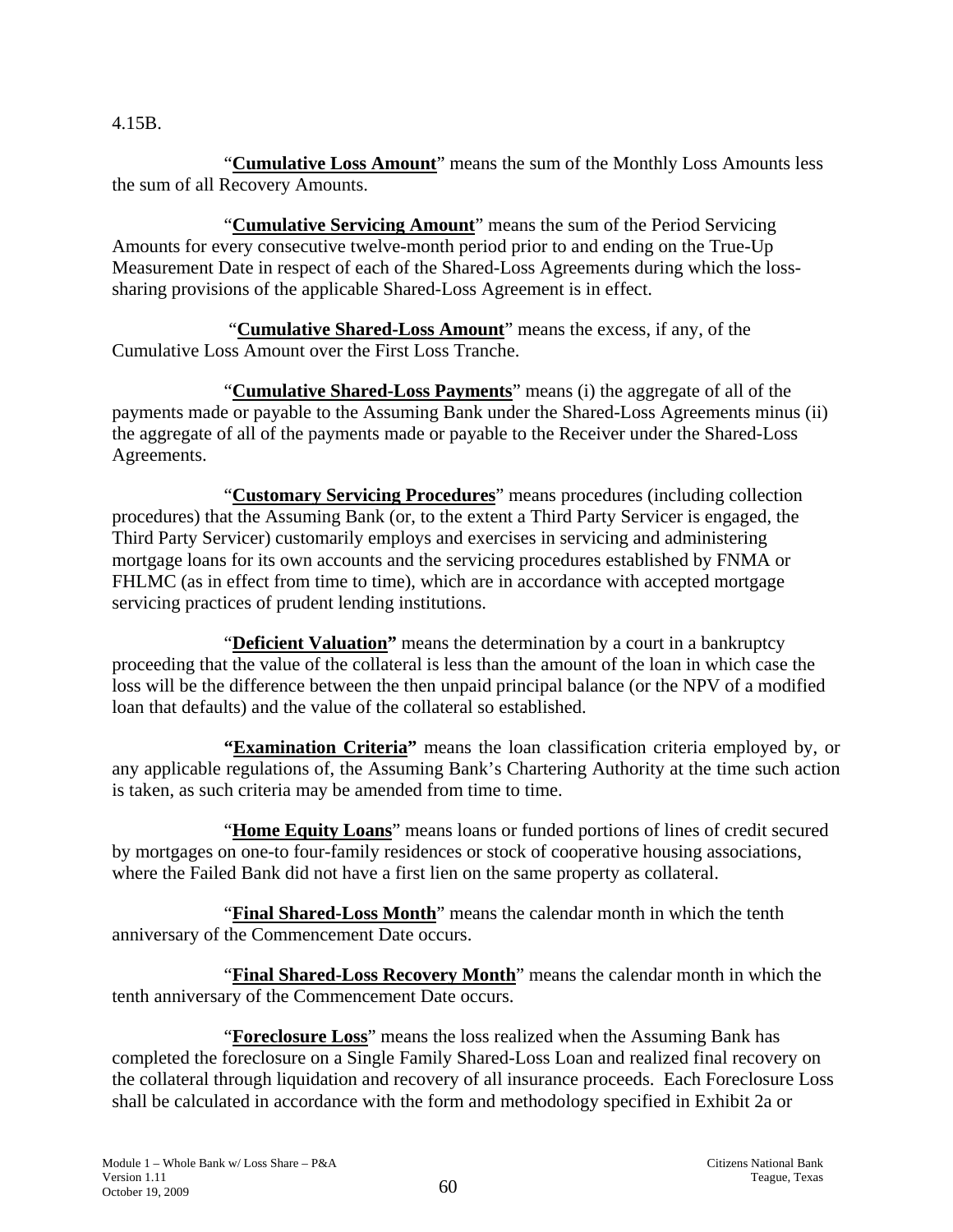Exhibit 2a(1).

"**Investor-Owned Residential Loans**" means Loans, excluding advances made pursuant to Home Equity Loans, that are secured by mortgages on one- to four family residences or stock of cooperative housing associations that are not owner-occupied. These loans can be treated as Restructured Loans on a commercially reasonable basis and can be a restructured under terms separate from the Exhibit 5 standards. Please refer to Exhibit 2b for guidance in Calculation of Loss for Restructured Loans.

"**Loss**" means a Foreclosure Loss, Restructuring Loss, Short Sale Loss, Portfolio Loss, Modification Default Loss or Deficient Valuation.

"**Loss Amount**" means the dollar amount of loss incurred and reported on the Monthly Certificate for a Single Family Shared-Loss Loan.

"**Modification Default Loss**" means the loss calculated in Exhibits 2a(1) and 2c(1) for single family loans modified under this part of the agreement that default and result in a foreclosure or short sale.

"**Modification Guidelines"** has the meaning provided in Section 2.1(a) of this Single Family Shared-Loss Agreement.

"**Monthly Certificate**" has the meaning provided in Section 2.1(b) of this Single Family Shared-Loss Agreement.

"**Monthly Loss Amount**" means the sum of all Foreclosure Losses, Restructuring Losses, Short Sale Losses, Portfolio Losses, Modification Default Losses and losses in connection with Deficient Valuations realized by the Assuming Bank for any Shared Loss Month.

"**Monthly Shared-Loss Amount**" means the change in the Cumulative Shared-Loss Amount from the beginning of each month to the end of each month.

"**Neutral Member**" has the meaning provided in Section 2. 1(f)(ii) of this Single Family Shared-Loss Agreement.

"**Period Servicing Amount**" means, for any twelve month period with respect to each of the Shared-Loss Agreements during which the loss-sharing provisions of the applicable Shared-Loss Agreement are in effect, the product of (i) the simple average of the principal amount of Shared-Loss Loans and Shared-Loss Assets (other than the Shared-Loss Securities) (in each case as defined in the Shared-Loss Agreements), as the case may be, at the beginning of such period and at the end of such period times (ii) one percent (1%).

"**Portfolio Loss**" means the loss realized on either (i) a portfolio sale of Single Family Shared-Loss Loans in accordance with the terms of Article IV or (ii) the sale of a loan with the consent of the Receiver as provided in Section 2.7.

"**Recovery Amount**" means, with respect to any period prior to the Termination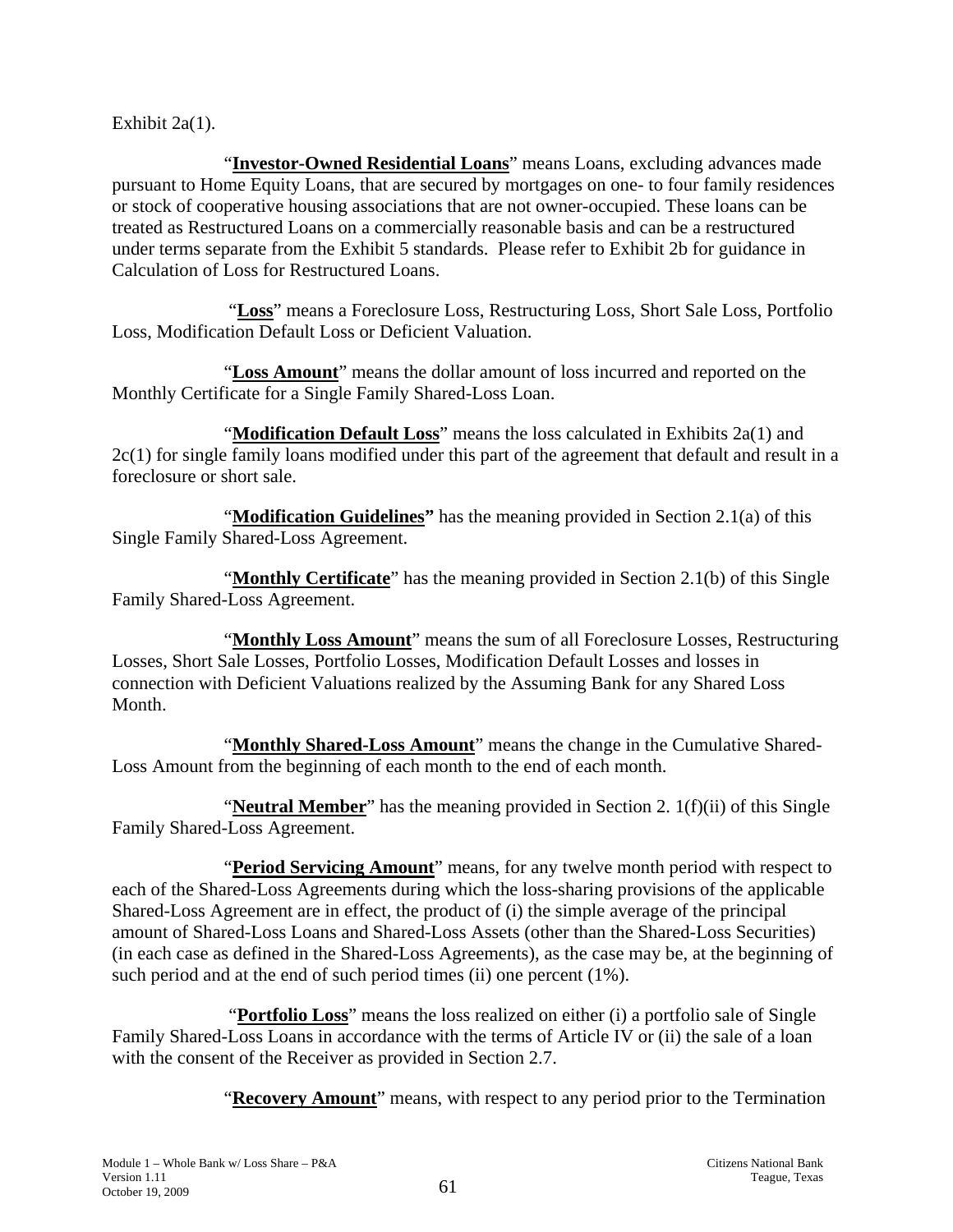Date, the amount of collected funds received by the Assuming Bank that (i) are applicable against a Foreclosure Loss which has previously been paid to the Assuming Bank by the Receiver or (ii) gains realized from a Section 4.1 sale of Single Family Shared-Loss Loans for which the Assuming Bank has previously received a Restructuring Loss payment from the Receiver (iii) or any incentive payments from national programs paid to an investor or borrower on loans that have been modified or otherwise treated (short sale or foreclosure) in accordance with Exhibit 5.

"**Restructuring Loss**" means the loss on a modified or restructured loan measured by the difference between (a) the principal, Accrued Interest, tax and insurance advances, third party or other fees due on a loan prior to the modification or restructuring, and (b) the net present value of estimated cash flows on the modified or restructured loan, discounted at the Then-Current Interest Rate. Each Restructuring Loss shall be calculated in accordance with the form and methodology attached as Exhibit 2b, as applicable.

"**Restructured Loan**" means a Single Family Shared-Loss Loan for which the Assuming Bank has received a Restructuring Loss payment from the Receiver. This applies to owner occupied and investor owned residences.

"**Servicing Officer**" has the meaning provided in Section 2.1(b) of this Single Family Shared-Loss Agreement.

"**Shared Loss Payment Trigger**" means when the sum of the Cumulative Loss Amount under this Single Family Shared-Loss Agreement and the Shared-Loss Amount under the Commercial and Other Assets Shared-Loss Agreement, exceeds the First Loss Tranche. If the First Loss Tranche is zero or a negative number, the Shared Loss Payment Trigger shall be deemed to have been reached upon Bank Closing.

"**Shared-Loss Month**" means each calendar month between the Commencement Date and the last day of the month in which the tenth anniversary of the Commencement Date occurs, provided that, the first Shared-Loss Month shall begin on the Commencement Date and end on the last day of that month.

"**Short-Sale Loss**" means the loss resulting from the Assuming Bank's agreement with the mortgagor to accept a payoff in an amount less than the balance due on the loan (including the costs of any cash incentives to borrower to agree to such sale or to maintain the property pending such sale), further provided, that each Short-Sale Loss shall be calculated in accordance with the form and methodology specified in Exhibit 2c or Exhibit 2c(1).

"**Single Family Shared-Loss Loans**" means the single family one-to-four residential mortgage loans (whether owned by the Assuming Bank or any Subsidiary) identified on Schedule 4.15A of the Purchase and Assumption Agreement.

"**Stated Threshold**" means total losses under the shared loss agreements in the amount of \$26,000.000.00.

"**Termination Date**" means the last day of the Final Shared-Loss Recovery Month.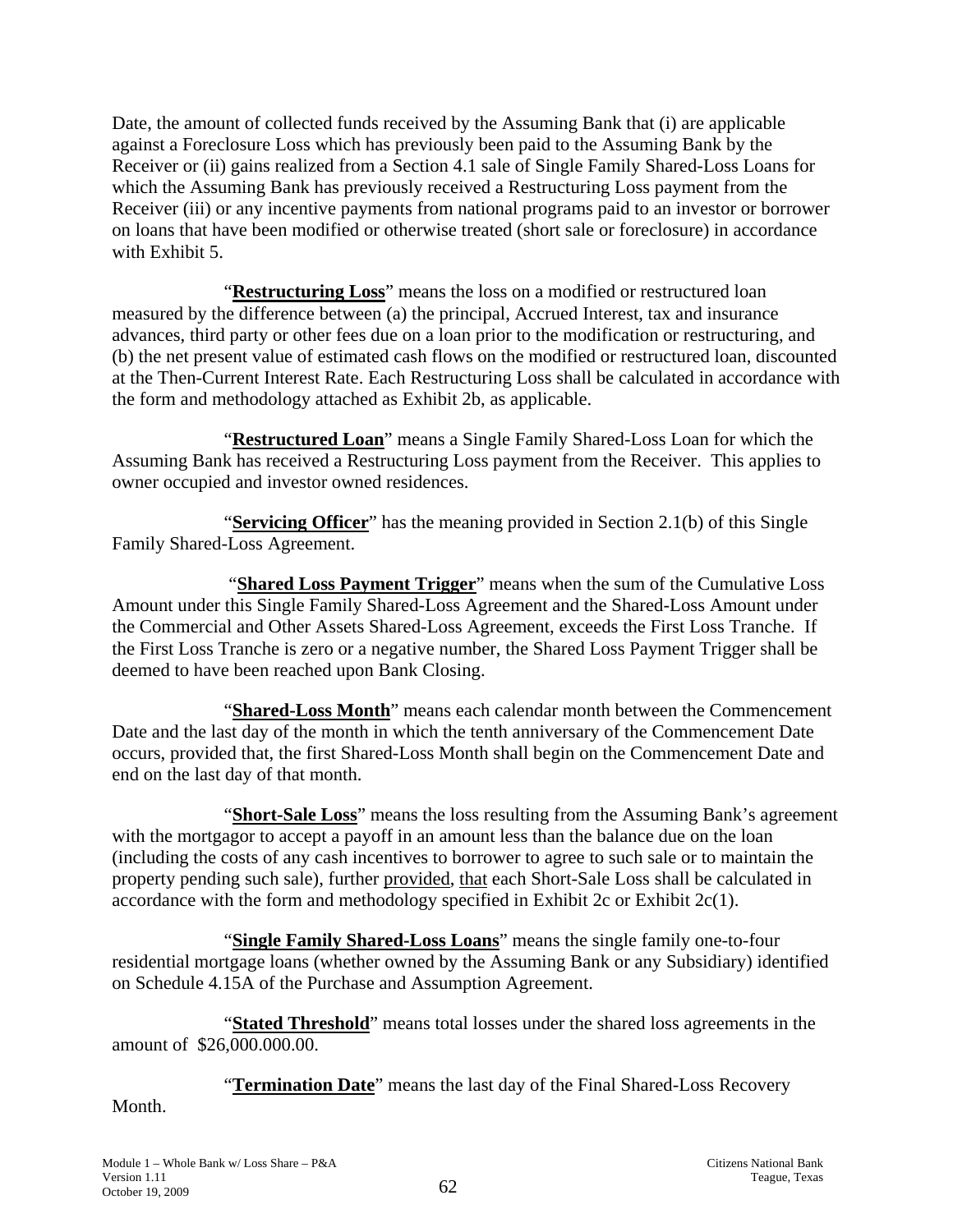"**Then-Current Interest Rate**" means the most recently published Freddie Mac survey rate for 30-year fixed-rate loans.

"**Third Party Servicer**" means any servicer appointed from time to time by the Assuming Bank or any Affiliate of the Assuming Bank to service the Shared-Loss Loans on behalf of the Assuming Bank, the identity of which shall be given to the Receiver prior to or concurrent with the appointment thereof.

# **ARTICLE II -- SHARED-LOSS ARRANGEMENT**

# **2.1 Shared-Loss Arrangement.**

(a) **Loss Mitigation and Consideration of Alternatives**. For each Single Family Shared-Loss Loan in default or for which a default is reasonably foreseeable, the Assuming Bank shall undertake reasonable and customary loss mitigation efforts, in accordance with any of the following programs selected by Assuming Bank in its sole discretion, Exhibit 5 (FDIC Mortgage Loan Modification Program), the United States Treasury's Home Affordable Modification Program Guidelines or any other modification program approved by the United States Treasury Department, the Corporation, the Board of Governors of the Federal Reserve System or any other governmental agency (it being understood that the Assuming Bank can select different programs for the various Single Family Shared-Loss Loans) (such program chosen, the "Modification Guidelines"). After selecting the applicable Modification Guideline for any such Single Family Shared-Loss Loan, the Assuming Bank shall document its consideration of foreclosure, loan restructuring under such Modification Guideline chosen, and short-sale (if short-sale is a viable option) alternatives and shall select the alternative the Assuming Bank believes, based on its estimated calculations, will result in the least Loss. Losses on Home Equity Loans shall be shared under the charge-off policies of the Assuming Bank's Examination Criteria as if they were Single Family Shared-Loss Loans with respect to the calculation of the Stated Threshold. Assuming Bank shall retain its calculations of the estimated loss under each alternative, such calculations to be provided to the Receiver upon request. For the avoidance of doubt and notwithstanding anything herein to the contrary, (i) the Assuming Bank is not required to modify or restructure any Single Family Shared-Loss Loan on more than one occasion and (ii) the Assuming Bank is not required to consider any alternatives with respect to any Shared-Loss Loan in the process of foreclosure as of the Bank Closing and shall be entitled to continue such foreclosure measures and recover the Foreclosure Loss as provided herein, and (iii) the Assuming Bank shall have a transition period of up to 90 days after Bank Closing to implement the Modification Guidelines, during which time, the Assuming Bank may submit claims under such guidelines as may be in place at the Failed Bank.

# (b) **Monthly Certificates**.

Not later than fifteen (15) days after the end of each Shared-Loss Month, beginning with the month in which the Commencement Date occurs and ending in the month in which the tenth anniversary of the Commencement Date occurs, the Assuming Bank shall deliver to the Receiver a certificate, signed by an officer of the Assuming Bank involved in, or responsible for, the administration and servicing of the Single Family Shared-Loss Loans whose name appears on a list of servicing officers furnished by the Assuming Bank to the Receiver, (a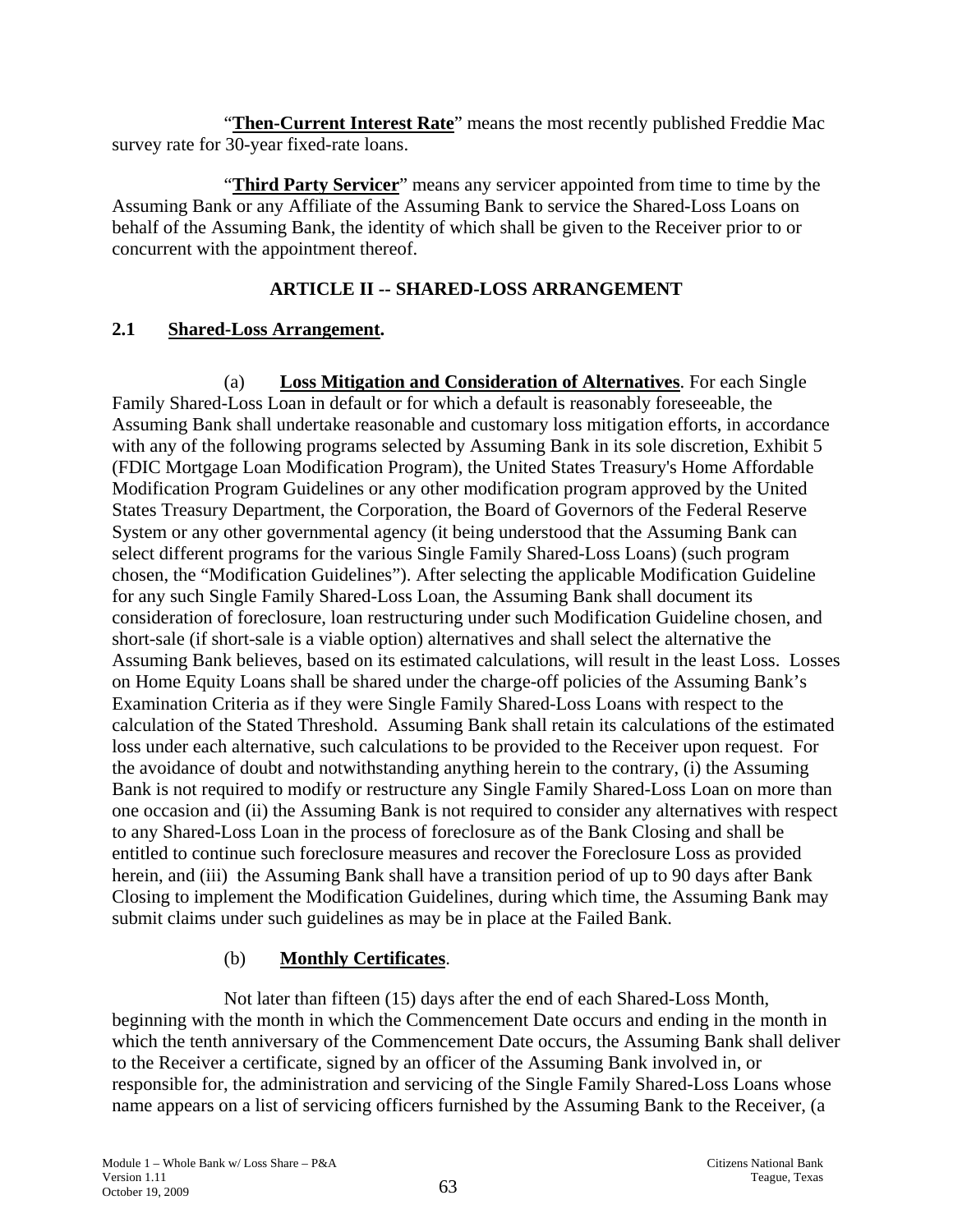"Servicing Officer") setting forth in such form and detail as the Receiver may reasonably specify (a "Monthly Certificate"):

 $(i)$  (A) a schedule substantially in the form of Exhibit 1 listing:

(i) each Single Family Shared-Loss Loan for which a Loss Amount (calculated in accordance with the applicable Exhibit) is being claimed, the related Loss Amount for each Single Family Shared-Loss Loan, and the total Monthly Loss Amount for all Single Family Shared-Loss Loans;

(ii) each Single Family Shared-Loss Loan for which a Recovery Amount was received, the Recovery Amount for each Single Family Shared-Loss Loan, and the total Recovery Amount for all Single Family Shared-Loss Loans;

(iii) the total Monthly Loss Amount for all Single Family Shared-Loss Loans minus the total monthly Recovery Amount for all Single Family Shared-Loss Loans;

(iv) the Cumulative Shared-Loss Amount as of the beginning and end of the month;

(v) the Monthly Shared Loss Amount;

(vi) the result obtained in (v) times 80%, or times 95% if the Stated Threshold has been reached, which in either case is the amount to be paid under Section 2.1(d) of this Single Family Shared-Loss Agreement by the Receiver to the Assuming Bank if the amount is a positive number, or by the Assuming Bank to the Receiver if the amount is a negative number;

- (ii) (B) for each of the Single Family Shared-Loss Loans for which a Loss is claimed for that Shared-Loss Month, a schedule showing the calculation of the Loss Amount using the form and methodology shown in Exhibit 2a, Exhibit 2b, or Exhibit 2c, as applicable.
- (iii)  $(C)$  For each of the Restructured Loans where a gain or loss is realized in a sale under Section 4.1 or 4.2, a schedule showing the calculation using the form and methodology shown in Exhibit 2d.
- (iv) (D) a portfolio performance and summary schedule substantially in the form shown in Exhibit 3.

(c) **Monthly Data Download**. Not later than fifteen (15) days after the end of each month, beginning with the month in which the Commencement Date occurs and ending with the Final Shared-Loss Recovery Month, Assuming Bank shall provide Receiver: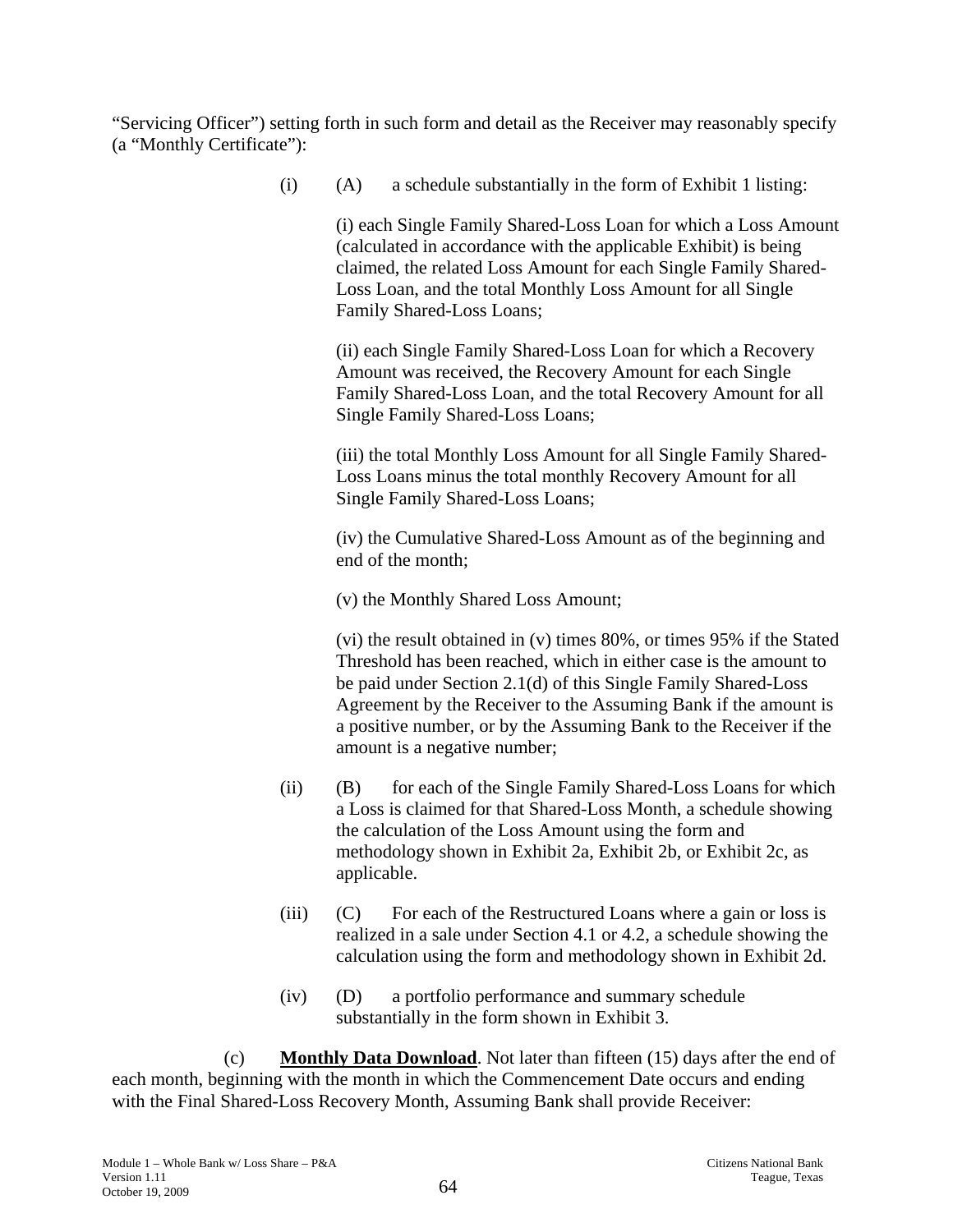- $(v)$  (i) the servicing file in machine-readable format including but not limited to the following fields for each outstanding Single Family Shared-Loss Loan, as applicable:
	- (A) Loan number
	- (B) FICO score
	- (C) Origination date
	- (D) Original principal amount
	- (E) Maturity date
	- (F) Paid-to date
	- (G) Last payment date
	- (H) Loan status (bankruptcy, in foreclosure, etc.)
	- (I) Delinquency counters
	- (J) Current principal balance
	- (K) Current escrow account balance
	- (L) Current Appraisal/BPO value
	- (M) Current Appraisal/BPO date
	- (N) Interest rate
	- (O) Monthly principal and interest payment amount
	- (P) Monthly escrow payment for taxes and insurance
	- (Q) Interest rate type (fixed or adjustable)
	- (R) If adjustable: index, margin, next interest rate reset date
	- (S) Payment/Interest rate cap and/or floor
	- (T) Underwriting type (Full doc, Alt Doc, No Doc)
	- (U) Lien type  $(1^{\overline{s}t}, 2^{\overline{n}d})$
	- (V) Amortization type (amortizing or I/O)
	- (W) Property address, including city, state, zip code
	- (X) A code indicating whether the Mortgaged Property is owner occupied
	- (Y) Property type (single-family detached, condominium, duplex, etc.)
- (vi) (ii) An Excel file for ORE held as a result of foreclosure on a Single Family Shared-Loss Loan listing:
	- (A) Foreclosure date
	- (B) Unpaid loan principal balance
	- (C) Appraised value or BPO value, as applicable
	- (D) Projected liquidation date

Notwithstanding the foregoing, the Assuming Bank shall not be required to provide any of the foregoing information to the extent it is unable to do so as a result of the Failed Bank's or Receiver's failure to provide information required to produce the information set forth in this Section 2.1(c); provided, that the Assuming Bank shall, consistent with Customary Servicing Procedures seek to produce any such missing information or improve any inaccurate information previously provided to it.

(d) **Payments With Respect to Shared-Loss Assets**.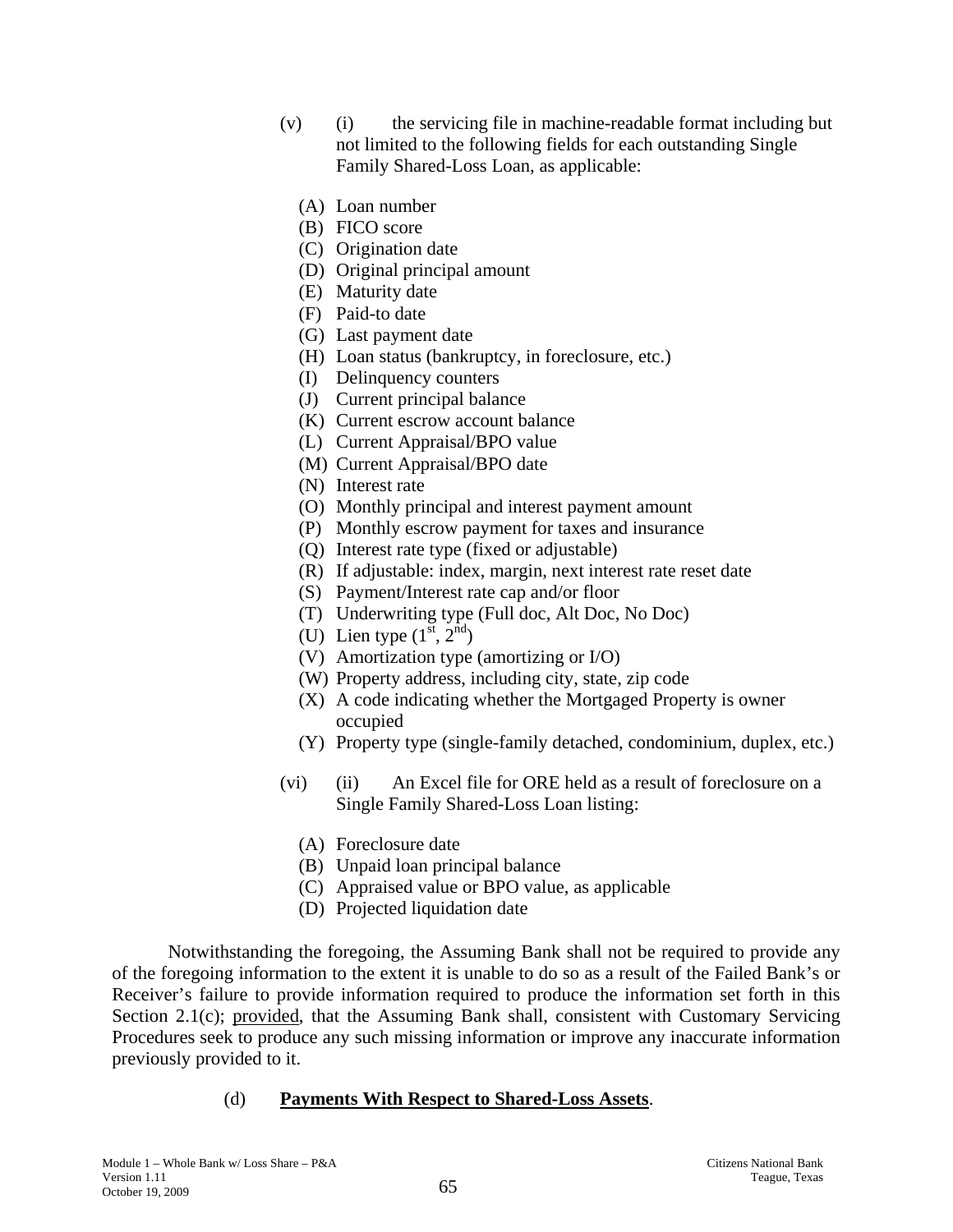(i) **Losses Under the Stated Threshold**. After the Shared Loss Payment Trigger is reached, not later than fifteen (15) days after the date on which the Receiver receives the Monthly Certificate, the Receiver shall pay to the Assuming Bank, in immediately available funds, an amount equal to eighty percent (80%) of the Monthly Shared-Loss Amount reported on the Monthly Certificate. If the total Monthly Shared-Loss Amount reported on the Monthly Certificate is a negative number, the Assuming Bank shall pay to the Receiver in immediately available funds eighty percent (80%) of that amount.

(ii) **Losses in Excess of the Stated Threshold**. In the event that the sum of the Cumulative Loss Amount under this Single Family Shared-Loss Agreement and the Stated Loss Amount under the Commercial Shared-Loss Agreement meets or exceeds the Stated Threshold, the loss/recovery sharing percentages set forth herein shall change from 80/20 to 95/5 and thereafter the Receiver shall pay to the Assuming Bank, in immediately available funds, an amount equal to ninety-five percent (95%) of the Monthly Shared-Loss Amount reported on the Monthly Certificate. If the Monthly Shared-Loss Amount reported on the Monthly Certificate is a negative number, the Assuming Bank shall pay to the Receiver in immediately available funds ninety-five percent (95%) of that amount.

(e) **Limitations on Shared-Loss Payment**. The Receiver shall not be required to make any payments pursuant to Section 2.1(d) with respect to any Foreclosure Loss, Restructuring Loss, Short Sale Loss or Portfolio Loss that the Receiver determines, based upon the criteria set forth in this Single Family Shared-Loss Agreement (including the analysis and documentation requirements of Section 2.1(a)) or Customary Servicing Procedures, should not have been effected by the Assuming Bank; provided, however, (x) the Receiver must provide notice to the Assuming Bank detailing the grounds for not making such payment, (y) the Receiver must provide the Assuming Bank with a reasonable opportunity to cure any such deficiency and (z) (1) to the extent curable, if cured, the Receiver shall make payment with respect to the properly effected Loss, and (2) to the extent not curable, notwithstanding the foregoing, the Receiver shall make a payment as to all Losses (or portion of Losses) that were effected which would have been payable as a Loss if the Assuming Bank had properly effected such Loss. In the event that the Receiver does not make any payment with respect to Losses claimed pursuant to Section 2.1(d), the Receiver and Assuming Bank shall, upon final resolution, make the necessary adjustments to the Monthly Shared-Loss Amount for that Monthly Certificate and the payment pursuant to Section 2.1(d) above shall be adjusted accordingly.

(f) **Payments by Wire-Transfer**. All payments under this Single Family Shared-Loss Agreement shall be made by wire-transfer in accordance with the wire-transfer instructions on Exhibit 4.

 (g) **Payment in the Event Losses Fail to Reach Expected Level**. On the date that is 45 days following the last day (such day, the "True-Up Measurement Date") of the calendar month in which the tenth anniversary of the calendar day following the Bank Closing occurs, the Assuming Bank shall pay to the Receiver fifty percent (50%) of the excess, if any, of  $(i)$  twenty percent (20%) of the Stated Threshold less  $(ii)$  the sum of  $(A)$  twenty-five percent (25%) of the asset premium (discount) plus (B) twenty-five percent (25%) of the Cumulative Shared-Loss Payments plus (C) the Cumulative Servicing Amount. The Assuming Bank shall deliver to the Receiver not later than 30 days following the True-Up Measurement Date, a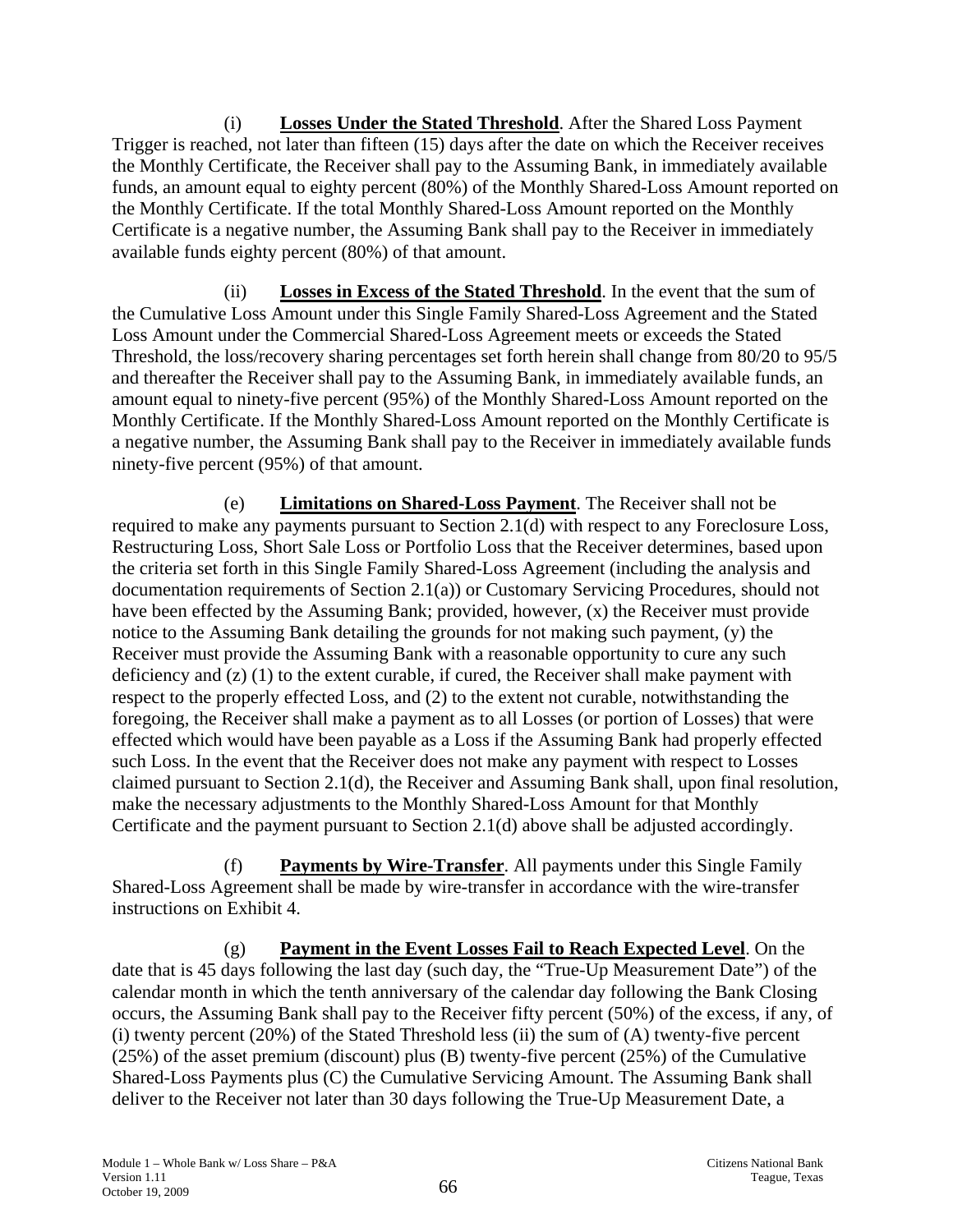schedule, signed by an officer of the Assuming Bank, setting forth in reasonable detail the calculation of the Cumulative Shared-Loss Payments and the Cumulative Servicing Amount.

# **2.2 Auditor Report; Right to Audit.**

(a) Within ninety (90) days after the end of each fiscal year during which the Receiver makes any payment to the Assuming Bank under this Single Family Shared-Loss Agreement, the Assuming Bank shall deliver to the Corporation and to the Receiver a report signed by its independent public accountants stating that they have reviewed the terms of this Single Family Shared-Loss Agreement and that, in the course of their annual audit of the Assuming Bank's books and records, nothing has come to their attention suggesting that any computations required to be made by the Assuming Bank during such year pursuant to this Article II were not made by the Assuming Bank in accordance herewith. In the event that the Assuming Bank cannot comply with the preceding sentence, it shall promptly submit to the Receiver corrected computations together with a report signed by its independent public accountants stating that, after giving effect to such corrected computations, nothing has come to their attention suggesting that any computations required to be made by the Assuming Bank during such year pursuant to this Article II were not made by the Assuming Bank in accordance herewith. In such event, the Assuming Bank and the Receiver shall make all such accounting adjustments and payments as may be necessary to give effect to each correction reflected in such corrected computations, retroactive to the date on which the corresponding incorrect computation was made. It is the intention of this provision to align the timing of the audit required under this Single-Family Shared-Loss Agreement with the examination audit required pursuant to 12 CFR Section 363.

(b) The Receiver or the FDIC in its corporate capacity ("Corporation") may perform an audit or audits to determine the Assuming Bank's compliance with the provisions of this Single Family Shared-Loss Agreement, including this Article II, by providing not less than ten (10) Business Days' prior written notice. Assuming Bank shall provide access to pertinent records and proximate working space in Assuming Bank's facilities. The scope and duration of any such audit shall be within the reasonable discretion of the Receiver or the Corporation, but shall in no event be administered in a manner that unreasonably interferes with the operation of the Assuming Bank's business. The Receiver or the Corporation, as the case may be, shall bear the expense of any such audit. In the event that any corrections are necessary as a result of such an audit or audits, the Assuming Bank and the Receiver shall make such accounting adjustments and payments as may be necessary to give retroactive effect to such corrections.

**2.3 Withholdings**. Notwithstanding any other provision in this Article II, the Receiver, upon the direction of the Director (or designee) of the Federal Deposit Insurance Corporation's Division of Resolutions and Receiverships, may withhold payment for any amounts included in a Monthly Certificate delivered pursuant to Section 2.1, if in its good faith and reasonable judgment there is a reasonable basis under the requirements of this Single Family Shared-Loss Agreement for denying the eligibility of an item for which reimbursement or payment is sought under such Section. In such event, the Receiver shall provide a written notice to the Assuming Bank detailing the grounds for withholding such payment. At such time as the Assuming Bank demonstrates to the satisfaction of the Receiver, in its reasonable judgment, that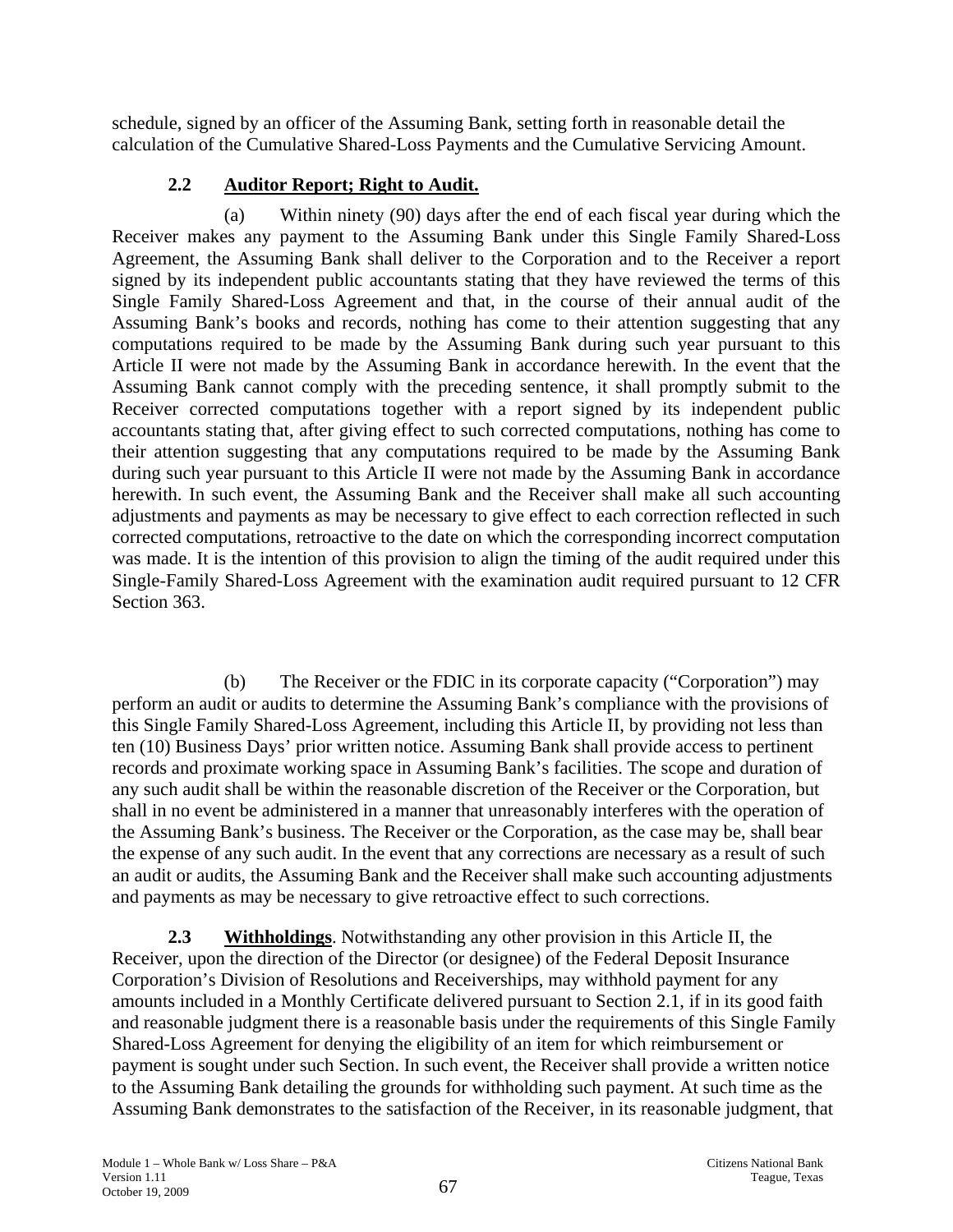the grounds for such withholding of payment, or portion of payment, no longer exist or have been cured, then the Receiver shall pay the Assuming Bank the amount withheld which the Receiver determines is eligible for payment, within fifteen (15) Business Days.

**2.4 Books and Records**. The Assuming Bank shall at all times during the term of this Single Family Shared-Loss Agreement keep books and records sufficient to ensure and document compliance with the terms of this Single Family Shared-Loss Agreement, including but not limited to (a) documentation of alternatives considered with respect to defaulted loans or loans for which default is reasonably foreseeable, (b) documentation showing the calculation of loss for claims submitted to the Receiver, (c) retention of documents that support each line item on the loss claim forms, and (d) documentation with respect to the Recovery Amount on loans for which the Receiver has made a loss-share payment

**2.5 Information**. The Assuming Bank shall promptly provide to the Receiver such other information, including but not limited to, financial statements, computations, and bank policies and procedures, relating to the performance of the provisions of this Single Family Shared-Loss Agreement, as the Receiver may reasonably request from time to time.

**2.6** Tax Ruling. The Assuming Bank shall not at any time, without the Receiver's prior written consent, seek a private letter ruling or other determination from the Internal Revenue Service or otherwise seek to qualify for any special tax treatment or benefits associated with any payments made by the Receiver pursuant to this Single Family Shared-Loss Agreement.

**2.7 Sale of Single Family Shared-Loss Loans**. The Receiver shall be relieved of its obligations with respect to a Single Family Shared-Loss Loan upon payment of a Foreclosure Loss amount or a Short Sale Loss amount with respect to such Single Family Shared-Loss Loan or upon the sale of a Single Family Shared-Loss Loan by Assuming Bank to a person or entity that is not an Affiliate; provided, however, that if the Receiver consents to the sale of any such Single Family Shared-Loss Loan, any loss on such sale shall be a Portfolio Loss. The Assuming Bank shall provide the Receiver with timely notice of any such sale. Notwithstanding the foregoing, a sale of the Single Family Shared-Loss Loan, for purposes of this Section 2.7, shall not be deemed to have occurred as the result of (i) any change in the ownership or control of Assuming Bank or the transfer of any or all of the Single Family Shared-Loss Loan(s) to any Affiliate of Assuming Bank, (ii) a merger by Assuming Bank with or into any other entity, or (iii) a sale by Assuming Bank of all or substantially all of its assets.

# **ARTICLE III - RULES REGARDING THE ADMINISTRATION OF SINGLE FAMILY SHARED-LOSS LOANS**

**3.1 Agreement with Respect to Administration**. The Assuming Bank shall (and shall cause any of its Affiliates to which the Assuming Bank transfers any Single Family Shared-Loss Loans to) manage, administer, and collect the Single Family Shared-Loss Loans while owned by the Assuming Bank or any Affiliate thereof during the term of this Single Family Shared-Loss Agreement in accordance with the rules set forth in this Article III. The Assuming Bank shall be responsible to the Receiver in the performance of its duties hereunder and shall provide to the Receiver such reports as the Receiver reasonably deems advisable, including but not limited to the reports required by Sections 2.1, 2.2 and 3.3 hereof, and shall permit the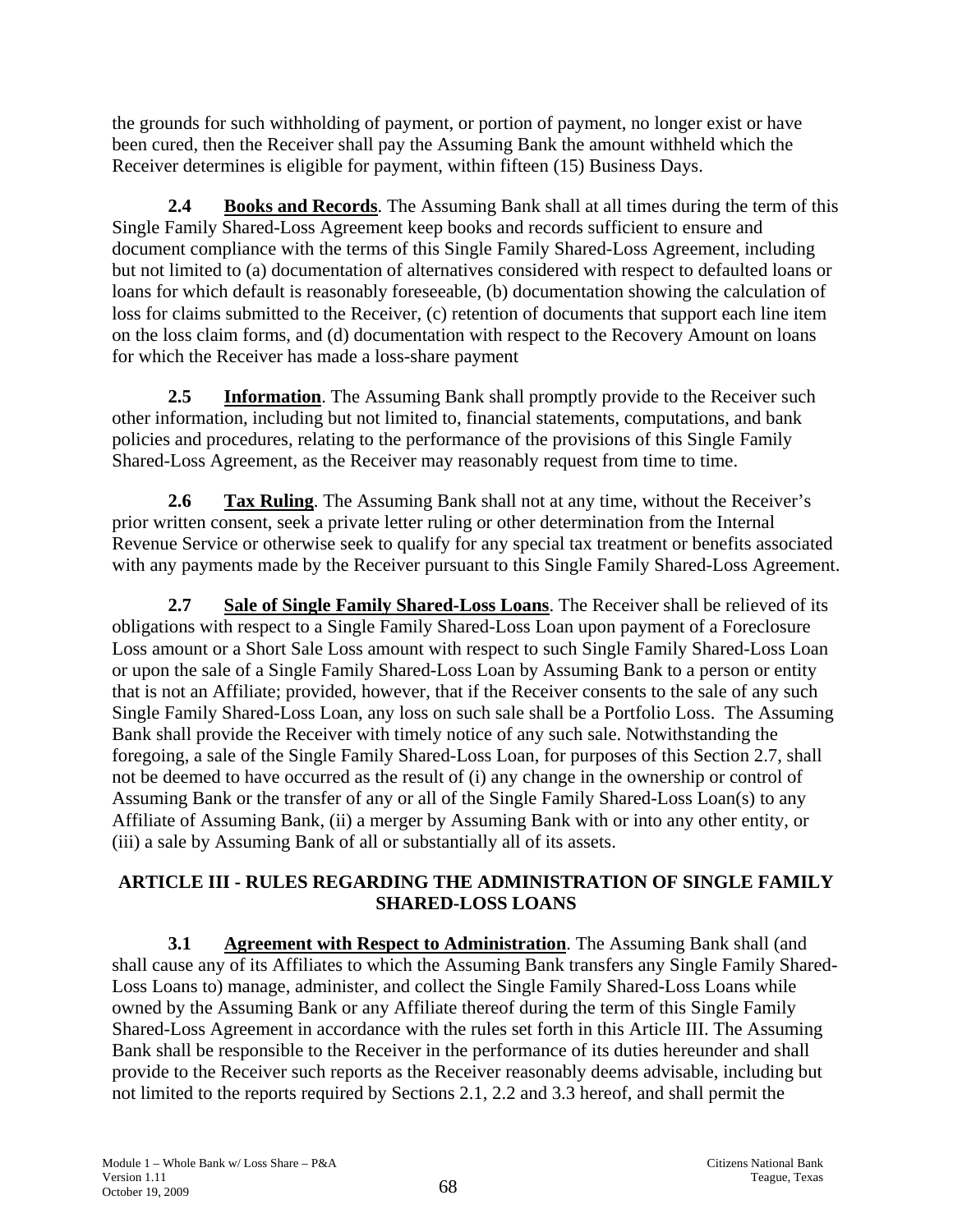Receiver to monitor the Assuming Bank's performance of its duties hereunder.

**3.2 Duties of the Assuming Bank**. (a) In performance of its duties under this Article III, the Assuming Bank shall:

(i) manage and administer each Single Family Shared-Loss Loan in accordance with Assuming Bank's usual and prudent business and banking practices and Customary Servicing Procedures;

(ii) exercise its best business judgment in managing, administering and collecting amounts owed on the Single Family Shared-Loss Loans;

(iii) use commercially reasonable efforts to maximize Recoveries with respect to Losses on Single Family Shared-Loss Loans without regard to the effect of maximizing collections on assets held by the Assuming Bank or any of its Affiliates that are not Single Family Shared-Loss Loans;

(iv) retain sufficient staff (in Assuming Bank's discretion) to perform its duties hereunder; and

(v) other than as provided in Section 2.1(a), comply with the terms of the Modification Guidelines for any Single Family Shared-Loss Loans meeting the requirements set forth therein. For the avoidance of doubt, the Assuming Bank may propose exceptions to Exhibit 5 (the FDIC Loan Modification Program) for a group of Loans with similar characteristics, with the objectives of (1) minimizing the loss to the Assuming Bank and the FDIC and (2) maximizing the opportunity for qualified homeowners to remain in their homes with affordable mortgage payments.

(b) Any transaction with or between any Affiliate of the Assuming Bank with respect to any Single Family Shared-Loss Loan including, without limitation, the execution of any contract pursuant to which any Affiliate of the Assuming Bank will manage, administer or collect any of the Single Family Shared-Loss Loans will be provided to FDIC for informational purposes and if such transaction is not entered into on an arm's length basis on commercially reasonable terms such transaction shall be subject to the prior written approval of the Receiver.

**3.3 Shared-Loss Asset Records and Reports**. The Assuming Bank shall establish and maintain such records as may be appropriate to account for the Single Family Shared-Loss Loans in such form and detail as the Receiver may reasonably require, and to enable the Assuming Bank to prepare and deliver to the Receiver such reports as the Receiver may from time to time request regarding the Single Family Shared-Loss Loans and the Monthly Certificates required by Section 2.1 of this Single Family Shared-Loss Agreement.

## **3.4 Related Loans**.

(a) Assuming Bank shall use its best efforts to determine which loans are "Related Loans", as hereinafter defined. The Assuming Bank shall not manage, administer or collect any "Related Loan" in any manner that would have the effect of increasing the amount of any collections with respect to the Related Loan to the detriment of the Single Family Shared-Loss Loan to which such loan is related. A "Related Loan" means any loan or extension of credit held by the Assuming Bank at any time on or prior to the end of the Final Shared-Loss Month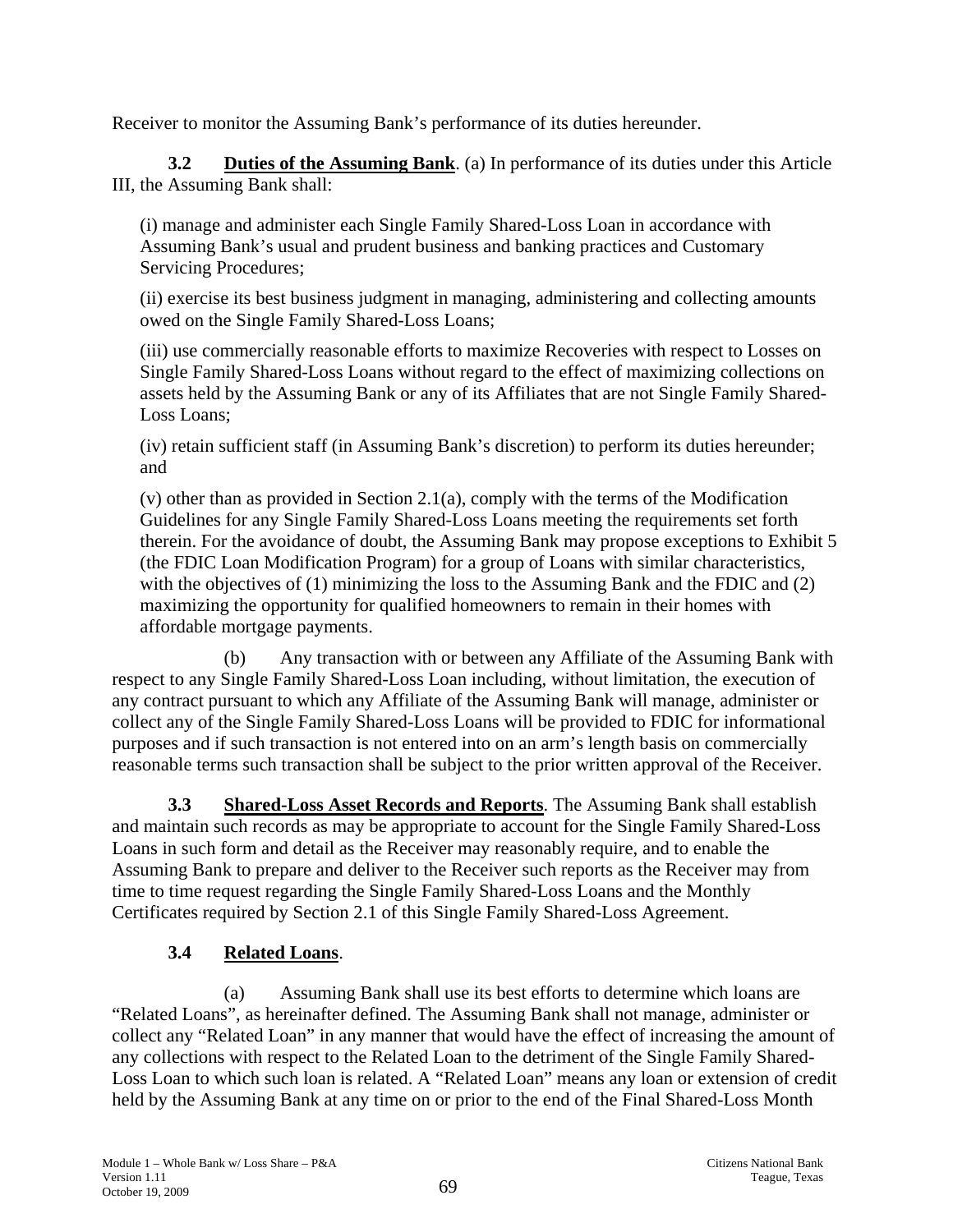that is made to an Obligor of a Single Family Shared-Loss Loan.

(b) The Assuming Bank shall prepare and deliver to the Receiver with the Monthly Certificates for the calendar months ending June 30 and December 31, a schedule of all Related Loans on the Accounting Records of the Assuming Bank as of the end of each such semi-annual period.

**3.5 Legal Action; Utilization of Special Receivership Powers**. The Assuming Bank shall notify the Receiver in writing (such notice to be given in accordance with Article V below and to include all relevant details) prior to utilizing in any legal action any special legal power or right which the Assuming Bank derives as a result of having acquired an asset from the Receiver, and the Assuming Bank shall not utilize any such power unless the Receiver shall have consented in writing to the proposed usage. The Receiver shall have the right to direct such proposed usage by the Assuming Bank and the Assuming Bank shall comply in all respects with such direction. Upon request of the Receiver, the Assuming Bank will advise the Receiver as to the status of any such legal action. The Assuming Bank shall immediately notify the Receiver of any judgment in litigation involving any of the aforesaid special powers or rights.

**3.6 Third Party Servicer**. The Assuming Bank may perform any of its obligations and/or exercise any of its rights under this Single Family Shared-Loss Agreement through or by one or more Third Party Servicers, who may take actions and make expenditures as if any such Third Party Servicer was the Assuming Bank hereunder (and, for the avoidance of doubt, such expenses incurred by any such Third Party Servicer on behalf of the Assuming Bank shall be included in calculating Losses to the extent such expenses would be included in such calculation if the expenses were incurred by Assuming Bank); provided, however, that the use thereof by the Assuming Bank shall not release the Assuming Bank of any obligation or liability hereunder.

## **ARTICLE IV – PORTFOLIO SALE**

**4.1 Assuming Bank Portfolio Sales of Remaining Single Family Shared-Loss** 

**Loans**. The Assuming Bank shall have the right with the concurrence of the Receiver to liquidate for cash consideration, from time to time in one or more transactions, all or a portion of Single Family Shared-Loss Loans held by the Assuming Bank at any time prior to the Termination Date ("Portfolio Sales"). If the Assuming Bank exercises its option under this Section 4.1, it must give thirty (30) days notice in writing to the Receiver setting forth the details and schedule for the Portfolio Sale which shall be conducted by means of sealed bid sales to third parties, not including any of the Assuming Bank's affiliates, contractors, or any affiliates of the Assuming Bank's contractors. Sales of Restructured Loans shall be sold in a separate pool from Single Family Shared-Loss Loans not restructured. The Receiver's review of the Assuming Bank's proposed Portfolio Sale will be considered in a timely fashion and approval will not be unreasonably withheld, delayed or conditioned.

## **4.2 Assuming Bank's Liquidation of Remaining Single Family Shared-Loss**

**Loans**. In the event that the Assuming Bank does not conduct a Portfolio Sale pursuant to Section 4.1, the Receiver shall have the right, exercisable in its sole and absolute discretion, to require the Assuming Bank to liquidate for cash consideration, any Single Family Shared-Loss Loans held by the Assuming Bank at any time after the date that is six months prior to the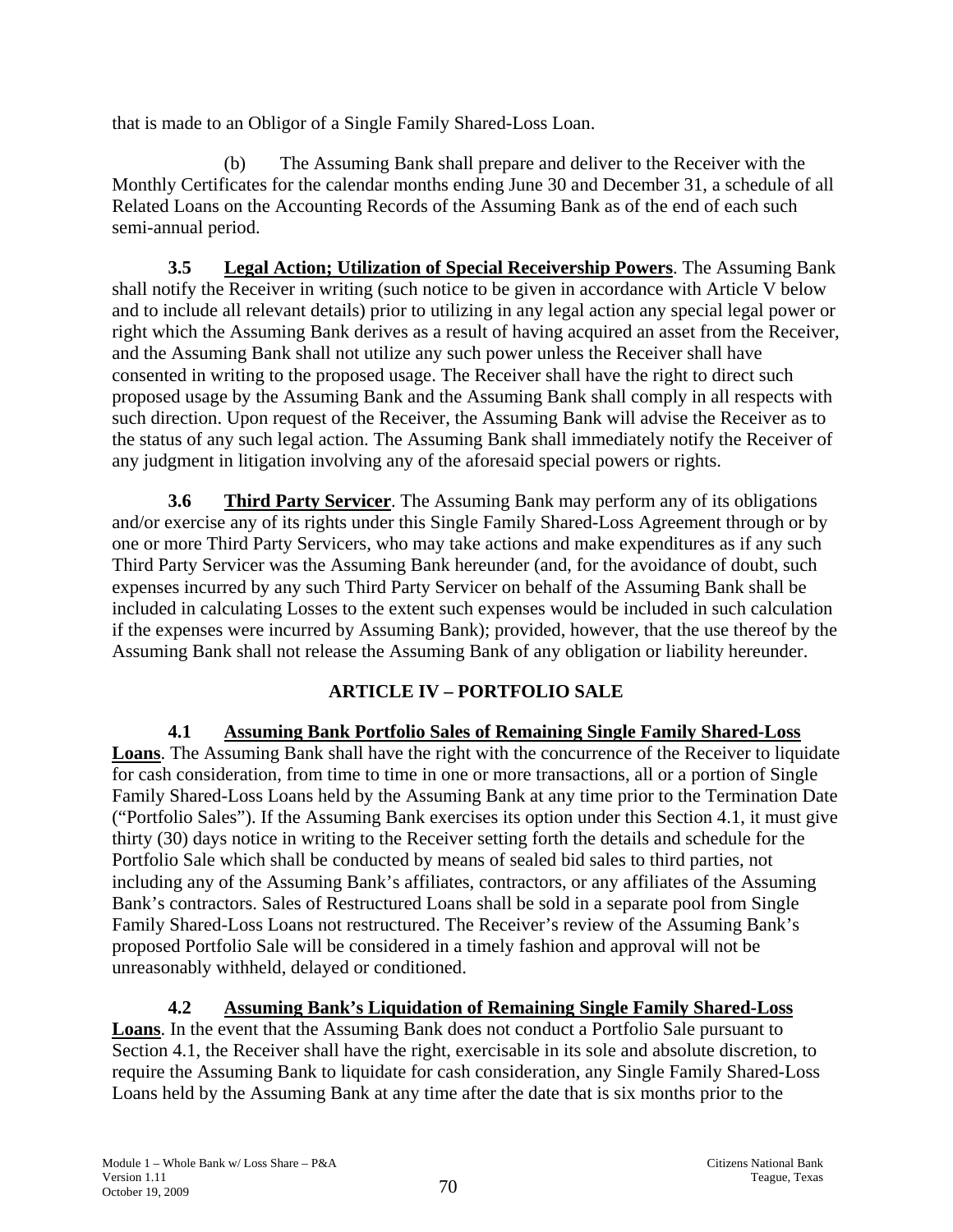Termination Date. If the Receiver exercises its option under this Section 4.2, it must give notice in writing to the Assuming Bank, setting forth the time period within which the Assuming Bank shall be required to liquidate the Single Family Shared-Loss Loans. The Assuming Bank will comply with the Receiver's notice and must liquidate the Single Family Shared-Loss Loans as soon as reasonably practicable by means of sealed bid sales to third parties, not including any of the Assuming Bank's affiliates, contractors, or any affiliates of the Assuming Bank's contractors. The selection of any financial advisor or other third party broker or sales agent retained for the liquidation of the remaining Single Family Shared-Loss Loans pursuant to this Section shall be subject to the prior approval of the Receiver, such approval not to be unreasonably withheld, delayed or conditioned.

**4.3 Calculation of Sale Gain or Loss**. For Single Family Shared-Loss Loans that are not Restructured Loans gain or loss on the sales under Section 4.1 or Section 4.2 will be calculated as the sale price received by the Assuming Bank less the unpaid principal balance of the remaining Single Family Shared-Loss Loans. For any Restructured Loan included in the sale gain or loss on sale will be calculated as (a) the sale price received by the Assuming Bank less (b) the net present value of estimated cash flows on the Restructured Loan that was used in the calculation of the related Restructuring Loss plus (c) Loan principal payments collected by the Assuming Bank from the date the Loan was restructured to the date of sale. (See Exhibit 2d for example calculation).

### **ARTICLE V -- LOSS-SHARING NOTICES GIVEN TO RECEIVER AND PURCHASER**

All notices, demands and other communications hereunder shall be in writing and shall be delivered by hand, or overnight courier, receipt requested, addressed to the parties as follows:

| If to Receiver, to: | Federal Deposit Insurance Corporation as Receiver<br>for Citizens National Bank, Teague, TX<br>Division of Resolutions and Receiverships<br>550 17th Street, N.W.<br>Washington, D.C. 20429<br>Attention: Ralph Malami, Manager, Capital Markets |  |  |
|---------------------|--------------------------------------------------------------------------------------------------------------------------------------------------------------------------------------------------------------------------------------------------|--|--|
| with a copy to:     | <b>Federal Deposit Insurance Corporation</b><br>as Receiver for Citizens National Bank, Teague, TX<br>Room E7056<br>3501 Fairfax Drive, Arlington, VA 2226<br>Attn: Special Issues Unit                                                          |  |  |

With respect to a notice under Section 3.5 of this Single Family Shared-Loss Agreement, copies of such notice shall be sent to:

> Federal Deposit Insurance Corporation Legal Division 1601 Bryan St. Dallas, Texas 75201 Attention: Regional Counsel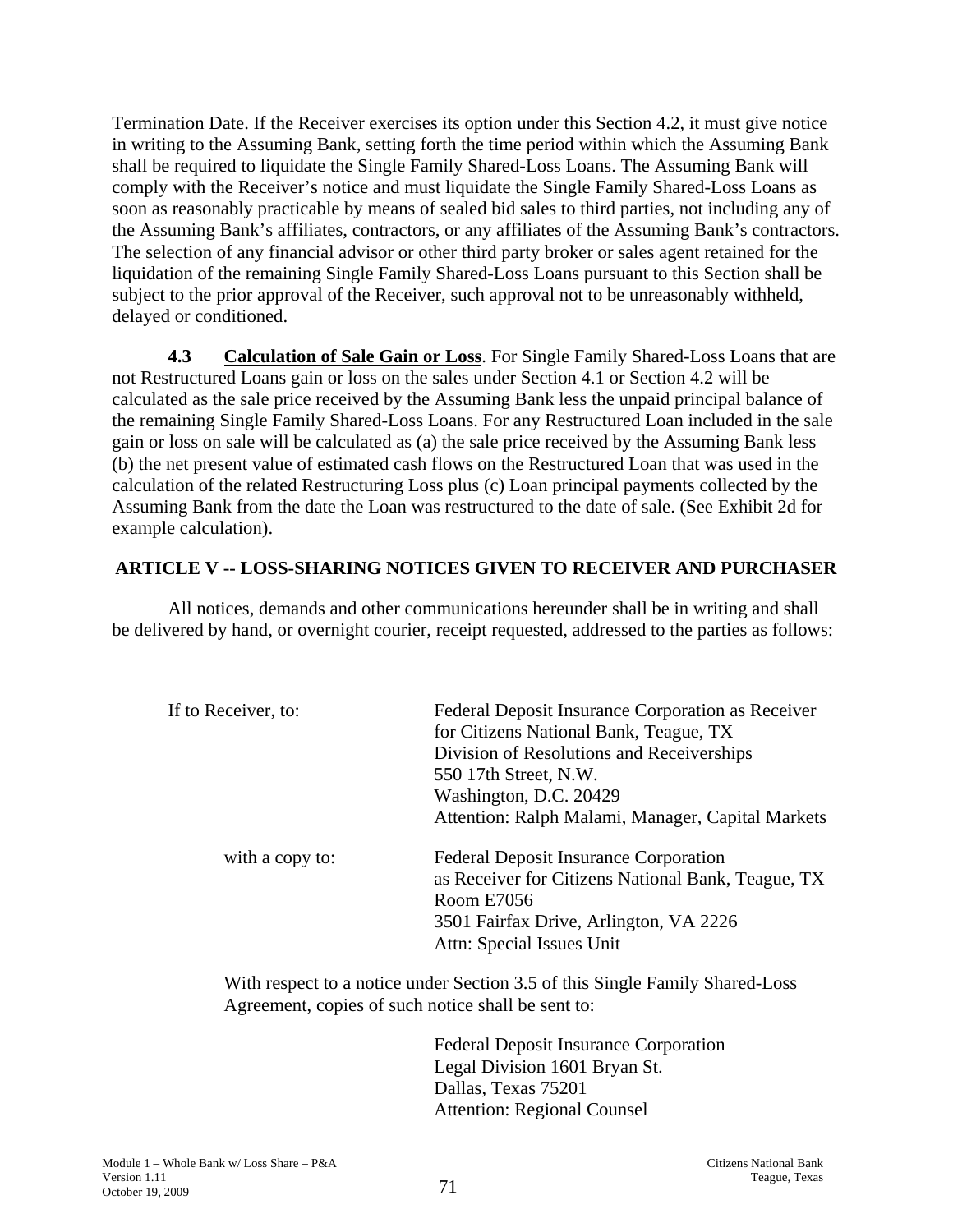If to Assuming Bank, to:

U.S. Bank National Association U.S. Bancorp Center BC-MN-H21N

800 Nicolett Mall, Minneapolis, Minnesota 55402-4302

Attention: Daniel Good, Vice President

with a copy to:

Terrance Dolan, Executive Vice President and Controller

Such Persons and addresses may be changed from time to time by notice given pursuant to the provisions of this Article V. Any notice, demand or other communication delivered pursuant to the provisions of this Article V shall be deemed to have been given on the date actually received.

## **ARTICLE VI -- MISCELLANEOUS**

**6.1. Expenses**. Except as otherwise expressly provided herein, all costs and expenses incurred by or on behalf of a party hereto in connection with this Single Family Shared-Loss Agreement shall be borne by such party whether or not the transactions contemplated herein shall be consummated.

**6.2 Successors and Assigns; Specific Performance.** All terms and provisions of this Single Family Shared-Loss Agreement shall be binding upon and shall inure to the benefit of the parties hereto only; provided, however, that, Receiver may assign or otherwise transfer this Single Family Shared-Loss Agreement (in whole or in part) to the Federal Deposit Insurance Corporation in its corporate capacity without the consent of Assuming Bank. Notwithstanding anything to the contrary contained in this Single Family Shared-Loss Agreement, except as is expressly permitted in this Section 6.2, Assuming Bank may not assign or otherwise transfer this Single Family Shared-Loss Agreement (in whole or in part) without the prior written consent of the Receiver, which consent may be granted or withheld by the Receiver in its sole discretion, and any attempted assignment or transfer in violation of this provision shall be void *ab initio.*  For the avoidance of doubt, a merger or consolidation of the Assuming Bank with and into another financial institution, the sale of all or substantially all of the assets of the Assuming Bank to another financial institution constitutes the transfer of this Single Family Shared-Loss Agreement which requires the consent of the Receiver; and for a period of thirty-six (36) months after Bank Closing, a merger or consolidation shall also include the sale by any individual shareholder, or shareholders acting in concert, of more than 9% of the outstanding shares of the Assuming Bank, or of its holding company, or of any subsidiary holding Shared-Loss Assets, or the sale of shares by the Assuming Bank or its holding company or any subsidiary holding Shared-Loss Assets, in a public or private offering, that increases the number of shares outstanding by more than 9%, constitutes the transfer of this Single Family Shared-Loss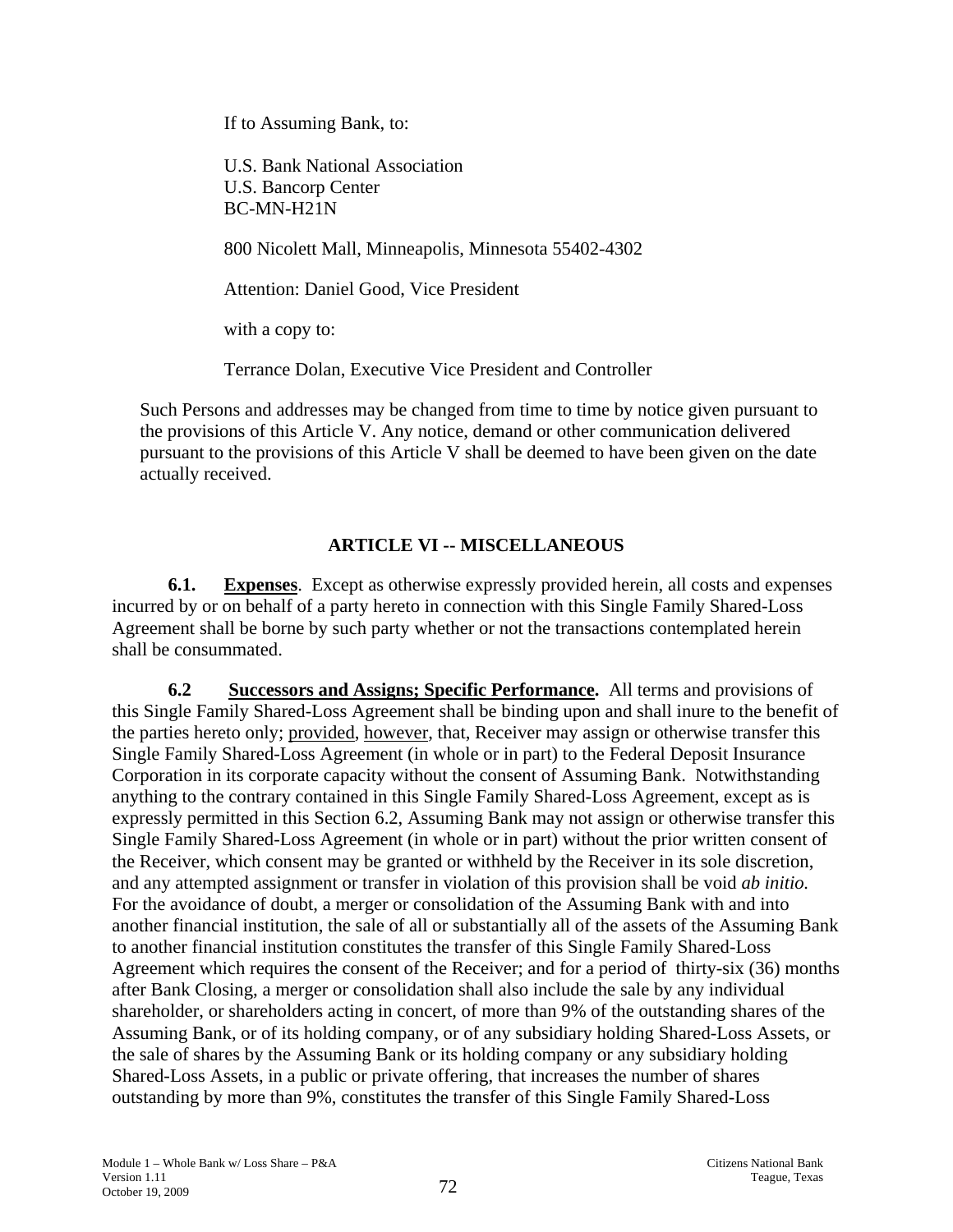Agreement which requires the consent of the Receiver. However, no Loss shall be recognized as a result of any accounting adjustments that are made due to any such merger, consolidation or sale consented to by the FDIC. The FDIC's consent shall not be required if the aggregate outstanding principal balance of Shared-Loss Assets is less than twenty percent (20%) of the initial aggregate balance of Shared-Loss Assets.

**6.3 Governing Law**. This Single Family Shared-Loss Agreement shall be construed in accordance with federal law, or, if there is no applicable federal law, the laws of the State of New York, without regard to any rule of conflict of law that would result in the application of the substantive law of any jurisdiction other than the State of New York.

**6.4 WAIVER OF JURY TRIAL**. EACH PARTY HERETO HEREBY IRREVOCABLY AND UNCONDITIONALLY WAIVES ALL RIGHT TO TRIAL BY JURY IN OR TO HAVE A JURY PARTICIPATE IN RESOLVING ANY DISPUTE, ACTION, PROCEEDING OR COUNTERCLAIM, WHETHER SOUNDING IN CONTRACT, TORT OR OTHERWISE, ARISING OUT OF OR RELATING TO OR IN CONNECTION WITH THIS SINGLE FAMILY SHARED-LOSS AGREEMENT OR ANY OF THE TRANSACTIONS CONTEMPLATED HEREBY.

**6.5 Captions**. All captions and headings contained in this Single Family Shared-Loss Agreement are for convenience of reference only and do not form a part of, and shall not affect the meaning or interpretation of, this Single Family Shared-Loss Agreement.

**6.6 Entire Agreement; Amendments**. This Single Family Shared-Loss Agreement, along with the Commercial Shared-Loss Agreement and the Purchase and Assumption Agreement, including the Exhibits and any other documents delivered pursuant hereto or thereto, embody the entire agreement of the parties with respect to the subject matter hereof, and supersede all prior representations, warranties, offers, acceptances, agreements and understandings, written or oral, relating to the subject matter herein. This Single Family Shared-Loss Agreement may be amended or modified or any provision thereof waived only by a written instrument signed by both parties or their respective duly authorized agents.

**6.7 Severability**. Whenever possible, each provision of this Single Family Shared-Loss Agreement shall be interpreted in such manner as to be effective and valid under applicable law, but if any provision of this Single Family Shared-Loss Agreement is held to be prohibited by or invalid, illegal or unenforceable under applicable law, such provision shall be construed and enforced as if it had been more narrowly drawn so as not to be prohibited, invalid, illegal or unenforceable, and the validity, legality and enforceability of the remainder of such provision and the remaining provisions of this Single Family Shared-Loss Agreement shall not in any way be affected or impaired thereby.

**6.8 No Third Party Beneficiary**. This Single Family Shared-Loss Agreement and the Exhibits hereto are for the sole and exclusive benefit of the parties hereto and their respective permitted successors and permitted assigns and there shall be no other third party beneficiaries, and nothing in this Single Family Shared-Loss Agreement or the Exhibits shall be construed to grant to any other Person any right, remedy or Claim under or in respect of this Single Family Shared-Loss Agreement or any provision hereof.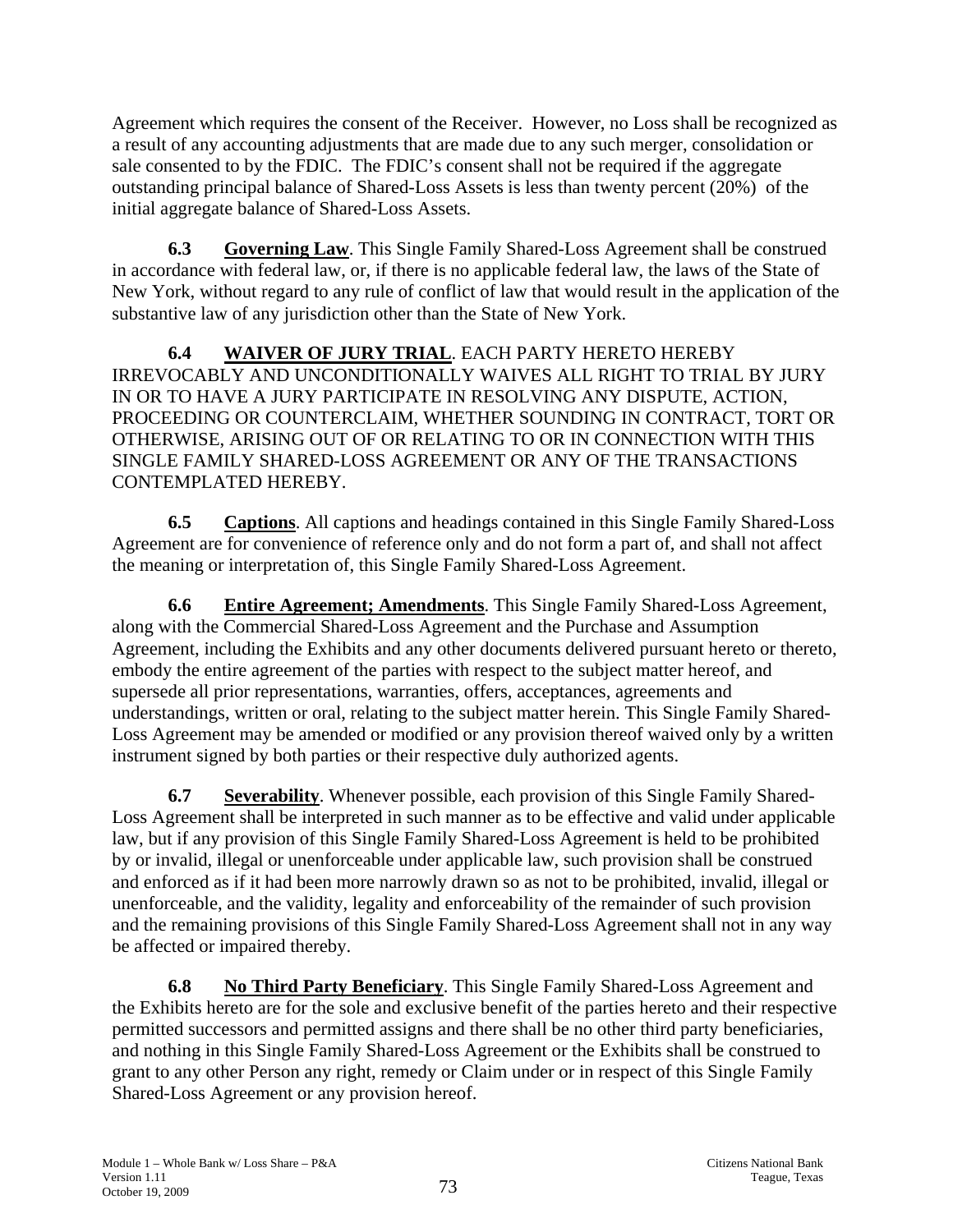**6.9 Counterparts**. This Single Family Shared-Loss Agreement may be executed separately by Receiver and Assuming Bank in any number of counterparts, each of which when executed and delivered shall be an original, but such counterparts shall together constitute one and the same instrument.

**6.10 Consent**. Except as otherwise provided herein, when the consent of a party is required herein, such consent shall not be unreasonably withheld or delayed.

**6.11 Rights Cumulative.** Except as otherwise expressly provided herein, the rights of each of the parties under this Single Family Shared-Loss Agreement are cumulative, may be exercised as often as any party considers appropriate and are in addition to each such party's rights under the Purchase and Sale Agreement and any of the related agreements or under law. Except as otherwise expressly provided herein, any failure to exercise or any delay in exercising any of such rights, or any partial or defective exercise of such rights, shall not operate as a waiver or variation of that or any other such right.

## **ARTICLE VII DISPUTE RESOLUTION**

# **7.1 Dispute Resolution Procedures.**

(a) In the event a dispute arises about the interpretation, application, calculation of Loss, or calculation of payments or otherwise with respect to this Single Family Shared-Loss Agreement ("SF Shared-Loss Dispute Item"), then the Receiver and the Assuming Bank shall make every attempt in good faith to resolve such items within sixty (60) days following the receipt of a written description of the SF Shared-Loss Dispute Item, with notification of the possibility of taking the matter to arbitration (the date on which such 60-day period expires, or any extension of such period as the parties hereto may mutually agree to in writing, herein called the "Resolution Deadline Date"). If the Receiver and the Assuming Bank resolve all such items to their mutual satisfaction by the Resolution Deadline Date, then within thirty (30) days following such resolution, any payment arising out such resolution shall be made arising from the settlement of the SF Shared-Loss Dispute.

(b) If the Receiver and the Assuming Bank fail to resolve any outstanding SF Shared-Loss Dispute Items by the Resolution Deadline Date, then either party may notify the other of its intent to submit the SF Shared-Loss Dispute Item to arbitration pursuant to the provisions of this Article VII. Failure of either party to notify the other of its intent to submit any unresolved SF Shared-Loss Dispute Item to arbitration within thirty (30) days following the Resolution Deadline Date (the date on which such thirty (30) day period expires is herein called the "Arbitration Deadline Date") shall be deemed an acceptance of such SF Shared-Loss Dispute not submitted to arbitration, as well as a waiver of the submitting party's right to dispute such nonsubmitted SF Shared-Loss Dispute Item but not a waiver of any similar claim which may arise in the future.

(c) If a SF Shared-Loss Dispute Item is submitted to arbitration, it shall be governed by the rules of the American Arbitration Association (the "AAA"), except as otherwise provided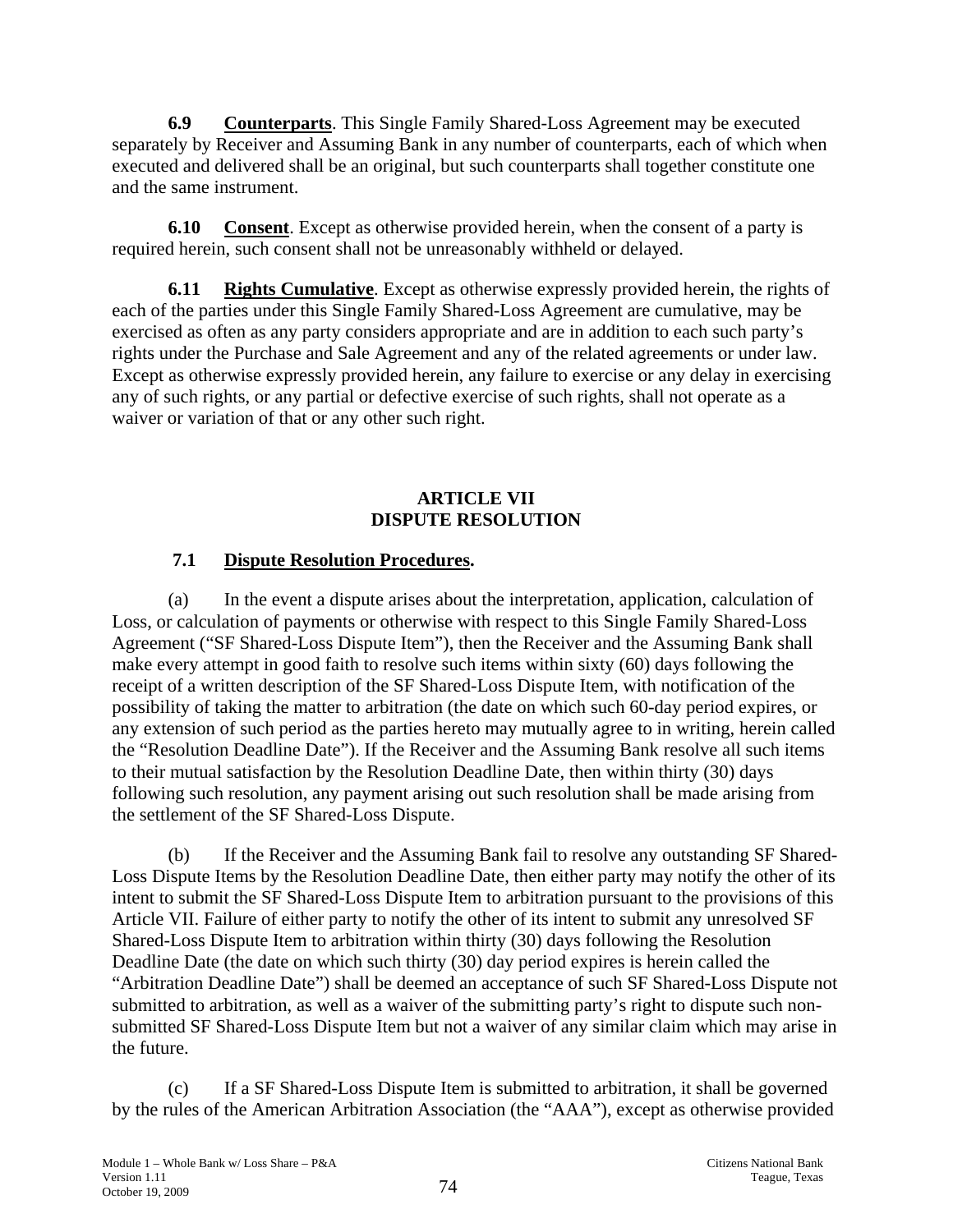herein. Either party may submit a matter for arbitration by delivering a notice, prior to the Arbitration Deadline Date, to the other party in writing setting forth:

> (i) A brief description of each SF Shared-Loss Dispute Item submitted for arbitration;

(ii) A statement of the moving party's position with respect to each SF Shared-Loss Dispute Item submitted for arbitration;

(iii) The value sought by the moving party, or other relief requested regarding each SF Shared-Loss Dispute Item submitted for arbitration, to the extent reasonably calculable; and

(iv) The name and address of the arbiter selected by the moving party (the "Moving Arbiter"), who shall be a neutral, as determined by the AAA.

Failure to adequately include any information above shall not be deemed to be a waiver of the parties right to arbitrate so long as after notification of such failure the moving party cures such failure as promptly as reasonably practicable.

(d) The non-moving party shall, within thirty (30) days following receipt of a notice of arbitration pursuant to this Section 7.1, deliver a notice to the moving party setting forth:

> (i) The name and address of the arbiter selected by the non-moving party (the "Respondent Arbiter"), who shall be a neutral, as determined by the AAA;

> (ii) A statement of the position of the respondent with respect to each Dispute Item; and

> (iii) The ultimate resolution sought by the respondent or other relief, if any, the respondent deems is due the moving party with respect to each SF Shared-Loss Dispute Item.

Failure to adequately include any information above shall not be deemed to be a waiver of the non-moving party's right to defend such arbitration so long as after notification of such failure the non-moving party cures such failure as promptly as reasonably practicable

(e) The Moving Arbiter and Respondent Arbiter shall select a third arbiter from a list furnished by the AAA. In accordance with the rules of the AAA, the three (3) arbiters shall constitute the arbitration panel for resolution of each SF Loss-Share Dispute Item. The concurrence of any two (2) arbiters shall be deemed to be the decision of the arbiters for all purposes hereunder. The arbitration shall proceed on such time schedule and in accordance with the Rules of Commercial Arbitration of the AAA then in effect, as modified by this Section 7.1. The arbitration proceedings shall take place at such location as the parties thereto may mutually agree, but if they cannot agree, then they will take place at the offices of the Corporation in Washington, DC, or Arlington, Virginia.

(f) The Receiver and Assuming Bank shall facilitate the resolution of each outstanding SF Shared-Loss Dispute Item by making available in a prompt and timely manner to one another and to the arbiters for examination and copying, as appropriate, all documents, books, and records under their respective control and that would be discoverable under the Federal Rules of Civil Procedure.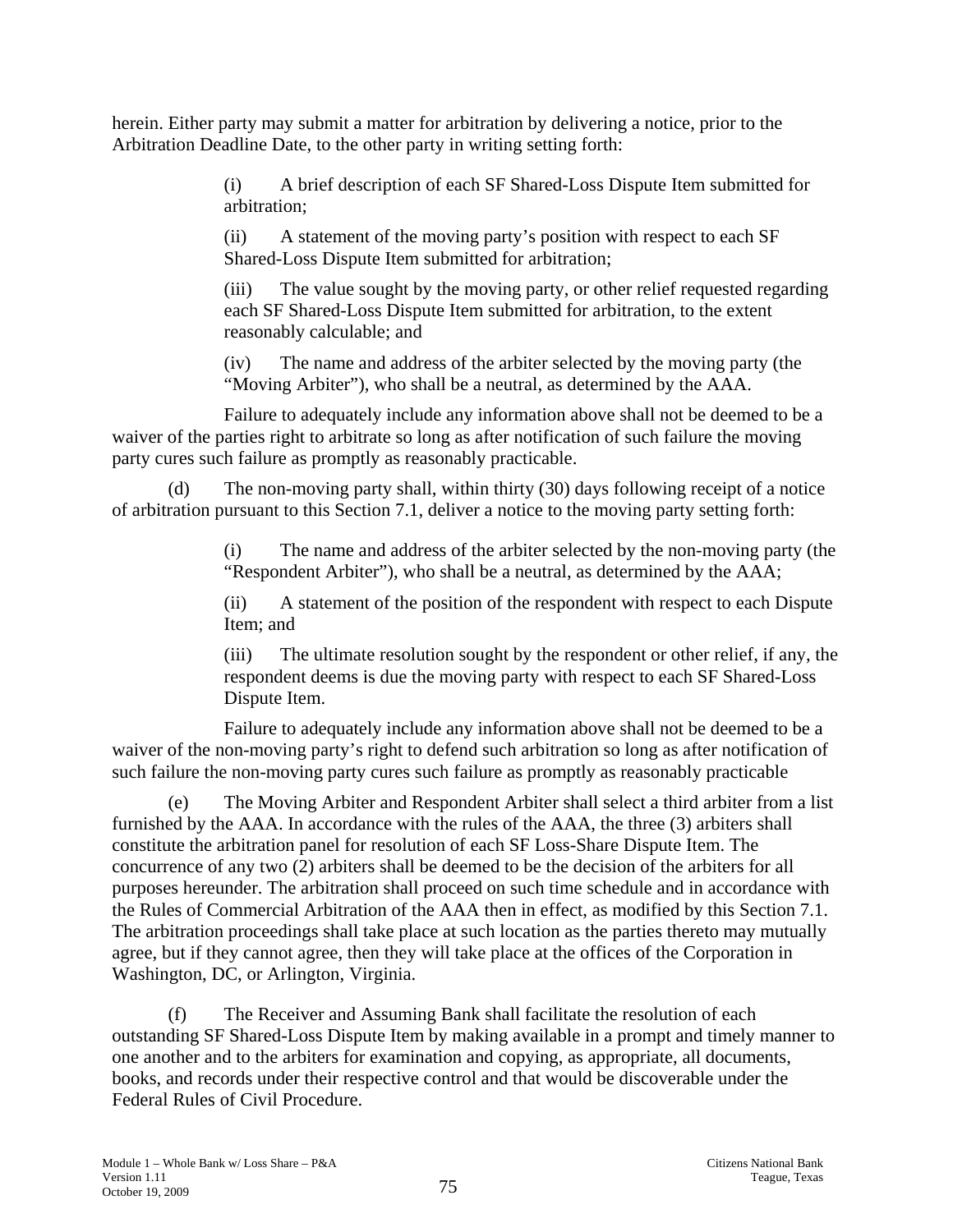(g) The arbiters designated pursuant to subsections (c), (d) and (e) hereof shall select, with respect to each Dispute Item submitted to arbitration pursuant to this Section 7.1, either (i) the position and relief submitted by the Assuming Bank with respect to each SF Shared-Loss Dispute Item, or (ii) the position and relief submitted by the Receiver with respect to each SF Shared-Loss Dispute Item, in either case as set forth in its respective notice of arbitration. The arbiters shall have no authority to select a value for each Dispute Item other than the determination set forth in Section 7.1(c) and Section 7.1(d). The arbitration shall be final, binding and conclusive on the parties.

(h) Any amounts ultimately determined to be payable pursuant to such award shall bear interest at the Settlement Interest Rate from and including the date specified for the arbiters decisions specified in this Section 7.1, without regard to any extension of the finality of such award, to but not including the date paid. All payments required to be made under this Section 7.1 shall be made by wire transfer.

(i) For the avoidance of doubt, to the extent any notice of a SF Shared-Loss Dispute Item(s) is provided prior to the Termination Date, the terms of this Single Family Shared-Loss Agreement shall remain in effect with respect to the Single Family Shared-Loss Loans that are the subject of such SF Shared-Loss Dispute Item(s) until such time as any such dispute is finally resolved.

**7.2 Fees and Expenses of Arbiters.** The aggregate fees and expenses of the arbiters shall be borne equally by the parties. The parties shall pay the aggregate fees and expenses within thirty (30) days after receipt of the written decision of the arbiters (unless the arbiters agree in writing on some other payment schedule).

Exhibit 1

# **Monthly Certificate**

# **SEE FOLLOWING PAGE**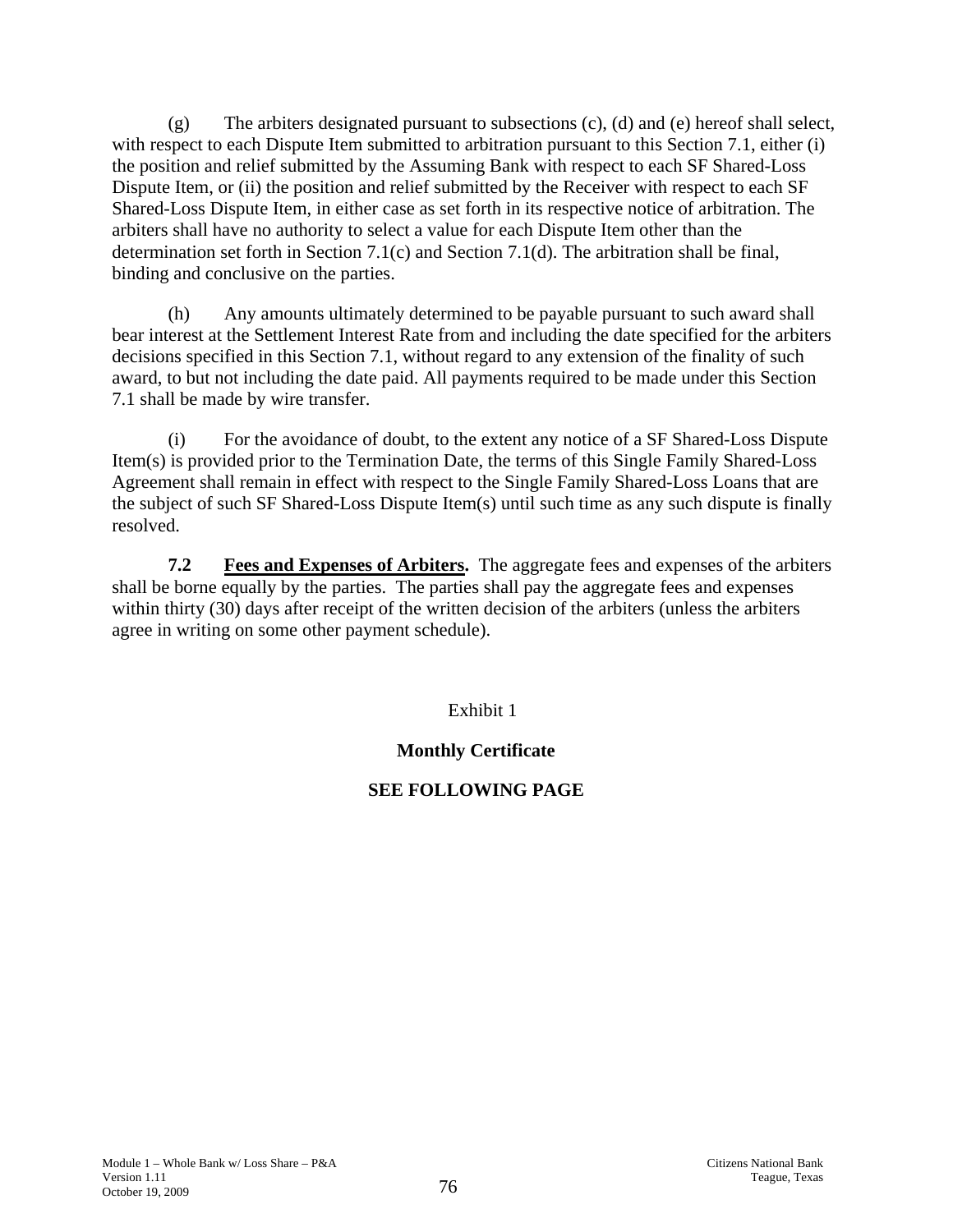| <b>PART 1 - CURRENT MONTH NET LOSS</b> |                      |                |                                   |                             |                             |
|----------------------------------------|----------------------|----------------|-----------------------------------|-----------------------------|-----------------------------|
|                                        |                      |                |                                   |                             |                             |
|                                        |                      |                | <b>Specify loss type</b>          |                             |                             |
| <b>MONTH ENDED:</b>                    | [input report month] |                | as Foreclosure,<br>or Short-Sale. |                             |                             |
| <b>Losses</b>                          |                      |                |                                   |                             |                             |
|                                        |                      | Loss           |                                   |                             |                             |
| Loan No.                               | Loss Type            | Amount         |                                   |                             |                             |
|                                        |                      |                |                                   |                             |                             |
|                                        |                      |                |                                   |                             |                             |
|                                        |                      |                |                                   |                             |                             |
|                                        |                      |                |                                   | <b>Loss Amount</b>          | <b>Loss Month is</b>        |
|                                        |                      |                |                                   | is the amount               | the reporting               |
| <b>TOTAL</b>                           |                      | XX             | A                                 | of Loss                     | month in<br>which the       |
|                                        |                      |                |                                   | incurred and<br>reported on | Loss was                    |
|                                        |                      |                |                                   | the loan in a               | reported.                   |
| <b>Recoveries</b>                      |                      |                |                                   | ×                           |                             |
|                                        |                      | Recovery       | $Loss \nightharpoonup$            | Loss                        |                             |
| Loan No.                               |                      | Amount         | Amount                            | Month                       |                             |
|                                        |                      |                |                                   |                             |                             |
|                                        |                      |                |                                   |                             |                             |
|                                        |                      |                |                                   |                             |                             |
|                                        |                      |                |                                   |                             |                             |
|                                        |                      |                |                                   |                             |                             |
|                                        |                      |                |                                   |                             |                             |
| <b>TOTAL</b>                           |                      | XX             | $\mathsf B$                       |                             |                             |
|                                        |                      |                |                                   |                             |                             |
| <b>Net Losses</b>                      |                      | XX             | $C = A - B$                       |                             |                             |
| (Recoveries)                           |                      |                |                                   |                             |                             |
|                                        |                      |                |                                   |                             |                             |
|                                        |                      |                |                                   |                             | If Col. D minus Col. E is   |
|                                        |                      |                |                                   |                             | less than zero, enter zero. |
| <b>PART 2 - FIRST LOSS TEST</b>        |                      |                |                                   |                             |                             |
|                                        |                      |                |                                   | Col. D - Col.               |                             |
|                                        |                      | Col. D         | Col. E                            | Е                           |                             |
|                                        |                      | Cumulative     |                                   | Cumulative                  |                             |
|                                        |                      | Loss<br>Amount | <b>First Loss</b><br>Tranche      | Shared-Loss<br>Amount       |                             |
|                                        |                      |                |                                   |                             |                             |
| Balance, beginning of month            |                      | XX             | XX                                | XX                          | $\mathsf F$                 |
| Current month Net Losses (from Part 1) |                      | XX             |                                   |                             |                             |
|                                        |                      |                |                                   |                             |                             |
| Balance, end of month                  |                      | XX             | XX                                | XX                          | G                           |
|                                        |                      |                |                                   |                             |                             |
|                                        |                      |                |                                   |                             |                             |
| Shared Loss Amount                     |                      |                |                                   | XX                          | $G - F$                     |
| Times Loss Share percentage            |                      |                |                                   | 80%                         |                             |
|                                        |                      |                |                                   |                             |                             |
| Amount due from (to) FDIC as Receiver  |                      |                |                                   | XX                          |                             |
|                                        |                      |                |                                   |                             |                             |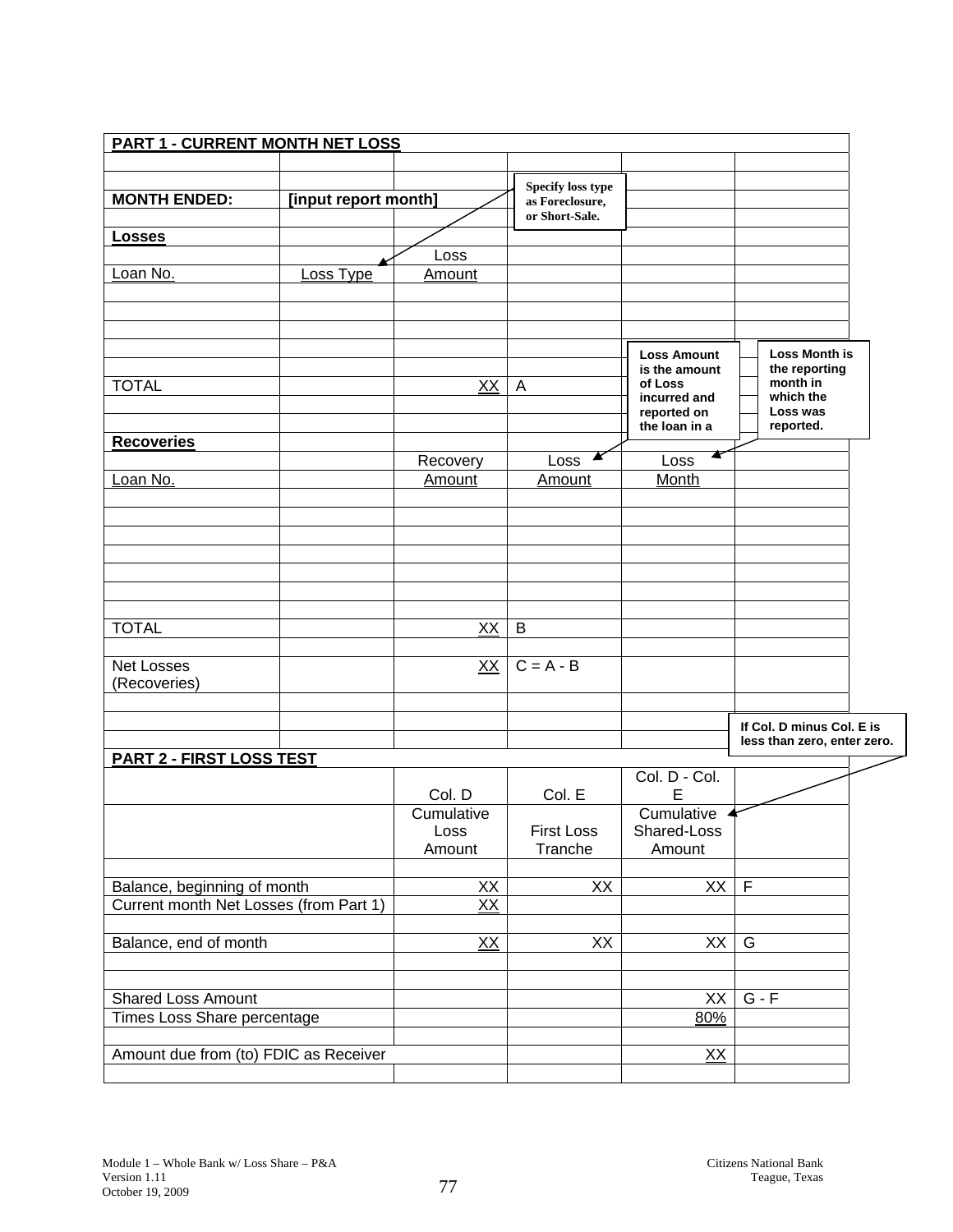| Pursuant to Section 2.1 of the Single Family Shared-Loss Agreement, the undersigned hereby certifies |              |  |  |
|------------------------------------------------------------------------------------------------------|--------------|--|--|
| the information on this Certificate is true, complete and correct.                                   |              |  |  |
| <b>OFFICER SIGNATURE</b>                                                                             |              |  |  |
| <b>OFFICER NAME:</b>                                                                                 | <b>TITLE</b> |  |  |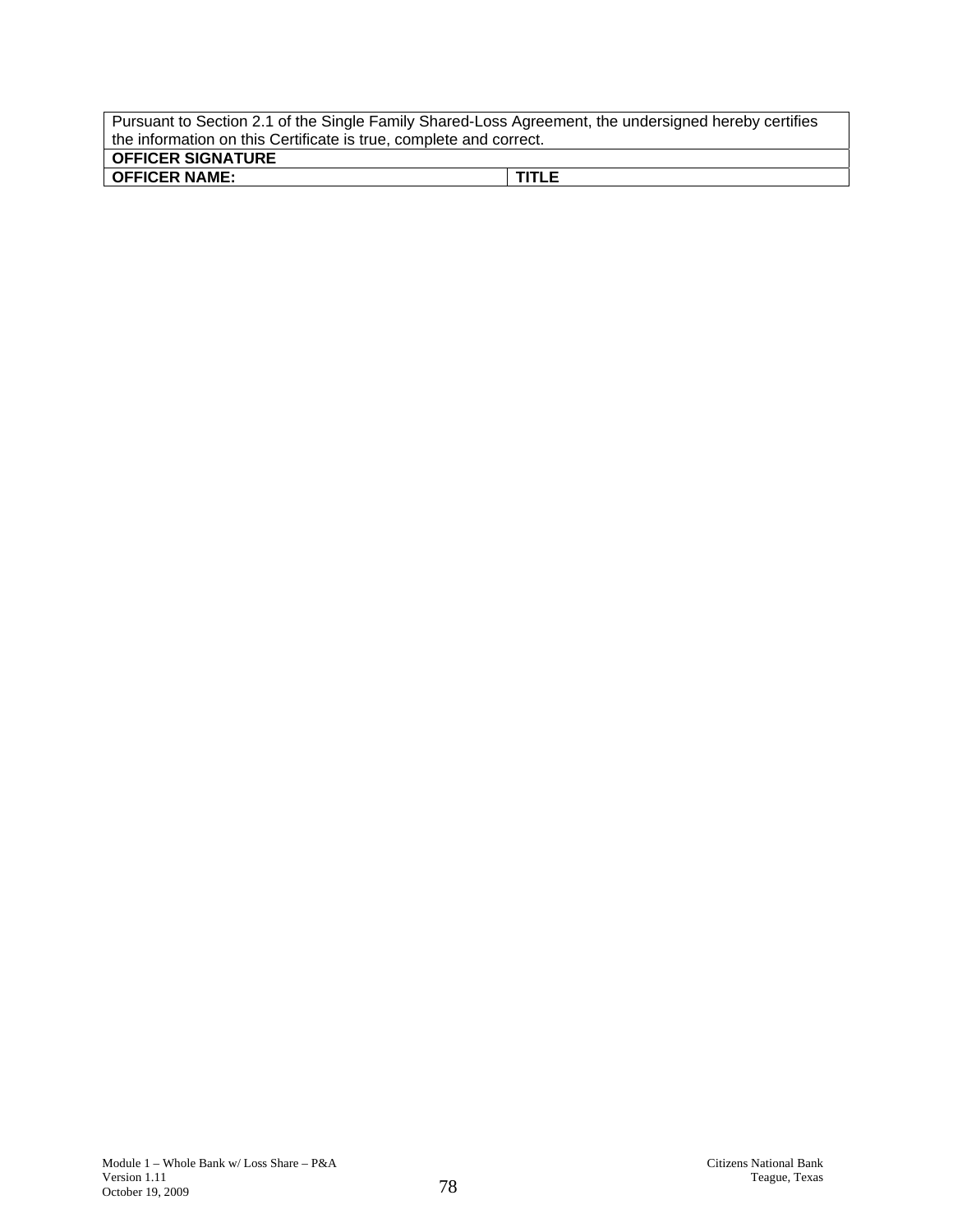### **Exhibit 2a**

This exhibit contains three versions of the loss share calculation for foreclosure, plus explanatory notes.

#### **Exhibit 2a(1) CALCULATION OF FORECLOSURE LOSS Foreclosure Occurred Prior to Loss Share Agreement**

|    | 1 Shared-Loss Month<br>2 Loan no:<br>3 REO #              | May-09<br>364574<br>621 |
|----|-----------------------------------------------------------|-------------------------|
|    | 4 Foreclosure date                                        | 12/18/08                |
|    | 5 Liquidation date                                        | 4/12/09                 |
|    | 6 Note Interest rate                                      | 8.100%                  |
|    | 7 Most recent BPO                                         | 228,000                 |
|    | 8 Most recent BPO date                                    | 1/21/09                 |
|    | <b>Foreclosure Loss calculation</b>                       |                         |
|    | 9 Book value at date of Loss Share agreement              | 244,900                 |
|    | Accrued interest, limited to 90 days or days from failure |                         |
|    | 10 to sale, whichever is less                             | 3,306                   |
|    | 11 Costs incurred after Loss Share agreement in place:    |                         |
| 12 | Attorney's fees                                           | 0                       |
|    | Foreclosure costs, including title search, filing fees,   |                         |
|    | 13 advertising, etc.                                      | 0                       |
| 14 | Property protection costs, maint. and repairs             | 6,500                   |
| 15 | Tax and insurance advances                                | 0                       |
|    | <b>Other Advances</b>                                     |                         |
| 16 | Appraisal/Broker's Price Opinion fees                     | 0                       |
| 17 | Inspections                                               | 0                       |
| 18 | Other                                                     | 0                       |
|    | 19 Gross balance recoverable by Purchaser                 | 254,706                 |
|    | <b>Cash Recoveries:</b>                                   |                         |
|    | 20 Net liquidation proceeds (from HUD-1 settl stmt)       | 219,400                 |
|    | 21 Hazard Insurance proceeds                              | 0                       |
|    | 22 Mortgage Insurance proceeds                            | 0                       |
|    | 23 T & I escrow account balances, if positive             | 0                       |
|    | 24 Other credits, if any (itemize)                        | 0                       |
| 25 | <b>Total Cash Recovery</b>                                | 219,400                 |
|    | <b>26 Loss Amount</b>                                     | 35,306                  |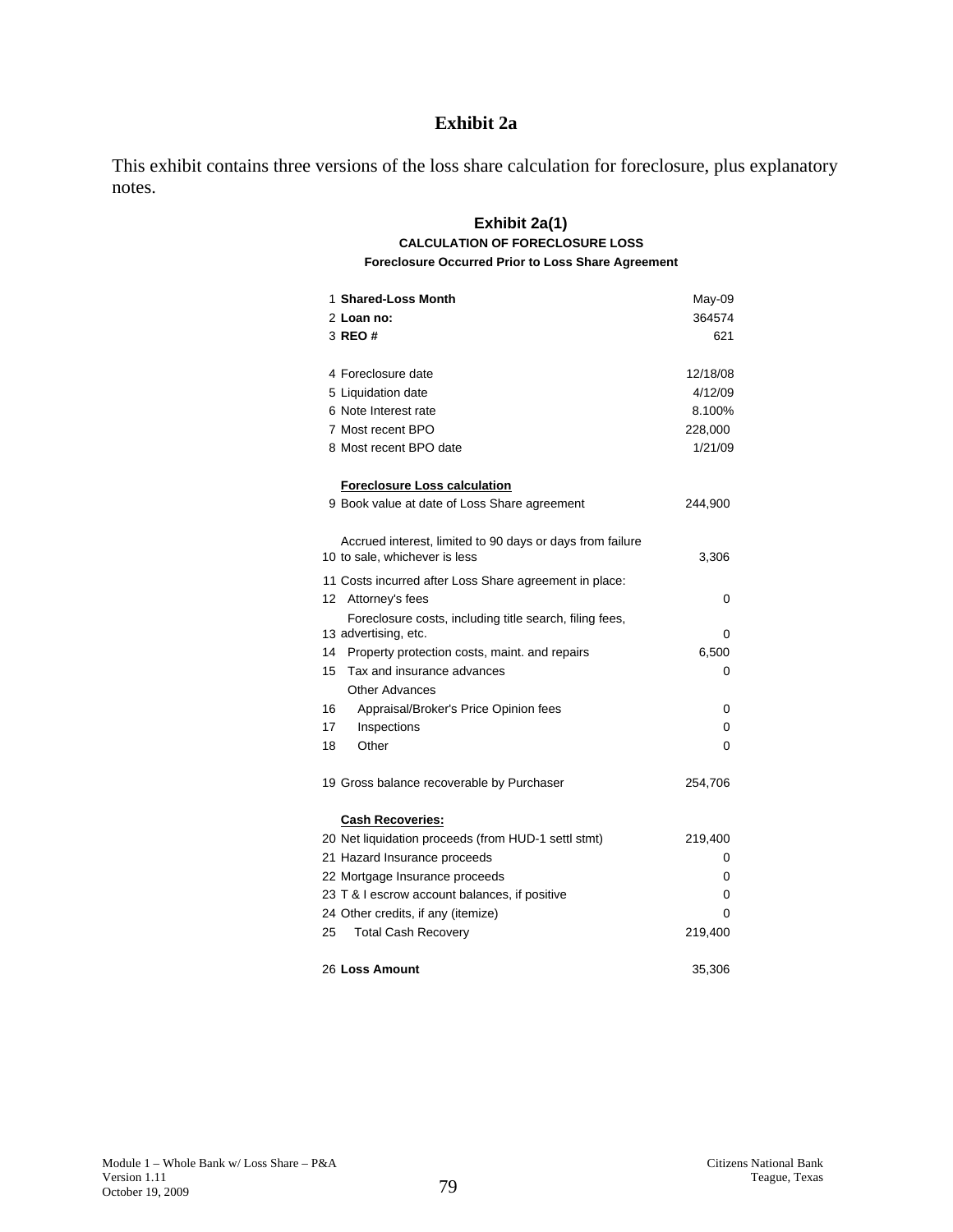#### **Exhibit 2a(2)**

#### **CALCULATION OF FORECLOSURE LOSS**

#### **No Preceeding Loan Mod under Loss Share**

| 1 Shared-Loss Month                                                             | May-09  |
|---------------------------------------------------------------------------------|---------|
| 2 Loan no:                                                                      | 292334  |
| 3 REO #                                                                         | 477     |
| 4 Interest paid-to-date                                                         | 4/30/08 |
| 5 Foreclosure date                                                              | 1/15/09 |
| 6 Liquidation date                                                              | 4/12/09 |
| 7 Note Interest rate                                                            | 8.000%  |
| 8 Owner occupied?                                                               | Yes     |
| 9 If owner-occupied:                                                            |         |
| 10<br>Borrower current gross annual income                                      | 42,000  |
| Estimated NPV of loan mod<br>11                                                 | 195,000 |
| 12 Most recent BPO                                                              | 235,000 |
| 13 Most recent BPO date                                                         | 1/21/09 |
| <b>Foreclosure Loss calculation</b>                                             |         |
| 16 Loan Principal balance after last paid installment                           | 300,000 |
| 17 Accrued interest, limited to 90 days                                         | 6,000   |
| 18 Attorney's fees                                                              | 0       |
| Foreclosure costs, including title search, filing fees,<br>19 advertising, etc. | 4,000   |
| 20 Property protection costs, maint. and repairs                                | 5,500   |
| 21 Tax and insurance advances                                                   | 1,500   |
| <b>Other Advances</b>                                                           |         |
| 22<br>Appraisal/Broker's Price Opinion fees                                     | 0       |
| 23<br>Inspections                                                               | 50      |
| 24<br>Other                                                                     | 0       |
| 25 Gross balance recoverable by Purchaser                                       | 317,050 |
| <b>Cash Recoveries:</b>                                                         |         |
| 26 Net liquidation proceeds (from HUD-1 settl stmt)                             | 205,000 |
| 27 Hazard Insurance proceeds                                                    | 0       |
| 28 Mortgage Insurance proceeds                                                  | 0       |
| 29 T & I escrow account balances, if positive                                   | 0       |
| 30 Other credits, if any (itemize)                                              | 0       |
| 31<br><b>Total Cash Recovery</b>                                                | 205,000 |
| 32 Loss Amount                                                                  | 112,050 |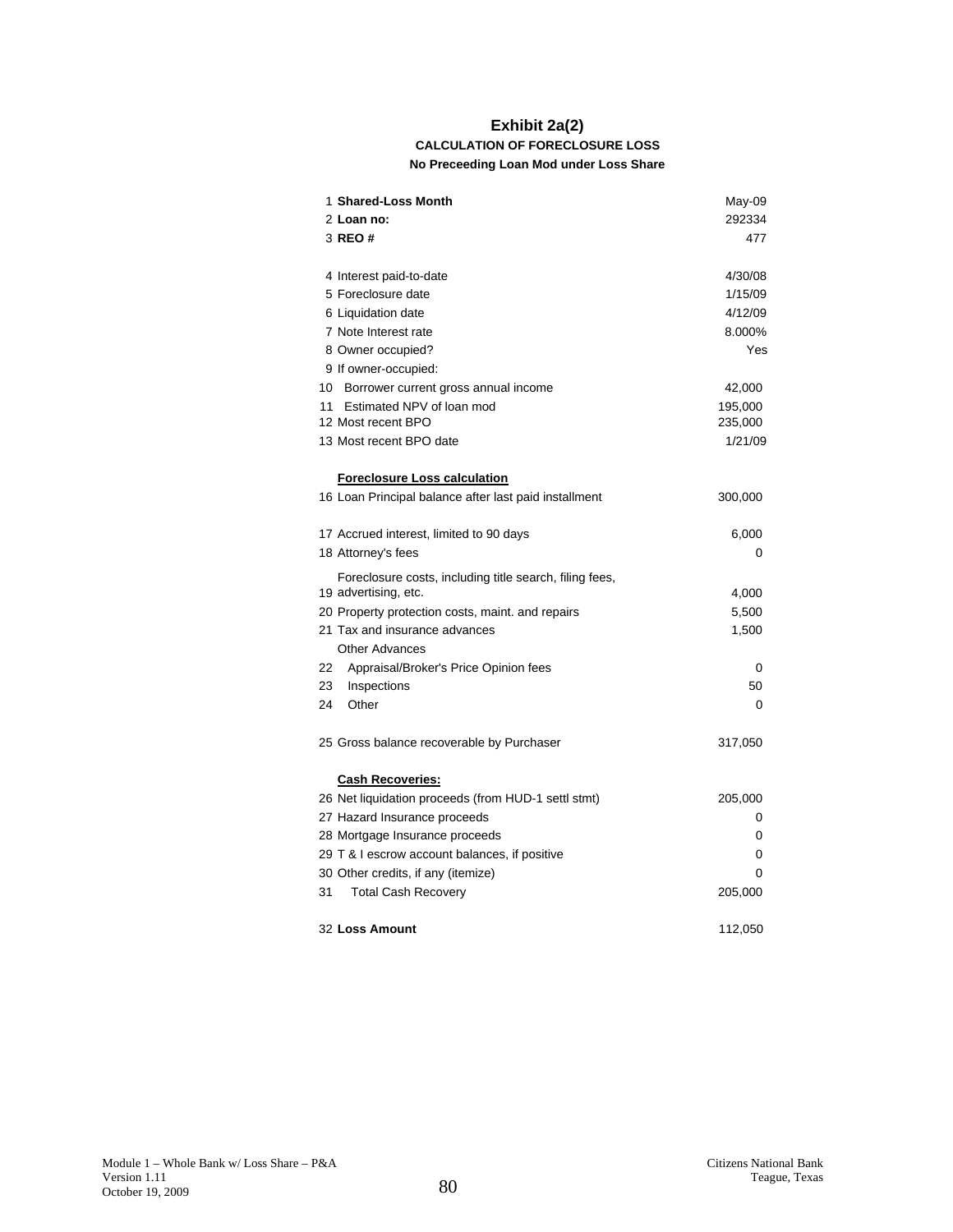## **Exhibit 2a(3)**

#### **CALCULATION OF FORECLOSURE LOSS Foreclosure after a Covered Loan Mod**

| 1 Shared-Loss Month                                                  | May-09  |
|----------------------------------------------------------------------|---------|
| 2 Loan no:                                                           | 138554  |
| 3 REO #                                                              | 843     |
|                                                                      |         |
| 4 Loan mod date                                                      | 1/17/08 |
| 5 Interest paid-to-date                                              | 4/30/08 |
| 6 Foreclosure date                                                   | 1/15/09 |
| 7 Liquidation date                                                   | 4/12/09 |
| 8 Note Interest rate                                                 | 4.000%  |
| 9 Most recent BPO                                                    | 210,000 |
| 10 Most recent BPO date                                              | 1/20/09 |
|                                                                      |         |
| <b>Foreclosure Loss calculation</b>                                  |         |
| 11 NPV of projected cash flows at loan mod                           | 285,000 |
| 12 Less: Principal payments between loan mod and deliquency          | 2,500   |
| 13 Plus:                                                             |         |
| Attorney's fees<br>14                                                | 0       |
| Foreclosure costs, including title search, filing fees, advertising, |         |
| 15 etc.                                                              | 4,000   |
| 16<br>Property protection costs, maint. and repairs                  | 7,000   |
| 17<br>Tax and insurance advances                                     | 2,000   |
| 18 Other Advances                                                    |         |
| 19 Appraisal/Broker's Price Opinion fees                             | 0       |
| 20<br>Inspections                                                    | 0       |
| 21<br>Other                                                          | 0       |
|                                                                      |         |
| 22 Gross balance recoverable by Purchaser                            | 295,500 |
|                                                                      |         |
| <b>Cash Recoveries:</b>                                              |         |
| 23 Net liquidation proceeds (from HUD-1 settl stmt)                  | 201,000 |
| 24 Hazard Insurance proceeds                                         | 0       |
| 25 Mortgage Insurance proceeds                                       | 0       |
| 26 T & I escrow account balances, if positive                        | 0       |
| 27 Other credits, if any (itemize)                                   | 0       |
| 28<br><b>Total Cash Recovery</b>                                     | 201,000 |
|                                                                      |         |
| 29 Loss Amount                                                       | 94,500  |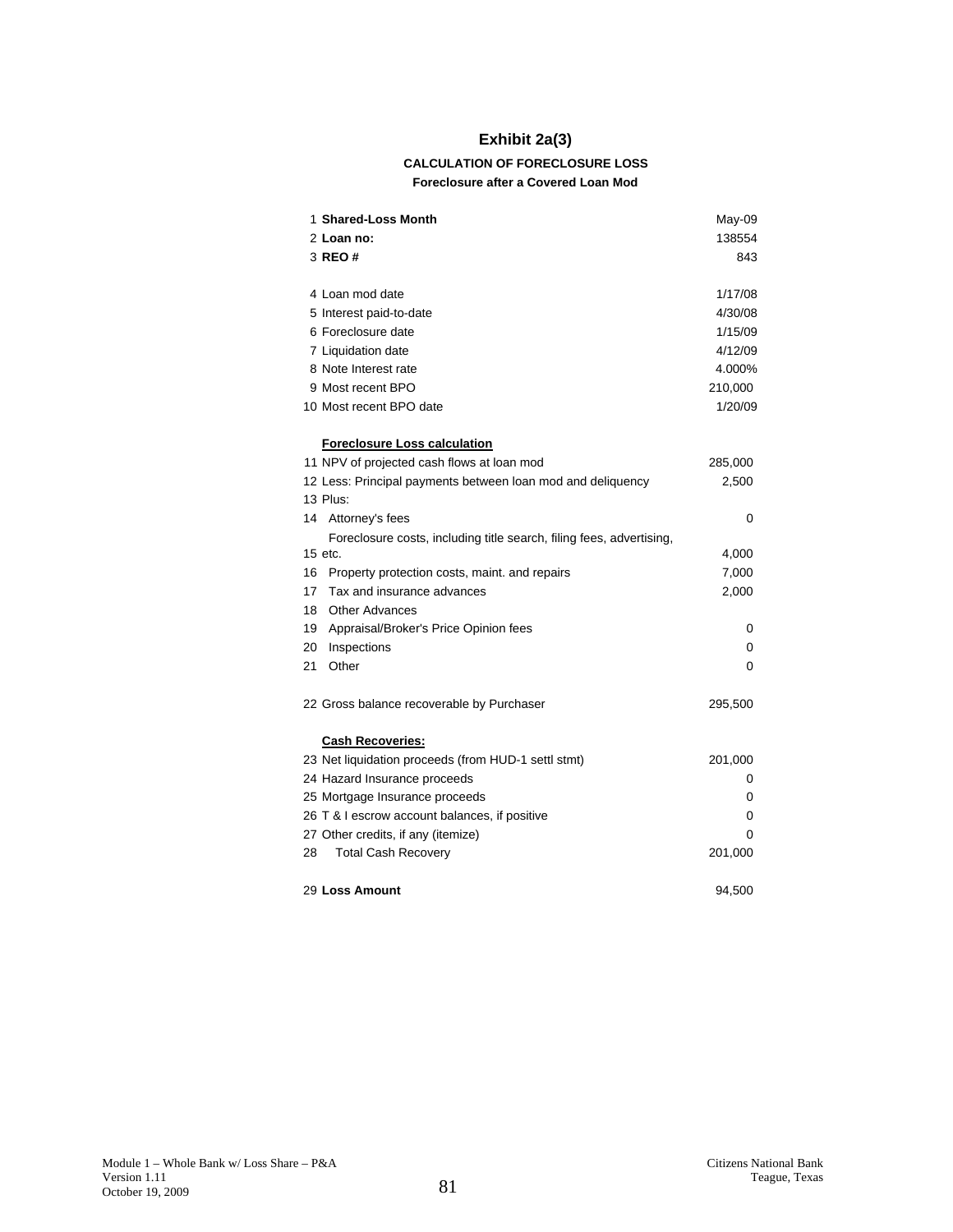## **Notes to Exhibit 2a (foreclosure)**

- 1. The data shown are for illustrative purpose. The figures will vary for actual restructurings.
- 2. The covered loss is the difference between the gross balance recoverable by Purchaser and the total cash recovery. There are three methods of calculation for covered losses from foreclosures, depending upon the circumstances. They are shown below:
	- a. If foreclosure occurred prior to the beginning of the Loss Share agreement, use Exhibit 2a(1). This version uses the book value of the REO as the starting point for the covered loss.
	- b. If foreclosure occurred after the Loss Share agreement was in place, and if the loan was not restructured when the Loss Share agreement was in place, use Exhibit 2a(2). This version uses the unpaid balance of the loan as of the last payment as the starting point for the covered loss.
	- c. If the loan was restructured when the Loss Share agreement was in place, and then foreclosure occurred, use Exhibit 2a(3). This version uses the Net Present Value (NPV) of the modified loan as the starting point for the covered loss.
- 3. For Exhibit  $2a(1)$ , the gross balance recoverable by the purchaser is calculated as the sum of lines  $9 - 18$ ; it is shown in line 19. For Exhibit 2a(2), the gross balance recoverable by the purchaser is calculated as the sum of lines  $16 - 24$ ; it is shown in line 25. For Exhibit 2a(3), the gross balance recoverable by the purchaser is calculated as line 11 minus line 12 plus lines  $13 - 21$ ; it is shown in line 22.
- 4. For Exhibit 2a(1), the total cash recovery is calculated as the sum of lines  $20 24$ ; it is shown in line 25. For Exhibit 2a(2), the total cash recovery is calculated as the sum of lines  $26 - 30$ ; it is shown in line 31. For Exhibit 2a(3), the total cash recovery is calculated as the sum of lines  $23 - 27$ ; it is shown in line 28.
- 5. Reasonable and customary third party attorney's fees and expenses incurred by or on behalf of Assuming Bank in connection with any enforcement procedures, or otherwise with respect to such loan, are reported under Attorney's fees.
- 6. Assuming Bank's (or Third Party Servicer's) reasonable and customary out-of-pocket costs paid to either a third party or an affiliate (if affiliate is pre-approved by the FDIC) for foreclosure, property protection and maintenance costs, repairs, assessments, taxes, insurance and similar items are treated as part of the gross recoverable balance, to the extent they are not paid from funds in the borrower's escrow account. Allowable costs are limited to amounts per Freddie Mac and Fannie Mae guidelines (as in effect from time to time), where applicable, provided that this limitation shall not apply to costs or expenses relating to environmental conditions.
- 7. Do not include late fees, prepayment penalties, or any similar lender fees or charges by the Failed Bank or Assuming Bank to the loan account, any allocation of Assuming Bank's servicing costs, or any allocations of Assuming Bank's general and administrative (G&A) or other operating costs.
- 8. If Exhibit  $2a(3)$  is used, then no accrued interest may be included as a covered loss. Otherwise, the amount of accrued interest that may be included as a covered loss is limited to the minimum of:
	- a. 90 days
	- b. The number of days that the loan is delinquent when the property was sold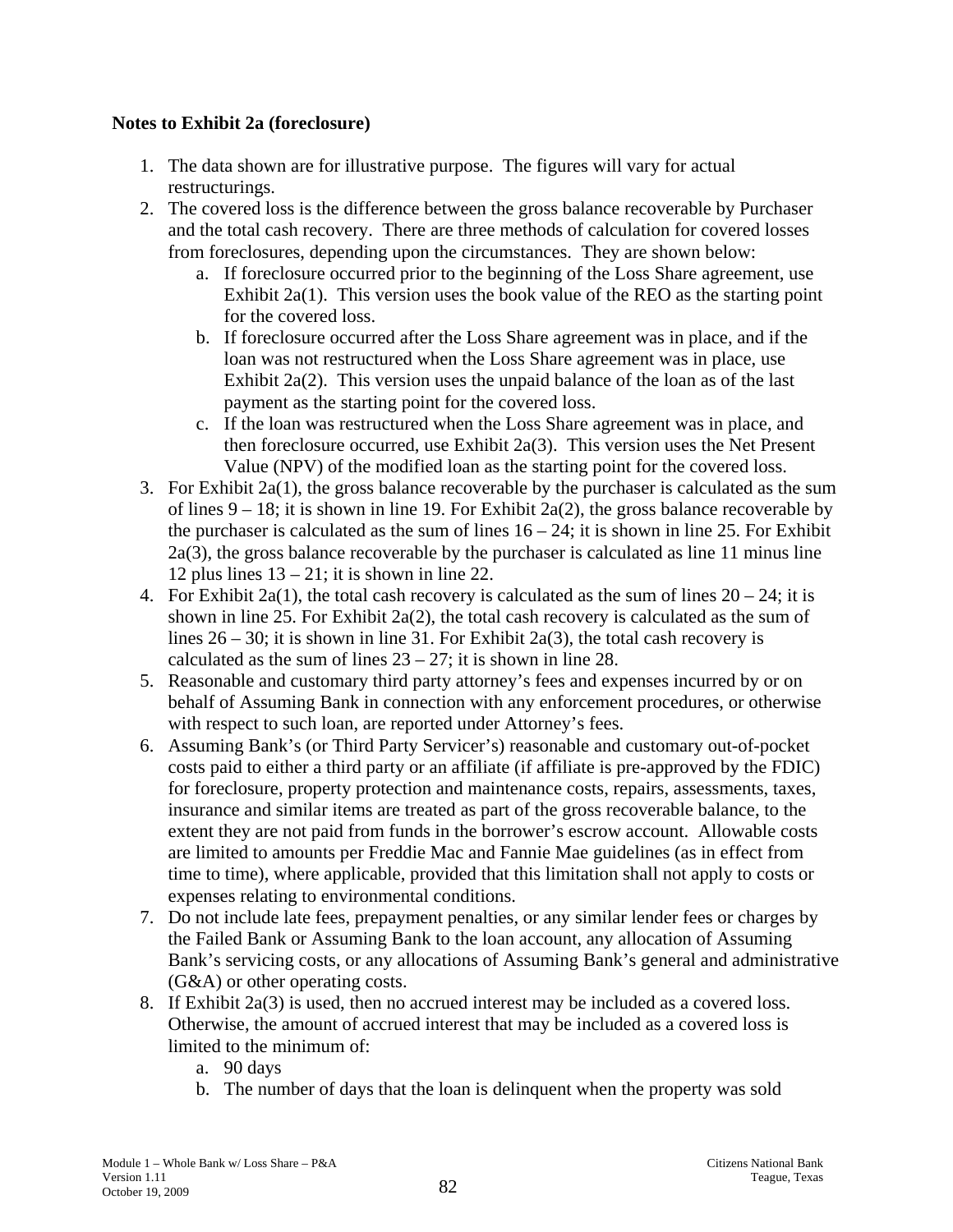c. The number of days between the resolution date and the date when the property was sold

To calculate accrued interest, apply the note interest rate that would have been in effect if the loan were performing to the principal balance after application of the last payment made by the borrower.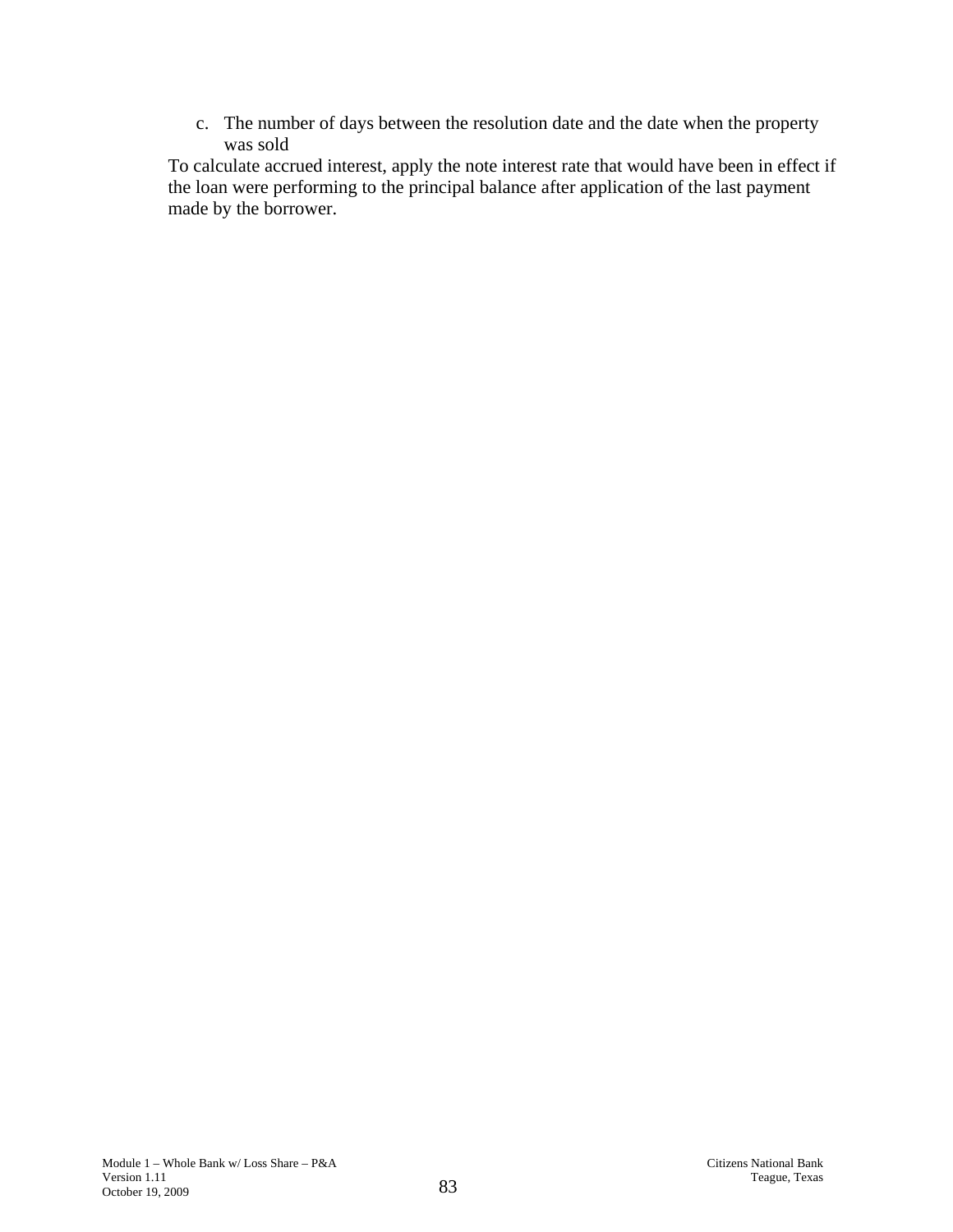# **Exhibit 2b**

This exhibit contains the loss share calculation for restructuring (loan mod), plus explanatory notes.

#### **Exhibit 2b CALCULATION OF RESTRUCTURING LOSS**

|                                                                     | 1 Shared-Loss Month                                   | May-09                                           |
|---------------------------------------------------------------------|-------------------------------------------------------|--------------------------------------------------|
|                                                                     | 2 Loan no:                                            | 123456                                           |
|                                                                     | <b>Loan before Restructuring</b>                      |                                                  |
|                                                                     | 3 Original loan amount                                | 500,000                                          |
|                                                                     | 4 Current unpaid principal balance                    | 450,000                                          |
|                                                                     | 5 Remaining term                                      | 298                                              |
|                                                                     | 6 Interest rate                                       | 7.500%                                           |
|                                                                     | 7 Interest Paid-To-Date                               | 2/29/08                                          |
|                                                                     | 8 Monthly payment - P&I                               | 3,333                                            |
|                                                                     | 9 Monthly payment - T&I                               | 1,000                                            |
|                                                                     | 10 Total monthly payment                              | 4,333                                            |
|                                                                     | 11 Loan type (fixed-rate, ARM, I/O, Option ARM, etc.) | <b>Option ARM</b>                                |
|                                                                     | 12 Borrower current annual income                     | 82,000                                           |
|                                                                     | <b>Terms of Modified/Restructured Loan</b>            |                                                  |
|                                                                     | 13 Closing date on modified/restructured loan         | 4/19/09                                          |
|                                                                     | 14 New Principal balance                              | 461,438                                          |
|                                                                     | 15 Remaining term                                     | 313                                              |
|                                                                     | 16 Interest rate                                      | 3.500%                                           |
|                                                                     | 17 Monthly payment - P&I                              | 1,346                                            |
|                                                                     | 18 Monthly payment - T&I                              | 800                                              |
|                                                                     | 19 Total monthly payment                              | 2,146                                            |
|                                                                     | 20 Loan type (fixed-rate, ARM, I/O, Option ARM, etc.) | IO Hybrid                                        |
|                                                                     | 21 Lien type (1st, 2nd)                               | 1st                                              |
|                                                                     | If adjustable:                                        |                                                  |
|                                                                     | 22<br>Initial interest rate                           | 3.500%                                           |
|                                                                     | 23<br>Term - initial interest rate                    | 60 Months                                        |
|                                                                     | 24 Initial payment amount                             | 2,146                                            |
|                                                                     | 25 Term-initial payment amount                        | 60 Months                                        |
|                                                                     | 26 Negative amortization?                             | No                                               |
|                                                                     | 27 Rate reset frequency after first adjustment        | 6 Months                                         |
|                                                                     | 28 Next reset date                                    | 5/1/14                                           |
|                                                                     | 29 Index                                              | <b>LIBOR</b>                                     |
|                                                                     | 30 Margin                                             | 2.750%                                           |
|                                                                     | 31 Cap per adjustment                                 | 2.000%                                           |
|                                                                     | 32 Lifetime Cap                                       | 9.500%                                           |
|                                                                     | 33 Floor                                              | 2.750%                                           |
|                                                                     | 34 Front end DTI                                      | 31%                                              |
|                                                                     | 35 Back end DTI                                       | 45%                                              |
|                                                                     | <b>Restructuring Loss Calculation</b>                 |                                                  |
|                                                                     | 36 Loan Principal balance before restructuring        | 450,000                                          |
|                                                                     | 37 Accrued interest, limited to 90 days               | 8,438                                            |
|                                                                     | 38 Tax and insurance advances                         | 3,000                                            |
|                                                                     | 39 3rd party fees due                                 |                                                  |
|                                                                     | 40 Total loan balance due before restructuring        | 461,438                                          |
|                                                                     | Assumptions for NPV Calculation, Restructured Loan:   |                                                  |
|                                                                     | 41 Discount rate for projected cash flows             | 5.530%                                           |
|                                                                     | 42 Loan prepayment in full                            | 120 Months                                       |
|                                                                     | 43 NPV of projected cash flows                        | 403,000                                          |
|                                                                     | 44 Loss Amount                                        | 58,438                                           |
| Module 1 – Whole Bank w/ Loss Share – P&A<br>$\frac{1}{2}$ and 1.11 |                                                       | Citizens National Bank<br>$T_{222}$ and $T_{22}$ |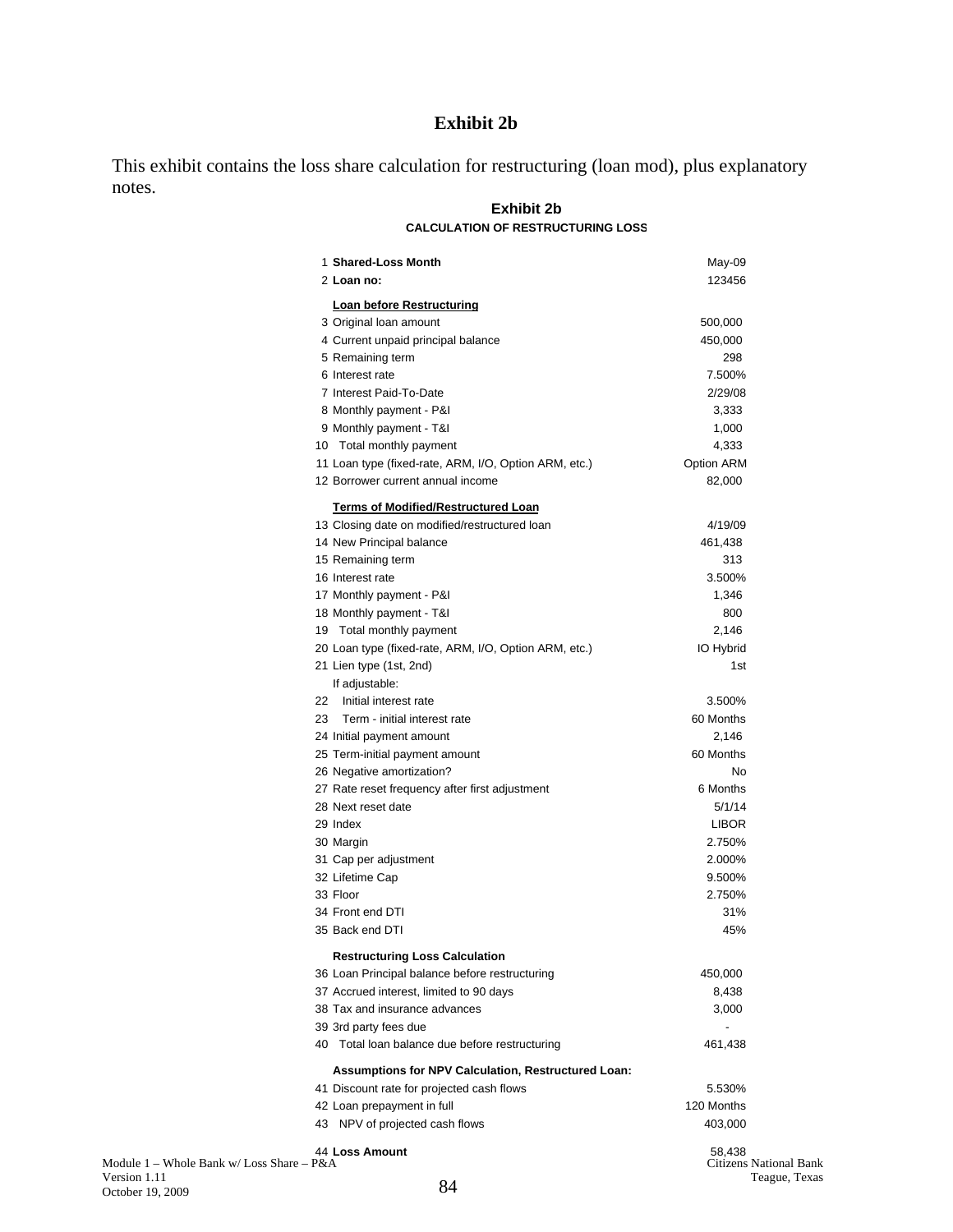## **Notes to Exhibit 2b (restructuring)**

- 1. The data shown are for illustrative purpose. The figures will vary for actual restructurings.
- 2. For purposes of loss sharing, losses on restructured loans are calculated as the difference between:
	- a. The principal, accrued interest, advances due on the loan, and allowable  $3<sup>rd</sup>$  party fees prior to restructuring (lines 36-39), and
	- b. The Net Present Value (NPV) of the estimated cash flows (line 43). The cash flows should assume no default or prepayment for 10 years, followed by prepayment in full at the end of 10 years (120 months).
- 3. For owner-occupied residential loans, the NPV is calculated using the most recently published Freddie Mac survey rate on 30-year fixed rate loans as of the restructure date.
- 4. For investor owned or non-owner occupied residential loans, the NPV is calculated using commercially reasonable rate on 30-year fixed rate loans as of the restructure date.
- 5. If the new loan is an adjustable-rate loan, interest rate resets and related cash flows should be projected based on the index rate in effect at the date of the loan restructuring. If the restructured loan otherwise provides for specific charges in monthly P&I payments over the term of the loan, those changes should be reflected in the projected cash flows. Assuming Bank must retain supporting schedule of projected cash flows as required by Section 2.1 of the Single Family Shared-Loss Agreement and provide it to the FDIC if requested for a sample audit.
- 6. Do not include late fees, prepayment penalties, or any similar lender fees or charges by the Failed Bank or Assuming Bank to the loan account, any allocation of Assuming Bank's servicing costs, or any allocations of Assuming Bank's general and administrative (G&A) or other operating costs.
- 7. The amount of accrued interest that may be added to the balance of the loan is limited to the minimum of:
	- a. 90 days
	- b. The number of days that the loan is delinquent at the time of restructuring

c. The number of days between the resolution date and the restructuring To calculate accrued interest, apply the note interest rate that would have been in effect if the loan were performing to the principal balance after application of the last payment made by the borrower.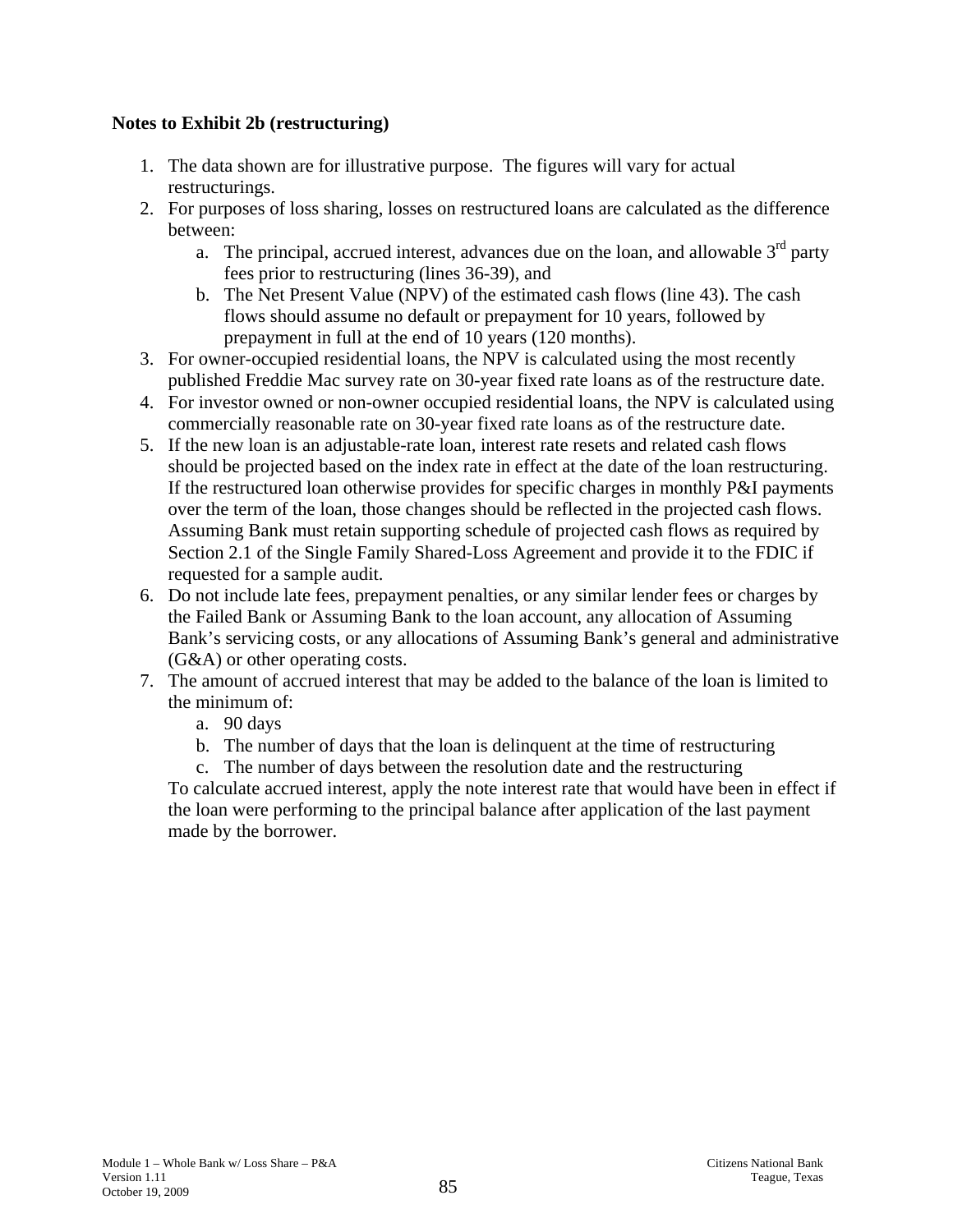### **Exhibit 2c**

This exhibit contains two versions of the loss share calculation for short sales, plus explanatory notes.

#### **Exhibit 2c(1) CALCULATION OF LOSS FOR SHORT SALE LOANS No Preceeding Loan Mod under Loss Share**

| 1 Shared-Loss Month:                      | May-09  |
|-------------------------------------------|---------|
| 2 Loan #                                  | 58776   |
| 3 RO #                                    | 542     |
|                                           |         |
| 4 Interest paid-to-date                   | 7/31/08 |
| 5 Short Payoff Date                       | 4/17/09 |
| 6 Note Interest rate                      | 7.750%  |
| 7 Owner occupied?                         | Yes     |
| If so:                                    |         |
| Borrower current gross annual income<br>8 | 38,500  |
| Estimated NPV of loan mod<br>9            | 200,000 |
| 10 Most recent BPO                        | 380,000 |
| 11 Most recent BPO date                   | 1/31/06 |
|                                           |         |
| <b>Short-Sale Loss calculation</b>        |         |
| 12 Loan Principal balance                 | 375,000 |
|                                           |         |
| 13 Accrued interest, limited to 90 days   | 7,266   |
| 14 Attorney's fees                        | 0       |
| 15 Tax and insurance advances             | 0       |
| 16 3rd party fees due                     | 2,800   |
| 17 Incentive to borrower                  | 2,000   |
| 18 Gross balance recoverable by Purchaser | 387,066 |
|                                           |         |
| 19 Amount accepted in Short-Sale          | 255,000 |
| 20 Hazard Insurance                       | 0       |
| 21 Mortgage Insurance                     | 0       |
|                                           |         |
| 22 Total Cash Recovery                    | 255,000 |
|                                           |         |
| 23 Loss Amount                            | 132,066 |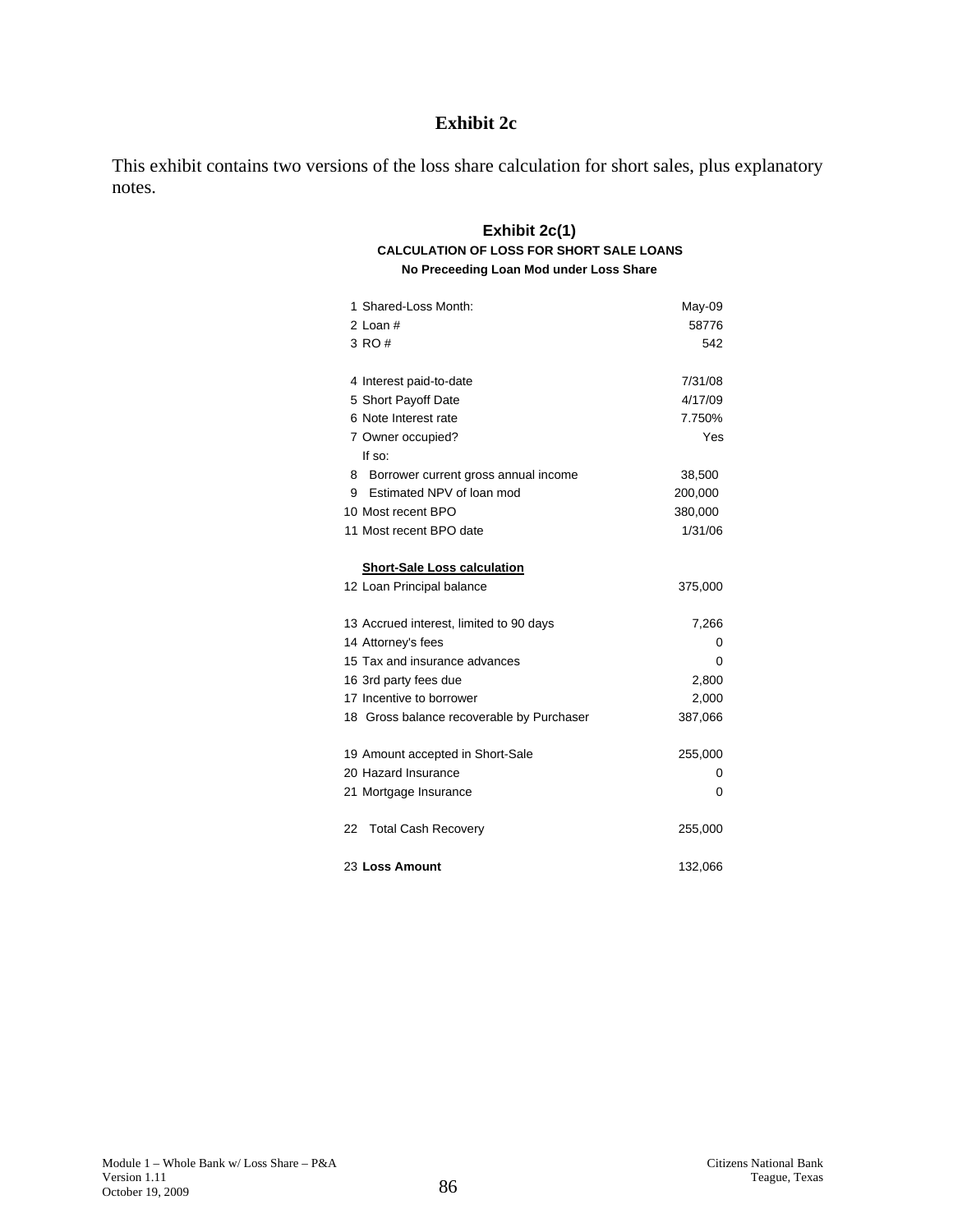#### **Exhibit 2c(2) CALCULATION OF LOSS FOR SHORT SALE LOANS Short Sale after a Covered Loan Mod**

| 1 Shared-Loss Month:<br>2 Loan $#$                          | May-09<br>20076 |
|-------------------------------------------------------------|-----------------|
| 3 REO #                                                     | 345             |
| 4 Loan mod date                                             | 5/12/08         |
| 5 Interest paid-to-date                                     | 9/30/08         |
| 6 Short Payoff Date                                         | 4/2/09          |
| 7 Note Interest rate                                        | 7.500%          |
| 8 Most recent BPO                                           | 230,000         |
| 9 Most recent BPO date                                      | 1/21/09         |
|                                                             |                 |
| <b>Short-Sale Loss calculation</b>                          |                 |
| 11 NPV of projected cash flows at loan mod                  | 311,000         |
| 12 Less: Principal payments between loan mod and deliquency | 1,000           |
| Plus:                                                       |                 |
| 13<br>Attorney's fees                                       | 0               |
| Tax and insurance advances<br>14                            | 1,500           |
| 3rd party fees due<br>15                                    | 2,600           |
| 16<br>Incentive to borrower                                 | 3,500           |
| 17 Gross balance recoverable by Purchaser                   | 317,600         |
|                                                             |                 |
| 18 Amount accepted in Short-Sale                            | 234,000         |
| 19 Hazard Insurance                                         | 0               |
| 20 Mortgage Insurance                                       | $\Omega$        |
|                                                             |                 |
| <b>Total Cash Recovery</b><br>21                            | 234,000         |
|                                                             |                 |
| 22 Loss Amount                                              | 83,600          |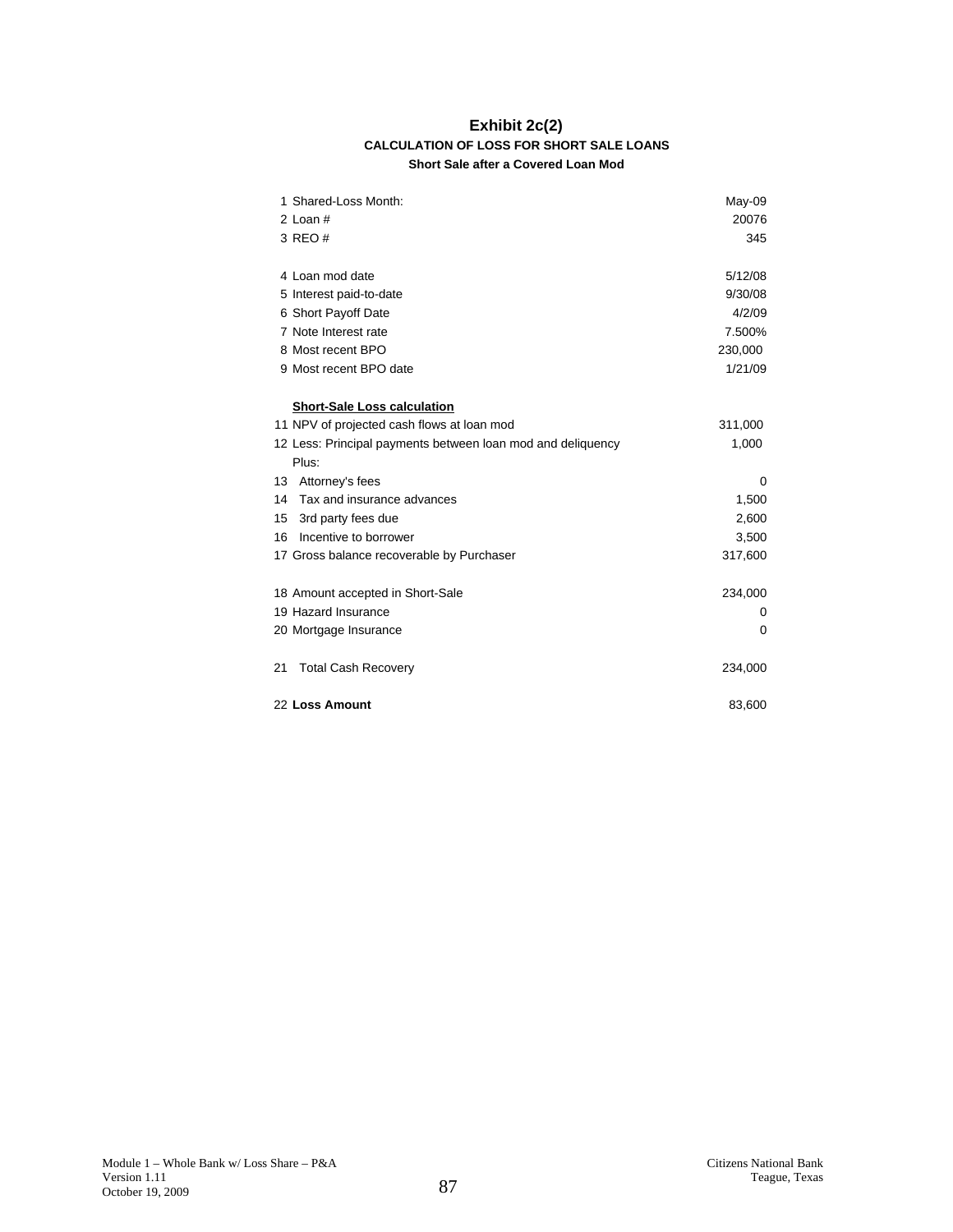## **Notes to Exhibit 2c (short sale)**

- 1. The data shown are for illustrative purpose. The figures will vary for actual short sales.
- 2. The covered loss is the difference between the gross balance recoverable by Purchaser and the total cash recovery. There are two methods of calculation for covered losses from short sales, depending upon the circumstances. They are shown below:
	- a. If the loan was restructured when the Loss Share agreement was in place, and then the short sale occurred, use Exhibit  $2c(2)$ . This version uses the Net Present Value (NPV) of the modified loan as the starting point for the covered loss.
	- b. Otherwise, use Exhibit  $2c(1)$ . This version uses the unpaid balance of the loan as of the last payment as the starting point for the covered loss.
- 3. For Exhibit  $2c(1)$ , the gross balance recoverable by the purchaser is calculated as the sum of lines  $12 - 17$ ; it is shown in line 18. For Exhibit 2a(2), the gross balance recoverable by the purchaser is calculated as line 11 minus line 12 plus lines 13 – 16; it is shown in line 17.
- 4. For Exhibit 2c(1), the total cash recovery is calculated as the sum of lines  $19 21$ ; it is shown in line 22. For Exhibit  $2c(2)$ , the total cash recovery is calculated as the sum of lines  $18 - 20$ ; it is shown in line 21.
- 5. Reasonable and customary third party attorney's fees and expenses incurred by or on behalf of Assuming Bank in connection with any enforcement procedures, or otherwise with respect to such loan, are reported under Attorney's fees.
- 6. Do not include late fees, prepayment penalties, or any similar lender fees or charges by the Failed Bank or Assuming Bank to the loan account, any allocation of Assuming Bank's servicing costs, or any allocations of Assuming Bank's general and administrative (G&A) or other operating costs.
- 7. If Exhibit  $2c(2)$  is used, then no accrued interest may be included as a covered loss. Otherwise, the amount of accrued interest that may be included as a covered loss is limited to the minimum of:
	- d. 90 days
	- e. The number of days that the loan is delinquent when the property was sold
	- f. The number of days between the resolution date and the date when the property was sold

To calculate accrued interest, apply the note interest rate that would have been in effect if the loan were performing to the principal balance after application of the last payment made by the borrower.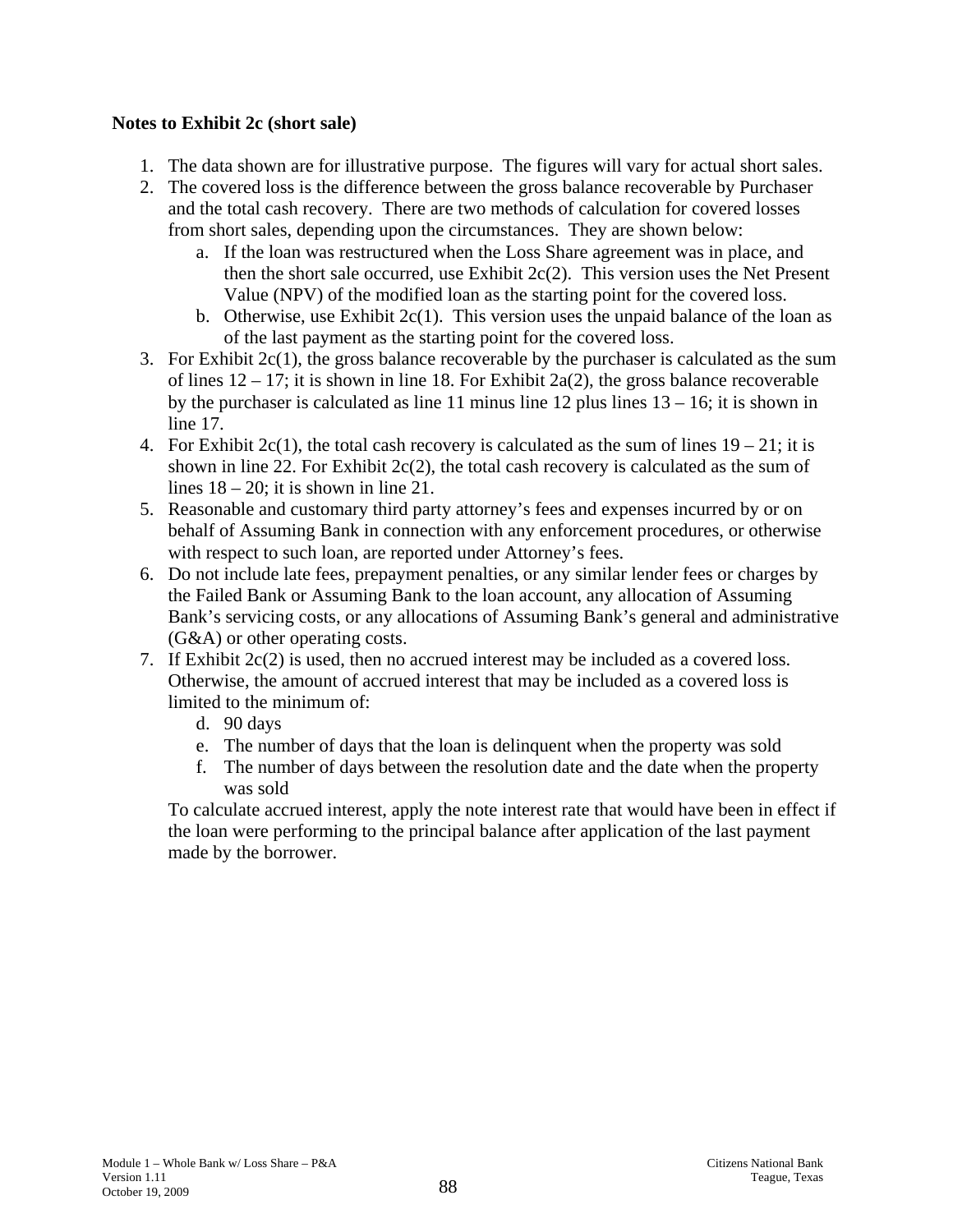# **Exhibit 2d**

| [input month]<br><b>Shared-Loss Month:</b>                                                                                                                                                                |     |                    |         |
|-----------------------------------------------------------------------------------------------------------------------------------------------------------------------------------------------------------|-----|--------------------|---------|
| [input loan no.)<br>Loan no.:                                                                                                                                                                             |     |                    |         |
|                                                                                                                                                                                                           |     |                    |         |
|                                                                                                                                                                                                           |     |                    |         |
| <b>NOTE</b>                                                                                                                                                                                               |     |                    |         |
| The calculation of recovery on a loan for which a Restructuring Loss has been paid will only apply if the                                                                                                 |     |                    |         |
| loan is sold.                                                                                                                                                                                             |     |                    |         |
|                                                                                                                                                                                                           |     |                    |         |
| <b>EXAMPLE CALCULATION</b>                                                                                                                                                                                |     |                    |         |
|                                                                                                                                                                                                           |     |                    |         |
| <b>Restructuring Loss Information</b>                                                                                                                                                                     |     |                    |         |
| Loan principal balance before restructuring                                                                                                                                                               |     | \$200,000          | A       |
| NPV, restructured loan                                                                                                                                                                                    |     | 165,000            | B       |
| Loss on restructured loan                                                                                                                                                                                 |     | \$35,000           | $A - B$ |
| Times FDIC applicable loss share % (80% or 95%)                                                                                                                                                           |     | 80%                |         |
| Loss share payment to purchaser                                                                                                                                                                           |     | \$28,000           | C       |
|                                                                                                                                                                                                           |     |                    |         |
| Calculation - Recovery amount due to Receiver                                                                                                                                                             |     |                    |         |
| Loan sales price                                                                                                                                                                                          |     | \$190,000          |         |
| NPV of restructured loan at mod date                                                                                                                                                                      |     | 165,000            |         |
| Gain - step 1                                                                                                                                                                                             |     | 25,000             | D       |
| <b>PLUS</b>                                                                                                                                                                                               |     |                    |         |
| Loan UPB after restructuring                                                                                                                                                                              | (1) | 200,000<br>192,000 |         |
| Loan UPB at liquidation date<br>Gain - step 2 (principal collections after restructuring)                                                                                                                 |     | 8,000              | Е       |
| Recovery amount                                                                                                                                                                                           |     | 33,000             | $D + E$ |
| Times FDIC loss share %                                                                                                                                                                                   |     | 80%                |         |
| <b>Recovery due to FDIC</b>                                                                                                                                                                               |     | \$26,400           | F       |
|                                                                                                                                                                                                           |     |                    |         |
| Net loss share paid to purchaser $(C - F)$                                                                                                                                                                |     | \$<br>1,600        |         |
|                                                                                                                                                                                                           |     |                    |         |
| <b>Proof Calculation</b>                                                                                                                                                                                  | (2) |                    |         |
| Loan principal balance                                                                                                                                                                                    |     | \$200,000          | G       |
|                                                                                                                                                                                                           |     |                    |         |
| Principal collections on loan                                                                                                                                                                             |     | 8,000              |         |
| Sales price for loan                                                                                                                                                                                      |     | 190,000            |         |
| Total collections on loan                                                                                                                                                                                 |     | 198,000            | H       |
| Net loss on loan                                                                                                                                                                                          |     | \$<br>2,000        | G – H   |
| Times FDIC applicable loss share % (80% or 95%)                                                                                                                                                           |     | 80%                |         |
| Loss share payment to purchaser                                                                                                                                                                           |     | 1,600<br>\$        |         |
|                                                                                                                                                                                                           |     |                    |         |
|                                                                                                                                                                                                           |     |                    |         |
| (1) This example assumes that the FDIC loan modification program as shown in Exhibit 5 is applied and<br>the loan restructuring does not result in a reduction in the loan principal balance due from the |     |                    |         |
| borrower.                                                                                                                                                                                                 |     |                    |         |
| (2) This proof calculation is provided to illustrate the concept and the Assuming Bank is not required to                                                                                                 |     |                    |         |
| provide this with its Recovery calculations.                                                                                                                                                              |     |                    |         |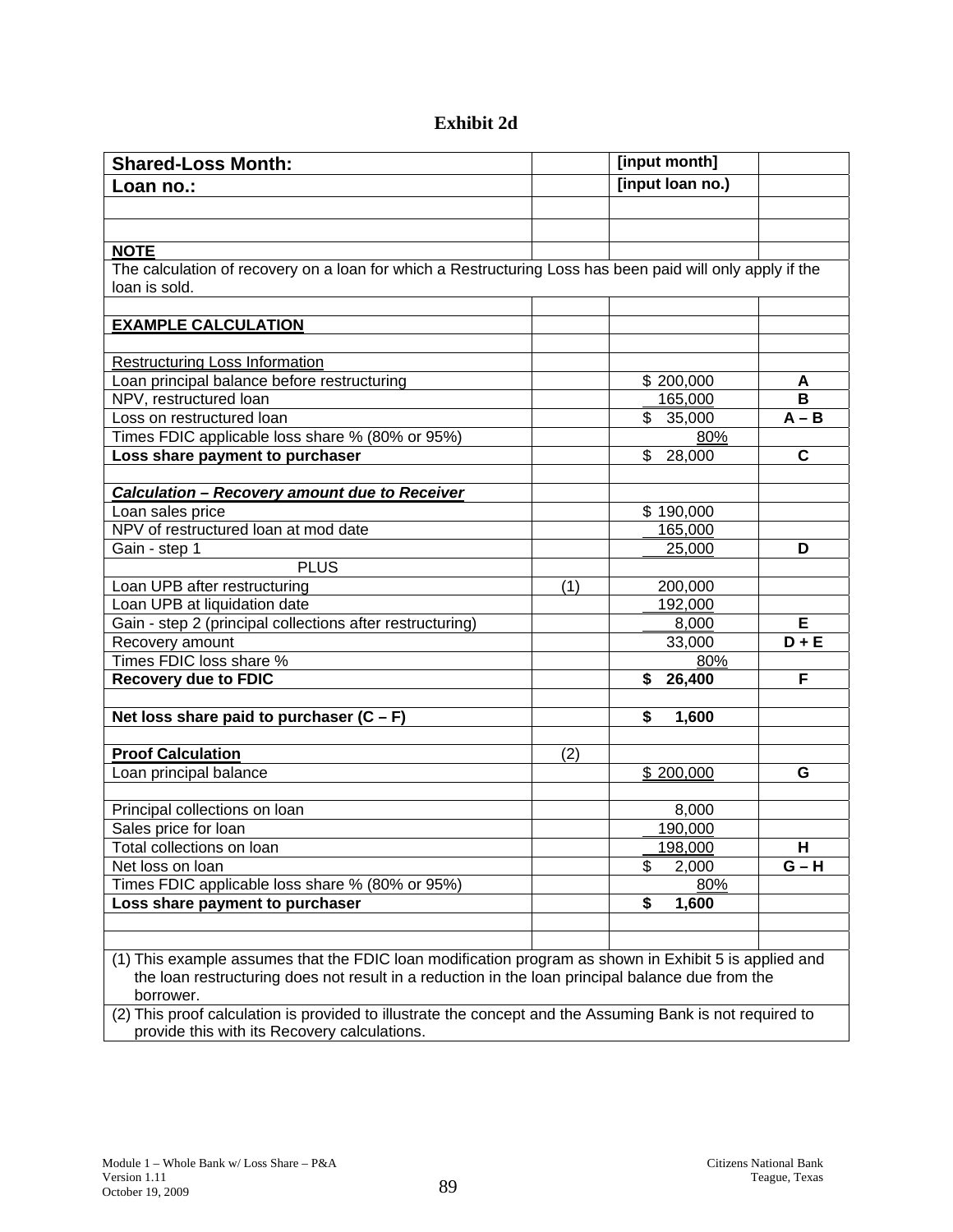| <b>SHARED-LOSS LOANS</b><br>PORTFOLIO PERFORMANCE AND SUMMARY SCHEDULE |                      |    |                  |
|------------------------------------------------------------------------|----------------------|----|------------------|
| <b>MONTH ENDED:</b>                                                    | [input report month] |    |                  |
|                                                                        |                      |    |                  |
|                                                                        |                      |    |                  |
| <b>POOL SUMMARY</b>                                                    |                      |    |                  |
|                                                                        | $\#$                 | \$ |                  |
| Loans at Sale Date                                                     | XX                   | XX |                  |
|                                                                        |                      |    |                  |
| Loans as of this month-end                                             | XX                   | XX |                  |
| <b>STATED THRESHOLD TRACKING</b>                                       | $\#$                 | \$ |                  |
| <b>Stated Threshold amount</b>                                         |                      |    | A                |
|                                                                        |                      |    |                  |
| Cumulative loss payments, prior month                                  |                      |    |                  |
| Loss payment for current month                                         |                      |    |                  |
| Cumulative loss payment, this month                                    |                      |    |                  |
| Cumulative Commercial & Other Loans Net Charge-Offs                    |                      |    |                  |
|                                                                        |                      |    | B                |
| Remaining to Stated Threshold                                          |                      |    | $A - B$          |
|                                                                        |                      |    |                  |
|                                                                        |                      |    | Percent of Total |
| <b>PORTFOLIO PERFORMANCE STATUS</b>                                    | $\#$                 | \$ | $\#$             |
| Current                                                                |                      |    |                  |
| $30 - 59$ days past due                                                |                      |    |                  |
| $60 - 89$ days past due                                                |                      |    |                  |
| $90 - 119$ days past due                                               |                      |    |                  |
| 120 and over days past due                                             |                      |    |                  |
| In foreclosure                                                         |                      |    |                  |
| <b>ORE</b>                                                             |                      |    |                  |
| Total                                                                  |                      |    |                  |
|                                                                        |                      |    |                  |
| Memo Item:                                                             |                      |    |                  |
| Loans in process of restructuring - total                              |                      |    |                  |
| Loans in bankruptcy                                                    |                      |    |                  |
|                                                                        |                      |    |                  |
| Loans in process of restructuring by delinguency status                |                      |    |                  |
| Current                                                                |                      |    |                  |
| 30 - 59 days past due                                                  |                      |    |                  |
| 60 - 89 days past due                                                  |                      |    |                  |
| 90 - 119 days past due                                                 |                      |    |                  |
| 120 and over days past due In foreclosure                              |                      |    |                  |
| Total                                                                  |                      |    |                  |
|                                                                        |                      |    |                  |

## **Exhibit 3 Portfolio Performance and Summary Schedule**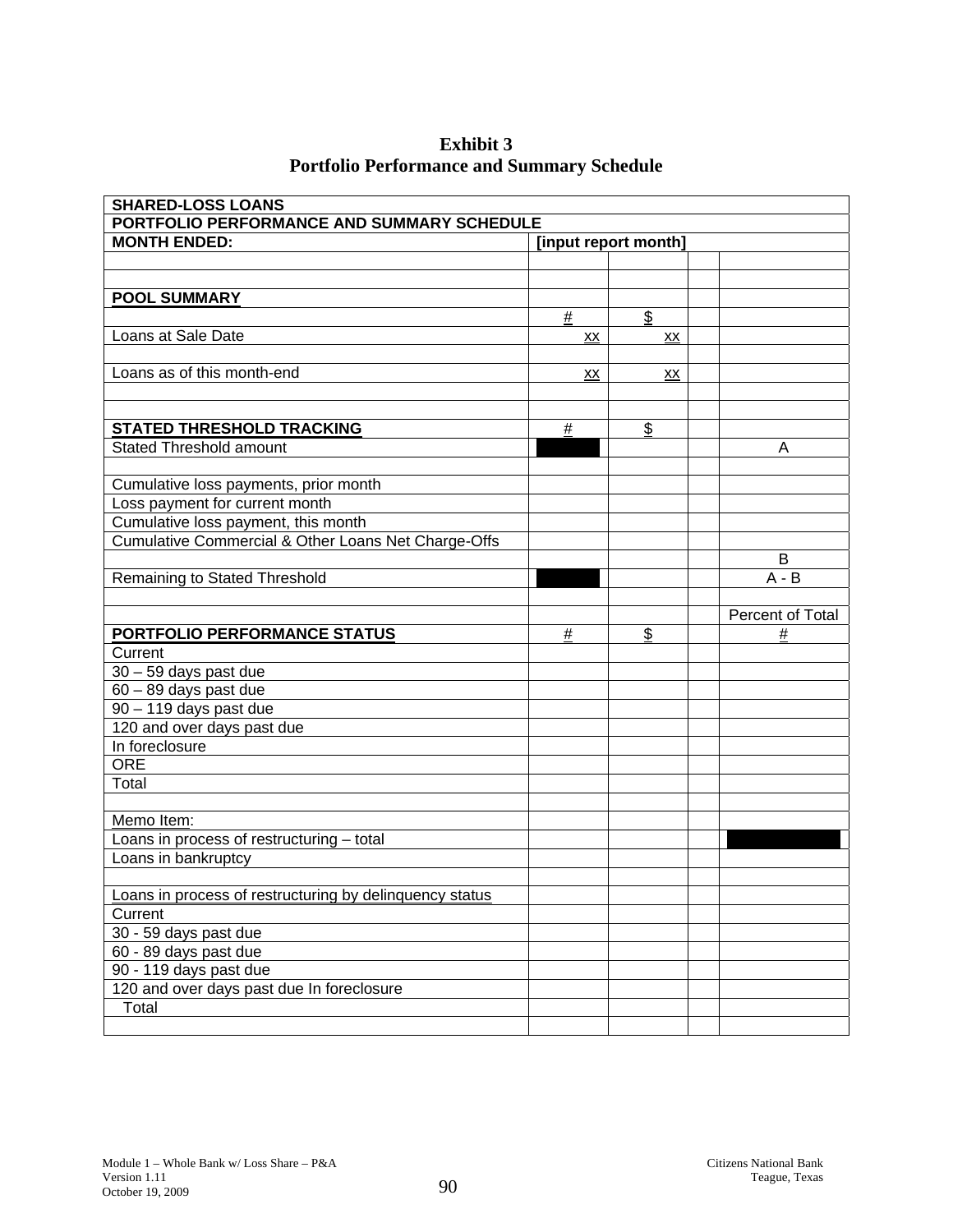| List of Loans Paid Off During Month    |                      |  |  |
|----------------------------------------|----------------------|--|--|
|                                        | Principal            |  |  |
| Loan #                                 | Balance              |  |  |
|                                        |                      |  |  |
| <b>List of Loans Sold During Month</b> |                      |  |  |
|                                        |                      |  |  |
|                                        | Principal<br>Balance |  |  |
| Loan #                                 |                      |  |  |
|                                        |                      |  |  |
|                                        |                      |  |  |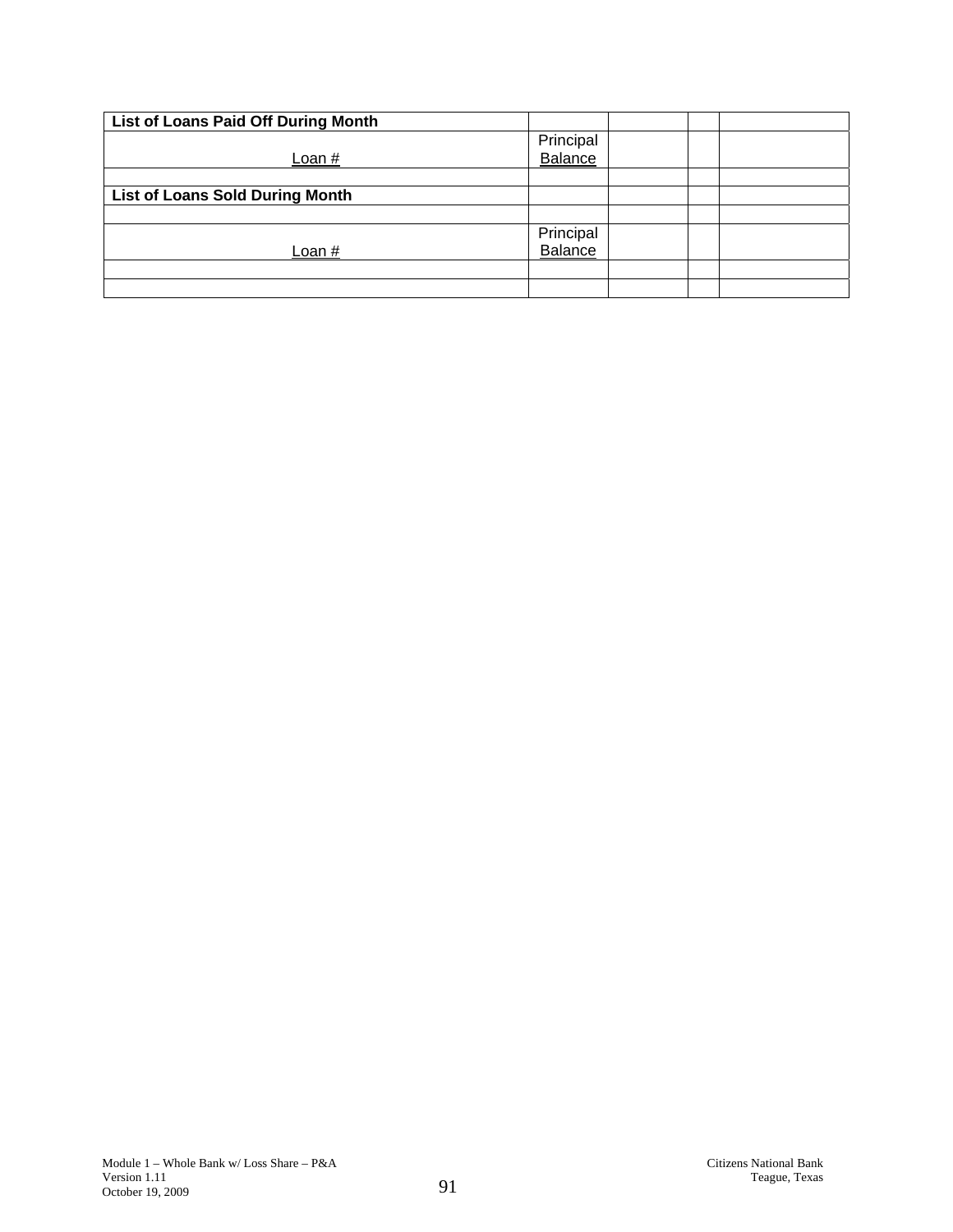## **Exhibit 4 Wire Transfer Instructions**

# **PURCHASER WIRING INSTRUCTIONS**

| <b>BANK RECEIVING WIRE</b>               |  |
|------------------------------------------|--|
|                                          |  |
| <b>9 DIGIT ABA ROUTING NUMBER</b>        |  |
|                                          |  |
| <b>ACCOUNT NUMBER</b>                    |  |
|                                          |  |
| <b>NAME OF ACCOUNT</b>                   |  |
|                                          |  |
| <b>ATTENTION TO WHOM</b>                 |  |
| <b>PURPOSE OF WIRE</b>                   |  |
|                                          |  |
| <b>FDIC RECEIVER WIRING INSTRUCTIONS</b> |  |
|                                          |  |
| <b>BANK RECEIVING WIRE</b>               |  |
|                                          |  |
| <b>SHORT NAME</b>                        |  |
|                                          |  |
| <b>ADDRESS OF BANK RECEIVING WIRE</b>    |  |
|                                          |  |
| <b>9 DIGIT ABA ROUTING NUMBER</b>        |  |
|                                          |  |
| <b>ACCOUNT NUMBER</b>                    |  |
| <b>NAME OF ACCOUNT</b>                   |  |
|                                          |  |
| <b>ATTENTION TO WHOM</b>                 |  |
|                                          |  |
| <b>PURPOSE OF WIRE</b>                   |  |
|                                          |  |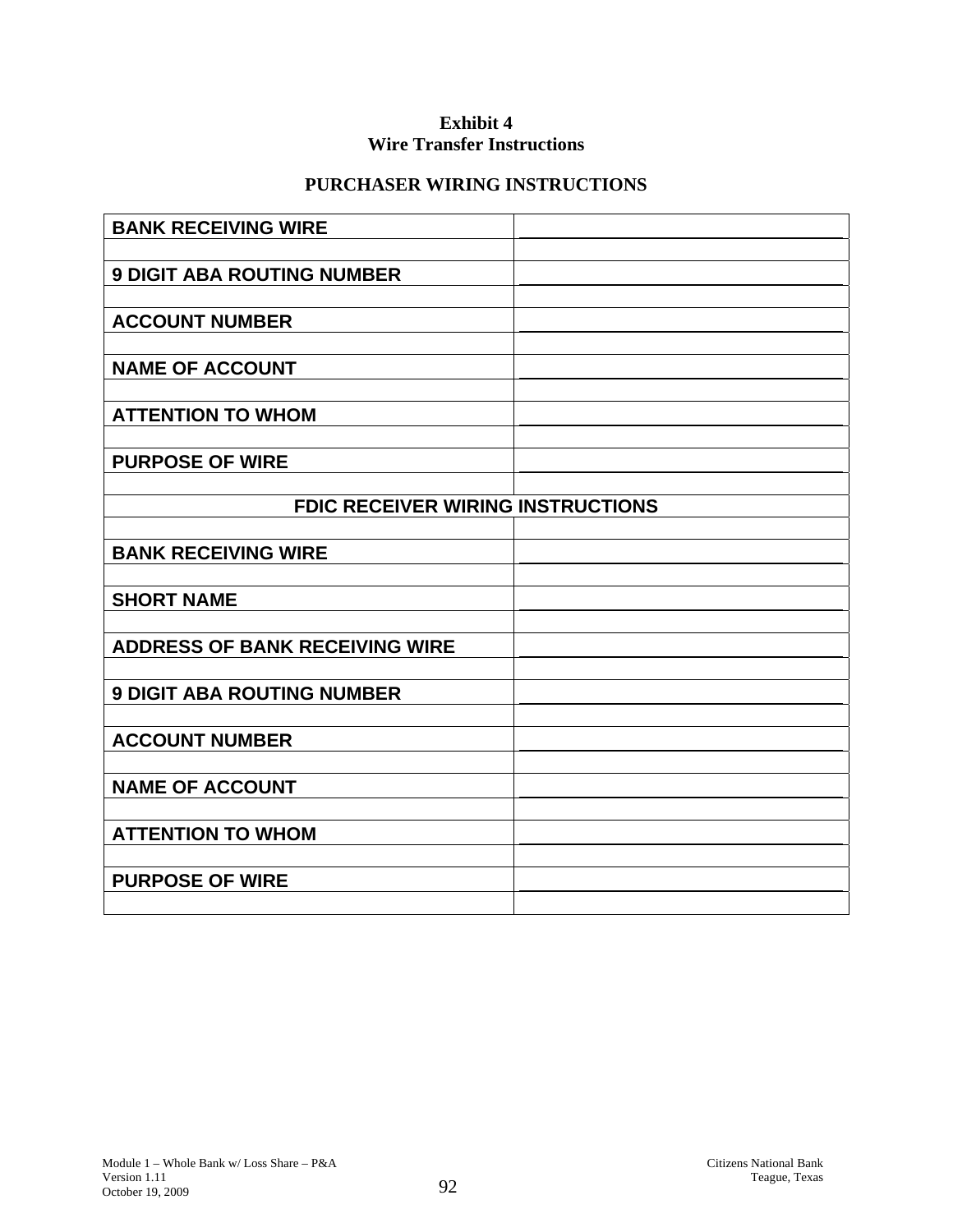# **EXHIBIT 5**

# **FDIC MORTGAGE LOAN MODIFICATION PROGRAM**

## **Objective**

The objective of this FDIC Mortgage Loan Modification Program ("Program") is to modify the terms of certain residential mortgage loans so as to improve affordability, increase the probability of performance, allow borrowers to remain in their homes and increase the value of the loans to the FDIC and assignees. The Program provides for the modification of Qualifying Loans (as defined below) by reducing the borrower's monthly housing debt to income ratio ("DTI Ratio") to no more than 31% at the time of the modification and eliminating adjustable interest rate and negative amortization features.

## Qualifying Mortgage Loans

In order for a mortgage loan to be a Qualifying Loan it must meet all of the following criteria, which must be confirmed by the lender:

- The collateral securing the mortgage loan is owner-occupied and the owner's primary residence; and
- The mortgagor has a first priority lien on the collateral; and
- Either the borrower is at least 60 days delinquent or a default is reasonably foreseeable.

## Modification Process

The lender shall undertake a review of its mortgage loan portfolio to identify Qualifying Loans. For each Qualifying Loan, the lender shall determine the net present value of the modified loan and, if it will exceed the net present value of the foreclosed collateral upon disposition, then the Qualifying Loan shall be modified so as to reduce the borrower's monthly DTI Ratio to no more than 31% at the time of the modification. To achieve this, the lender shall use a combination of interest rate reduction, term extension and principal forbearance, as necessary.

The borrower's monthly DTI Ratio shall be a percentage calculated by dividing the borrower's monthly income by the borrower's monthly housing payment (including principal, interest, taxes and insurance). For these purposes, (1) the borrower's monthly income shall be the amount of the borrower's (along with any co-borrowers') documented and verified gross monthly income, and (2) the borrower's monthly housing payment shall be the amount required to pay monthly principal and interest plus one-twelfth of the then current annual amount required to pay real property taxes and homeowner's insurance with respect to the collateral.

In order to calculate the monthly principal payment, the lender shall capitalize to the outstanding principal balance of the Qualifying Loan the amount of all delinquent interest, delinquent taxes, past due insurance premiums, third party fees and (without duplication) escrow advances (such amount, the "Capitalized Balance").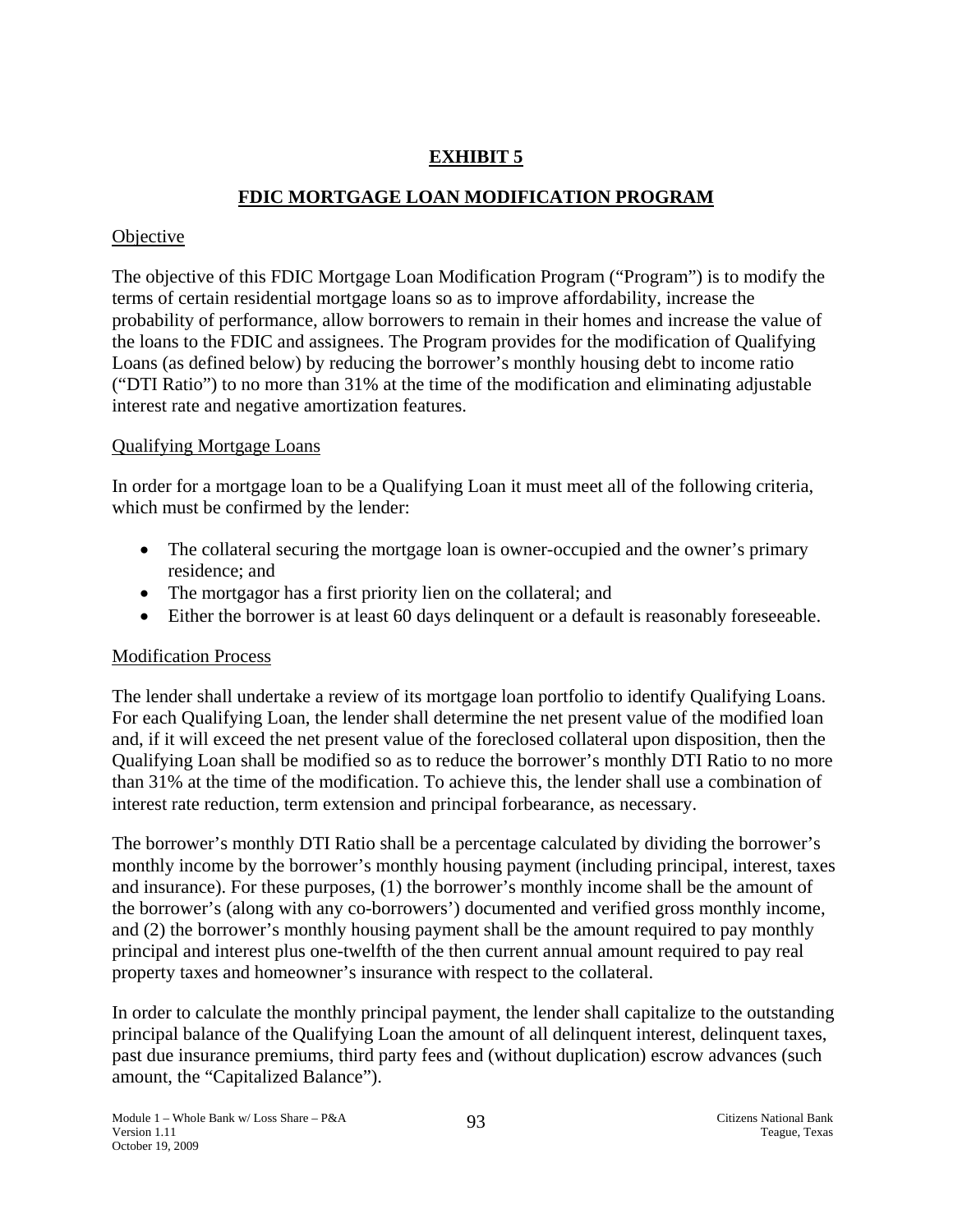In order to achieve the goal of reducing the DTI Ratio to 31%, the lender shall take the following steps in the following order of priority with respect to each Qualifying Loan:

- 1. Reduce the interest rate to the then current Freddie Mac Survey Rate for 30-year fixed rate mortgage loans, and adjust the term to 30 years.
- 2. If the DTI Ratio is still in excess of 31%, reduce the interest rate further, but no lower than 3%, until the DTI ratio of 31% is achieved.
- 3. If the DTI Ratio is still in excess of 31% after adjusting the interest rate to 3%, extend the remaining term of the loan by 10 years.
- 4. If the DTI Ratio is still in excess of 31%, calculate a new monthly payment (the "Adjusted Payment Amount") that will result in the borrower's monthly DTI Ratio not exceeding 31%. After calculating the Adjusted Payment Amount, the lender shall bifurcate the Capitalized Balance into two portions – the amortizing portion and the non-amortizing portion. The amortizing portion of the Capitalized Balance shall be the mortgage amount that will fully amortize over a 40-year term at an annual interest rate of 3% and monthly payments equal to the Adjusted Payment Amount. The nonamortizing portion of the Capitalized Balance shall be the difference between the Capitalized Balance and the amortizing portion of the Capitalized Balance. If the amortizing portion of the Capitalized Balance is less than 75% of the current estimated value of the collateral, then the lender may choose not to restructure the loan. If the lender chooses to restructure the loan, then the lender shall forbear on collecting the non-amortizing portion of the Capitalized Balance, and such amount shall be due and payable only upon the earlier of (i) maturity of the modified loan, (ii) a sale of the property or (iii) a pay-off or refinancing of the loan. No interest shall be charged on the non-amortizing portion of the Capitalized Balance, but repayment shall be secured by a first lien on the collateral.

## Special Note:

The net present value calculation used to determine whether a loan should be modified based on the modification process above is distinct and different from the net present value calculation used to determine the covered loss if the loan is modified. Please refer only to the net present value calculation described in this exhibit for the modification process, with its separate assumptions, when determining whether to provide a modification to a borrower. Separate assumptions may include, without limitation, Assuming Bank's determination of a probability of default without modification, a probability of default with modification, home price forecasts, prepayment speeds, and event timing. These assumptions are applied to different projected cash flows over the term of the loan, such as the projected cash flow of the loan performing or defaulting without modification and the projected cash flow of the loan performing or defaulting with modification.

change, the net present value calculation for determining the covered loss remains constant.<br>
Module 1 – Whole Bank w/ Loss Share – P&A 94 Citizens National Bank Teague, Texas By contrast, the net present value for determining the covered loss is based on a 10 year period. While the assumptions in the net present value calculation used in the modification process may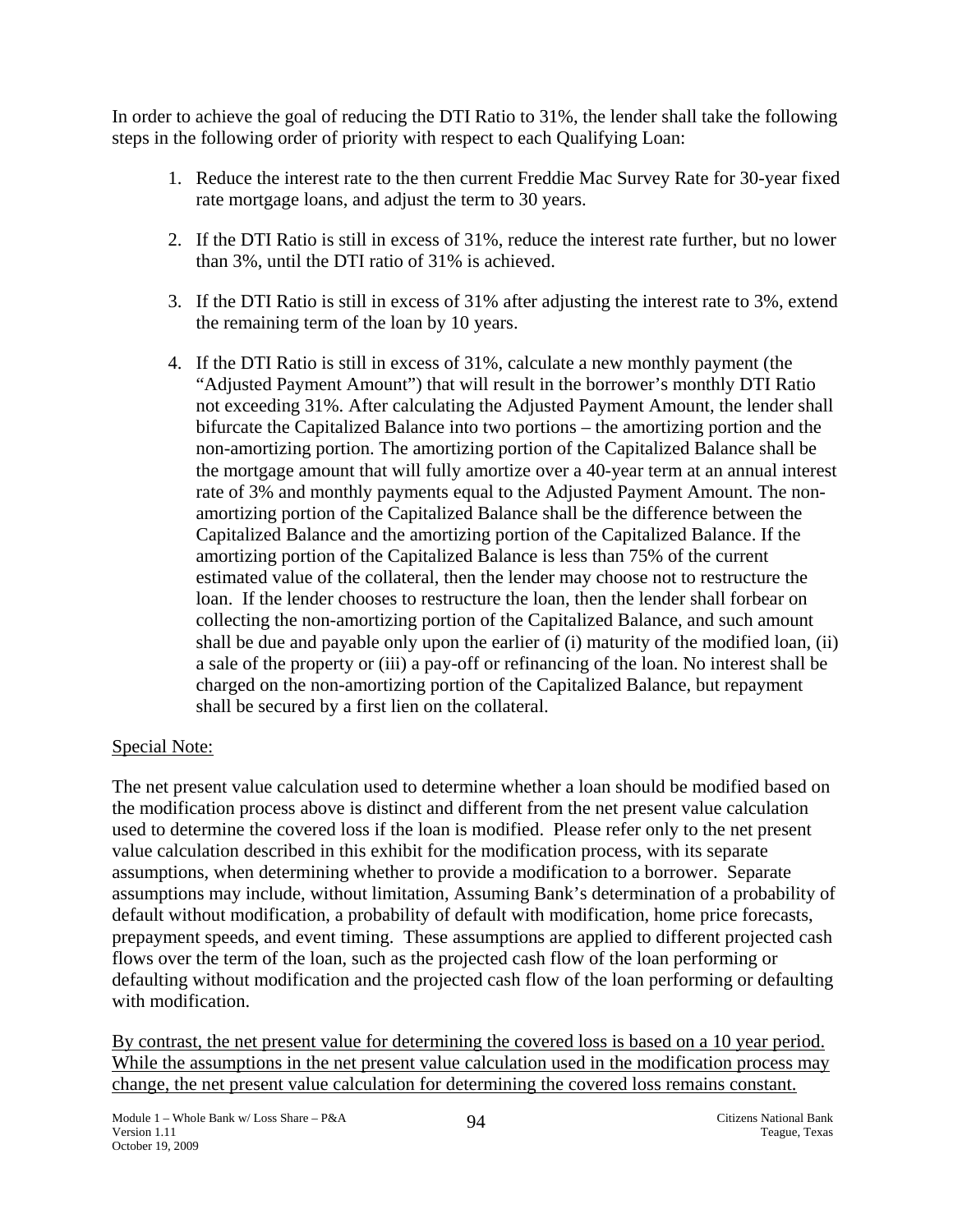### **EXHIBIT 4.15B**

### **COMMERCIAL AND OTHER ASSETS SHARED-LOSS AGREEMENT**

This agreement for reimbursement of loss sharing expenses on certain loans and other assets (the "Commercial Shared-Loss Agreement") shall apply when the Assuming Bank purchases Shared-Loss Assets as that term is defined herein. The terms hereof shall modify and supplement, as necessary, the terms of the Purchase and Assumption Agreement to which this Commercial Shared-Loss Agreement is attached as Exhibit 4.15B and incorporated therein. To the extent any inconsistencies may arise between the terms of the Purchase and Assumption Agreement and this Commercial Shared-Loss Agreement with respect to the subject matter of this Commercial Shared-Loss Agreement, the terms of this Commercial Shared-Loss Agreement shall control. References in this Commercial Shared-Loss Agreement to a particular Section shall be deemed to refer to a Section in this Commercial Shared-Loss Agreement unless the context indicates that a Section of the Purchase and Assumption Agreement is intended.

### **ARTICLE I -- DEFINITIONS**

Capitalized terms used in this Commercial Shared-Loss Agreement that are not defined in this Commercial Shared-Loss Agreement are defined in the Purchase and Assumption Agreement In addition to the terms defined above, defined below are certain additional terms relating to loss-sharing, as used in this Commercial Shared-Loss Agreement.

**"AAA"** means the American Arbitration Association as provided in Section 2.1(f)(iii) of this Commercial Shared-Loss Agreement.

**"Accrued Interest"** means, with respect to any Shared-Loss Loan, Permitted Advance or Shared-Loss Loan Commitment Advance at any time, the amount of earned and unpaid interest, taxes, credit life and/or disability insurance premiums (if any) payable by the Obligor accrued on or with respect to such Shared-Loss Loan, Permitted Advance or Shared-Loss Loan Commitment Advance, all as reflected on the Accounting Records of the Failed Bank or the Assuming Bank (as applicable); provided, that Accrued Interest shall not include any amount that accrues on or with respect to any Shared-Loss Loan, Permitted Advance or Shared-Loss Loan Commitment Advance after that Asset has been placed on non-accrual or nonperforming status by either the Failed Bank or the Assuming Bank (as applicable).

"**Additional ORE**" means Shared-Loss Loans that become Other Real Estate after Bank Closing Date.

"**Affiliate**" shall have the meaning set forth in the Purchase and Assumption Agreement; provided, that, for purposes of this Commercial Shared-Loss Agreement, no Third Party Servicer shall be deemed to be an Affiliate of the Assuming Bank.

**Examplicable Anniversary of the Commencement Date**" means the fifth (5th) anniversary of the Commencement Date.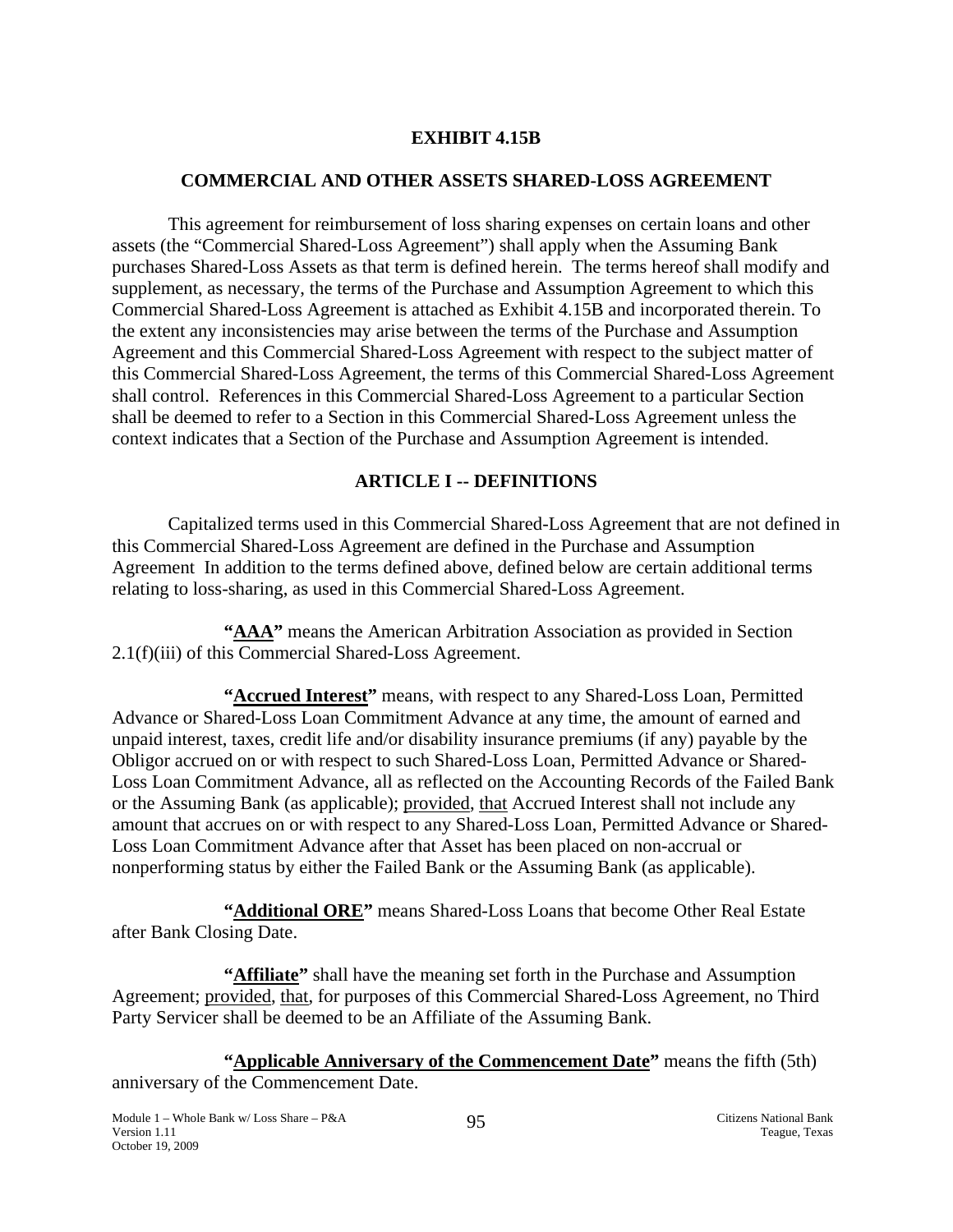**"Calendar Quarter"** means a quarterly period (a) for the first such period, beginning on the Commencement Date and ending on the last calendar day of either March, June, September or December, whichever is the first to occur after the Commencement Date, and (b) for quarterly periods thereafter, beginning on the first calendar day of the calendar month immediately after the month that ended the prior period and ending on the last calendar day of each successive three-calendar-month period thereafter (i.e., each March, June, September and December, starting in the applicable order depending on the ending date of first such period) of any year.

**"Capitalized Expenditures"** means those expenditures that (i) would be capitalized under generally accepted accounting principles, and (ii) are incurred with respect to Shared-Loss Loans, Other Real Estate, Additional ORE or Subsidiary ORE. Capitalized Expenditures shall not include expenses related to environmental conditions including, but not limited to, remediation, storage or disposal of any hazardous or toxic substances or any pollutant or contaminant.

**"Charge-Offs"** means, with respect to any Shared-Loss Assets for any period, an amount equal to the aggregate amount of loans or portions of loans classified as "Loss" under the Examination Criteria, including (a) charge-offs of (i) the principal amount of such assets net of unearned interest (including write-downs associated with Other Real Estate, Additional ORE, Subsidiary ORE or loan modification(s)) (ii) Accrued Interest, and (iii) Capitalized Expenditures plus (b) Pre-Charge-Off Expenses incurred on the respective Shared-Loss Loans, all as effected by the Assuming Bank during such period and reflected on the Accounting Records of the Assuming Bank; provided, that: (i) the aggregate amount of Accrued Interest (including any reversals thereof) for the period after Bank Closing that shall be included in determining the amount of Charge-Offs for any Shared-Loss Loan shall not exceed ninety (90) days' Accrued Interest; (ii) no Charge-Off shall be taken with respect to any anticipated expenditure by the Assuming Bank until such expenditure is actually incurred; (iii) any financial statement adjustments made in connection with the purchase of any Assets pursuant to this Purchase and Assumption Agreement or any future purchase, merger, consolidation or other acquisition of the Assuming Bank shall not constitute "Charge-Offs"; and (iv) except for Portfolio Sales or any other sales or dispositions consented to by the Receiver, losses incurred on the sale or other disposition of Shared-Loss Assets to any Person (other than the sale or other disposition of Other Real Estate, Additional ORE or Subsidiary ORE to a Person other than an Affiliate of the Assuming Bank which is conducted in a commercially reasonable and prudent manner) shall not constitute Charge-Offs.

**"Commencement Date"** means the first calendar day following Bank Closing.

**"Consumer Loans"** means Loans to individuals for household, family and other personal expenditures (including United States and/or State-guaranteed student loans and extensions of credit pursuant to a credit card plan or debit card plan).

**"Cumulative Servicing Amount"** means the sum of the Period Servicing Amounts for every consecutive twelve-month period prior to and ending on the True-Up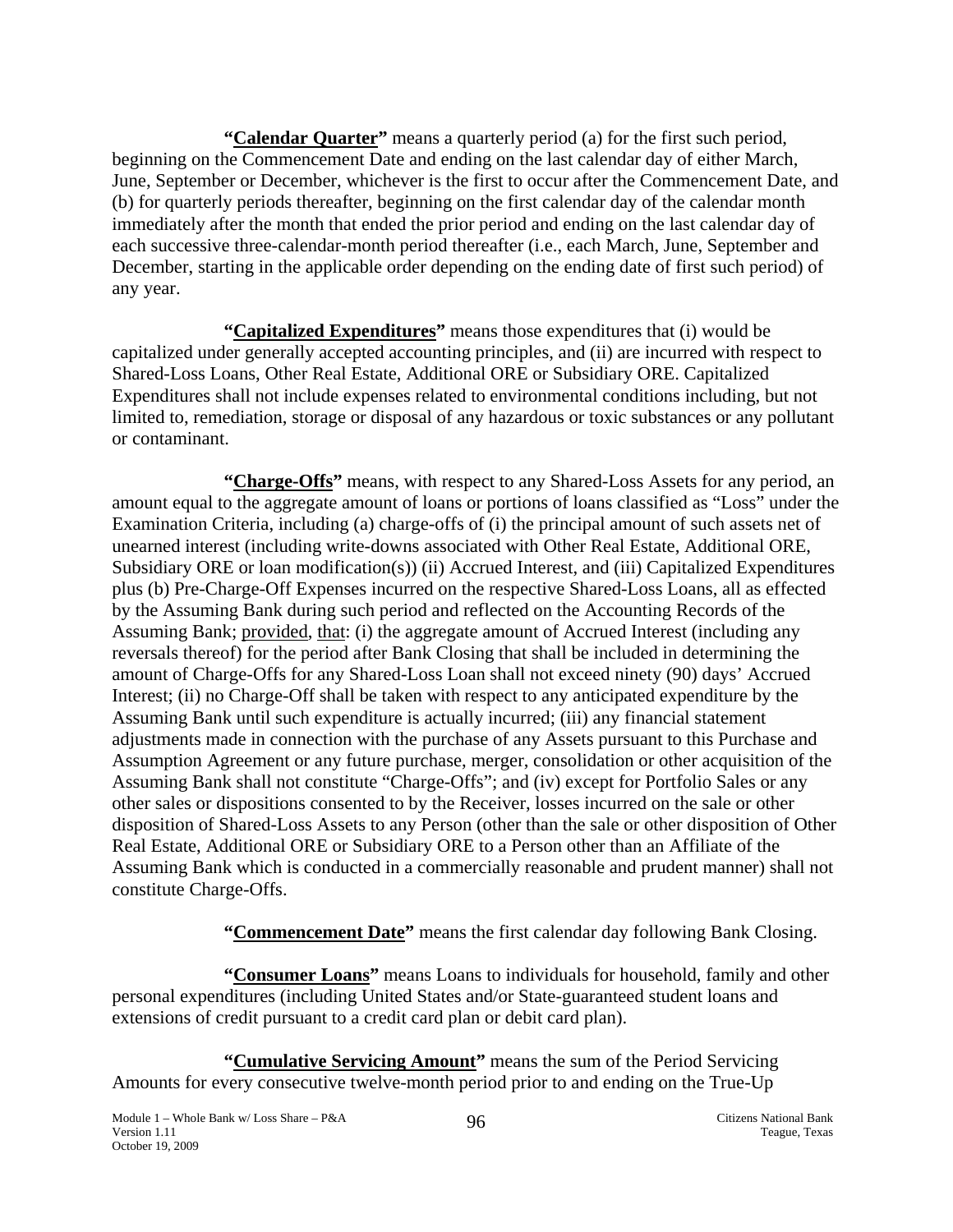Measurement Date in respect of each of the Shared-Loss Agreements during which the losssharing provisions of the applicable Shared-Loss Agreement is in effect.

**"Cumulative Shared-Loss Payments"** means (i) the aggregate of all of the payments made or payable to the Assuming Bank under the Shared-Loss Agreements minus (ii) the aggregate of all of the payments made or payable to the Receiver under the Shared-Loss Agreements.

**"Environmental Assessment"** means an assessment of the presence, storage or release of any hazardous or toxic substance, pollutant or contaminant with respect to the collateral securing a Shared-Loss Loan that has been fully or partially charged off.

**"Examination Criteria"** means the loan classification criteria employed by, or any applicable regulations of, the Assuming Bank's Chartering Authority at the time such action is taken, as such criteria may be amended from time to time.

**"Failed Bank Charge-Offs/Write-Downs"** means, with respect to any Shared-Loss Asset, an amount equal to the aggregate amount of reversals or charge-offs of Accrued Interest and charge-offs and write-downs of principal effected by the Failed Bank with respect to that Shared-Loss Asset as reflected on the Accounting Records of the Failed Bank.

**"Fair Value"** means the value of a Shared Loss MTM Asset as stated on the books and records of the Failed Bank as of Bank Closing, inclusive of all adjustments.

**"FDIC Party"** has the meaning provided in Section 2.1(f)(ii) of this Commercial Shared-Loss Agreement.

**"Net Charge-Offs"** means, with respect to any period, an amount equal to the aggregate amount of Charge-Offs for such period less the amount of Recoveries for such period.

 Commercial Shared-Loss Agreement. **"Neutral Member"** has the meaning provided in Section 2.1(f)(ii) of this

**"New Shared-Loss Loans"** means loans that would otherwise be subject to loss sharing under this Commercial Shared-Loss Agreement that were originated after September 25, 2009 and before Bank Closing.

**"Notice of Dispute"** has the meaning provided in Section 2.1(f)(iii) of this Commercial Shared-Loss Agreement.

**"ORE Subsidiary"** means any Subsidiary of the Assuming Bank that engages solely in holding, servicing, managing or liquidating interests of a type described in clause (A) of the definition of "Other Real Estate," which interests have arisen from the collection or settlement of a Shared-Loss Loan.

**"Other Real Estate"** means all of the following (including any of the following fully or partially charged off the books and records of the Failed Bank or the Assuming Bank) Module 1 – Whole Bank w/ Loss Share – P&A Citizens National Bank Citizens National Bank 97 Citizens National Bank Teague, Texas October 19, 2009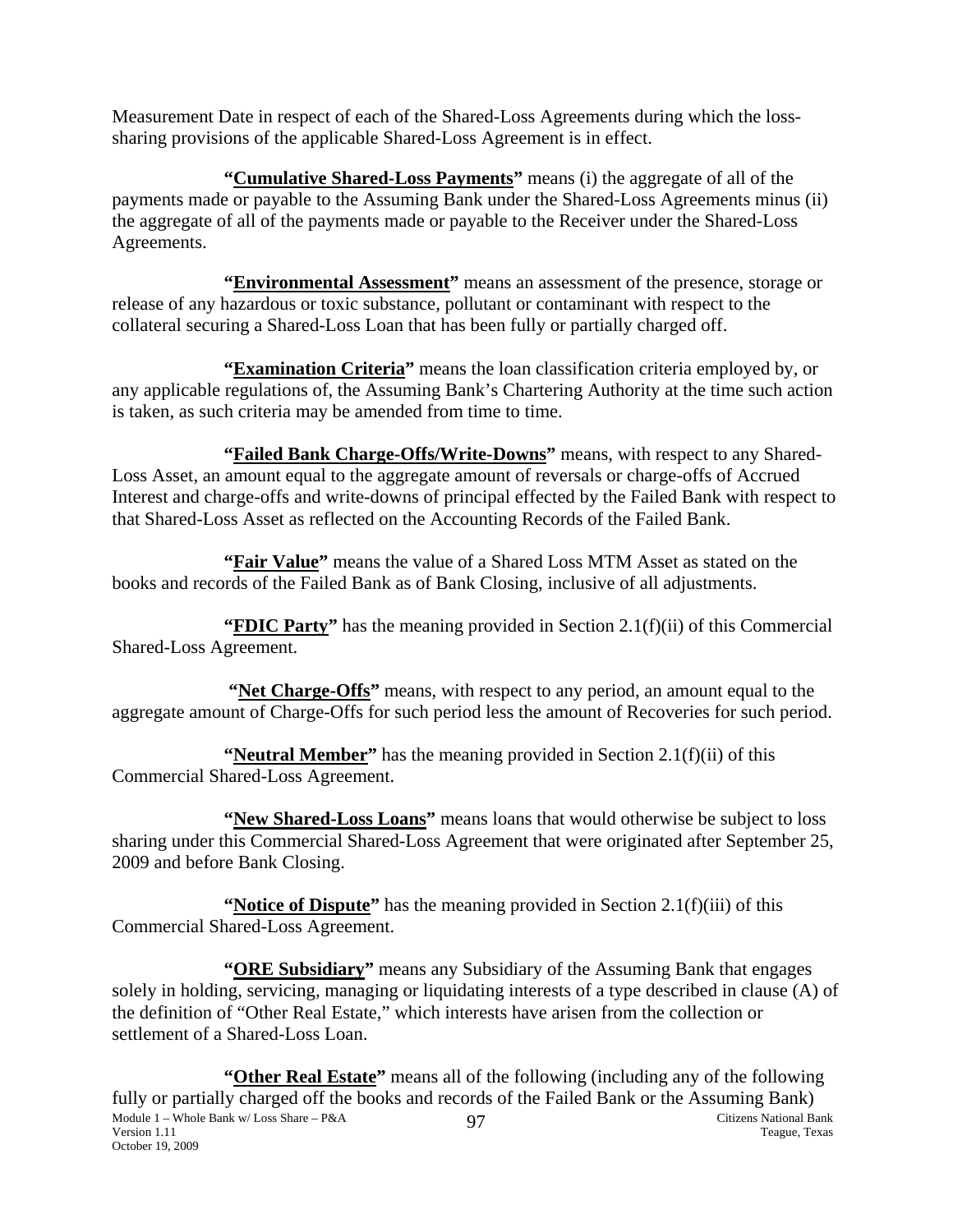that (i) are owned by the Failed Bank as of Bank Closing and are purchased pursuant to the Purchase and Assumption Agreement or (ii) have arisen subsequent to Bank Closing from the collection or settlement by the Assuming Bank of a Shared-Loss Loan:

(A) all interests in real estate (other than Bank Premises and Fixtures), including but not limited to mineral rights, leasehold rights, condominium and cooperative interests, air rights and development rights; and

(B) all other assets (whether real or personal property) acquired by foreclosure or in full or partial satisfaction of judgments or indebtedness.

**"Period Servicing Amount"** means, for any twelve month period with respect to each of the Shared-Loss Agreements during which the loss-sharing provisions of the applicable Shared-Loss Agreement are in effect, the product of (i) the simple average of the principal amount of Shared-Loss Loans and Shared-Loss Assets (other than the Shared-Loss Securities) (in each case as defined in the Shared-Loss Agreements), as the case may be, at the beginning of such period and at the end of such period times (ii) one percent (1%).

**"Permitted Advance"** means an advance of funds by the Assuming Bank with respect to a Shared-Loss Loan, or the making of a legally binding commitment by the Assuming Bank to advance funds with respect to a Shared-Loss Loan, that (i) in the case of such an advance, is actually made, and, in the case of such a commitment, is made and all of the proceeds thereof actually advanced, within one (1) year after the Commencement Date, (ii) does not cause the sum of (A) the book value of such Shared-Loss Loan as reflected on the Accounting Records of the Assuming Bank after any such advance has been made by the Assuming Bank plus (B) the unfunded amount of any such commitment made by the Assuming Bank related thereto, to exceed 110% of the Book Value of such Shared-Loss Loan, (iii) is not made with respect to a Shared-Loss Loan with respect to which (A) there exists a related Shared-Loss Loan Commitment or (B) the Assuming Bank has taken a Charge-Off and (iv) is made in good faith, is supported at the time it is made by documentation in the Credit Files and conforms to and is in accordance with the applicable requirements set forth in Article III of this Commercial Shared-Loss Agreement and with the then effective written internal credit policy guidelines of the Assuming Bank; provided, that the limitations in subparagraphs (i), (ii) and (iii) of this definition shall not apply to any such action (other than to an advance or commitment related to the remediation, storage or final disposal of any hazardous or toxic substance, pollutant or contaminant) that is taken by Assuming Bank in its reasonable discretion to preserve or secure the value of the collateral for such Shared-Loss Loan.

**"Permitted Amendment"** means, with respect to any Shared-Loss Loan Commitment or Shared-Loss Loan, any amendment, modification, renewal or extension thereof, or any waiver of any term, right, or remedy thereunder, made by the Assuming Bank in good faith and otherwise in accordance with the applicable requirements set forth in Article III of this Commercial Shared-Loss Agreement and the then effective written internal credit policy guidelines of the Assuming Bank; provided, that:

(i) with respect to a Shared-Loss Loan Commitment or a Shared-Loss Loan that is not a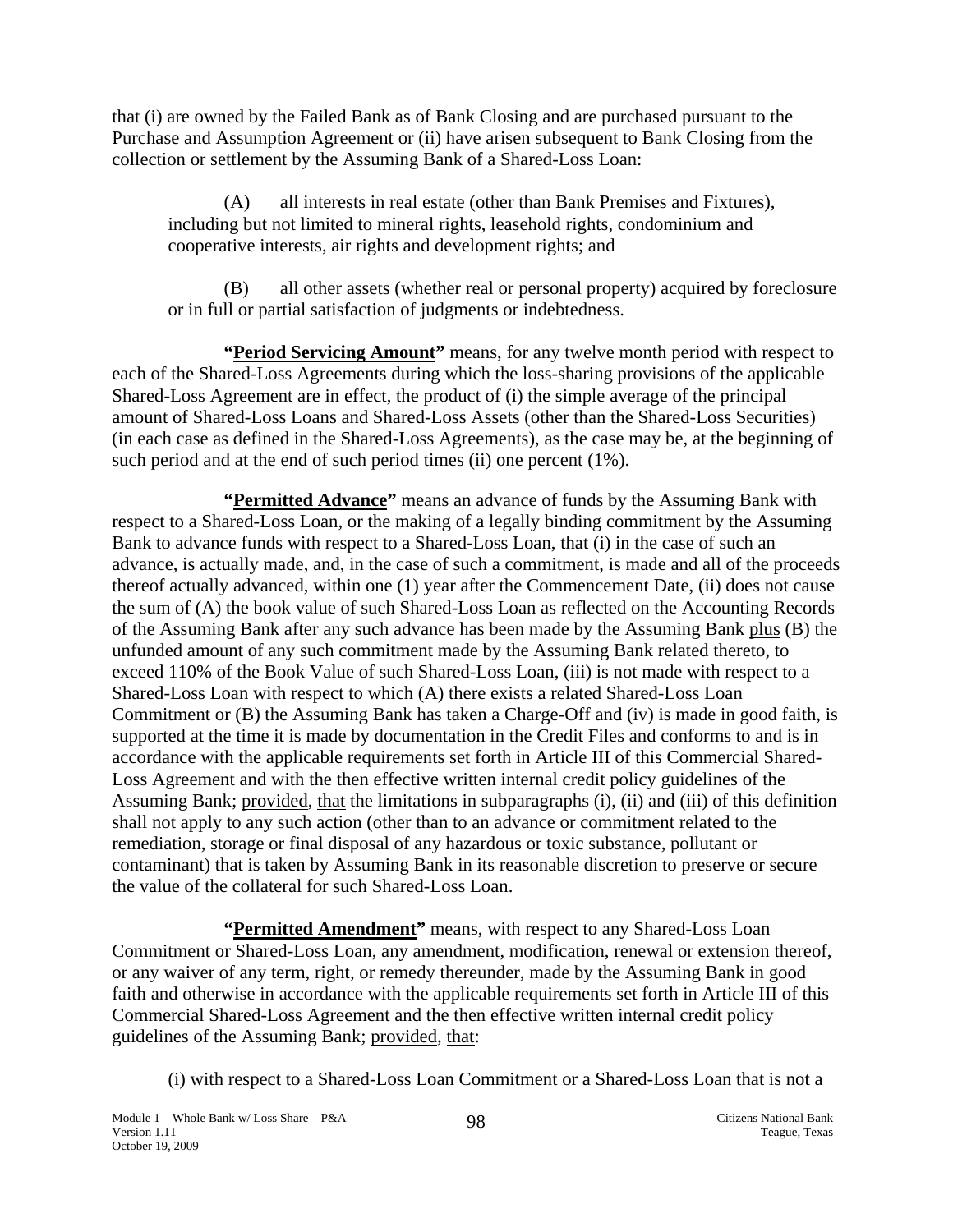revolving line of credit, no such amendment, modification, renewal, extension, or waiver, except as allowed under the definition of Permitted Advance, shall operate to increase the amount of principal (A) then remaining available to be advanced by the Assuming Bank under the Shared-Loss Loan Commitment or (B) then outstanding under the Shared-Loss Loan;

(ii) with respect to a Shared-Loss Loan Commitment or a Shared-Loss Loan that is a revolving line of credit, no such amendment, modification, renewal, extension, or waiver, except as allowed under the definition of Permitted Advance, shall operate to increase the maximum amount of principal authorized as of Bank Closing to be outstanding at any one time under the underlying revolving line of credit relationship with the debtor (regardless of the extent to which such revolving line of credit may have been funded as of Bank Closing or may subsequently have been funded and/or repaid); and

(iii) no such amendment, modification, renewal, extension or waiver shall extend the term of such Shared-Loss Loan Commitment or Shared-Loss Loan beyond the end of the final Shared-Loss Quarter unless the term of such Shared-Loss Loan Commitment or Shared-Loss Loan as existed on Bank Closing was beyond the end of the final Shared-Loss Quarter, in which event no such amendment, modification, renewal, extension or waiver shall extend such term beyond the term as existed as of Bank Closing.

"**Pre-Charge-Off Expenses"** means those expenses incurred in the usual and prudent management of a Shared-Loss Loan that would qualify as a Reimbursable Expense or Recovery Expense if incurred after a Charge-Off of the related Shared-Loss Asset had occurred.

**"Quarterly Certificate"** has the meaning provided in Section 2.1(a)(i) of this Commercial Shared-Loss Agreement.

**"Recoveries"** (I)(A) In addition to any sums to be applied as Recoveries pursuant to subparagraph (II) below, "Recoveries" means, with respect to any period, the sum of (without duplication):

**Shared-Loss Quarter; plus** (i) the amount of collections during such period by the Assuming Bank on Charge-Offs of Shared-Loss Assets effected by the Assuming Bank prior to the end of the final

(ii) the amount of collections during such period by the Assuming Bank on Failed Bank Charge-Offs/Write-Downs; plus

(iii) the amount of gain on any sale or other disposition during such period by the Assuming Bank of Shared Loss Loans, Other Real Estate, Additional ORE or Subsidiary ORE (provided, that the amount of any such gain included in Recoveries shall not exceed the aggregate amount of the related Failed Bank Charge-Offs/Write-Downs and Charge-Offs taken and any related Reimbursable Expenses and Recovery Expenses); plus

(iv) the amount of collections during such period by the Assuming Bank of any Reimbursable Expenses or Recovery Expenses; plus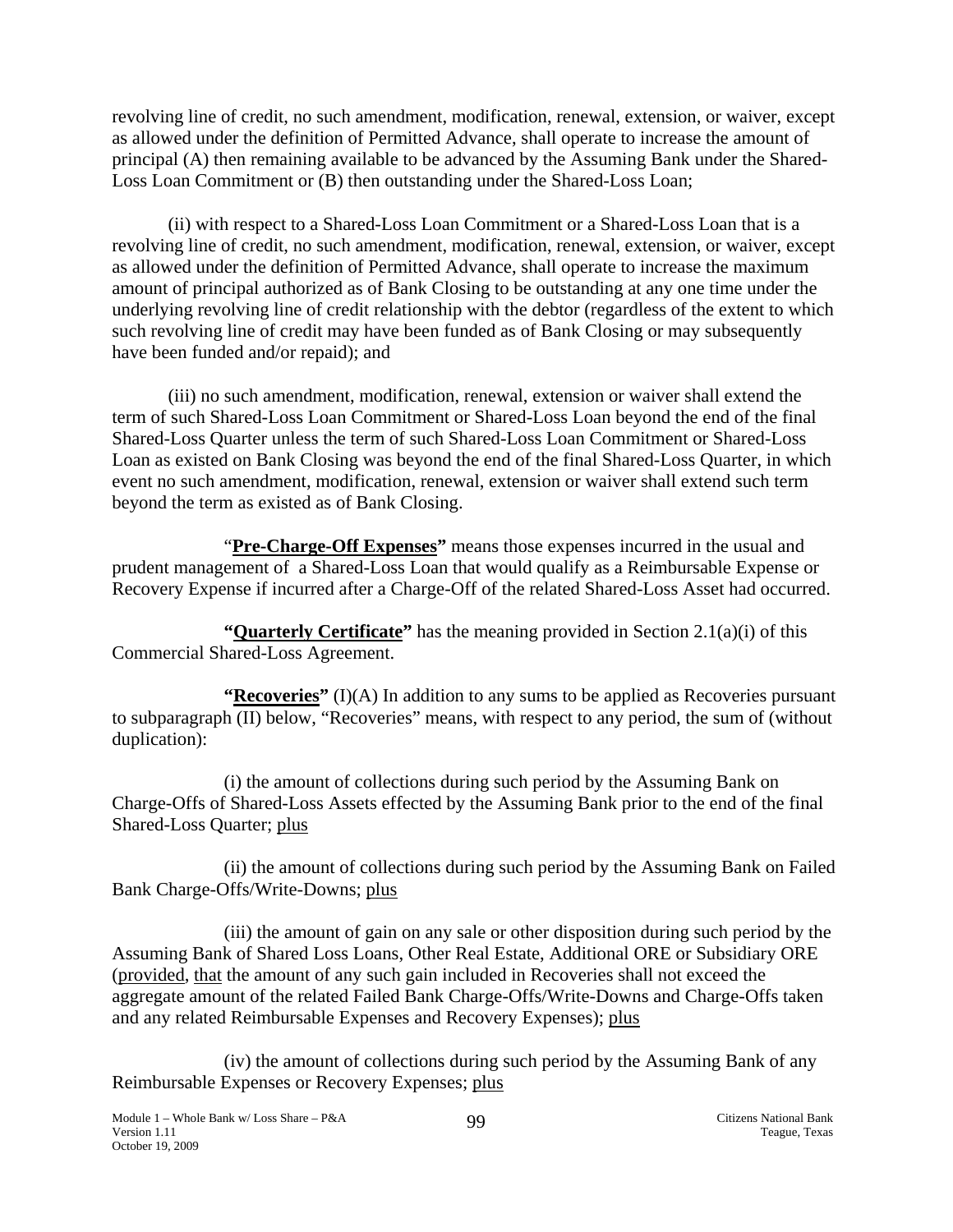(v) the amount of any fee or other consideration received by the Assuming Bank during or prior to such period in connection with any amendment, modification, renewal, extension, refinance, restructure, commitment or other similar action taken by the Assuming Bank with respect to a Shared-Loss Asset with respect to which there exists a Failed Bank Charge-Off/Write-Down or a Shared-Loss Loan as to which a Charge-Off has been effected by the Assuming Bank during or prior to such period (provided, that the amount of any such fee or other consideration included in Recoveries shall not exceed the aggregate amount of the related Failed Bank Charge-Offs/Write-Downs and Charge-Offs taken and any related Reimbursable Expenses and Recovery Expenses).

(I)(B) For the purpose of determining the amounts to be applied as Recoveries pursuant to subparagraph  $(I)(A)$  above, the Assuming Bank shall apply amounts received on the Assets that are not otherwise applied to reduce the book value of principal of a Shared-Loss Loan (or, in the case of Other Real Estate, Additional ORE, Subsidiary ORE and Capitalized Expenditures, that are not otherwise applied to reduce the book value thereof) in the following order: first to Charge-Offs and Failed Bank Charge-Offs/Write Downs; then to Reimbursable Expenses and Recovery Expenses; then to interest income; and then to other expenses incurred by the Assuming Bank.

(II) If there occurs an amendment, modification, renewal, extension, refinance, restructure, commitment, sale or other similar action with respect to a Shared-Loss Loan as to which there exists a Failed Bank Charge-Off/Write Down or as to which a Charge-Off has been effected by the Assuming Bank during or prior to such period, and if, as a result of such occurrence, the Assuming Bank recognizes any interest income for financial accounting purposes on that Shared-Loss Loan, then "Recoveries" shall also include the portion of the total amount of any such interest income recognized by the Assuming Bank which is derived by multiplying:

(A) the total amount of any such interest income recognized by the Assuming Bank during such period with respect to that Shared-Loss Loan as described above, by

(B) a fraction, the numerator of which is the aggregate principal amount (excluding reversals or charge-offs of Accrued Interest) of all such Failed Bank Charge-Offs/Write-Downs and Charge-Offs effected by the Assuming Bank with respect to that Shared-Loss Loan plus the principal amount of that Shared-Loss Loan that has not yet been chargedoff but has been placed on nonaccrual status, all of which occurred at any time prior to or during the period in which the interest income referred to in subparagraph (II)(A) immediately above was recognized, and the denominator of which is the total amount of principal indebtedness (including all such prior Failed Bank Charge-Offs/Write-Downs and Charge-Offs as described above) due from the Obligor on that Shared-Loss Loan as of the end of such period;

provided, however, that the amount of any interest income included as Recoveries for a particular Shared-Loss Loan shall not exceed the aggregate amount of (a) Failed Bank Charge-Offs/Write-Downs, (b) Charge-Offs effected by the Assuming Bank during or prior to the period in which the amount of Recoveries is being determined, plus (c) any Reimbursable Expenses and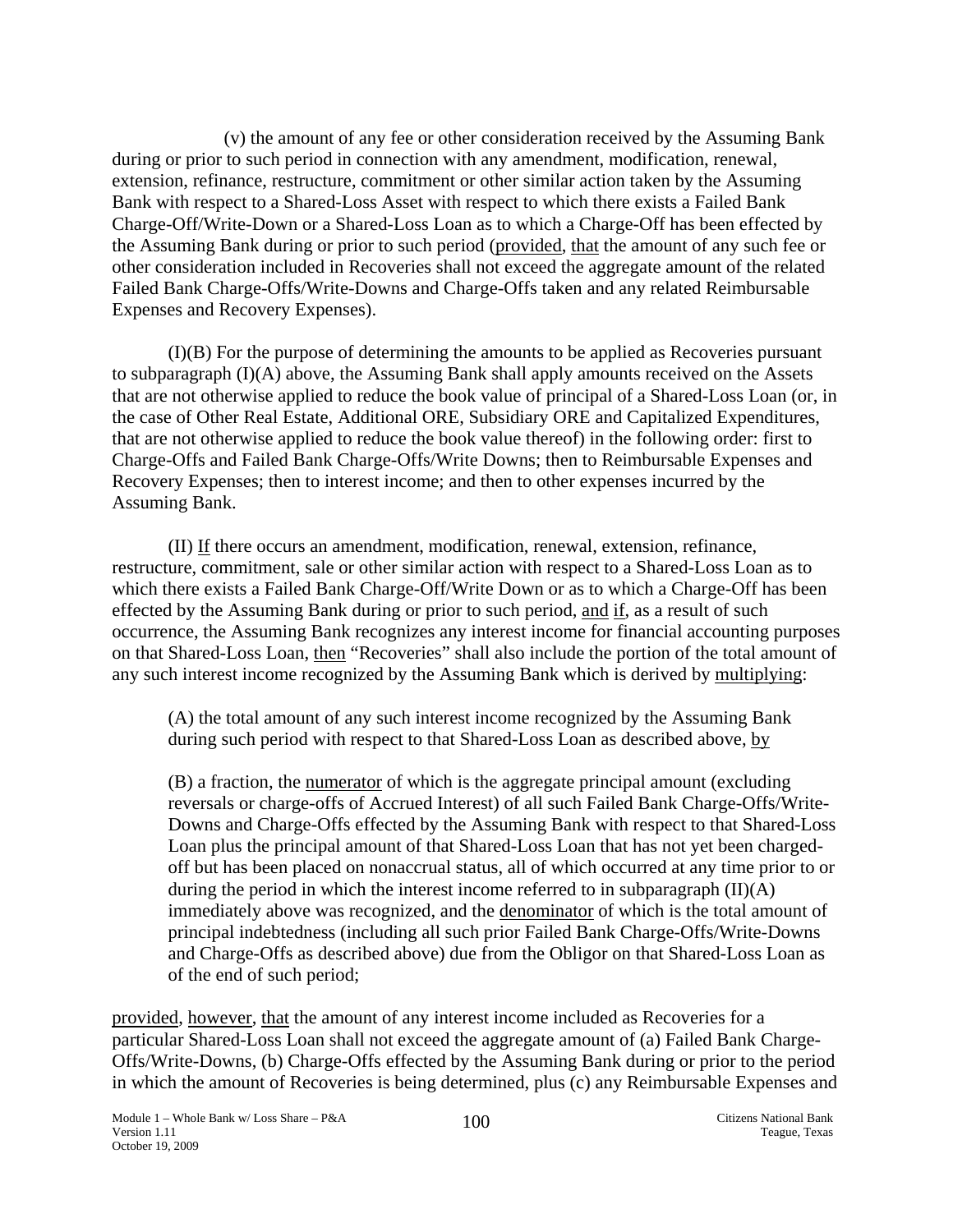Recovery Expenses paid to the Assuming Bank pursuant to this Commercial Shared-Loss Agreement during or prior to the period in which the amount of Recoveries is being determined, all with respect to that particular Shared-Loss Loan; and, provided, further, that any collections on any such Shared-Loss Loan that are not applied to reduce book value of principal or recognized as interest income shall be applied pursuant to subparagraph (I) above.

(III) Notwithstanding subparagraphs (I) and (II) above, the term "Recoveries" shall not include: (a) any amounts paid to the Assuming Bank by the Receiver pursuant to Section 2.1 of this Commercial Shared-Loss Agreement, (b) amounts received with respect to Charge-Offs effected by the Assuming Bank after the final Shared-Loss Quarter, (c) after the final Shared-Loss Quarter, income received by the Assuming Bank from the operation of, and any gains recognized by the Assuming Bank on the disposition of, Other Real Estate, Additional ORE or Subsidiary ORE (such income and gains being hereinafter together referred to as "ORE Income"), except to the extent that aggregate ORE Income exceeds the aggregate expenses paid to third parties by or on behalf of the Assuming Bank after the final Shared-Loss Quarter to manage, operate and maintain Other Real Estate, Additional ORE or Subsidiary ORE (such expenses being hereinafter referred to as "ORE Expenses"). In determining the extent aggregate ORE Income exceeds aggregate ORE Expenses for any Recovery Quarter as set forth immediately above in subparagraph (c), the Assuming Bank will subtract (i) ORE Expenses paid to third parties during such Recovery Quarter (provided, that, in the case of the final Recovery Quarter only, the Assuming Bank will subtract ORE Expenses paid to third parties from the beginning of the final Recovery Quarter up to the date the Assuming Bank is required to deliver the final Quarterly Certificate pursuant to this Commercial Shared-Loss Agreement) from (ii) ORE Income received during such Recovery Quarter, to calculate net ORE income ("Net ORE Income") for that Recovery Quarter. If the amount of Net ORE Income so calculated for a Recovery Quarter is positive, such amount shall be reported as Recoveries on the Quarterly Certificate for such Recovery Quarter. If the amount of Net ORE Income so calculated for a Recovery Quarter is negative ("Net ORE Loss Carryforward"), such amount shall be added to any ORE Expenses paid to third parties in the next succeeding Recovery Quarter, which sum shall then be subtracted from ORE Income for that next succeeding Recovery Quarter, for the purpose of determining the amount of Net ORE Income (or, if applicable, Net ORE Loss Carryforward) for that next succeeding Recovery Quarter. If, as of the end of the final Recovery Quarter, a Net ORE Loss Carryforward exists, then the amount of the Net ORE Loss Carryforward that does not exceed the aggregate amount of Net ORE Income reported as Recoveries on Quarterly Certificates for all Recovery Quarters may be included as a Recovery Expense on the Quarterly Certificate for the final Recovery Quarter.

**"Recovery Amount"** has the meaning provided in Section 2.1(b)(ii) of this Commercial Shared-Loss Agreement.

**"Recovery Expenses"** means, for any Recovery Quarter, the amount of actual, reasonable and necessary out-of-pocket expenses (other than Capitalized Expenditures) paid to third parties (other than Affiliates of the Assuming Bank) by or on behalf of the Assuming Bank, as limited by Sections 3.2(c) and (d) of Article III to this Commercial Shared-Loss Agreement, to recover amounts owed with respect to (i) any Shared-Loss Asset as to which a Charge-Off was effected prior to the end of the final Shared-Loss Quarter (provided that such amounts were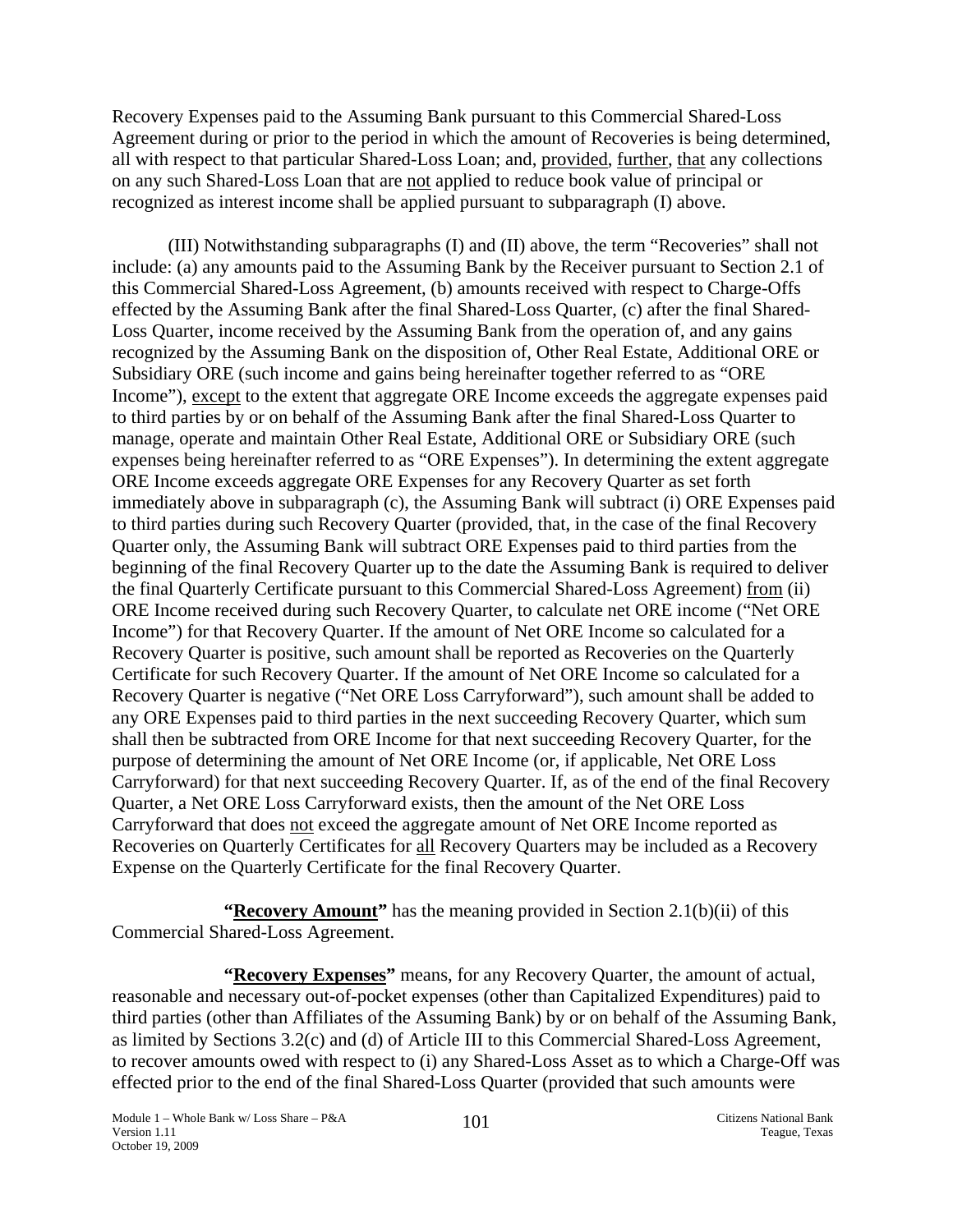incurred no earlier than the date the first Charge-Off on such Shared-Loss Asset could have been reflected on the Accounting Records of the Assuming Bank), and (ii) Failed Bank Charge-Offs/Write-Downs (including, in each case, all costs and expenses related to an Environmental Assessment and any other costs or expenses related to any environmental conditions with respect to the Shared-Loss Assets (it being understood that any remediation expenses for any such pollutant or contaminant are not recoverable if in excess of \$200,000 per Shared-Loss Asset, without the Assuming Bank having obtained the prior consent of the Receiver for such expenses); provided, that, so long as income with respect to a Shared-Loss Loan is being prorated pursuant to the arithmetical formula in subsection (II) of the definition of "Recoveries", the term "Recovery Expenses" shall not include that portion of any such expenses paid during such Recovery Quarter to recover any amounts owed on that Shared-Loss Loan that is derived by:

subtracting (1) the product derived by multiplying:

(A) the total amount of any such expenses paid by or on behalf of the Assuming Bank during such Recovery Quarter with respect to that Shared-Loss Loan, by

(B) a fraction, the numerator of which is the aggregate principal amount (excluding reversals or charge-offs of Accrued Interest) of all such Failed Bank Charge-Offs/Write-Downs and Charge-Offs effected by the Assuming Bank with respect to that Shared-Loss Loan plus the principal amount of that Shared-Loss Loan that has not yet been charged-off but has been placed on nonaccrual status, all of which occurred at any time prior to or during the period in which the interest income referred to in subparagraph  $(II)(A)$  of the definition of "Recoveries" was recognized, and the denominator of which is the total amount of principal indebtedness (including all such prior Failed Bank Charge-Offs/Write-Downs and Charge-Offs as described above) due from the Obligor on that Shared-Loss Loan as of the end of such period;

from (2) the total amount of any such expenses paid during that Recovery Quarter with respect to that Shared-Loss Loan.

**"Recovery Quarter"** has the meaning provided in Section 2.1(a)(ii) of this Commercial Shared-Loss Agreement.

**"Reimbursable Expenses"** means, for any Shared-Loss Quarter, the amount of actual, reasonable and necessary out-of-pocket expenses (other than Capitalized Expenditures), paid to third parties (other than Affiliates of the Assuming Bank) by or on behalf of the Assuming Bank, as limited by Sections 3.2(c) and (d) of Article III of this Commercial Shared-Loss Agreement, to:

(i) recover amounts owed with respect to any Shared-Loss Asset as to which a Charge-Off has been effected prior to the end of the final Shared-Loss Quarter (provided that such amounts were incurred no earlier than the date the first Charge-Off on such Shared-Loss Asset could have been reflected on the Accounting Records of the Assuming Bank) and recover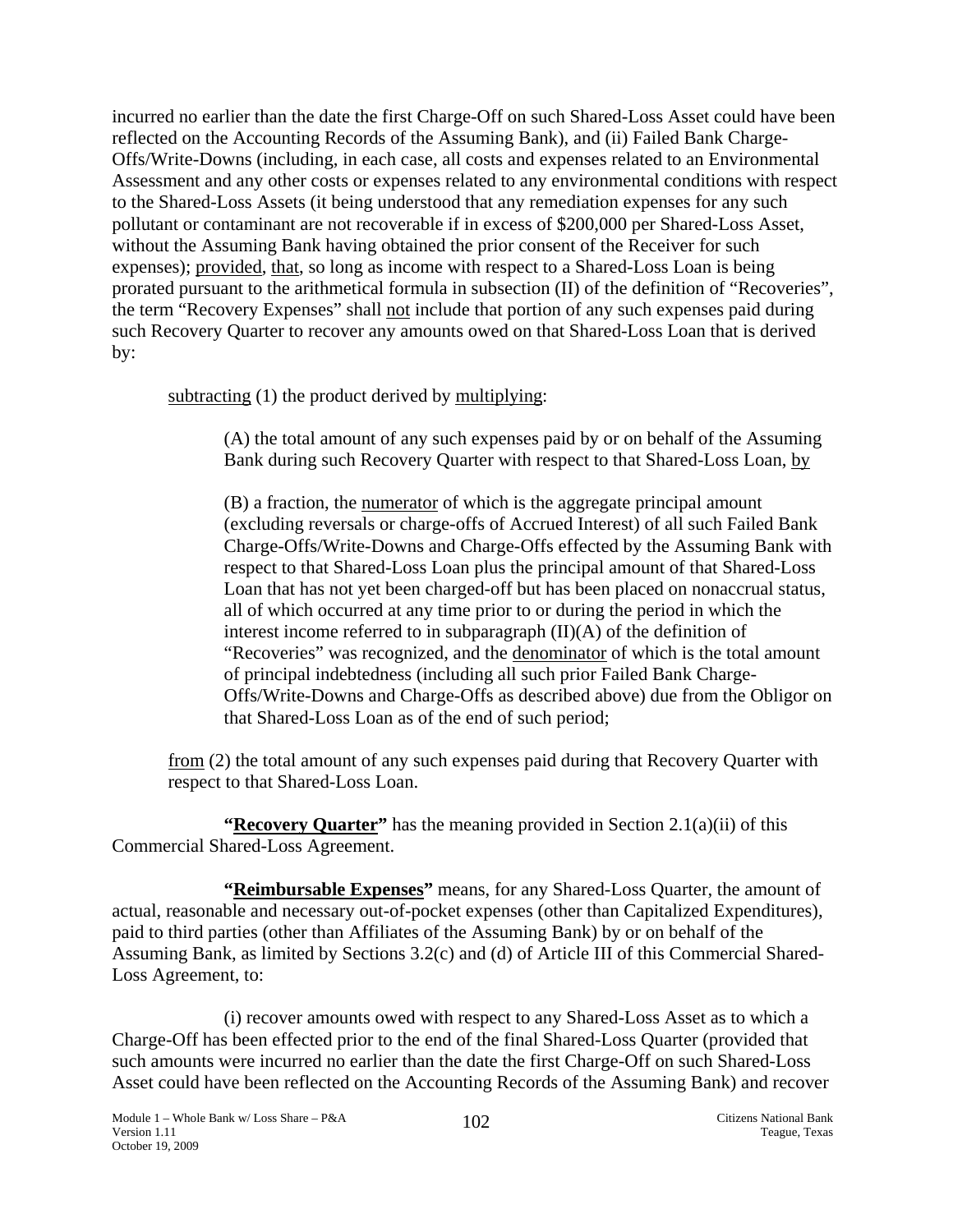amounts owed with respect to Failed Bank Charge-Offs/Write-Downs (including, in each case, all costs and expenses related to an Environmental Assessment and any other costs or expenses related to any environmental conditions with respect to the Shared-Loss Assets (it being understood that any such remediation expenses for any such pollutant or contaminant are not recoverable if in excess of \$200,000 per Shared-Loss Asset, without the Assuming Bank having obtained the prior consent of the Receiver for such expenses); provided, that, so long as income with respect to a Shared-Loss Loan is being pro-rated pursuant to the arithmetical formula in subsection (II) of the definition of "Recoveries", the term "Reimbursable Expenses" shall not include that portion of any such expenses paid during such Shared-Loss Quarter to recover any amounts owed on that Shared-Loss Loan that is derived by:

subtracting (1) the product derived by multiplying:

(A) the total amount of any such expenses paid by or on behalf of the Assuming Bank during such Shared-Loss Quarter with respect to that Shared-Loss Loan, by

(B) a fraction, the numerator of which is the aggregate principal amount (excluding reversals or charge-offs of Accrued Interest) of all such Failed Bank Charge-Offs/Write-Downs and Charge-Offs effected by the Assuming Bank with respect to that Shared-Loss Loan plus the principal amount of that Shared-Loss Loan that has not yet been charged-off but has been placed on nonaccrual status, all of which occurred at any time prior to or during the period in which the interest income referred to in subparagraph (II)(A) of the definition of "Recoveries" was recognized, and the denominator of which is the total amount of principal indebtedness (including all such prior Failed Bank Charge-Offs/Write-Downs and Charge-Offs as described above) due from the Obligor on that Shared-Loss Loan as of the end of such period;

from (2) the total amount of any such expenses paid during that Shared-Loss Quarter with respect to that Shared-Loss Loan; and

(ii) manage, operate or maintain Other Real Estate, Additional ORE or Subsidiary ORE less the amount of any income received by the Assuming Bank during such Shared-Loss Quarter with respect to such Other Real Estate, Additional ORE or Subsidiary ORE (which resulting amount under this clause (ii) may be negative).

**"Review Board"** has the meaning provided in Section 2.1(f)(i) of this Commercial Shared-Loss Agreement.

**"Shared-Loss Amount"** has the meaning provided in Section 2.1(b)(i) of this Commercial Shared-Loss Agreement.

**"Shared-Loss Asset Repurchase Price"** means, with respect to any Shared-Loss Asset, the principal amount thereof plus any other fees or penalties due from an Obligor (including, subject to the limitations discussed below, the amount of any Accrued Interest) stated on the Accounting Records of the Assuming Bank, as of the date as of which the Shared-Loss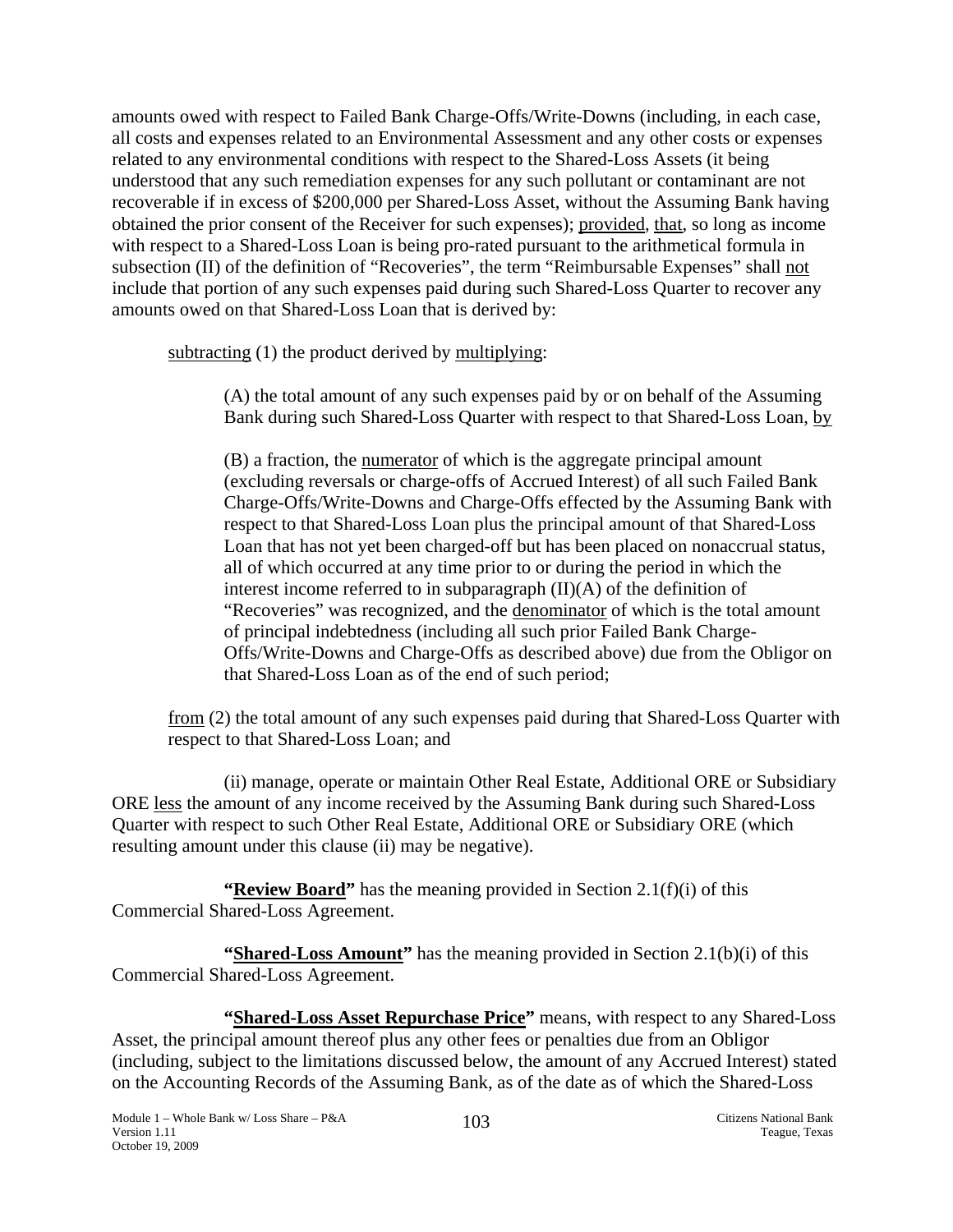Asset Repurchase Price is being determined (regardless, in the case of a Shared-Loss Loan, of the Legal Balance thereof) plus all Reimbursable Expenses and Recovery Expenses incurred up to and through the date of consummation of purchase of such Shared-Loss Asset; provided, that (i) in the case of a Shared-Loss Loan there shall be excluded from such amount the amount of any Accrued Interest accrued on or with respect to such Shared-Loss Loan prior to the ninety (90)-day period ending on the day prior to the purchase date determined pursuant to Sections 2.1(e)(i) or 2.1(e)(iii) of this Commercial Shared-Loss Agreement, except to the extent such Accrued Interest was included in the Book Value of such Shared-Loss Loan, and (ii) any collections on a Shared-Loss Loan received by the Assuming Bank after the purchase date applicable to such Shared-Loss Loan shall be applied (without duplication) to reduce the Shared-Loss Asset Repurchase Price of such Shared-Loss Loan on a dollar-for-dollar basis. For purposes of determining the amount of unpaid interest which accrued during a given period with respect to a variable-rate Shared-Loss Loan, all collections of interest shall be deemed to be applied to unpaid interest in the chronological order in which such interest accrued.

**"Shared-Loss Assets"** means Shared-Loss Loans, Other Real Estate purchased by the Assuming Bank, Additional ORE, Subsidiary ORE and Capitalized Expenditures, but does not include Shared Loss MTM Assets.

## "Shared-Loss Loan Commitment" means:

(i) any Commitment to make a further extension of credit or to make a further advance with respect to an existing Shared-Loss Loan; and

(ii) any Shared-Loss Loan Commitment (described in subparagraph (i) immediately preceding) with respect to which the Assuming Bank has made a Permitted Amendment.

**"Shared-Loss Loan Commitment Advance"** means an advance pursuant to a Shared-Loss Loan Commitment with respect to which the Assuming Bank has not made a Permitted Advance.

## **"Shared-Loss Loans"** means:

(i)(A) Loans purchased by the Assuming Bank pursuant to the Purchase and Assumption Agreement set forth on Exhibit 4.15(b) to the Purchase and Assumption Agreement, (B) New Shared-Loss Loans purchased by the Assuming Bank pursuant to the Purchase and Assumption Agreement, (C) Permitted Advances and (D) Shared-Loss Loan Commitment Advances, if any; provided, that Shared-Loss Loans shall not include Loans, New Shared-Loss Loans, Permitted Advances and Shared-Loss Loan Commitment Advances with respect to which an Acquired Subsidiary, or a constituent Subsidiary thereof, is an Obligor; (E) Loans owned by any Subsidiary which are not Shared-Loss Loans under the Single Family Shared-Loss Agreement; and (F) Consumer Loans; and

(ii) any Shared-Loss Loans (described in subparagraph (i) immediately preceding) with respect to which the Assuming Bank has made a Permitted Amendment.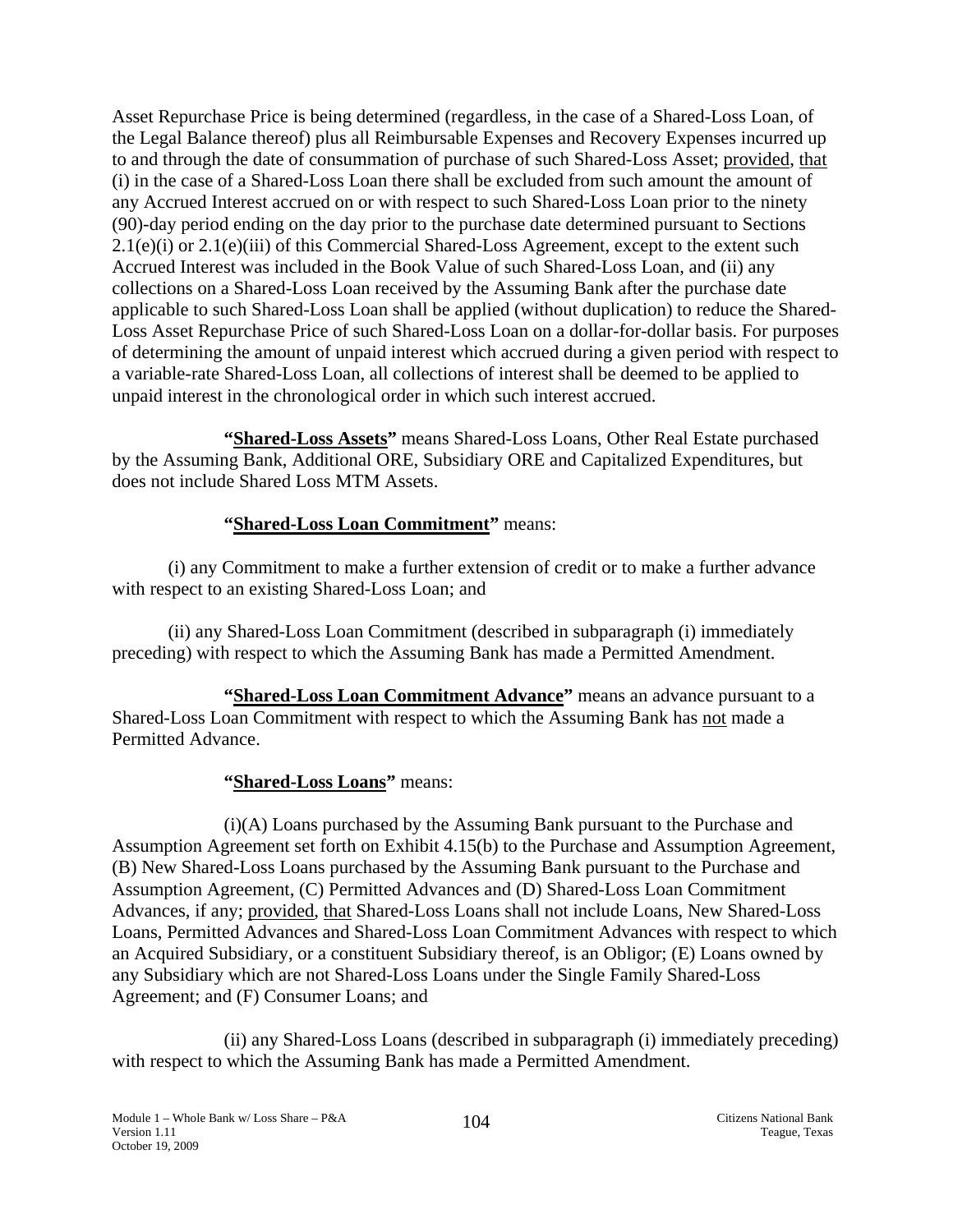"**Shared-Loss MTM Assets"** means those securities and other assets listed on Exhibit  $4.15(C)$ .

**"Shared-Loss Payment Trigger"** means when the sum of the Cumulative Loss Amount under the Single Family Shared-Loss Agreement and the cumulative Net Charge-Offs under this Commercial Shared-Loss Agreement, exceeds the First Loss Tranche. If the First Loss Tranche is zero or a negative number, the Shared-Loss Payment Trigger shall be deemed to have been reached upon Bank Closing.

**"Shared-Loss Quarter"** has the meaning provided in Section 2.1(a)(i) of this Commercial Shared-Loss Agreement.

**"Stated Threshold"** means total losses under the shared loss agreements in the amount of \$26,000,000.00.

**"Subsidiary ORE"** means all assets owned by ORE Subsidiaries that would constitute Additional ORE if such assets were on the books of the Assuming Bank.

**"Termination Date"** means the eighth (8th) anniversary of the Commencement Date.

**"Third Party Servicer"** means any servicer appointed from time to time by the Assuming Bank or any Affiliate of the Assuming Bank to service the Shared-Loss Assets on behalf of the Assuming bank, the identity of which shall be given to the Receiver prior to or concurrent with the appointment thereof.

## **ARTICLE II** -- **SHARED-LOSS ARRANGEMENT**

#### **2.1 Shared-Loss Arrangement.**

**(a) Quarterly Certificates.** (i) Not later than thirty (30) days after the end of each Calendar Quarter from and including the initial Calendar Quarter to and including the Calendar Quarter in which the Applicable Anniversary of the Commencement Date falls (each of such Calendar Quarters being referred to herein as a "Shared-Loss Quarter"), the Assuming Bank shall deliver to the Receiver a certificate, signed by the Assuming Bank's chief executive officer and its chief financial officer, setting forth in such form and detail as the Receiver may specify (a "Quarterly Certificate"):

> (A) the amount of Charge-Offs, the amount of Recoveries and the amount of Net Charge-Offs (which amount may be negative) during such Shared-Loss Quarter with respect to the Shared-Loss Assets (and for Recoveries, with respect to the Assets for which a charge-off was effected by the Failed Bank prior to Bank Closing); and

(B) the aggregate amount of Reimbursable Expenses (which amount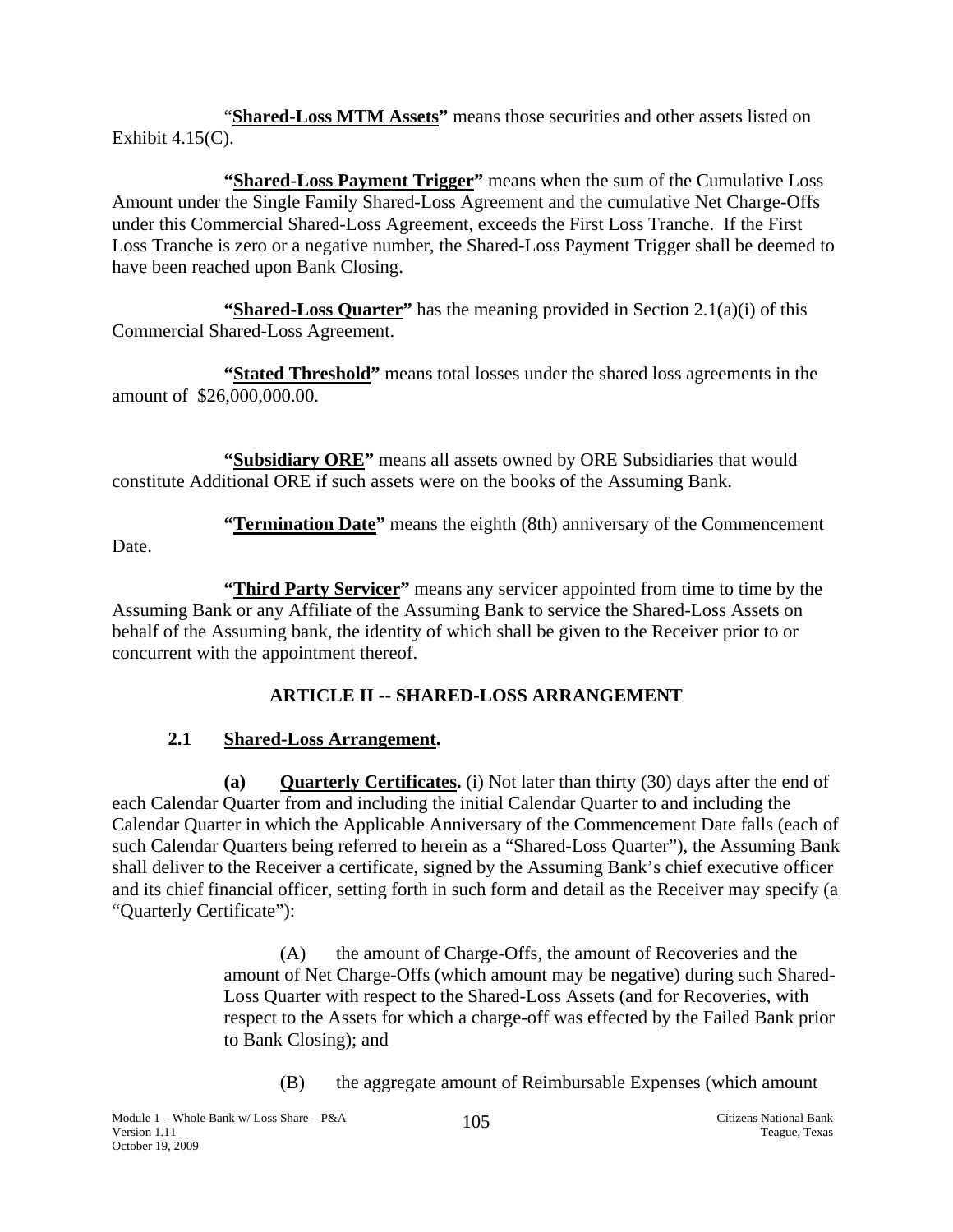may be negative) during such Shared-Loss Quarter; and

(C) net realized loss on the Shared Loss MTM Assets determined pursuant to FAS 115, expressed as a positive number (MTM Net Realized Loss), or net realized gain on the Shared Loss MTM assets, expressed as a negative number (MTM Net Realized Gain); and

(D) any other than temporary impairment of the Shared Loss MTM Assets, determined pursuant to FAS 115, expressed as a positive number ("OTTI Loss") or reversals of OTTI Loss, expressed as a negative number (for the avoidance of doubt, normal and customary unrealized mark-to-market changes by reason of the application of fair value accounting do not qualify for loss sharing payments).

(ii) Not later than thirty (30) days after the end of each Calendar Quarter from and including the first Calendar Quarter following the final Shared-Loss Quarter to and including the Calendar Quarter in which the Termination Date falls (each of such Calendar Quarters being referred to herein as a "Recovery Quarter"), the Assuming Bank shall deliver to the Receiver a Quarterly Certificate setting forth, in such form and detail as the Receiver may specify

> (A) the amount of Recoveries and Recovery Expenses during such Recovery Quarter. On the Quarterly Certificate for the first Recovery Quarter only, the Assuming Bank may report as a separate item, in such form and detail as the Receiver may specify, the aggregate amount of any Reimbursable Expenses that: (a) were incurred prior to or during the final Shared-Loss Quarter, and (b) had not been included in any Quarterly Certificate for any Shared-Loss Quarter because they had not been actually paid by or on behalf of the Assuming Bank (in accordance with the terms of this Commercial Shared-Loss Agreement) during any Shared-Loss Quarter and (c) were actually paid by or on behalf of the Assuming Bank (in accordance with the terms of this Commercial Shared-Loss Agreement) during the first Recovery Quarter; and

(B) net realized gain on the Shared Loss MTM Assets.

## **(b) Payments With Respect to Shared-Loss Assets.**

(i) For purposes of this Section 2.1(b), the Assuming Bank shall initially record the Shared-Loss Assets on its Accounting Records at Book Value, and initially record the Shared Loss MTM Assets on its Accounting Records at Fair Value, and adjust such amounts as such values may change after the Bank Closing. If the amount of all Net Charge-Offs during any Shared-Loss Quarter plus Reimbursable Expenses, plus MTM Net Realized Gain or MTM Net Realized Loss, plus OTTI Loss during such Shared-Loss Quarter (the "Shared-Loss Amount") is positive, then, except as provided in Sections 2.1(c) and (e) below, and subject to the provisions of Section 2.1(b)(vi) below, not later than fifteen (15) days after the date on which the Receiver receives the Quarterly Certificate with respect to such Shared-Loss Quarter, the Receiver shall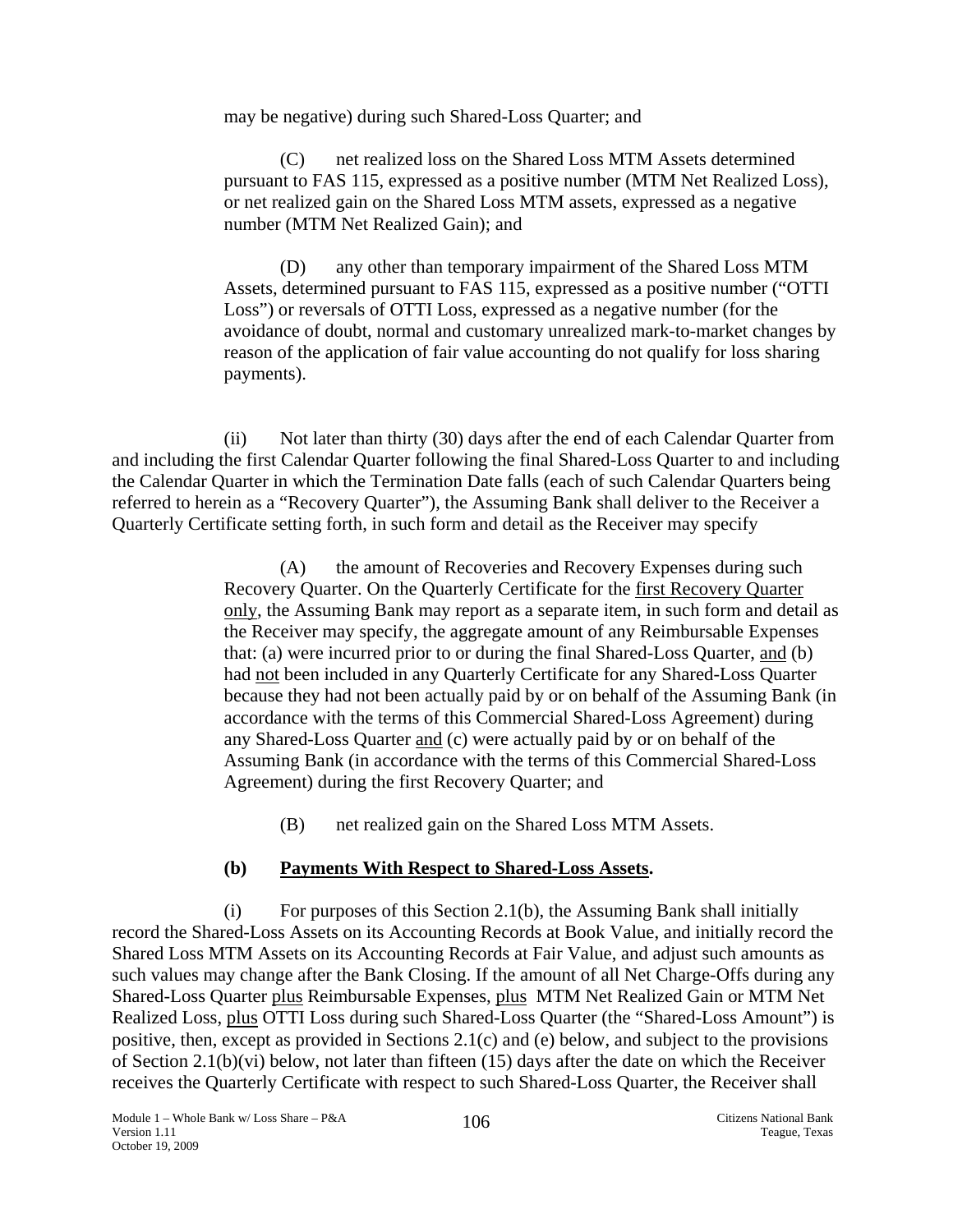pay to the Assuming Bank an amount equal to eighty percent (80%) of the Shared-Loss Amount for such Shared-Loss Quarter. If the Shared-Loss Amount during any Shared-Loss Quarter is negative, the Assuming Bank shall pay to the Receiver an amount equal to eighty percent (80%) of the Shared-Loss Amount for such Shared-Loss Quarter, which payment shall be delivered to the Receiver together with the Quarterly Certificate for such Shared-Loss Quarter. When the cumulative Shared-Loss Amounts for all Shared-Loss Quarters plus the Cumulative Loss Amount under the Single Family Shared-Loss Agreement equals or exceeds the Stated Threshold, the Receiver shall pay to the Assuming Bank an amount equal to ninety-five percent ((95%) of the Shared-Loss Amount for each Shared-Loss Quarter, until such time as the cumulative Shared-Loss Amount for all Shared-Loss Quarters is less than the Stated Threshold, when the percentage shall revert back to eighty percent (80%).

(ii) If the amount of gross Recoveries during any Recovery Quarter less Recovery Expenses during such Recovery Quarter plus net realized gains or reversals of OTTI Loss on Shared Loss MTM Assets (the "Recovery Amount") is positive, then, simultaneously with its delivery of the Quarterly Certificate with respect to such Recovery Quarter, the Assuming Bank shall pay to the Receiver an amount equal to eighty percent (80%) of the Recovery Amount for such Recovery Quarter. If the Recovery Amount is negative, then such negative amount shall be subtracted from the amount of gross Recoveries during the next succeeding Recovery Quarter in determining the Recovery Amount in such next succeeding Recovery Quarter; provided, that this Section 2.1(b)(ii) shall operate successively in the event that the Recovery Amount (after giving effect to this Section 2.1(b)(ii)) in such next succeeding Recovery Quarter is negative. The Assuming Bank shall specify, in the Quarterly Certificate for the final Recovery Quarter, the aggregate amount for all Recovery Quarters only, as of the end of, and including, the final Recovery Quarter of (A) Recoveries plus net realized gains or reversals of OTTI Loss on Shared Loss MTM Assets ("Aggregate Recovery Period Recoveries"), (B) Recovery Expenses ("Aggregate Recovery Expenses"), and (C) only those Recovery Expenses that have been actually "offset" against Aggregate Recovery Period Recoveries (including those so "offset" in that final Recovery Quarter) ("Aggregate Offset Recovery Expenses"); as used in this sentence, the term "offset" means the amount that has been applied to reduce gross Recoveries in any Recovery Quarter pursuant to the methodology set forth in this Section 2.1(b)(ii). If, at the end of the final Recovery Quarter the amount of Aggregate Recovery Expenses exceeds the amount of Aggregate Recovery Period Recoveries, the Receiver shall have no obligation to pay to the Assuming Bank all or any portion of such excess. Subsequent to the Assuming Bank's calculation of the Recovery Amount (if any) for the final Recovery Quarter, the Assuming Bank shall also show on the Quarterly Certificate for the final Recovery Quarter the results of the following three mathematical calculations: (i) Aggregate Recovery Period Recoveries minus Aggregate Offset Recovery Expenses; (ii) Aggregate Recovery Expenses minus Aggregate Offset Recovery Expenses; and (iii) the lesser of the two amounts calculated in (i) and (ii) immediately above ("Additional Recovery Expenses") multiplied by 80% (the amount so calculated in (iii) being defined as the "Additional Recovery Expense Amount"). If the Additional Recovery Expense Amount is greater than zero, then the Assuming Bank may request in the Quarterly Certificate for the final Recovery Quarter that the Receiver reimburse the Assuming Bank the amount of the Additional Recovery Expense Amount and the Receiver shall pay to the Assuming Bank the Additional Recovery Expense Amount within fifteen (15) days after the date on which the Receiver receives that Quarterly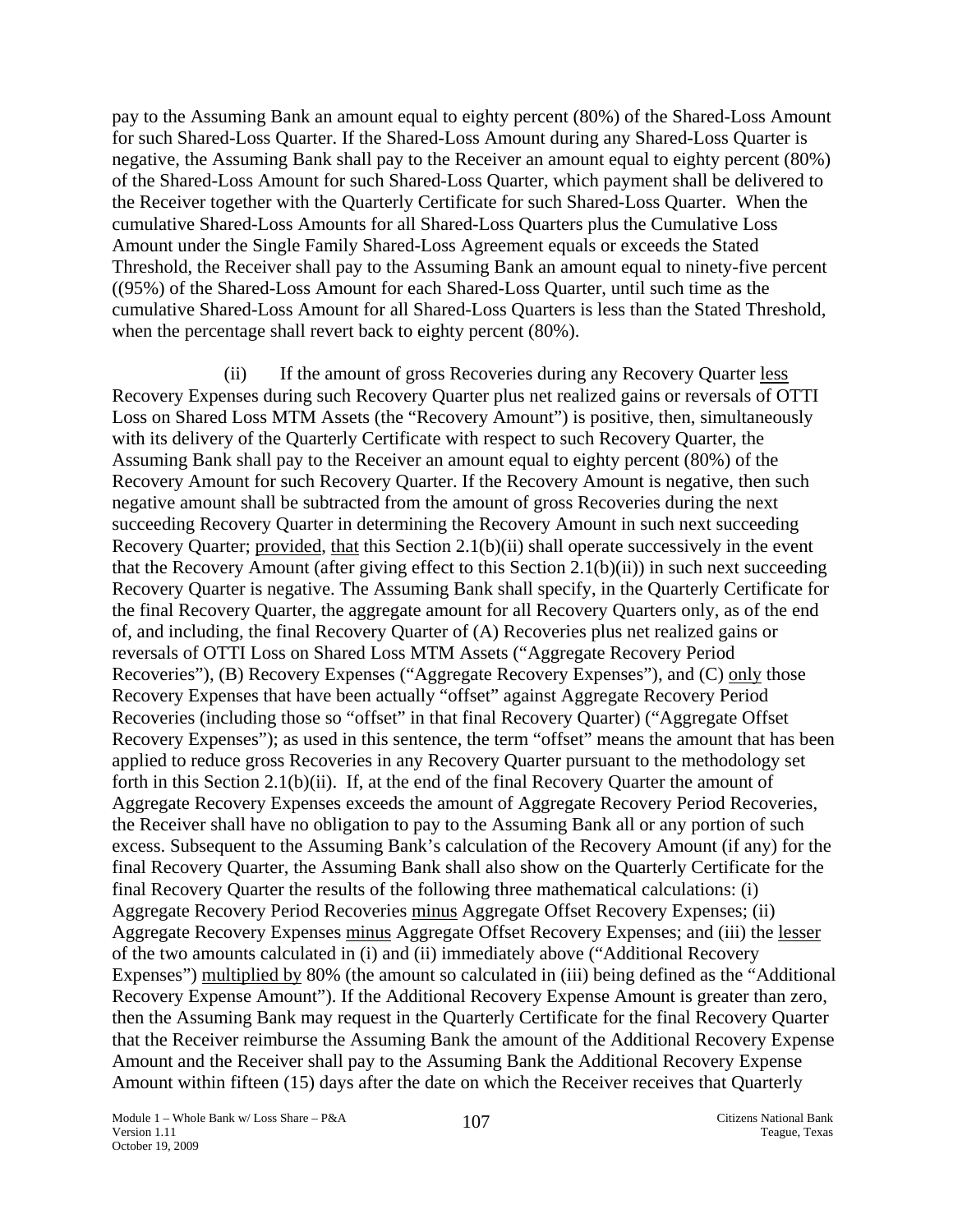Certificate. On the Quarterly Certificate for the final Recovery Quarter only, the Assuming Bank may include, in addition to any Recovery Expenses for that Recovery Quarter that were paid by or on behalf of the Assuming Bank in that Recovery Quarter, those Recovery Expenses that: (a) were incurred prior to or during the final Recovery Quarter, and (b) had not been included in any Quarterly Certificate for any Recovery Quarter because they had not been actually paid by or on behalf of the Assuming Bank (in accordance with the terms of this Commercial Shared-Loss Agreement) during any Recovery Quarter, and (c) were actually paid by or on behalf of the Assuming Bank (in accordance with the terms of this Commercial Shared-Loss Agreement) prior to the date the Assuming Bank is required to deliver that final Quarterly Certificate to the Receiver under the terms of Section 2.1(a)(ii).

(iii) With respect to each Shared-Loss Quarter and Recovery Quarter, collections by or on behalf of the Assuming Bank on any charge-off effected by the Failed Bank prior to Bank Closing on an Asset other than a Shared-Loss Asset or Shared-Loss MTM Assets shall be reported as Recoveries under this Section 2.1 only to the extent such collections exceed the Book Value of such Asset, if any. For any Shared-Loss Quarter or Recovery Quarter in which collections by or on behalf of the Assuming Bank on such Asset are applied to both Book Value and to a charge-off effected by the Failed Bank prior to Bank Closing, the amount of expenditures incurred by or on behalf of the Assuming Bank attributable to the collection of any such Asset, that shall be considered a Reimbursable Expense or a Recovery Expense under this Section 2.1 will be limited to a proportion of such expenditures which is equal to the proportion derived by dividing (A) the amount of collections on such Asset applied to a charge-off effected by the Failed Bank prior to Bank Closing, by (B) the total collections on such Assets.

(iv) If the Assuming Bank has duly specified an amount of Reimbursable Expenses on the Quarterly Certificate for the first Recovery Quarter as described above in the last sentence of Section 2.1(a)(ii), then, not later than fifteen (15) days after the date on which the Receiver receives that Quarterly Certificate, the Receiver shall pay to the Assuming Bank an amount equal to eighty percent (80%) (or, if the Cumulative Loss Amount under the Single Family Shared-Loss Agreement plus the cumulative Shared-Loss Amount for all Shared-Loss Quarters equals or exceeds the Stated Threshold, ninety-five percent (95%)) of the amount of such Reimbursable Expenses.

(v) If the First Loss Tranche as determined under the Purchase and Assumption Agreement is a positive number, Receiver has no obligation to make payment for any Shared Loss Quarters until the Shared-Loss Payment Trigger is satisfied.

(vi) Payments from the Receiver with respect to this Commercial Shared-Loss Agreement are administrative expenses of the Receiver. To the extent the Receiver needs funds for shared-loss payments respect to this Commercial Shared-Loss Agreement, the Receiver shall request funds under the Master Loan and Security Agreement, as amended ("MLSA"), from FDIC in its corporate capacity. The Receiver will not agree to any amendment of the MLSA that would prevent the Receiver from drawing on the MLSA to fund shared-loss payments.

**(c) Limitation on Shared-Loss Payment.** The Receiver shall not be required to make any payments pursuant to this Section 2.1 with respect to any Charge-Off of a Shared-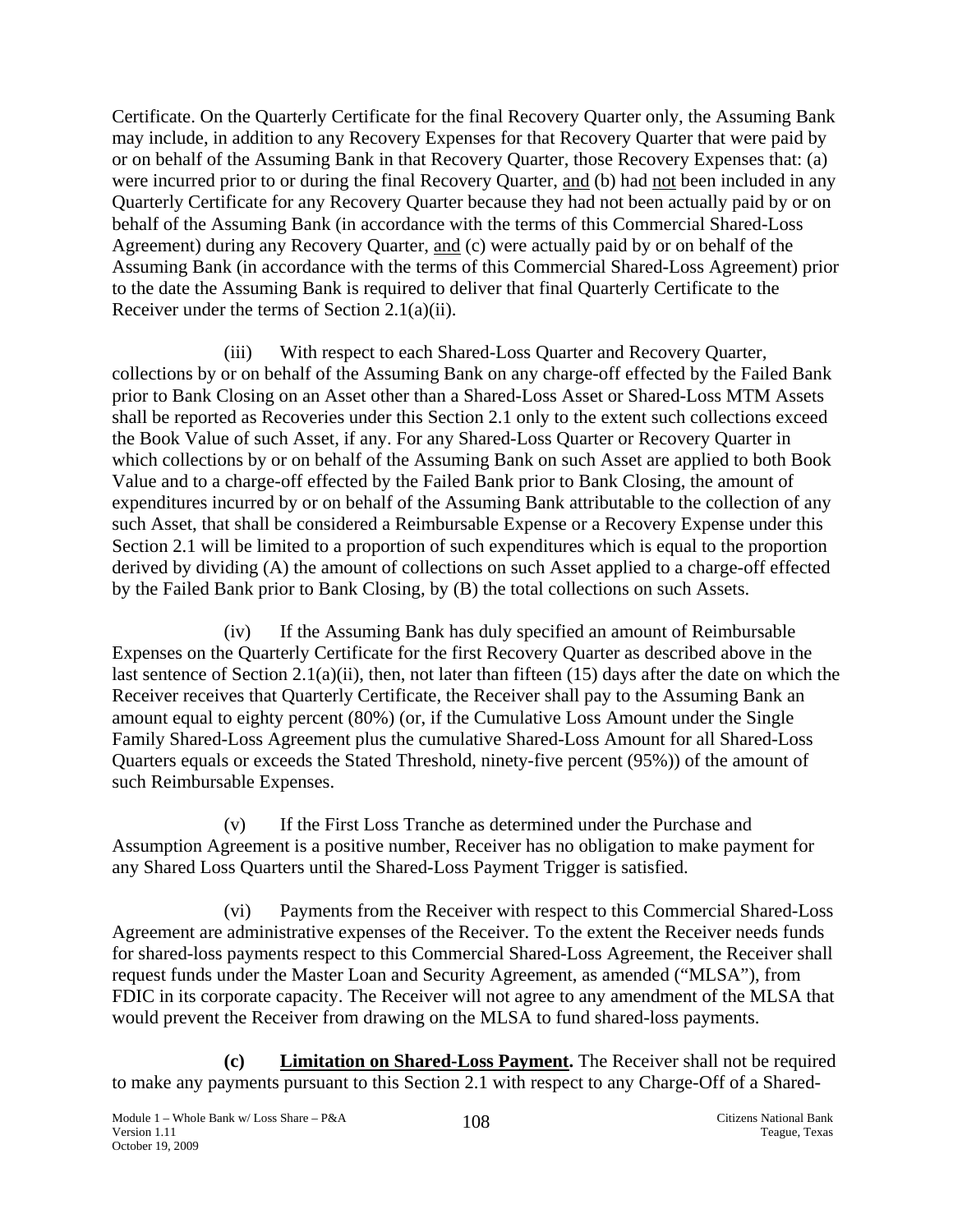Loss Asset that the Receiver or the Corporation determines, based upon the Examination Criteria, should not have been effected by the Assuming Bank; provided, (x) the Receiver must provide notice to the Assuming Bank detailing the grounds for not making such payment, (y) the Receiver must provide the Assuming Bank with a reasonable opportunity to cure any such deficiency and (z) (1) to the extent curable, if cured, the Receiver shall make payment with respect to any properly effected Charge-Off and (2) to the extent not curable, the Receiver shall make a payment as to all Charge-Offs (or portion of Charge-Offs) that were effected which would have been payable as a Charge-Off if the Assuming Bank had properly effected such Charge-Off. In the event that the Receiver does not make any payments with respect to any Charge-Off of a Shared-Loss Asset pursuant to this Section 2.1 or determines that a payment was improperly made, the Assuming Bank and the Receiver shall, upon final resolution, make such accounting adjustments and payments as may be necessary to give retroactive effect to such corrections.

Loan to the detriment of such Shared-Loss Asset to which such loan is related; provided, that **(d) Sale of, or Additional Advances or Amendments with Respect to, Shared-Loss Loans and Administration of Related Loans.** No Shared-Loss Loan shall be treated as a Shared-Loss Asset pursuant to this Section 2.1 (i) if the Assuming Bank sells or otherwise transfers such Shared-Loss Loan or any interest therein (whether with or without recourse) to any Person, (ii) after the Assuming Bank makes any additional advance, commitment or increase in the amount of a commitment with respect to such Shared-Loss Loan that does not constitute a Permitted Advance or a Shared-Loss Loan Commitment Advance, (iii) after the Assuming Bank makes any amendment, modification, renewal or extension to such Shared-Loss Loan that does not constitute a Permitted Amendment, or (iv) after the Assuming Bank has managed, administered or collected any "Related Loan" (as such term is defined in Section 3.4 of Article III of this Commercial Shared-Loss Agreement) in any manner which would have the effect of increasing the amount of any collections with respect to the Related any such Shared-Loss Loan that has been the subject of Charge-Offs prior to the taking of any action described in clause (i), (ii), (iii) or (iv) of this Section 2.1(d) by the Assuming Bank shall be treated as a Shared-Loss Asset pursuant to this Section 2.1 solely for the purpose of treatment of Recoveries on such Charge-Offs until such time as the amount of Recoveries with respect to such Shared-Loss Asset equals such Charge-Offs.

#### **(e) Option to Purchase.**

(i) In the event that the Assuming Bank determines that there is a substantial likelihood that continued efforts to collect a Shared-Loss Asset or an Asset for which a chargeoff was effected by the Failed Bank with, in either case, a Legal Balance of \$500,000 or more on the Accounting Records of the Assuming Bank will result in an expenditure, after Bank Closing, of funds by on behalf of the Assuming Bank to a third party for a specified purpose (the expenditure of which, in its best judgment, will maximize collections), which do not constitute Reimbursable Expenses or Recovery Expenses, and such expenses will exceed ten percent (10%) of the then book value thereof as reflected on the Accounting Records of the Assuming Bank, the Assuming Bank shall (i) promptly so notify the Receiver and (ii) request that such expenditure be treated as a Reimbursable Expense or Recovery Expense for purposes of this Section 2.1. (Where the Assuming Bank determines that there is a substantial likelihood that the previously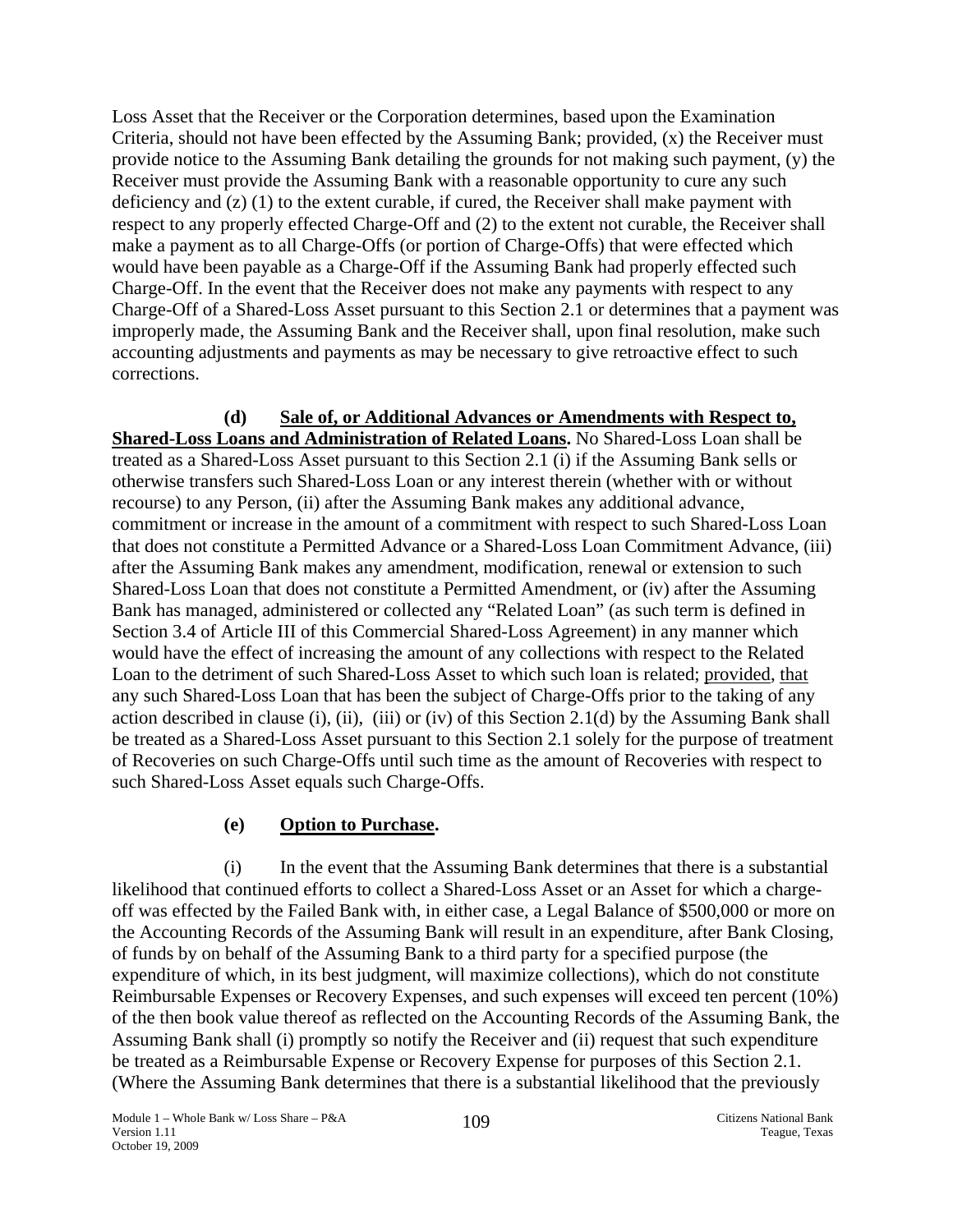mentioned situation exists with respect to continued efforts to collect a Shared-Loss Asset or an Asset for which a charge-off was effected by the Failed Bank with, in either case, a Legal Balance of less than \$1,000,000 on the Accounting Records of the Assuming Bank, the Assuming Bank may so notify the Receiver and request that such expenditure be treated as a Reimbursable Expense or Recovery Expense.) Within thirty (30) days after its receipt of such a notice, the Receiver will advise the Assuming Bank of its consent or denial, that such expenditures shall be treated as a Reimbursable Expense or Recovery Expense, as the case may be. Notwithstanding the failure of the Receiver to give its consent with respect to such expenditures, the Assuming Bank shall continue to administer such Shared-Loss Asset in accordance with Section 2.2, except that the Assuming Bank shall not be required to make such expenditures. At any time after its receipt of such a notice and on or prior to the Termination Date the Receiver shall have the right to purchase such Shared-Loss Asset or Asset as provided in Section 2.1(e)(iii), notwithstanding any consent by the Receiver with respect to such expenditure.

(ii) During the period prior to the Termination Date, the Assuming Bank shall notify the Receiver within fifteen (15) days after any of the following becomes fully or partially charged-off:

> (A) a Shared-Loss Loan having a Legal Balance (or, in the case of more than one (1) Shared-Loss Loan made to the same Obligor, a combined Legal Balance) of \$500,000 or more in circumstances in which the legal claim against the relevant Obligor survives; or

(B) a Shared-Loss Loan to a director, an "executive officer" as defined in 12 C.F.R. 215.2(d), a "principal shareholder" as defined in 12 C.F.R. 215.2(l), or an Affiliate of the Assuming Bank.

(iii) If the Receiver determines in its discretion that the Assuming Bank is not diligently pursuing collection efforts with respect to any Shared-Loss Asset which has been fully or partially charged-off or written-down (including any Shared-Loss Asset which is identified or required to be identified in a notice pursuant to Section  $2.1(e)(ii)$  or any Asset for which there exists a Failed Bank Charge-Off/Write-Down, the Receiver may at its option, exercisable at any time on or prior to the Termination Date, require the Assuming Bank to assign, transfer and convey such Shared-Loss Asset or Asset to and for the sole benefit of the Receiver for a price equal to the Shared-Loss Asset Repurchase Price thereof less the Related Liability Amount with respect to any Related Liabilities related to such Shared-Loss Asset or Asset.

(iv) Not later than ten (10) days after the date upon which the Assuming Bank receives notice of the Receiver's intention to purchase or require the assignment of any Shared-Loss Asset or Asset pursuant to Section 2.1(e)(i) or (iii), the Assuming Bank shall transfer to the Receiver such Shared-Loss Asset or Asset and any Credit Files relating thereto and shall take all such other actions as may be necessary and appropriate to adequately effect the transfer of such Shared-Loss Asset or Asset from the Assuming Bank to the Receiver. Not later than fifteen (15) days after the date upon which the Receiver receives such Shared-Loss Asset or Asset and any Credit Files relating thereto, the Receiver shall pay to the Assuming Bank an amount equal to the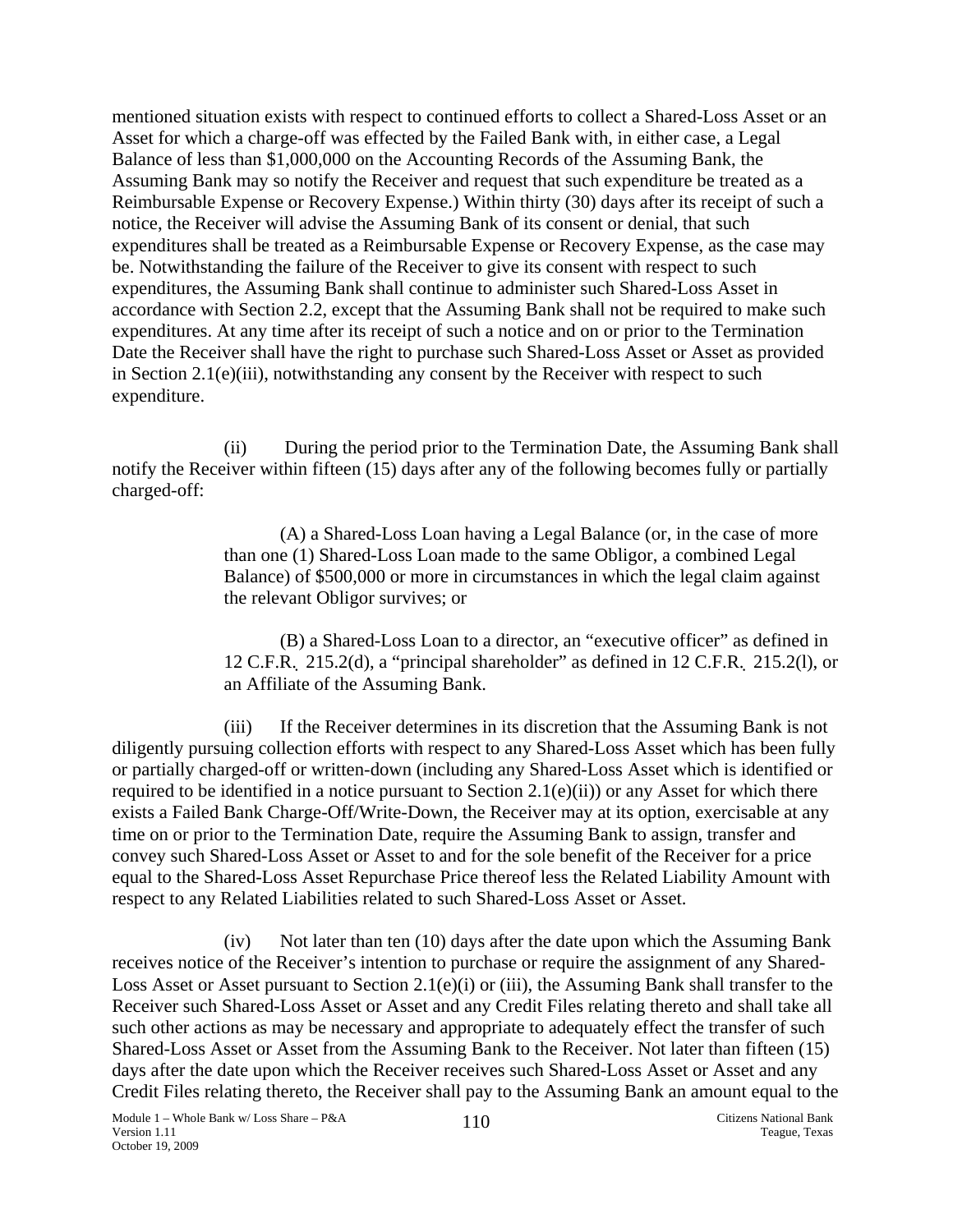Shared-Loss Asset Repurchase Price of such Shared-Loss Asset or Asset less the Related Liability Amount.

(v) The Receiver shall assume all Related Liabilities with respect to any Shared-Loss Asset or Asset set forth in the notice described in Section 2.1(e)(iv).

### **(f) Dispute Resolution.**

(i) (A) Any dispute as to whether a Charge-Off of a Shared-Loss Asset was made in accordance with Examination Criteria shall be resolved by the Assuming Bank's Chartering Authority. (B) With respect to any other dispute arising under the terms of this Commercial Shared-Loss Agreement which the parties hereto cannot resolve after having negotiated such matter, in good faith, for a thirty (30) day period, other than a dispute the Corporation is not permitted to submit to arbitration under the Administrative Dispute Resolution Act of 1996 ("ADRA"), as amended, such other dispute shall be resolved by determination of a review board (a "Review Board") established pursuant to Section 2.1(f). Any Review Board under this Section 2.1(f) shall follow the provisions of the Federal Arbitration Act and shall follow the provisions of the ADRA. (C) Any determination by the Assuming Bank's Chartering Authority or by a Review Board shall be conclusive and binding on the parties hereto and not subject to further dispute, and judgment may be entered on said determination in accordance with applicable arbitration law in any court having jurisdiction thereof.

(ii) A Review Board shall consist of three (3) members, each of whom shall have such expertise as the Corporation and the Assuming Bank agree is relevant. As appropriate, the Receiver or the Corporation (the "FDIC Party") will select one member, one member will be selected by the Assuming Bank and the third member (the "Neutral Member") will be selected by the other two members. The member of the Review Board selected by a party may be removed at any time by such party upon two (2) days' written notice to the other party of the selection of a replacement member. The Neutral Member may be removed by unanimous action of the members appointed by the FDIC Party and the Assuming Bank after two (2) days' prior written notice to the FDIC Party and the Assuming Bank of the selection of a replacement Neutral Member. In addition, if a Neutral Member fails for any reason to serve or continue to serve on the Review Board, the other remaining members shall so notify the parties to the dispute and the Neutral Member in writing that such Neutral Member will be replaced, and the Neutral Member shall thereafter be replaced by the unanimous action of the other remaining members within twenty (20) business days of that notification.

(iii) No dispute may be submitted to a Review Board by any of the parties to this Commercial Shared-Loss Agreement unless such party has provided to the other party a written notice of dispute ("Notice of Dispute"). During the forty-five (45)-day period following the providing of a Notice of Dispute, the parties to the dispute will make every effort in good faith to resolve the dispute by mutual agreement. As part of these good faith efforts, the parties should consider the use of less formal dispute resolution techniques, as judged appropriate by each party in its sole discretion. Such techniques may include, but are not limited to, mediation, settlement conference, and early neutral evaluation. If the parties have not agreed to a resolution of the dispute by the end of such forty-five (45)-day period, then, subject to the discretion of the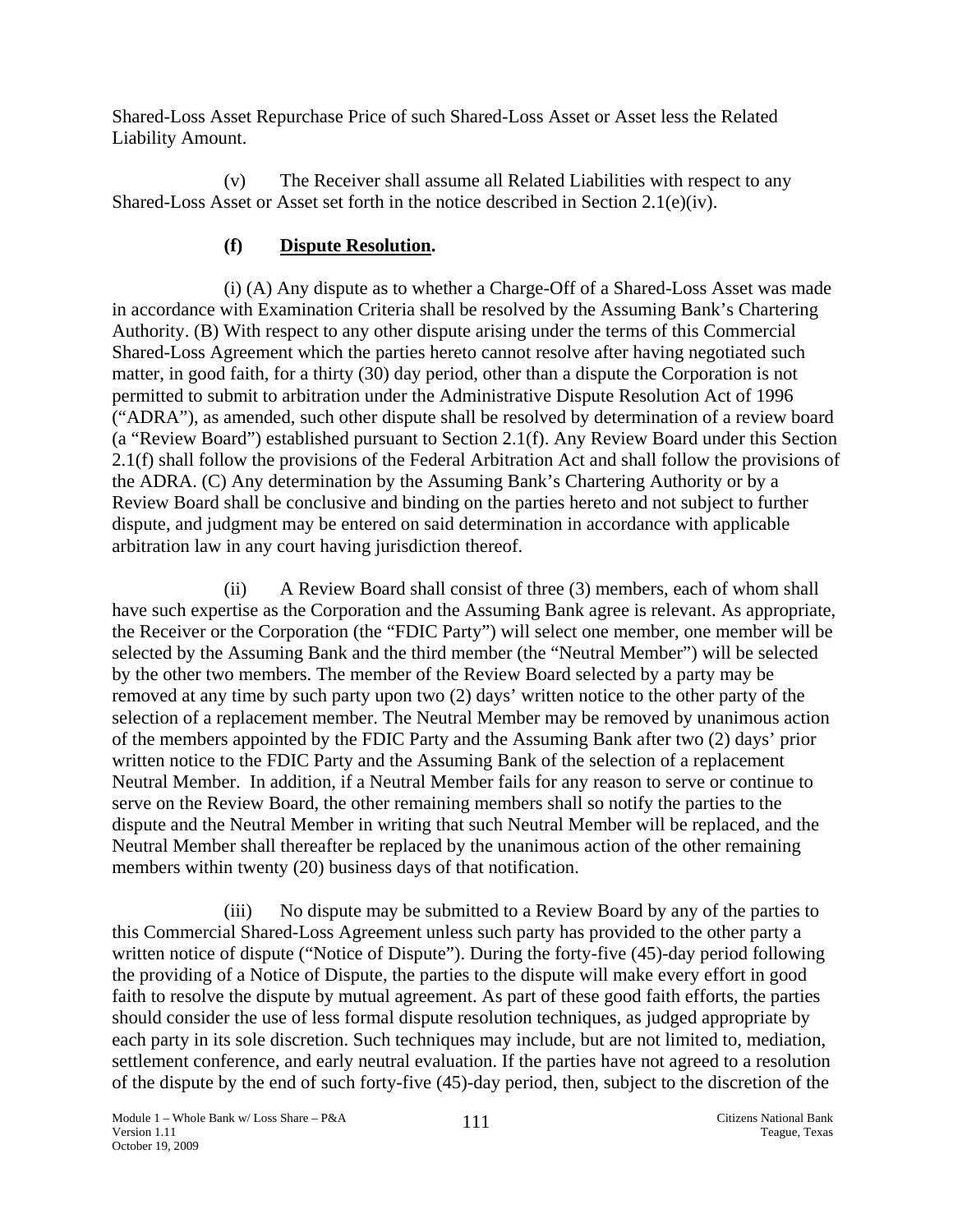Corporation and the written consent of the Assuming Bank as set forth in Section 2.1(f)(i)(B) above, on the first day following the end of such period, the FDIC Party and the Assuming Bank shall notify each other of its selection of its member of the Review Board and such members shall be instructed to promptly select the Neutral Member of the Review Board. If the members appointed by the FDIC Party and the Assuming Bank are unable to promptly agree upon the initial selection of the Neutral Member, or a timely replacement Neutral Member as set forth in Section 2.1(f)(ii) above, the two appointed members shall apply to the American Arbitration Association ("AAA"), and such Neutral Member shall be appointed in accordance with the Commercial Arbitration Rules of the AAA.

(iv) The resolution of a dispute pursuant to this Section 2.1(f) shall be governed by the Commercial Arbitration Rules of the AAA to the extent that such rules are not inconsistent with this Section 2.1(f). The Review Board may modify the procedures set forth in such rules from time to time with the prior approval of the FDIC Party and the Assuming Bank.

(v) Within fifteen (15) days after the last to occur of the final written submissions of both parties, the presentation of witnesses, if any, and oral presentations, if any, the Review Board shall adopt the position of one of the parties and shall present to the parties a written award regarding the dispute. The determination of any two (2) members of a Review Board will constitute the determination of such Review Board.

(vi) The FDIC Party and the Assuming Bank will each pay the fees and expenses of the member of the Review Board selected by it. The FDIC Party and Assuming Bank will share equally the fees and expenses of the Neutral Member. No such fees or expenses incurred by or on behalf of the Assuming Bank shall be subject to reimbursement by the FDIC Party under this Commercial Shared-Loss Agreement or otherwise.

(vii) Each party will bear all costs and expenses incurred by it in connection with the submission of any dispute to a Review Board. No such costs or expenses incurred by or on behalf of the Assuming Bank shall be subject to reimbursement by the FDIC Party under this Commercial Shared-Loss Agreement or otherwise. The Review Board shall have no authority to award costs or expenses incurred by either party to these proceedings.

(viii) Any dispute resolution proceeding held pursuant to this Section 2.1(f) shall not be public. In addition, each party and each member of any Review Board shall strictly maintain the confidentiality of all issues, disputes, arguments, positions and interpretations of any such proceeding, as well as all information, attachments, enclosures, exhibits, summaries, compilations, studies, analyses, notes, documents, statements, schedules and other similar items associated therewith, except as the parties agree in writing or such disclosure is required pursuant to law, rule or regulation. Pursuant to ADRA, dispute resolution communications may not be disclosed either by the parties or by any member of the Review board unless:

(1) all parties to the dispute resolution proceeding agree in writing;

- (2) the communication has already been made public;
- (3) the communication is required by statute, rule or regulation to be made public;

or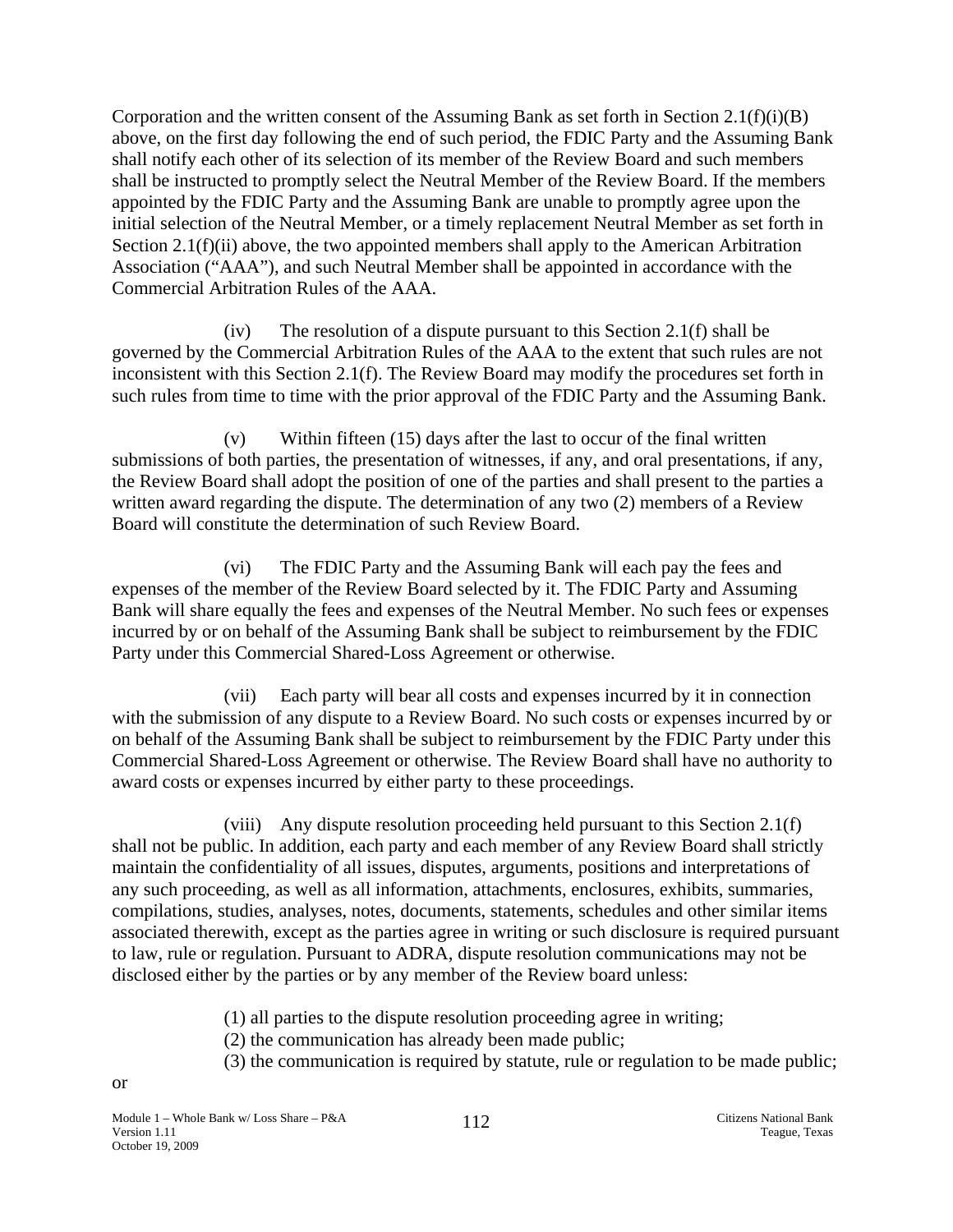(4) a court determines that such testimony or disclosure is necessary to prevent a manifest injustice, help establish a violation of the law or prevent harm to the public health or safety, or of sufficient magnitude in the particular case to outweigh the integrity of dispute resolution proceedings in general by reducing the confidence of parties in future cases that their communications will remain confidential.

 $(ix)$  Any dispute resolution proceeding pursuant to this Section 2.1(f) (whether as a matter of good faith negotiations, by resort to a Review Board, or otherwise) is a compromise negotiation for purposes of the Federal Rules of Evidence and state rules of evidence. The parties agree that all proceedings, including any statement made or document prepared by any party, attorney or other participants are privileged and shall not be disclosed in any subsequent proceeding or document or construed for any purpose as an admission against interest. Any document submitted and any statements made during any dispute resolution proceeding are for settlement purposes only. The parties further agree not to subpoena any of the members of the Review Board or any documents submitted to the Review Board. In no event will the Neutral Member voluntarily testify on behalf of any party.

(x) No decision, interpretation, determination, analysis, statement, award or other pronouncement of any Review Board shall constitute precedent as regards any subsequent proceeding (whether or not such proceeding involves dispute resolution under this Commercial Shared-Loss Agreement) nor shall any Review Board be bound to follow any decision, interpretation, determination, analysis, statement, award or other pronouncement rendered by any previous Review Board or any other previous dispute resolution panel which may have convened in connection with a transaction involving other failed financial institutions or Federal assistance transactions.

(xi) The parties may extend any period of time in this Section 2.1(f) by mutual agreement. Notwithstanding anything above to the contrary, no dispute shall be submitted to a Review Board until each member of the Review Board, and any substitute member, if applicable, agrees to be bound by the provisions of this Section 2.1(f) as applicable to members of a Review Board. Prior to the commencement of the Review Board proceedings, or, in the case of a substitute Neutral Member, prior to the re-commencement of such proceedings subsequent to that substitution, the Neutral Member shall provide a written oath of impartiality.

(xii) For the avoidance of doubt, and notwithstanding anything herein to the contrary, in the event any notice of dispute is provided to a party under this Section 2.1(g) prior to the Termination Date, the terms of this Commercial Shared-Loss Agreement shall remain in effect with respect to any such items set forth in such notice until such time as any such dispute with respect to such item is finally resolved.

 (g) **Payment in the Event Losses Fail to Reach Expected Level**. On the date that is 45 days following the last day (such day, the "True-Up Measurement Date") of the calendar month in which the tenth anniversary of the calendar day following the Bank Closing occurs, the Assuming Bank shall pay to the Receiver fifty percent (50%) of the excess, if any, of  $(i)$  twenty percent (20%) of the Stated Threshold less  $(ii)$  the sum of  $(A)$  twenty-five percent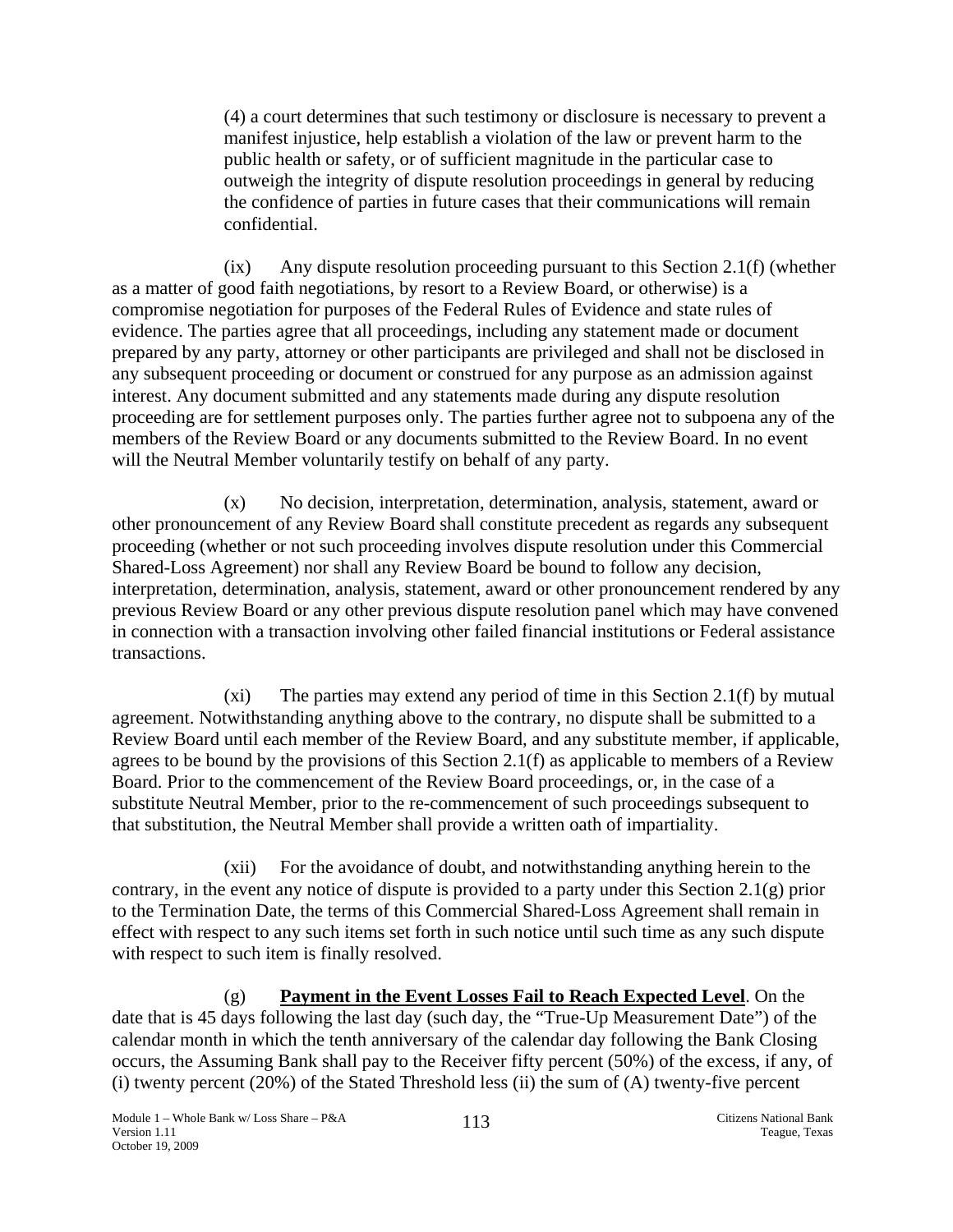(25%) of the asset premium (discount) plus (B) twenty-five percent (25%) of the Cumulative Shared-Loss Payments plus (C) the Cumulative Servicing Amount. The Assuming Bank shall deliver to the Receiver not later than 30 days following the True-Up Measurement Date, a schedule, signed by an officer of the Assuming Bank, setting forth in reasonable detail the calculation of the Cumulative Shared-Loss Payments and the Cumulative Servicing Amount.

**2.2 Administration of Shared-Loss Assets.** The Assuming Bank shall at all times prior to the Termination Date comply with the Rules Regarding the Administration of Shared-Loss Assets as set forth in Article III of this Commercial Shared-Loss Agreement.

## **2.3 Auditor Report; Right to Audit.**

(a) Within ninety (90) days after the end of each fiscal year from and including the fiscal year during which Bank Closing falls to and including the calendar year during which the Termination Date falls, the Assuming Bank shall deliver to the Corporation and to the Receiver a report signed by its independent public accountants stating that they have reviewed the terms of this Commercial Shared-Loss Agreement and that, in the course of their annual audit of the Assuming Bank's books and records, nothing has come to their attention suggesting that any computations required to be made by the Assuming Bank during such year by this Article II were not made by the Assuming Bank in accordance herewith. In the event that the Assuming Bank cannot comply with the preceding sentence, it shall promptly submit to the Receiver corrected computations together with a report signed by its independent public accountants stating that, after giving effect to such corrected computations, nothing has come to their attention suggesting that any computations required to be made by the Assuming Bank during such year by this Article II were not made by the Assuming Bank in accordance herewith. In such event, the Assuming Bank and the Receiver shall make all such accounting adjustments and payments as may be necessary to give effect to each correction reflected in such corrected computations, retroactive to the date on which the corresponding incorrect computation was made. It is the intention of this provision to align the timing of the audit required under this Commercial Shared-Loss Agreement with the examination audit required pursuant to 12 CFR Section 363.

(b) The Assuming Bank shall perform on an annual basis an internal audit of its compliance with the provisions of this Article II and shall provide the Receiver and the Corporation with copies of the internal audit reports and access to internal audit workpapers related to such internal audit.

(c) The Receiver or the Corporation may perform an audit to determine the Assuming Bank's compliance with the provisions of this Commercial Shared-Loss Agreement, including this Article II, at any time by providing not less than ten (10) Business Days prior written notice. The scope and duration of any such audit shall be within the discretion of the Receiver or the Corporation, as the case may be, but shall in no event be administered in a manner that unreasonably interferes with the operation of the Assuming Bank's business. The Receiver or the Corporation, as the case may be, shall bear the expense of any such audit. In the event that any corrections are necessary as a result of such an audit, the Assuming Bank and the Receiver shall make such accounting adjustments and payments as may be necessary to give retroactive effect to such corrections.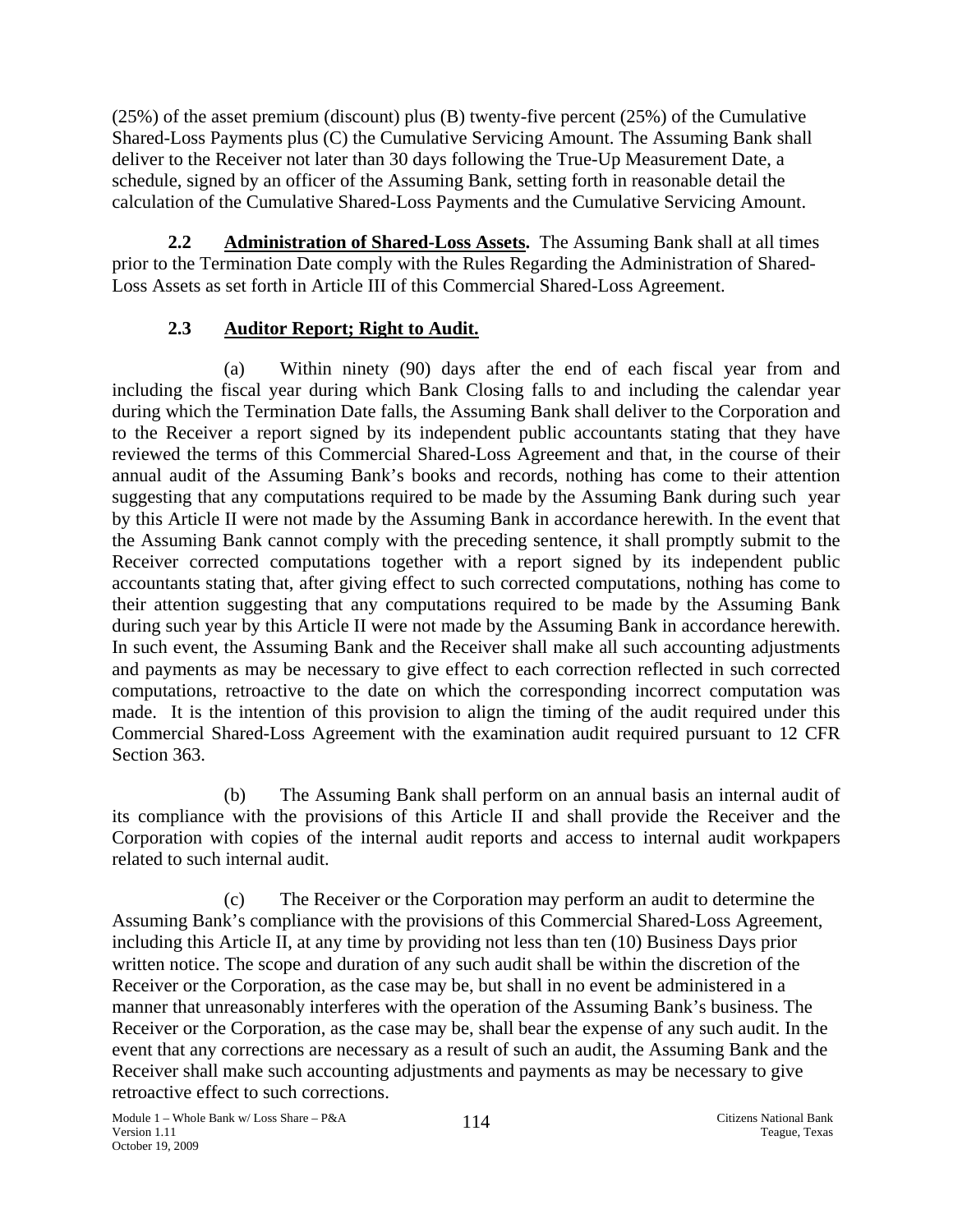**2.4 Withholdings.** Notwithstanding any other provision in this Article II, the Receiver, upon the direction of the Director (or designee) of the Corporation's Division of Resolutions and Receiverships, may withhold payment for any amounts included in a Quarterly Certificate delivered pursuant to Section 2.1, if, in its judgment, there is a reasonable basis under the terms of this Commercial Shared-Loss Agreement for denying the eligibility of an item for which reimbursement or payment is sought under such Section. In such event, the Receiver shall provide a written notice to the Assuming Bank detailing the grounds for withholding such payment. At such time as the Assuming Bank demonstrates to the satisfaction of the Receiver that the grounds for such withholding of payment, or portion of payment, no longer exist or have been cured, then the Receiver shall pay the Assuming Bank the amount withheld which the Receiver determines is eligible for payment, within fifteen (15) Business Days. In the event the Receiver or the Assuming Bank elects to submit the issue of the eligibility of the item for reimbursement or payment for determination under the dispute resolution procedures of Section 2.1(f), then (i) if the dispute is settled by the mutual agreement of the parties in accordance with Section 2.1(f)(iii), the Receiver shall pay the amount withheld (to the extent so agreed) within fifteen (15) Business Days from the date upon which the dispute is determined by the parties to be resolved by mutual agreement, and (ii) if the dispute is resolved by the determination of a Review Board, the Receiver shall pay the amount withheld (to the extent so determined) within fifteen (15) Business Days from the date upon which the Receiver is notified of the determination by the Review Board of its obligation to make such payment. Any payment by the Receiver pursuant to this Section 2.4 shall be made together with interest on the amount thereof from the date the payment was agreed or determined otherwise to be due, at the interest rate per annum determined by the Receiver to be equal to the coupon equivalent of the three (3)-month U.S. Treasury Bill Rate in effect as of the first Business Day of each Calendar Quarter during which such interest accrues as reported in the Federal Reserve Board's Statistical Release for Selected Interest Rates H.15 opposite the caption "Auction Average - 3-Month" or, if not so reported for such day, for the next preceding Business Day for which such rate was so reported.

**2.5 Books and Records**. The Assuming Bank shall at all times during the term of this Commercial Shared-Loss Agreement keep books and records which fairly present all dealings and transactions carried out in connection with its business and affairs. Except as otherwise provided for in the Purchase and Assumption Agreement or this Commercial Shared-Loss Agreement, all financial books and records shall be kept in accordance with generally accepted accounting principles, consistently applied for the periods involved and in a manner such that information necessary to determine compliance with any requirement of the Purchase and Assumption Agreement or this Commercial Shared-Loss Agreement will be readily obtainable, and in a manner such that the purposes of the Purchase and Assumption Agreement or this Commercial Shared-Loss Agreement may be effectively accomplished. Without the prior written approval of the Corporation, the Assuming Bank shall not make any change in its accounting principles adversely affecting the value of the Shared-Loss Assets except as required by a change in generally accepted accounting principles. The Assuming Bank shall notify the Corporation of any change in its accounting principles affecting the Shared-Loss Assets which it believes are required by a change in generally accepted accounting principles.

**2.6 Information**. The Assuming Bank shall promptly provide to the Corporation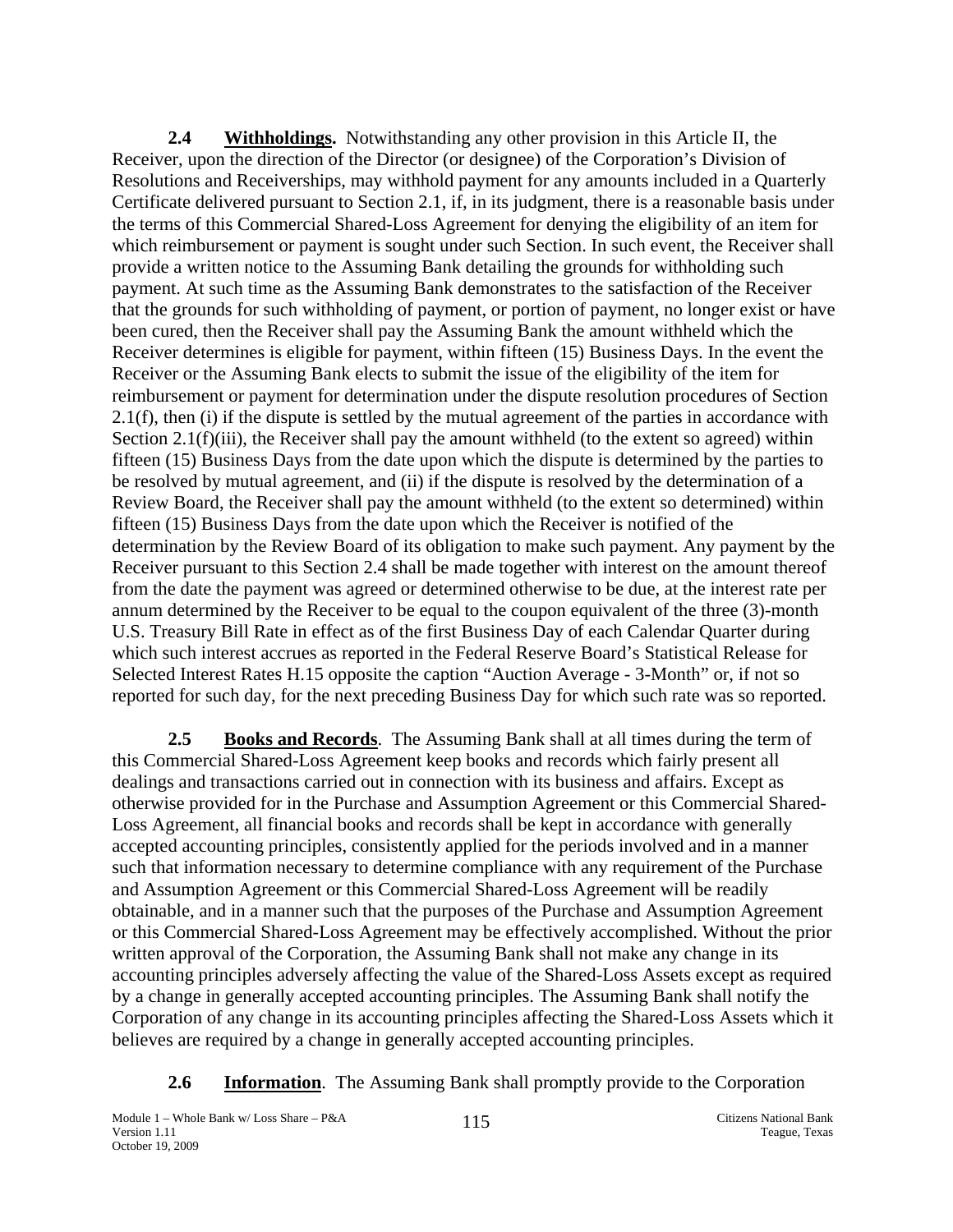such other information, including financial statements and computations, relating to the performance of the provisions of the Purchase and Assumption Agreement or otherwise relating to its business and affairs or this Commercial Shared-Loss Agreement, as the Corporation or the Receiver may request from time to time.

**2.7 Tax Ruling.** The Assuming Bank shall not at any time, without the Corporation's prior written consent, seek a private letter ruling or other determination from the Internal Revenue Service or otherwise seek to qualify for any special tax treatment or benefits associated with any payments made by the Corporation pursuant to the Purchase and Assumption Agreement or this Commercial Shared-Loss Agreement.

## **ARTICLE III - RULES REGARDING THE ADMINISTRATION OF SHARED-LOSS ASSETS AND SHARED-LOSS MTM ASSETS**

**3.1** Agreement with Respect to Administration. The Assuming Bank shall (and shall cause any of its Affiliates to which the Assuming Bank transfers any Shared-Loss Assets or Shared-Loss MTM Assets) to, or a Third Party Servicer to, manage, administer, and collect the Shared-Loss Assets and Shared-Loss MTM Assets while owned by the Assuming Bank or any Affiliate thereof during the term of this Commercial Shared-Loss Agreement in accordance with the rules set forth in this Article III ("Rules"). The Assuming Bank shall be responsible to the Receiver and the Corporation in the performance of its duties hereunder and shall provide to the Receiver and the Corporation such reports as the Receiver or the Corporation reasonably deems advisable, including but not limited to the reports required by Section 3.3 hereof, and shall permit the Receiver and the Corporation at all times to monitor the Assuming Bank's performance of its duties hereunder.

# **3.2 Duties of the Assuming Bank with Respect to Shared-Loss Assets.**

(a) In performance of its duties under these Rules, the Assuming Bank shall:

(i) manage, administer, collect and effect Charge-Offs and Recoveries with respect to each Shared-Loss Asset in a manner consistent with (A) usual and prudent business and banking practices; (B) the Assuming Bank's (or, in the case a Third Party Servicer is engaged, the Third Party Servicer's) practices and procedures including, without limitation, the then-effective written internal credit policy guidelines of the Assuming Bank, with respect to the management, administration and collection of and taking of charge-offs and write-downs with respect to loans, other real estate and repossessed collateral that do not constitute Shared Loss Assets;

(ii) exercise its best business judgment in managing, administering, collecting and effecting Charge-Offs with respect to Shared-Loss Assets;

(iii) use its best efforts to maximize collections with respect to Shared-Loss Assets and, if applicable for a particular Shared-Loss Asset, without regard to the effect of maximizing collections on assets held by the Assuming Bank or any of its Affiliates that are not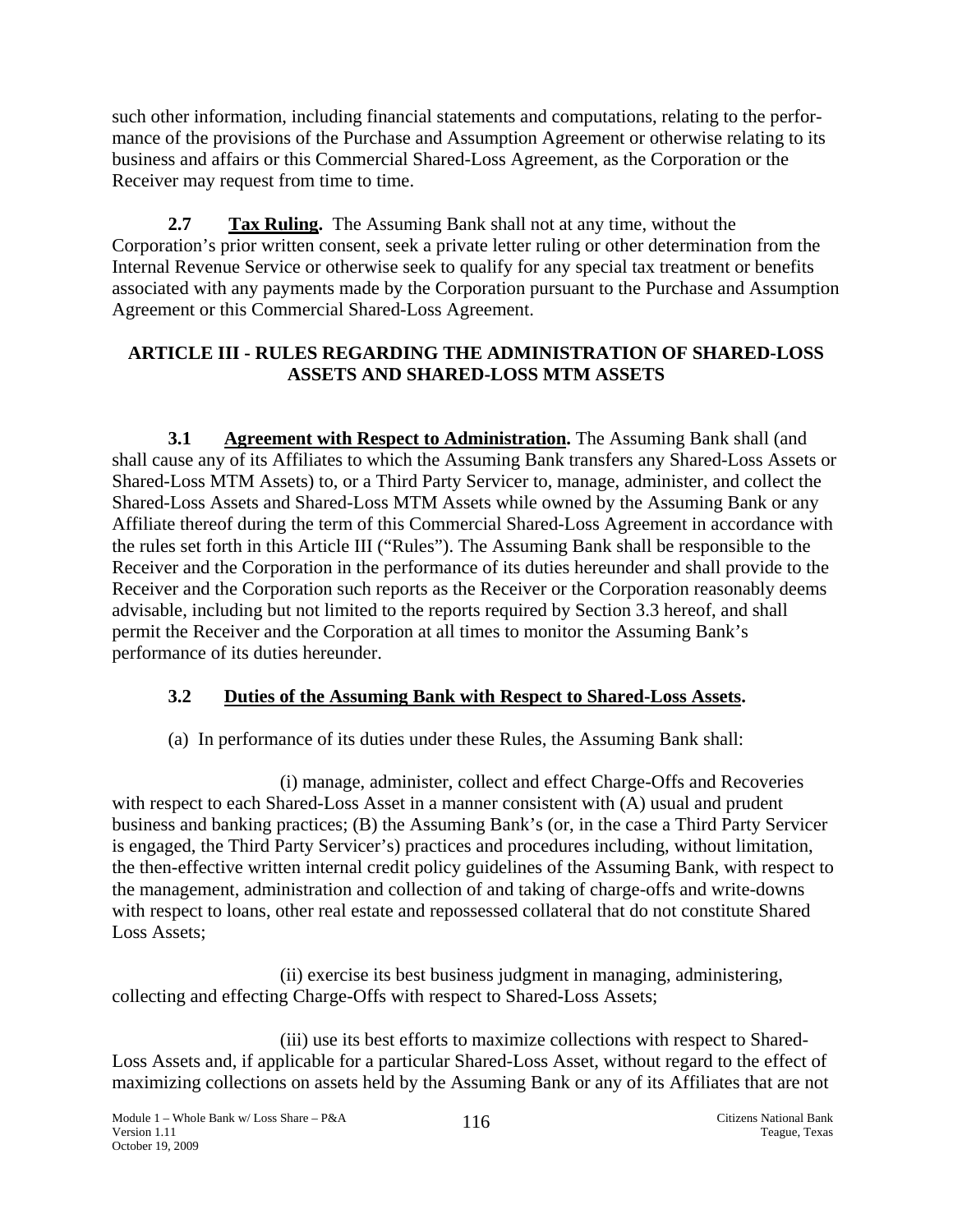Shared-Loss Assets;

(iv) adopt and implement accounting, reporting, record-keeping and similar systems with respect to the Shared-Loss Assets, as provided in Section 3.4 hereof;

(v) retain sufficient staff to perform its duties hereunder; and

(vi) provide written notification in accordance with Article IV of this Commercial Shared-Loss Agreement immediately after the execution of any contract pursuant to which any third party (other than an Affiliate of the Assuming Bank) will manage, administer or collect any of the Shared-Loss Assets, together with a copy of that contract.

(b) Any transaction with or between any Affiliate of the Assuming Bank with respect to any Shared-Loss Asset including, without limitation, the execution of any contract pursuant to which any Affiliate of the Assuming Bank will manage, administer or collect any of the Shared-Loss Assets, or any other action involving self-dealing, shall be subject to the prior written approval of the Receiver or the Corporation.

(c) The following categories of expenses shall not be deemed to be Reimbursable Expenses or Recovery Expenses:

(i) Federal, State, or local income taxes and expenses related thereto;

(ii) salaries or other compensation and related benefits of Assuming Bank employees and the employees of its Affiliates including, without limitation, any bonus, commission or severance arrangements, training, payroll taxes, dues, or travel- or relocationrelated expenses,;

(iii) the cost of space occupied by the Assuming Bank, any Affiliate thereof and their staff, the rental of and maintenance of furniture and equipment, and expenses for data processing including the purchase or enhancement of data processing systems;

(iv) except as otherwise provided herein, fees for accounting and other independent professional consultants (other than consultants retained to assess the presence, storage or release of any hazardous or toxic substance, or any pollutant or contaminant with respect to the collateral securing a Shared-Loss Loan that has been fully or partially charged-off); provided, that for purposes of this Section 3.2(c)(iv), fees of attorneys and appraisers engaged as necessary to assist in collections with respect to Shared-Loss Assets shall not be deemed to be fees of other independent consultants;

(v) allocated portions of any other overhead or general and administrative expense other than any fees relating to specific assets, such as appraisal fees or environmental audit fees, for services of a type the Assuming Bank does not normally perform internally;

(vi) any expense not incurred in good faith and with the same degree of care that the Assuming Bank normally would exercise in the collection of troubled assets in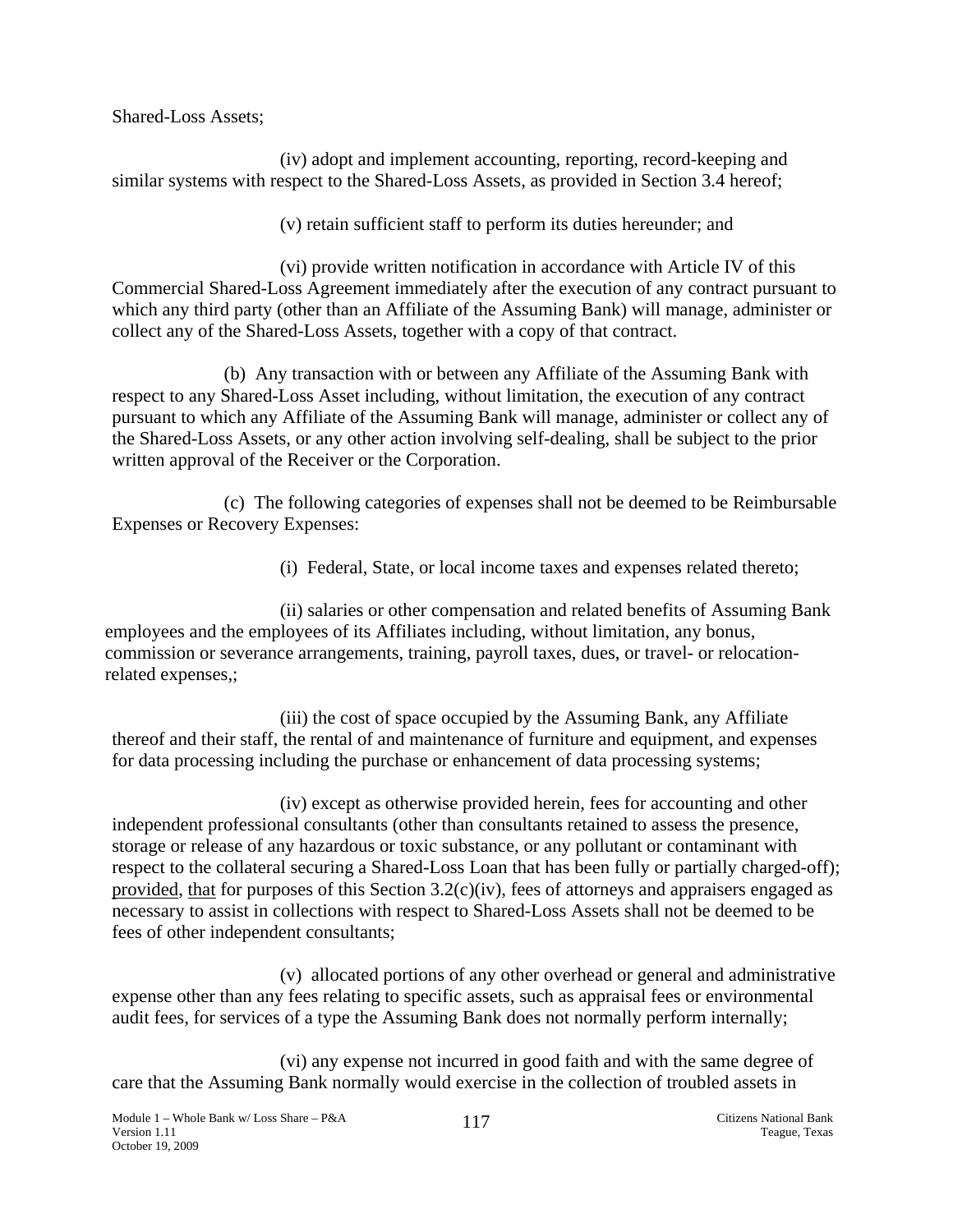which it alone had an interest; and

(vii) any expense incurred for a product, service or activity that is of an extravagant nature or design.

(d) Subject to Section 3.7, the Assuming Bank shall not contract with third parties to provide services the cost of which would be a Reimbursable Expense or Recovery Expense if the Assuming Bank would have provided such services itself if the relevant Shared-Loss Assets were not subject to the loss-sharing provisions of Section 2.1 of this Commercial Shared-Loss Agreement.

## **3.3 Duties of the Assuming Bank with Respect to Shared-Loss MTM Assets.**

(a) In performance of its duties under these Rules, the Assuming Bank shall:

(i) manage, administer, collect and each Shared-Loss MTM Asset in a manner consistent with  $(A)$  usual and prudent business and banking practices;  $(B)$  the Assuming Bank's practices and procedures including, without limitation, the then-effective written internal credit policy guidelines of the Assuming Bank, with respect to the management, administration and collection of similar assets that are not Shared-Loss MTM Assets;

(ii) exercise its best business judgment in managing, administering, collecting and effecting Charge-Offs with respect to Shared-Loss MTM Assets;

(iii) use its best efforts to maximize collections with respect to Shared-Loss MTM Assets and, if applicable for a particular Shared-Loss MTM Asset, without regard to the effect of maximizing collections on assets held by the Assuming Bank or any of its Affiliates that are not Shared-Loss MTM Assets, provided that, any sale of a Shared-Loss MTM Asset shall only be made with the prior approval of the Receiver or the Corporation;

(iv) adopt and implement accounting, reporting, record-keeping and similar systems with respect to the Shared-Loss MTM Assets, as provided in Section 3.4 hereof;

(v) retain sufficient staff to perform its duties hereunder; and

(vi) provide written notification in accordance with Article IV of this Commercial Shared-Loss Agreement immediately after the execution of any contract pursuant to which any third party (other than an Affiliate of the Assuming Bank) will manage, administer or collect any of the Shared-Loss MTM Assets, together with a copy of that contract.

(b) Any transaction with or between any Affiliate of the Assuming Bank with respect to any Shared-Loss MTM Asset including, without limitation, the execution of any contract pursuant to which any Affiliate of the Assuming Bank will manage, administer or collect any of the Shared-Loss Assets, or any other action involving self-dealing, shall be subject to the prior written approval of the Receiver or the Corporation.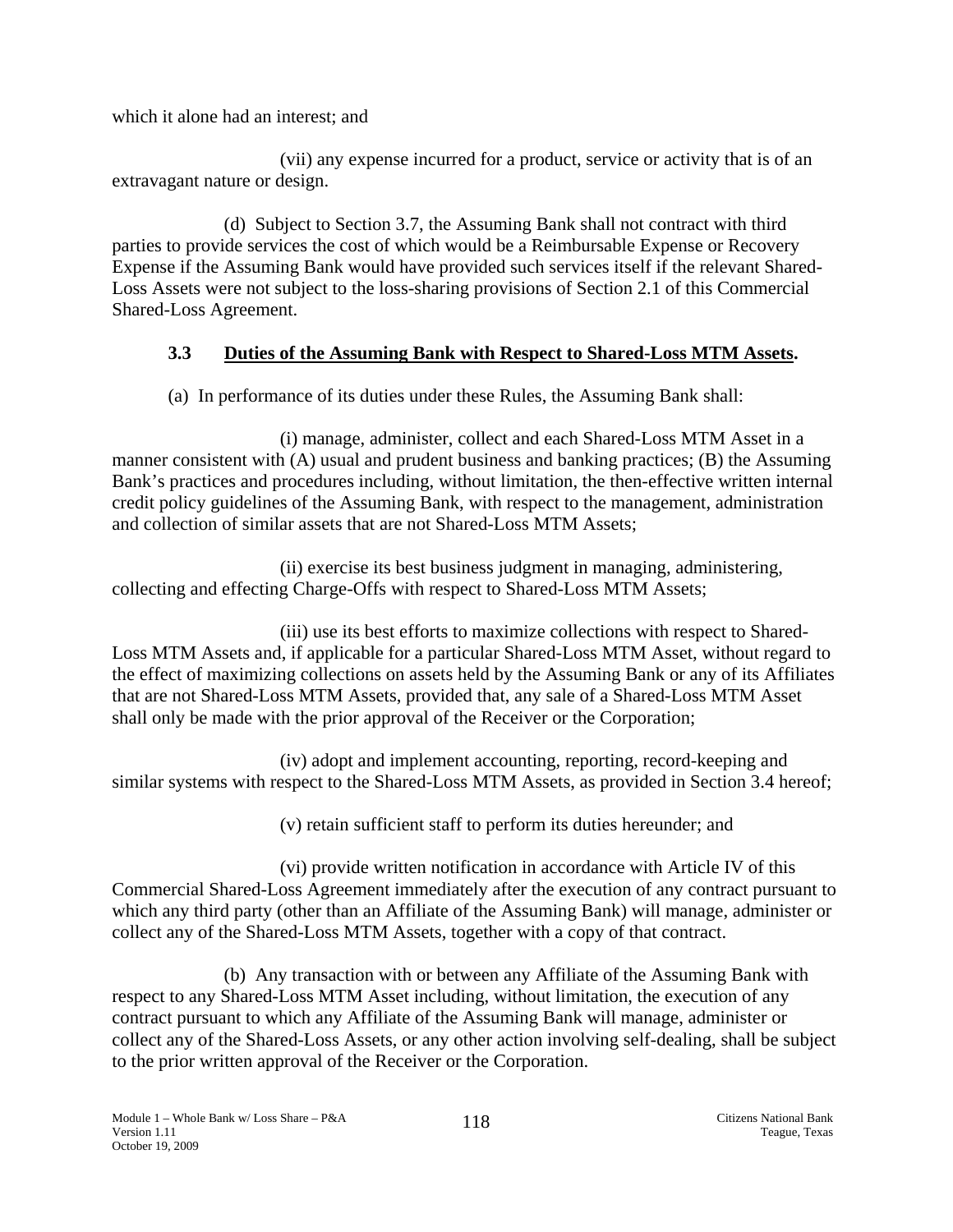(c) The Assuming Bank shall not contract with third parties to provide services the cost of which would be a Reimbursable Expense or Recovery Expense if the Assuming Bank would have provided such services itself if the relevant Shared-Loss Assets were not subject to the loss-sharing provisions of Section 2.1 of this Commercial Shared-Loss Agreement.

**3.4 Records and Reports**. The Assuming Bank shall establish and maintain records on a separate general ledger, and on such subsidiary ledgers as may be appropriate to account for the Shared-Loss Assets and the Shared-Loss MTM Assets, in such form and detail as the Receiver or the Corporation may require, to enable the Assuming Bank to prepare and deliver to the Receiver or the Corporation such reports as the Receiver or the Corporation may from time to time request regarding the Shared-Loss Assets, the Shared-Loss MTM Assets and the Quarterly Certificates required by Section 2.1 of this Commercial Shared-Loss Agreement.

# **3.5 Related Loans**.

(a) The Assuming Bank shall not manage, administer or collect any "Related Loan" in any manner which would have the effect of increasing the amount of any collections with respect to the Related Loan to the detriment of the Shared-Loss Asset to which such loan is related. A "Related Loan" means any loan or extension of credit held by the Assuming Bank at any time on or prior to the end of the final Recovery Quarter that is: (i) made to the same Obligor with respect to a Loan that is a Shared-Loss Asset or with respect to a Loan from which Other Real Estate, Additional ORE or Subsidiary ORE derived, or (ii) attributable to the same primary Obligor with respect to any Loan described in clause (i) under the rules of the Assuming Bank's Chartering Authority concerning the legal lending limits of financial institutions organized under its jurisdiction as in effect on the Commencement Date, as applied to the Assuming Bank.

(b) The Assuming Bank shall prepare and deliver to the Receiver with the Quarterly Certificates for the Calendar Quarters ending June 30 and December 31 for all Shared-Loss Quarters and Recovery Quarters, a schedule of all Related Loans which are commercial loans or commercial real estate loans with Legal Balances of \$500,000 or more on the Accounting Records of the Assuming Bank as of the end of each such semi-annual period, and all other commercial loans or commercial real estate loans attributable to the same Obligor on such loans of \$500,000 or more.

**3.6 Legal Action; Utilization of Special Receivership Powers**. The Assuming Bank shall notify the Receiver in writing (such notice to be given in accordance with Article IV below and to include all relevant details) prior to utilizing in any legal action any special legal power or right which the Assuming Bank derives as a result of having acquired a Shared-Loss Asset from the Receiver, and the Assuming Bank shall not utilize any such power unless the Receiver shall have consented in writing to the proposed usage. The Receiver shall have the right to direct such proposed usage by the Assuming Bank and the Assuming Bank shall comply in all respects with such direction. Upon request of the Receiver, the Assuming Bank will advise the Receiver as to the status of any such legal action. The Assuming Bank shall immediately notify the Receiver of any judgment in litigation involving any of the aforesaid special powers or rights.

**3.7 Third Party Servicer**. The Assuming Bank may perform any of its obligations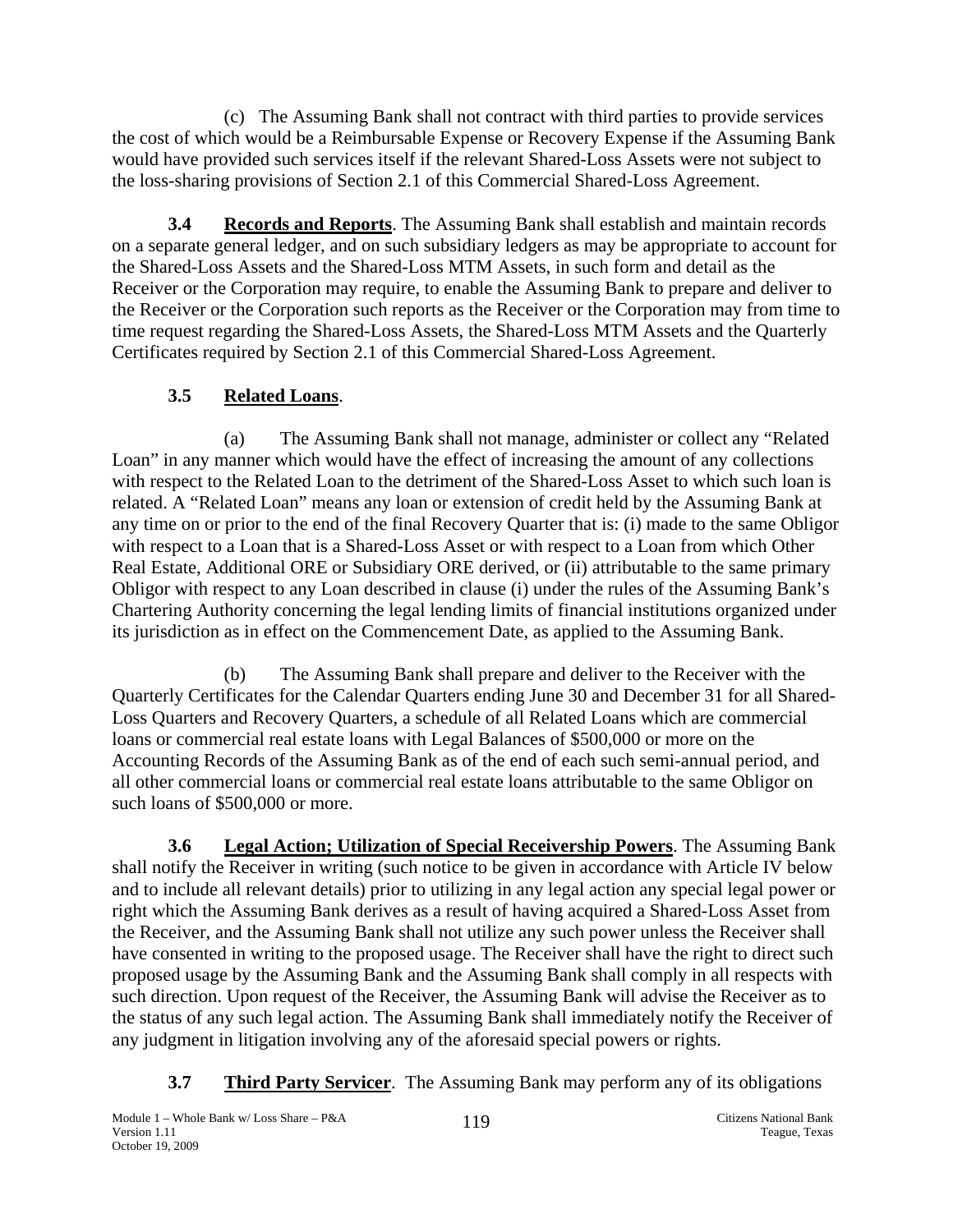and/or exercise any of its rights under this Commercial Shared-Loss Agreement through or by one or more Third Party Servicers, who may take actions and make expenditures as if any such Third Party Servicer was the Assuming Bank hereunder (and, for the avoidance of doubt, such expenses incurred by any such Third Party Servicer on behalf of the Assuming Bank shall be Reimbursable Expenses or Recovery Expenses, as the case may be, to the same extent such expenses would so qualify if incurred by the Assuming Bank); provided, however, that the use thereof by the Assuming Bank shall not release the Assuming Bank of any obligation or liability hereunder.

### **ARTICLE IV -- PORTFOLIO SALE**

**4.1 Assuming Bank Portfolio Sales of Remaining Shared-Loss Assets**. The Assuming Bank shall have the right with the concurrence of the Receiver, commencing as of the first day of the third to last Shared-Loss Quarter, to liquidate for cash consideration, in one or more transactions, all or a portion of Shared-Loss Assets held by the Assuming Bank ("Portfolio Sales"). If the Assuming Bank exercises its option under this Section 4.1, it must give thirty (30) days notice in writing to the Receiver setting forth the details and schedule for the Portfolio Sale which shall be conducted by means of sealed bid sales to third parties, not including any of the Assuming Bank's affiliates, contractors, or any affiliates of the Assuming Bank's contractors.

**4.2 Calculation of Sale Gain or Loss**. For Shared-Loss Assets gain or loss on the sales under Section 4.1 will be calculated as the sale price received by the Assuming Bank less the book value of the remaining Shared-Loss Assets.

### **ARTICLE V -- LOSS-SHARING NOTICES GIVEN TO CORPORATION AND/OR RECEIVER**

As a supplement to the notice provisions contained in Section 13.7 of the Purchase and Assumption Agreement, any notice, request, demand, consent, approval, or other communication (a "Notice") given to the Corporation and/or the Receiver in the loss-sharing context shall be given as follows:

**5.1** With respect to a Notice under Section 2 and Sections 3.1-3.5 of this Commercial Shared-Loss Agreement:

> Federal Deposit Insurance Corporation Division of Resolutions and Receiverships 550 17th Street, N.W. Washington, D.C. 20429

Attention: Assistant Director, Franchise and Asset Marketing

**5.2** With respect to a Notice under Section 3.6 of this Commercial Shared-Loss Agreement:

Federal Deposit Insurance Corporation Legal Division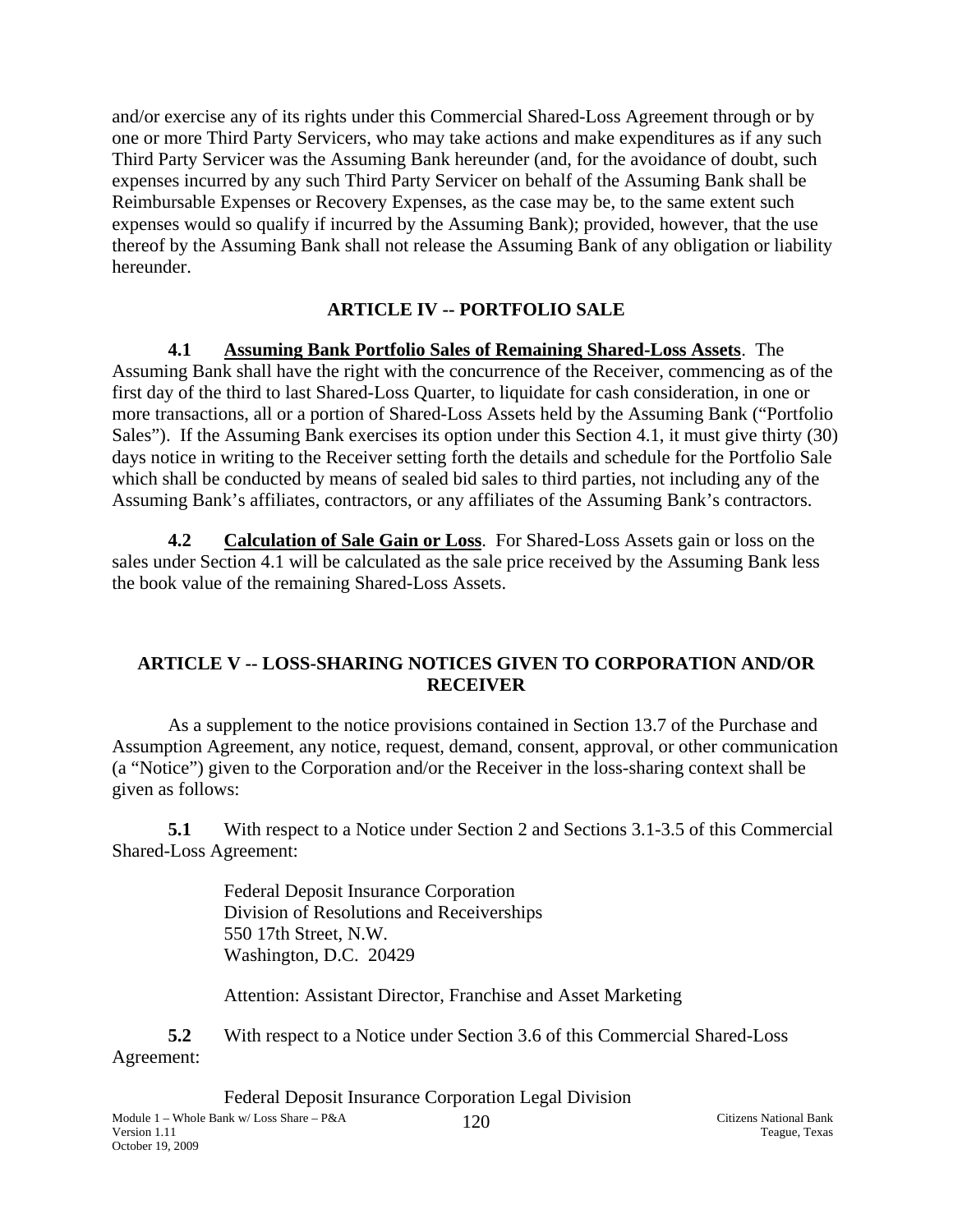1601 Bryan Street Dallas, Texas 75201 Attention: Regional Counsel

with a copy to:

Federal Deposit Insurance Corporation Legal Division 550 17th Street, N.W. Washington, D.C. 20429 Attention: Senior Counsel (Special Issues Group)

## **ARTICLE VI – MISCELLANEOUS**

**6.1** Expenses. Except as otherwise expressly provided herein, all costs and expenses incurred by a party hereto in connection with this Commercial Shared-Loss Agreement shall be borne by such party whether or not the transactions contemplated herein shall be consummated.

**6.2 Successors and Assigns; Specific Performance.** All terms and provisions of this Commercial Shared-Loss Agreement shall be binding upon and shall inure to the benefit of the parties hereto only; provided, however, that, Receiver may assign or otherwise transfer this Commercial Shared-Loss Agreement (in whole or in part) to the Federal Deposit Insurance Corporation in its corporate capacity without the consent of Assuming Bank. Notwithstanding anything to the contrary contained in this Commercial Shared-Loss Agreement, except as is expressly permitted in this Section 6.2, Assuming Bank may not assign or otherwise transfer this Commercial Shared-Loss Agreement (in whole or in part) without the prior written consent of the Receiver, which consent may be granted or withheld by the Receiver in its sole discretion, and any attempted assignment or transfer in violation of this provision shall be void *ab initio.*  For the avoidance of doubt, a merger or consolidation of the Assuming Bank with and into another financial institution, the sale of all or substantially all of the assets of the Assuming Bank to another financial institution constitutes the transfer of this Commercial Shared-Loss Agreement which requires the consent of the Receive; and for a period of thirty-six (36) months after Bank Closing, a merger or consolidation shall also include the sale by any individual shareholder, or shareholders acting in concert, of more than 9% of the outstanding shares of the Assuming Bank, or of its holding company, or of any subsidiary holding Shared-Loss Assets, or the sale of shares by the Assuming Bank or its holding company or any subsidiary holding Shared-Loss Assets, in a public or private offering, that increases the number of shares outstanding by more than 9%, constitutes the transfer of this Commercial Shared-Loss Agreement which requires the consent of the Receiver. However, no Loss shall be recognized as a result of any accounting adjustments that are made due to any such merger, consolidation or sale consented to by the FDIC. The FDIC's consent shall not be required if the aggregate outstanding principal balance of Shared-Loss Assets is less than twenty percent (20%) of the initial aggregate balance of Shared-Loss Assets.

**6.3 Governing Law**. This Commercial Shared-Loss Agreement shall be construed in accordance with federal law, or, if there is no applicable federal law, the laws of the State of New York, without regard to any rule of conflict of law that would result in the application of the substantive law of any jurisdiction other than the State of New York.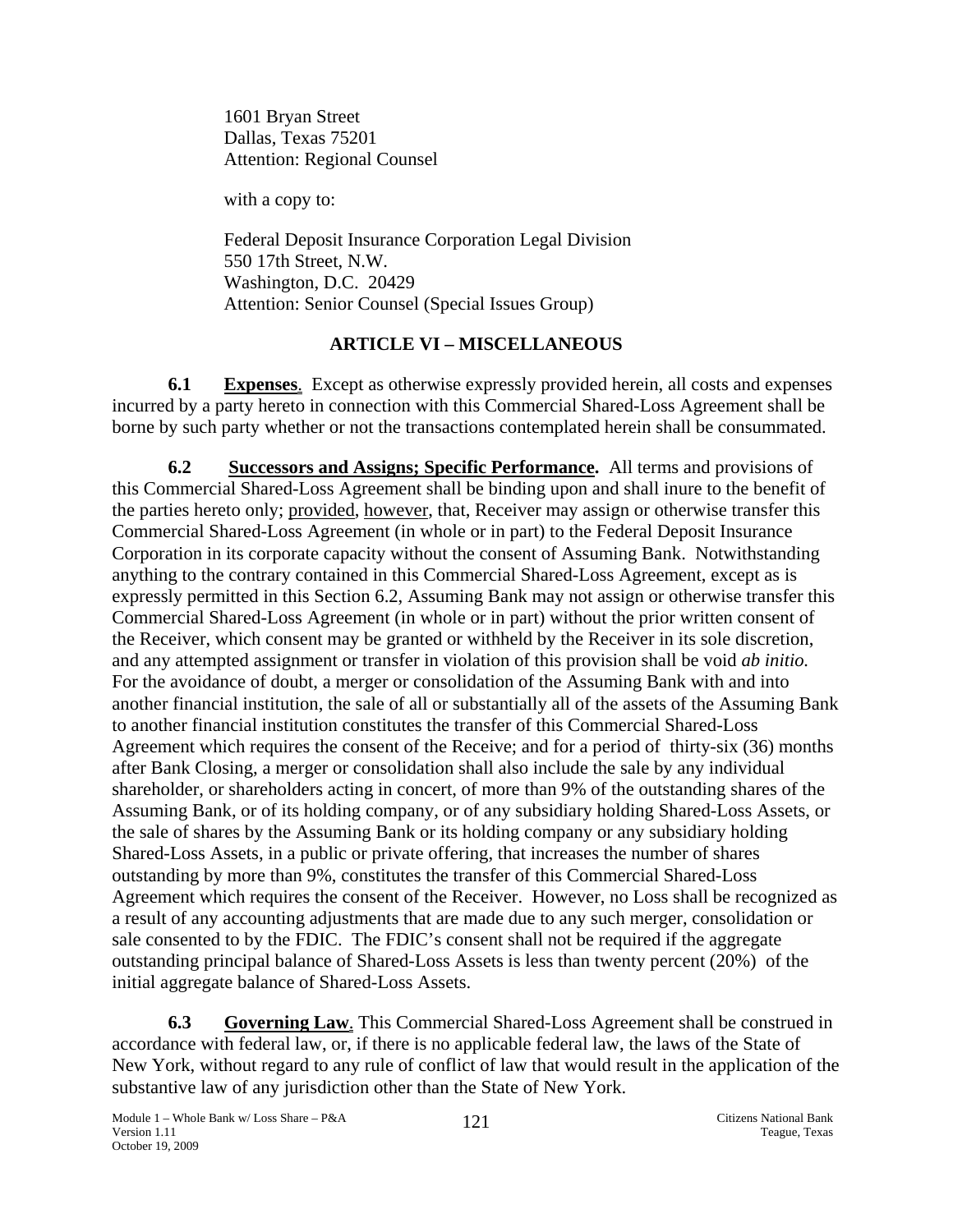**6.4 WAIVER OF JURY TRIAL**. EACH PARTY HERETO HEREBY IRREVOCABLY AND UNCONDITIONALLY WAIVES ALL RIGHT TO TRIAL BY JURY IN OR TO HAVE A JURY PARTICIPATE IN RESOLVING ANY DISPUTE, ACTION, PROCEEDING OR COUNTERCLAIM, WHETHER SOUNDING IN CONTRACT, TORT OR OTHERWISE, ARISING OUT OF OR RELATING TO OR IN CONNECTION WITH THIS COMMERCIAL SHARED-LOSS AGREEMENT OR ANY OF THE TRANSACTIONS CONTEMPLATED HEREBY.

**6.5 Captions**. All captions and headings contained in this Commercial Shared-Loss Agreement are for convenience of reference only and do not form a part of, and shall not affect the meaning or interpretation of, this Commercial Shared-Loss Agreement.

**6.6 Entire Agreement; Amendments**. This Commercial Shared-Loss Agreement, along with the Single Family Shared-Loss Agreement and the Purchase and Assumption Agreement, including the Exhibits and any other documents delivered pursuant hereto, embody the entire agreement of the parties with respect to the subject matter hereof, and supersede all prior representations, warranties, offers, acceptances, agreements and understandings, written or oral, relating to the subject matter herein. This Commercial Shared-Loss Agreement may be amended or modified or any provision thereof waived only by a written instrument signed by both parties or their respective duly authorized agents.

**6.7 Severability**. Whenever possible, each provision of this Commercial Shared-Loss Agreement shall be interpreted in such manner as to be effective and valid under applicable law, but if any provision of this Commercial Shared-Loss Agreement is held to be prohibited by or invalid, illegal or unenforceable under applicable law, such provision shall be construed and enforced as if it had been more narrowly drawn so as not to be prohibited, invalid, illegal or unenforceable, and the validity, legality and enforceability of the remainder of such provision and the remaining provisions of this Commercial Shared-Loss Agreement shall not in any way be affected or impaired thereby.

**6.8 No Third Party Beneficiary.** This Commercial Shared-Loss Agreement and the Exhibits hereto are for the sole and exclusive benefit of the parties hereto and their respective permitted successors and permitted assigns and there shall be no other third party beneficiaries, and nothing in Commercial Shared-Loss Agreement or the Exhibits shall be construed to grant to any other Person any right, remedy or claim under or in respect of this Commercial Shared-Loss Agreement or any provision hereof.

**6.9** Consent. Except as otherwise provided herein, when the consent of a party is required herein, such consent shall not be unreasonably withheld or delayed.